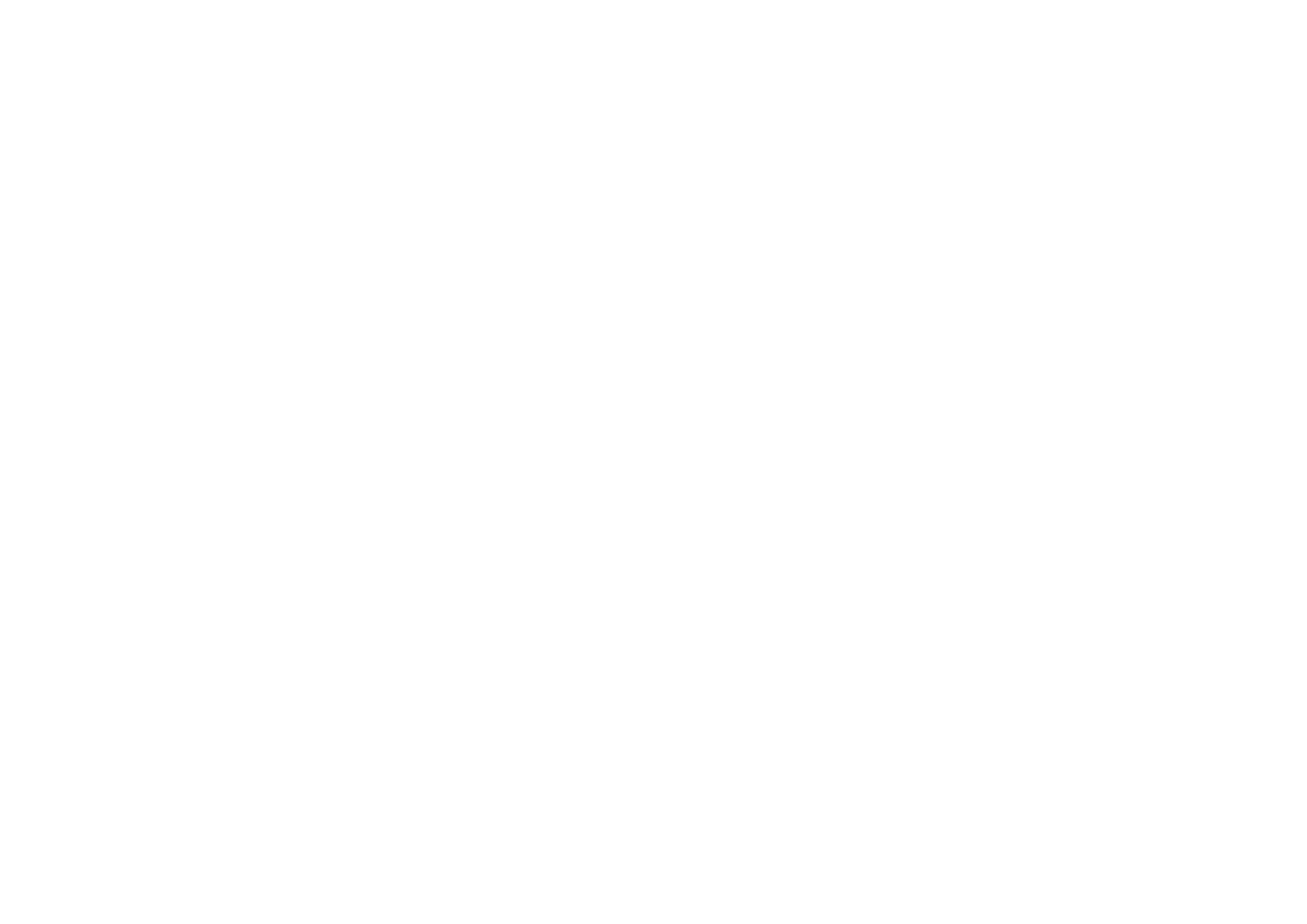## **ENGLISH**

## **RECOMMENDATIONS AND GENERAL PRECAUTIONS**

#### **1.1 - Recommendations regarding safety**

- **ATTENTION! This manual contains important instructions and recommendations regarding the safety of persons.** Incorrect installation can cause serious injury. Read the manual completely before starting work. If in doubt, suspend the installation and request clarifications from the Nice Aftersales Assistance.
- **ATTENTION! Important instructions: keep this manual for any future maintenance interventions and product disposal.**

#### **1.2 - Recommendations for installation**

- Before installation, check that this product is suitable for the use desired (see "Limits of use" and "Product technical features"). If it is not suitable, DO NOT proceed with installation.
- Handle the product with care during installation, preventing crushing, blows, falls or contact with liquids of any nature. Do not place the product near to heat sources or expose it to naked flames. All of these actions can damage it and be cause of malfunctioning or dangerous situations. If this occurs, suspend installation immediately and contact the Nice After-sales Assistance.
- Do not modify any product parts. Unauthorised operations can only cause malfunctioning. The manufacturer declines liability for damage deriving from arbitrary modifications to the product.
- The product is not destined to be used by persons (including children) with reduced physical, sensorial or mental capacities or with no or little experience and knowledge, unless they have been able to benefit by surveillance or training regarding use of the product by means of a person responsible for their safety.
- The product cannot be considered an absolute protection system against intrusion. For more efficient protection the automation must be integrated with other safety devices.
- The product packaging material must be disposed of in compliance with local legislation.

#### **1.3 - Recommendations for use**

• Use a soft, damp cloth the clean the surface of the product. Use water only; do not use detersives or solvents.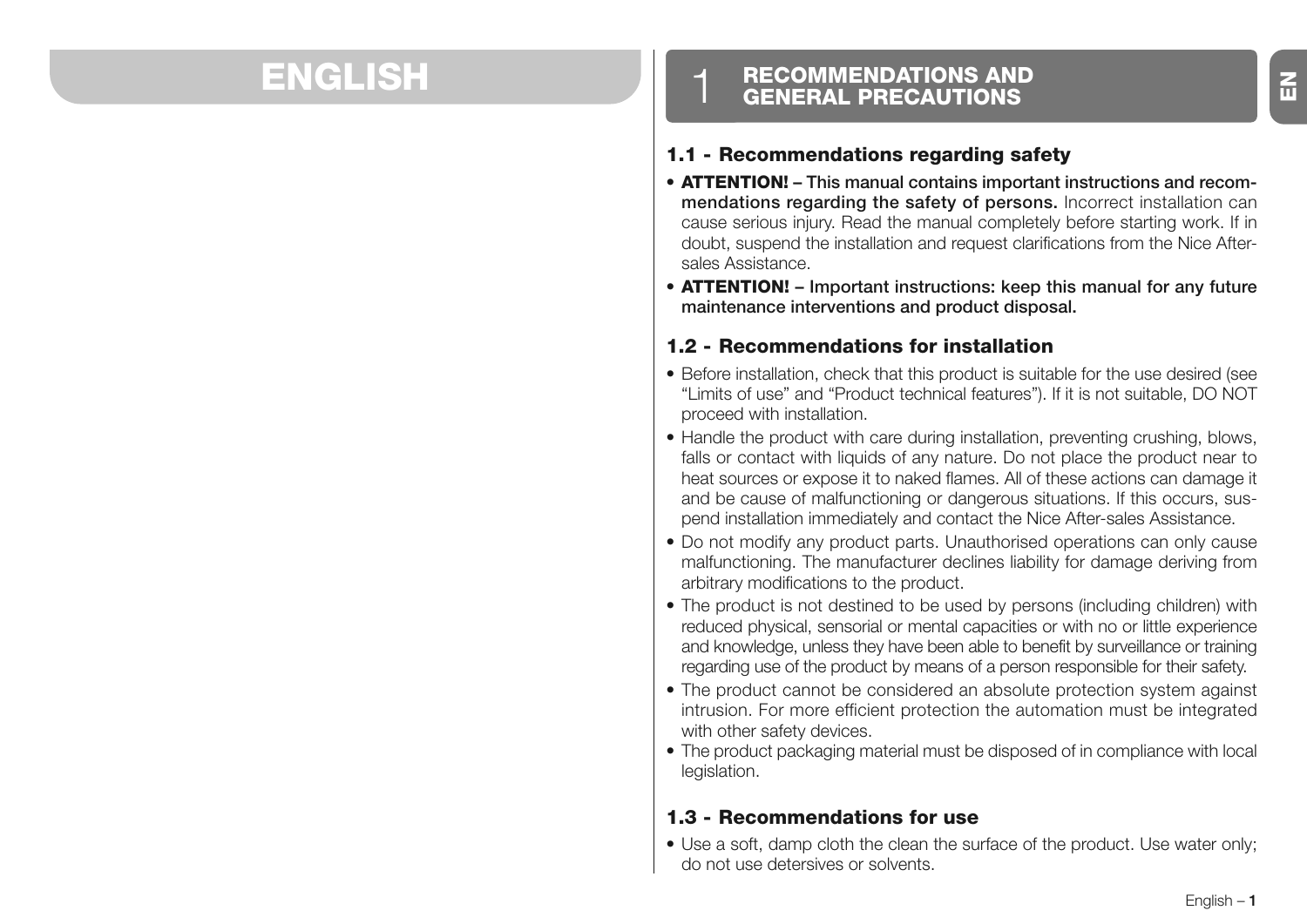## **DESCRIPTION OF THE PRODUCT** 2 **AND DESTINATION OF USE**

The MOTB digital selector is a device that permits to check and allow access to places or services, exclusively to authorised staff.

#### **AT TENTION! – Any use different to that described and in environmental conditions different to those stated in this manual must be considered improper and prohibited!**

With MOTB it is possible to command an automation by entering one of the previously-memorised numerical combinations from the keyboard.

It has a removable memory; this can be programmed (see chapter 4) also with the aid of the Nice O-Box and MOU programming units.The MOTB communicates with the devices present in the automation by means of the "Bluebus" system. This allows to make the electric connections with the aid of only 2 wires, on which both the electrical input and the communication signals transit. The electric connection is the parallel type and polarities do not have to be respected. Every device connected to the control unit is recognised individually during the learning phase thanks to the addressing of the electric jumper present in the keyboard. Moreover, during the learning phase the command devices are associated to the control unit by an unmistakable code, which guarantees maximum safety in order to prevent fraudulent attempts to replace the device.

## **INSTALLATION** 3 **AND ELECTRIC CONNECTIONS**

#### **3.1 - Preliminary checks before installation**

Before performing installation, check the integrity of the product components, the adequacy of the model chosen and the suitability of the environment destined for installation:

- Check that all material to be used is in optimal state and suitable for the use envisioned.
- Check that all conditions for use lie within the product limits of use (paragraph **3.2**)
- Check that all use parameters lie within the limits of the values stated in the "Product technical features" chapter.
- Check that the place chosen for installation is compatible with the total clearance of the product.
- Check that the surface chosen for the installation of the device is solid and can guarantee stable fixing.

• Check that the device to be installed is placed in a position where it is protected from accidental blows.

#### **3.2 - Limits of use for the product**

• Check that the product is compatible with the control unit to which it must be connected; refer to the attached yellow sheet.

• Do not install a number of devices in the plant that exceeds that supported by the control unit (see respective instruction manual).

#### **3.3 - Installation and electric connections**

Before performing installation, establish the position in which the device will be fixed and prepare the electric cables necessary for connection to the control unit. To verify the type of cable to use, refer to the control unit instruction manual (technical features of the cables).

For installation, proceed as described below and see **fig. 1**:

#### **ATTENTION! – All connections must be made without the presence of the electric power input.**

- **01.** Remove the front panel and loosen the 2 screws present;
- **02.** Separate the base of the keyboard, paying attention not to damage the protection gasket present;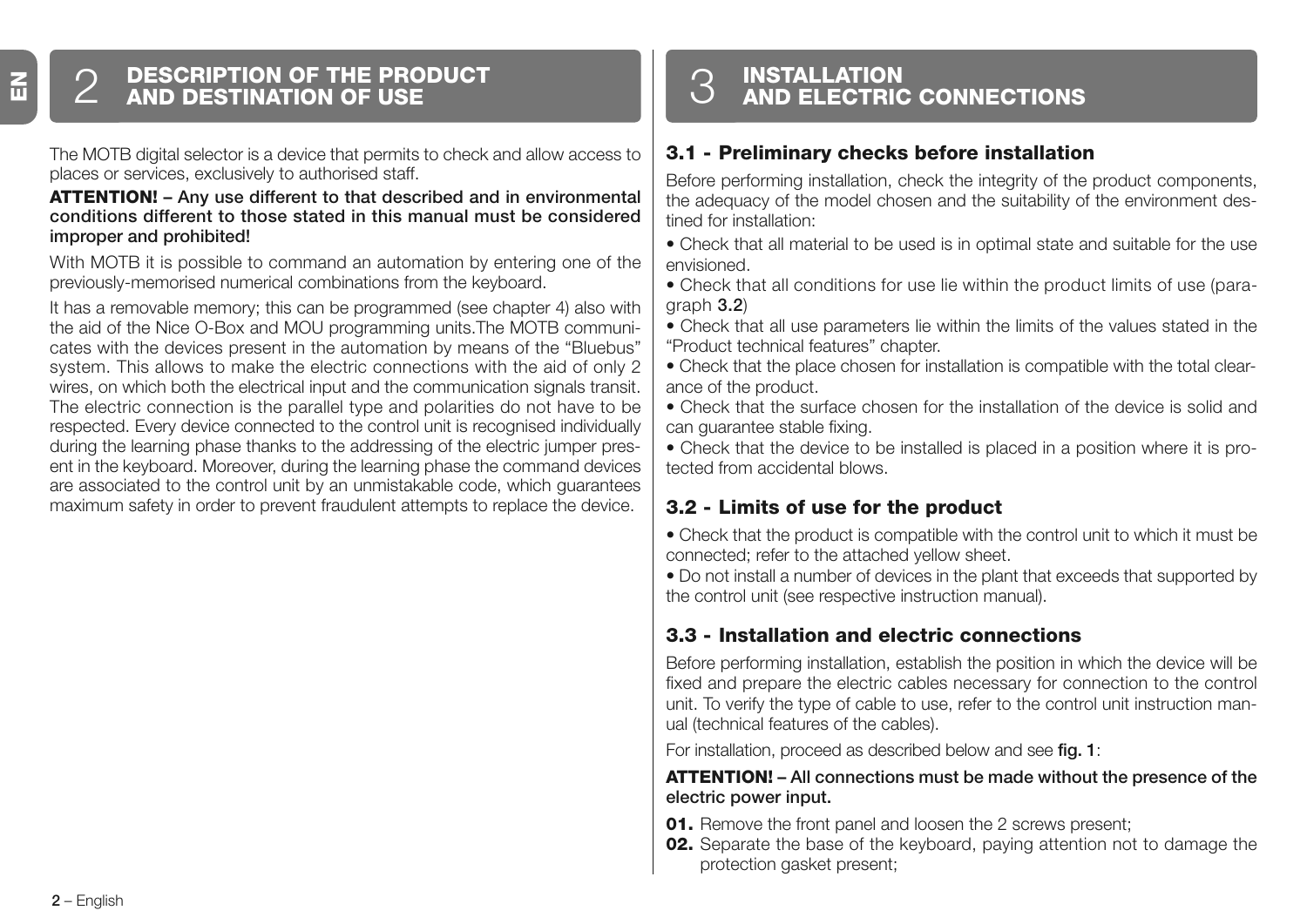- **03.** Drill the bottom of the keyboard in the parts prepared for fixing the screws and passage of the cables;
- **04.** Pass the electric cable through the hole and fix the base of the keyboard to the wall using the screws and plugs supplied;
- **05.** Connect the electric cable to the "Bluebus" clamp (**fig. 2**);

**IMPORTANT** – At this point, if several MOTB (n° 4 maximum) are present in the plant, they must be addressed, by modifying the position of the electric jumper; see **Table 1. Attention!** – The various MOTB must have different addresses to each other and from the other control devices present in the plant:



- **06.** Apply electric power input to the control unit: the keyboard lighting flashes red to indicate the type of memory present (see Table 3 - chapter 5) followed by 5 flashes that indicate if the memory is empty;
- **07.** Carry out addressing of the keyboard from the control unit, see respective "Learning of the bluebus devices" instruction manual.
- **08.** Then, program the keyboard as described in chapter 4:
- **09.** After having performed programming and having checked that everything functions correctly, installation can be concluded.

At the end of programming it is necessary to check correct functioning of the MOTB; see chapter 5 - Inspection.

#### **3.4 - Procedure for the removal of the internal BM memory**

The internal memory can be removed and can be programmed with the Nice O-Box or MOU programming units (see respective instruction manual). To remove the memory from its seat, proceed as shown in **fig. 4**.

## 4 **PROGRAMMING**

The MOTB can be programmed in two ways:

EASY: easy programming: basic code entering and deleting functions.

**PROFESSIONAL:** professional programming: more specific functions.

The programming mode can only be selected when the internal memory is still empty. The selected method can only be modified by deleting the entire memory (see chapter 5 - Further information).

#### **4.1 - Using MOTB**

Use of the keyboard is based on the combination of numbers with 1 to 9 characters, which the user must compose by pressing the various keys present on the keyboard. When a valid combination is entered, it is possible to activate a command by pressing "<" or ">"; if however the combination is incorrect, the keyboard will emit an acoustic signal. **Important** – If 3 incorrect combinations are entered consecutively, the system blocks for 1 minute. Therefore, if an error is made when entering the combination, wait for 10 seconds and then enter the correct combination.

When entering the combination, there are 10 seconds between on entry and the next; if this time passes the combination must be entered from the beginning.

As well as the numerical keys, the keyboard also has the "(" and ">" confirmation keys that are associated to the two commands 1 and 2, which can be activated:

- The "<" key is the confirmation key for the 1 command (factory-set as Stepby-Step);
- The " $\blacktriangleright$ " is the confirmation for the 2 command (factory-set as Partial open).

On the basis of how it is programmed, every combination can be used to activate just one command or both commands:

- 1 command: after the entry of the combination, it is only possible to press the previously-programmed corresponding confirmation key.

*Example: the combination "1234" is valid for the "* $\blacktriangleleft$ *" key and not for "* $\blacktriangleright$ *";* 

- 2 commands: after having entered the combination, it is possible to press either of the two previously-programmed confirmation keys; in this way 2 different commands can be sent.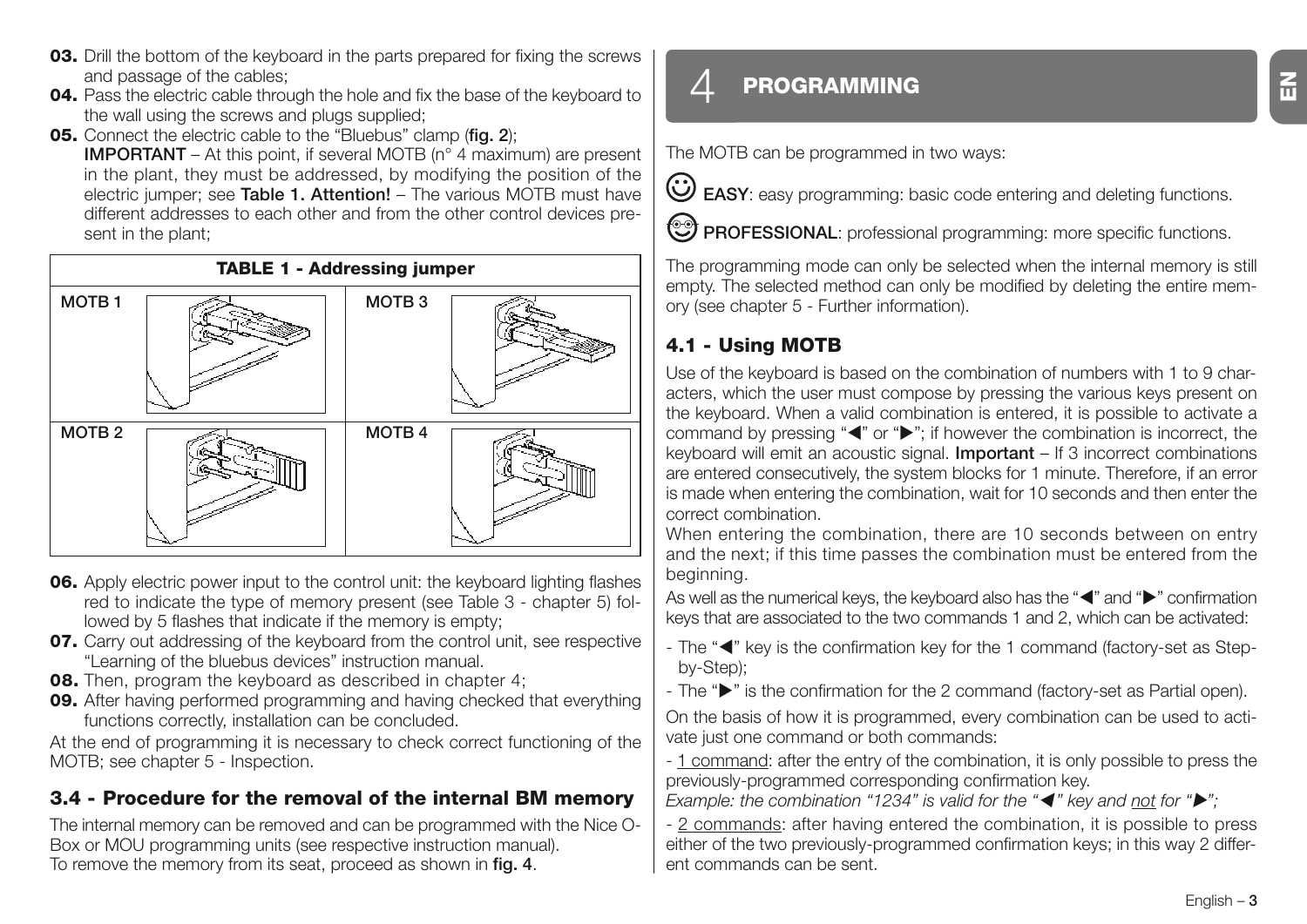#### *Example: the combination "5678" is valid both for the "*- *" key and for "".*

## **4.1.1 -**  $\bigodot$  $\bigodot$  **Procedure to block** and release the automation

With this function it is possible to use the keyboard to send the automation "block" or "release" command. *Note – If both procedures have been performed correctly, the keyboard emits 3 acoustic tones (beeps) and the keyboard lighting indicates the functioning status (see chapter 5 Table 5).*

#### **• Procedure to block the automation**

- **01.** Press the < key: the keyboard enters the error status and emits the "error" signal for incorrect combinations
- **02.** Enter "**00**" within 10 seconds
- **03.** Enter a valid combination within 10 seconds
- **04.** Press the  $\blacktriangleleft$  key to confirm

#### **• Procedure to release the automation**

- **01.** Press the < key: the keyboard enters the error status and emits the "error" signal for incorrect combinations
- **02.** Enter "**11**" within 10 seconds
- **03.** Enter a valid combination within 10 seconds
- **04.** Press the  $\blacktriangleleft$  key to confirm

## **4.2 - Programming procedure in EASY mode**

In EASY mode it is possible to enter 2 combinations, one valid for the "<" command and one for the " $\blacktriangleright$ " command. Or a unique combination for both commands. A minimum of 1 to a maximum of 9 characters can be used for the combinations. The keyboard emits acoustic tones when the numbers are entered. Below find the description of the programming procedures for just one command or for both commands. *Note – The keyboard emits 3 acoustic tones at the end of any procedure providing that it has been carried out correctly.* **Recommendation** – At the end of programming it is necessary to check correct functioning of the MOTB; see chapter 5 - Inspection.

## **4.2.1 - Procedure for programming a combination**

## Procedure for the "<" command

With this procedure it is possible to enter a second combination for the other

command at any time.

- **01.** Press the "**P**" key (**fig. 3**)
- **02.** Within 30 sec. insert the combination by entering the numbers on the keyboard
- **03.** Press the  $\blacktriangleleft$  key twice

## **Procedure for the "" command**

With this procedure it is possible to enter a second combination for the other command at any time.

- **01.** Press the "**P**" (**fig. 3**)
- **02.** Within 30 sec. insert the combination by entering the numbers on the keyboard
- **03.** Press the  $\blacktriangleright$  key twice

## Procedure for the "<" and "<sup>\*</sup> commands

- **01.** Press the "**P**" key (**fig. 3**)
- **02.** Within 30 sec. insert the combination by entering the numbers on the keyboard
- **03.** Press the  $\blacktriangleleft$  key once and the  $\blacktriangleright$  key once
- The commands associated to the "(" and ">" keys are factory-set as:
- "<" = Step-by-Step.
- " $\blacktriangleright$ " = Partial open.
- It is also possible to:
- Change the type of command associated to a combination (see chapter 6.1)
- Block and release the automation (see chapter 4.1.1)
- Delete the data in the BM memory (see chapter 6.2).

## **4.3 - Programming procedure in PROFESSIONAL mode**

In PROFESSIONAL mode all functions can be managed directly on the keyboard; several combinations can be entered as well as other specific functions. A minimum of 1 to a maximum of 9 characters can be used for the combinations. Every time a character is entered using the keyboard an acoustic tone is emitted.

A "programming password" must be entered in order to access the programming functions. This is composed of 7 characters and can be modified (see paragraph 4.3.2). This factory password is **0333333**.

#### **This password is indispensable for all programming phases; therefore do not forget it, otherwise the memory must be deleted.**

Below find the description of the programming procedures for just one com-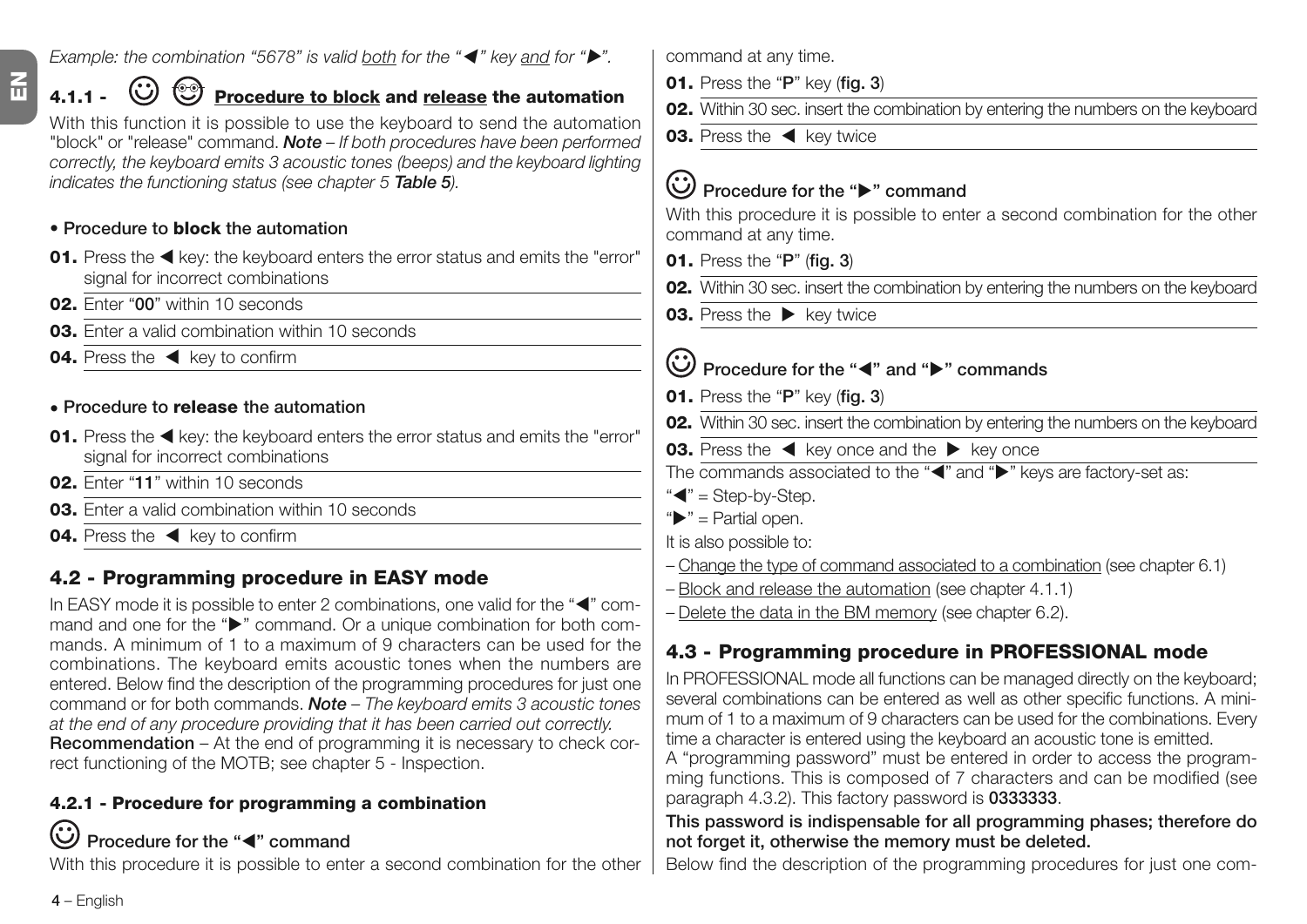mand or for both commands. *Note – The keyboard emits 3 acoustic tones at the end of any procedure providing that it has been carried out correctly.*

**Recommendation** – At the end of programming it is necessary to check correct functioning of the MOTB; see chapter 5 - Inspection.

#### **4.3.1 - Procedure for programming a combination**

### **Procedure for the "**-**" command (1)**

- **01.** Enter the programming password
- **02.** Press the  $\blacktriangleright$  key to confirm the password
- **03.** Enter **1** to select the type of operation
- **04.** Press the **E** key to confirm
- **05.** Enter the desired combination
- **06.** Press the  $\blacktriangleright$  key to confirm
- **07.** Enter the same combination again
- **08.** Press the  $\blacktriangleright$  key to confirm

## **Procedure for the "" command (2)**

- **01.** Enter the programming password
- **02.** Press the  $\triangleright$  key to confirm the password
- **03.** Enter **2** to select the type of operation
- **04.** Press the  $\blacktriangleright$  key to confirm
- **05.** Enter the desired combination
- **06.** Press the  $\triangleright$  key to confirm
- **07.** Enter the same combination again
- **08.** Press the **E** key to confirm

## Procedure for the " $\blacktriangle$ " and " $\blacktriangleright$ " commands (1-2)

- **01.** Enter the programming password
- **02.** Press the  $\blacktriangleright$  key to confirm the password
- **03.** Enter **12** to select the type of operation
- **04.** Press the  $\blacktriangleright$  key to confirm
- **05.** Enter the desired combination
- **06.** Press the  $\triangleright$  key to confirm
- **07.** Enter the same combination again
- **08.** Press the  $\blacktriangleright$  key to confirm

### **4.3.2 - Procedure for changing the "programming password"**

If the factory-set "programming password" must be modified, only the new password will be accepted for all successive programming operations. *Note – The password can be modified at any time as long as the current password is known.*

## **Procedure (3)**

- **01.** Enter the current programming password
- **02.** Press the  $\blacktriangleright$  key to confirm the password
- **03.** Enter **3** to select the type of operation
- **04.** Press the **E** key to confirm
- **05.** Enter the **new** password with 7 characters
- **06.** Press the  $\blacktriangleright$  key to confirm
- **07.** Enter the same password again (new)
- **08.** Press the  $\blacktriangleright$  key to confirm

#### **4.3.3 - Procedure for deleting a combination**

## Procedure for the "<" command (4)

With this function it is possible to eliminate a valid combination for command 1: if the combination is valid for both commands, only the combination for command 2 remains valid.

- **01.** Enter the programming password
- **02.** Press the  $\blacktriangleright$  key to confirm the password
- **03.** Enter **4** to select the type of operation
- **04.** Press the  $\blacktriangleright$  key to confirm
- **05.** Enter the combination to be deleted
- **06.** Press the  $\blacktriangleright$  key to confirm
- **07.** Enter the same combination to be deleted again
- **08.** Press the **E** key to confirm

## **Procedure for the "" command (5)**

With this function it is possible to eliminate a valid combination for command 2: if the combination is valid for both commands, only the combination for command 1 remains valid.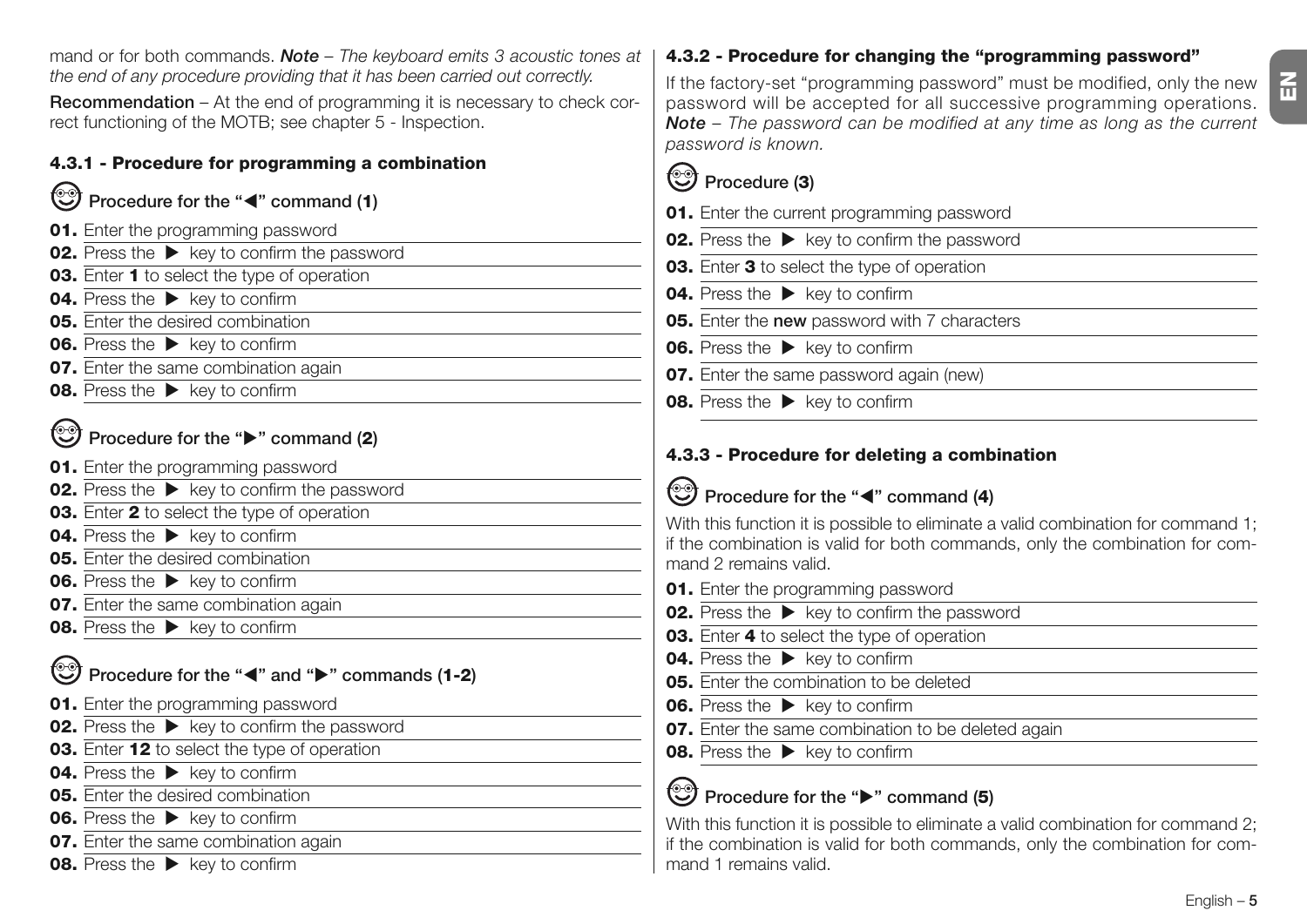- **01.** Enter the programming password **02.** Press the  $\blacktriangleright$  key to confirm the password **03.** Enter **5** to select the type of operation **04.** Press the **E** key to confirm **05.** Enter the combination to be deleted **06.** Press the  $\blacktriangleright$  key to confirm **07.** Enter the same combination to be deleted again **08.** Press the  $\blacktriangleright$  key to confirm **Procedure for the "**<sup>\*</sup> and "<sup>•</sup> commands (4-5) **01.** Enter the programming password **02.** Press the  $\blacktriangleright$  key to confirm the password **03.** Enter **45** to select the type of operation **04.** Press the **key to confirm** 
	- **05.** Enter the combination to be deleted
	- **06.** Press the key to confirm
	- **07.** Enter the same combination to be deleted again
	- **08.** Press the  $\triangleright$  key to confirm

#### **4.3.4 - Procedure for checking the amount of valid combinations**

With this function it is possible to count the valid combinations for the " $\P$ " command or the " $\blacktriangleright$ " command or both (" $\blacktriangleleft$ " and " $\blacktriangleright$ ").

#### **Procedure for the "**-**" command (6)**

- **01.** Enter the programming password
- **02.** Press the  $\triangleright$  key to confirm the password
- **03.** Enter **6** to select the type of operation
- **04.** Press the **E** key to confirm

#### *Notes:*

*– To check how many combinations can effectively activate the "*- *", com*mand, also add the valid combinations for both commands (" $\blacktriangleleft$ " and " $\blacktriangleright$ "): see *"Procedure for the* - *and commands (6-7)"*

*– At the end of the procedure, the keyboard emits a sequence of acoustic tones (see Table 2).*

## **Procedure for the "" command (7)**

**01.** Enter the programming password

**02.** Press the  $\blacktriangleright$  key to confirm the password

**03.** Enter **7** to select the type of operation

**04.** Press the **E** key to confirm

#### *Notes:*

*– To check how many combinations can effectively activate the "" command,* also add the valid combinations for both commands (" $\blacktriangleleft$ " and " $\blacktriangleright$ "): see "Proce*dure for the* ◀ and ▶ *commands* (6-7)"

*– At the end of the procedure, the keyboard emits a sequence of acoustic tones (see Table 2).*

## **Procedure for "**-**" and "" commands (6-7)**

- **01.** Enter the programming password
- **02.** Press the  $\blacktriangleright$  key to confirm the password
- **03.** Enter **67** to select the type of operation
- **04.** Press the  $\blacktriangleright$  key to confirm

*At the end of the procedure, the keyboard emits a sequence of acoustic tones (see Table 2).*

**Table 2** describes the type of sequence of tones and the corresponding number of combinations. The sequences that the keyboard emits at the end of the procedure are in the order shown in the table (hundredths, tenths, units).

#### **TABLE 2**

**3 tones** = 1 hundredth (a sequence of 3 tones corresponds to 100 combinations)

**2 tones** = 1 tenth (a sequence of 2 tones corresponds to 30 combinations)

**1 tone** = 1 unit (two sequences of 1 tone corresponds to 2 combinations)

The **zero** character is represented by 10 sequences of tones

#### **4.3.5 - Procedure for deactivating and activating the combinations that end with a determined number**

This function can be used to deactivate or activate all combinations that end in a certain number again; this procedure can be repeated several times. The combinations are disabled and not eliminated from the memory.

## **Deactivation procedure: (8)**

- **01.** Enter the current programming password
- **02.** Press the  $\blacktriangleright$  key to confirm the password

**03.** Enter **8** to select the type of operation

**6** – English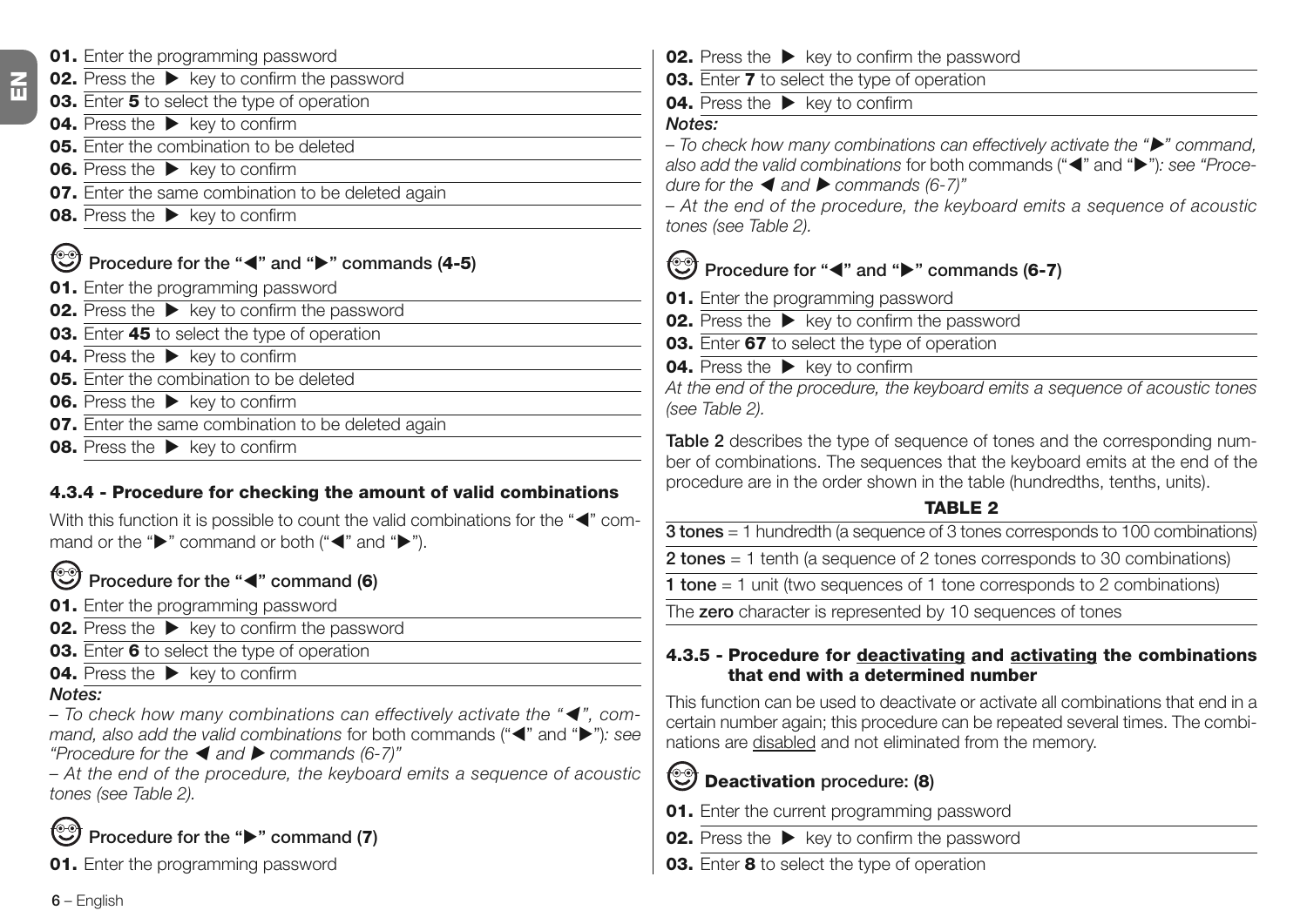- **04.** Press the  $\blacktriangleright$  key to confirm **05.** Enter the last number of the combinations to be deactivated **06.** Press the  $\blacktriangleright$  key to confirm **07.** Enter the same last number again **08.** Press the  $\blacktriangleright$  key to confirm *Note – The keyboard emits 3 acoustic tones at the end of the procedure providing that it has been carried out correctly.* **Activation procedure: (9) 01.** Enter the current programming password **02.** Press the  $\blacktriangleright$  key to confirm the password **03.** Enter **9** to select the type of operation **04.** Press the  $\blacktriangleright$  key to confirm **05.** Introduce the last number of the combinations to be activated again **06.** Press the  $\blacktriangleright$  key to confirm **07.** Enter the same last number again **08.** Press the  $\blacktriangleright$  key to confirm *Note – The keyboard emits 3 acoustic tones at the end of the procedure providing that it has been carried out correctly.* **4.3.6 - Programming the number of uses of a combination** A counter is associated to every combination, which reduces every time that the combination is used. It is deactivated when the combination reaches zero. The number of factory-set uses is **unlimited**. This procedure can be used to program the number of uses of one or more combinations. The maximum value that can be associated is **999**, higher values mean unlimited operations. **Procedure: (10) 01.** Enter the current programming password
	- **02.** Press the  $\blacktriangleright$  key to confirm the password
	- **03.** Enter **10** to select the type of operation
	- **04.** Press the  $\triangleright$  key to confirm
	- **05.** Introduce the combination to be programmed
- **06.** Press the  $\blacktriangleright$  key to confirm **07.** Enter the same combination again **08.** Press the **E** key to confirm **09.** Enter the number of uses to be assigned
- **10.** Press the  $\blacktriangleright$  key to confirm

*Note – The keyboard emits 3 acoustic tones at the end of the procedure providing that it has been carried out correctly.*

#### **4.3.7 - Procedure for deleting the entire memory if programmed in PROFESSIONAL mode and if the password is known**

This function can be used to delete all data contained in the keyboard BM memory.

## **Procedure: (0)**

- **01.** Enter the current programming password
- **02.** Press the  $\triangleright$  key to confirm the password
- **03.** Enter **0** to select the type of operation
- **04.** Press the **E** key to confirm
- **05.** Introduce **0** for the first confirmation
- **06.** Press the  $\triangleright$  key to confirm
- **07.** Introduce **0** for the second confirmation
- **08.** Press the  $\blacktriangleright$  key to confirm

*At the end of the procedure, if it has been carried out correctly, the keyboard emits 3 acoustic tones (beeps) and 5 confirmation flashes.*

At this point keyboard learning must take place by the control unit; it will then be possible to program the keyboard in "PROFESSIONAL" modes.

In the "PROFESSIONAL" mode it is also possible to:

- Change the type of command associated to a combination (see chapter 6.1)
- Block and release the automation (see chapter 4.1.1)
- Delete the data in the BM memory (see chapter 6.2).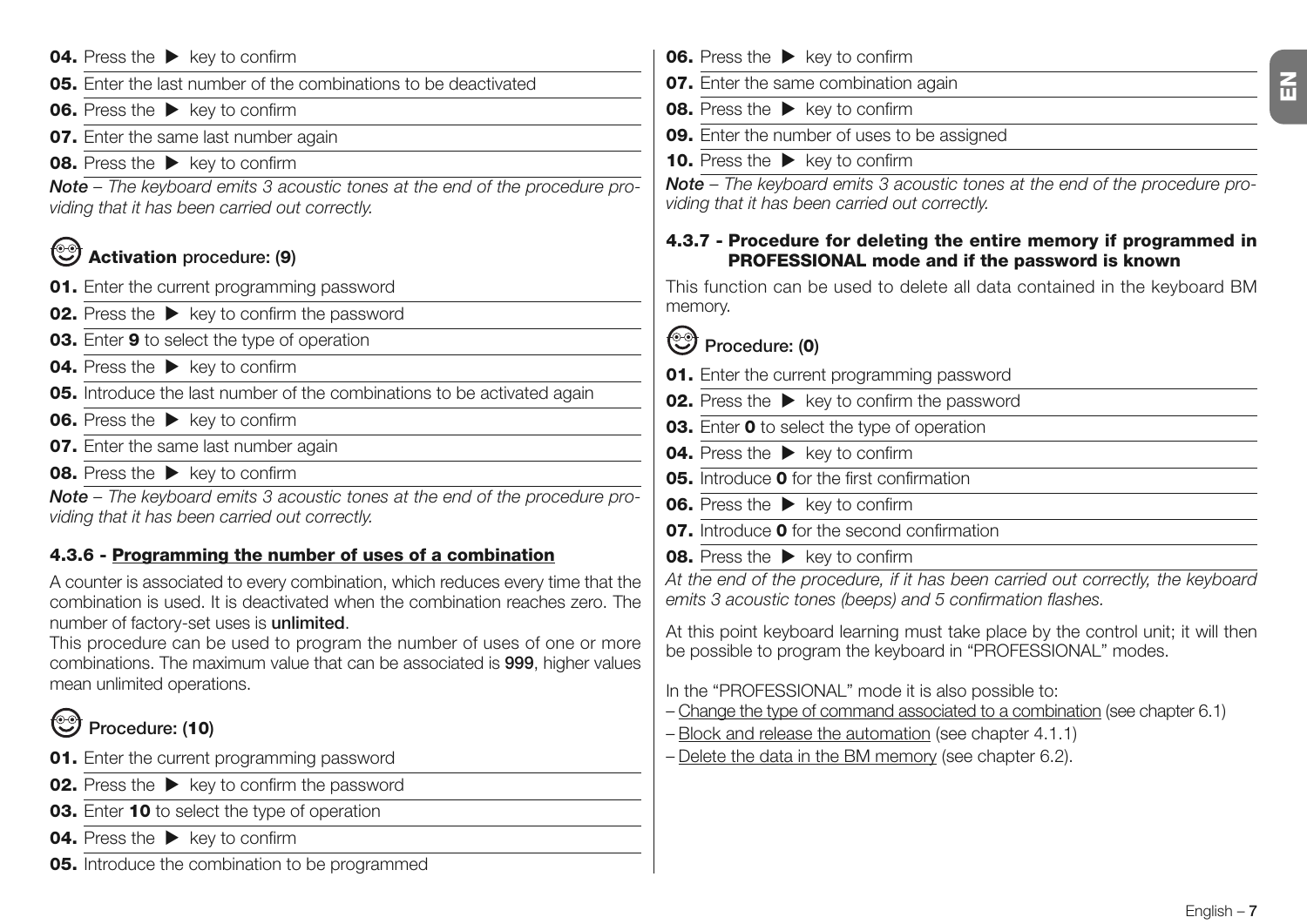## 5 **INSPECTION**

After having performed the memorisation and learning of MOTB, it is necessary to check the correct functioning:

- **a)** check that everything envisioned in chapter 1 Recommendations and general precautions have been respected;
- **b)** use the keyboard to enter a valid combination and press the "<" or " $\blacktriangleright$ ": key: at the same time observe whether the automation performs the control sent and if the keyboard lighting corresponds to the control sent (see Table 5). If this is not the case, see chapter 7 - "What to do if....troubleshooting".
- **c)** check that the other combinations have also been memorised correctly.

### 6 **FURTHER INFORMATION**

• When the electric power input is applied to the control unit, the keyboard LEDs flash in red to indicate the type of memory present plus 5 flashes if the memory is empty; refer to **Table 3**:

**TABLE 3**

| $N^{\circ}$ of flashes | Description                                 |
|------------------------|---------------------------------------------|
|                        | <b>BM60</b>                                 |
| 2                      | BM250                                       |
| 3                      | BM1000                                      |
| 4                      | Indicates that the memory has invalid codes |
| 5                      | Error during reading of the memory          |
| 5 (lenses)             | Empty memory                                |

• During the programming phase the keyboard emits acoustic tones to signal regular functioning or errors; refer to **Table 4**:

|--|--|

| Acoustic tone | Description                      |
|---------------|----------------------------------|
| 1 tone        | Indicates a key is being pressed |

| 2 close tones $+1$ tone | Signals an invalid combination                                     |
|-------------------------|--------------------------------------------------------------------|
| 3 tones                 | Signals the correct execution of the programming<br>procedure      |
|                         | 1 tone with regular frequency Signals that the keyboard is blocked |
| Series of tones         | Signals that an error has been made;<br>programming failed         |

• During normal functioning or during the various programming phases, the keyboard emits a luminous signal; refer to **Table 5**:

|--|--|

| Device lighting           | Description                                           |
|---------------------------|-------------------------------------------------------|
| Fixed RED on              | Gate closed and automation released                   |
| Fixed RED on              | Gate in closing phase                                 |
| Fixed RED on              | Gate not closed or open and automation released       |
| Fixed GREEN on            | Gate in opening phase                                 |
| Fixed GREEN on            | Gate not closed or open and automation blocked        |
| Fixed GREEN on            | Gate open and automation blocked                      |
| Fixed GREEN on            | Gate closed and automation blocked                    |
| RED (3 flashes and pause) | Keyboard not synchronised onto the bluebus            |
|                           | RED (3 flashes and pause)   Keyboard without "jumper" |

#### **6.1 - Procedure for changing the type of command associated to a combination**

With this function it is possible to change the command assigned to the "<" and " $\blacktriangleright$ " keys. It is possible to select which command to couple to the pre-selected key, among those available in **Table 6**. Some commands could be different with respect to the control unit to which the keyboard is connected (see respective instruction manual). *During the execution of the procedure, press the "P" key (fig. 3) to select a new command (every time the key is pressed during the procedure it allows to select the successive command present in Table 6). Respect the maximum time of 10 seconds between one entry and the next, otherwise the previous command is reconfirmed and the procedure must be repeated.*

#### **TABLE 6**

| $N^{\circ}$ of flashes | Command                            |
|------------------------|------------------------------------|
| 1 flash + pause        | Step-by-Step ("<" factory-setting) |
| 2 flashes + pause      | Opening                            |

**EN**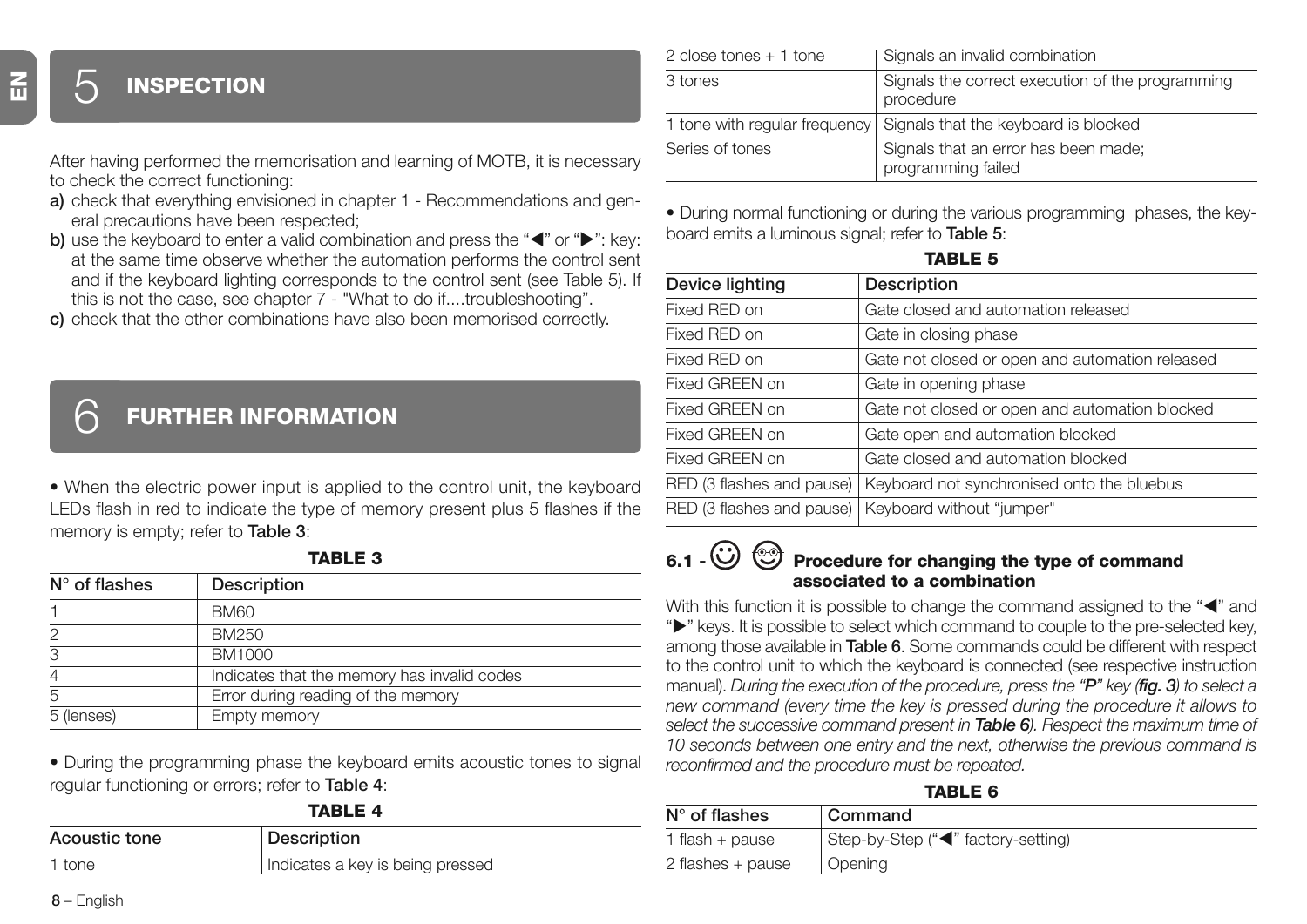| 3 flashes + pause   | Closina                            |
|---------------------|------------------------------------|
| 4 flashes + pause   | Partial open ("▶" factory-setting) |
| 5 flashes + pause   | Stop                               |
| $6$ flashes + pause | Courtesy lamp                      |

#### • Procedure for the "<" command

- **01.** Introduce a valid combination for the current command.
- **02.** Press the "<" key. The "L1" (fig. 3) flashes followed by a pause depending on the control set (see Table 6)
- **03.** Press the "**P**" key (**fig. 3**) to select the desired command
- **04.** Press the  $\blacktriangleleft$  key to confirm

#### **• Procedure for the "" command**

- **01.** Introduce a valid combination for the current command.
- **02.** Press the " $\blacktriangleright$ " key. The "L1" (fig. 3) flashes followed by a pause depending on the control set (see Table 6)
- **03.** Press the "**P**" key (**fig. 3**) to select the desired command
- **04.** Press the  $\blacktriangleright$  key to confirm

#### **6.2 - Procedure for deleting data from the BM memory**

This function can be used to delete all data contained in the keyboard BM memory. **Attention!** – Every time the memory is deleted, keyboard addressing from the control unit must take place (see respective manual instructions)..

#### Procedure for deleting the entire memory if programmed in **EASY mode or if programmed in PROFESSIONAL mode and NOT if the password is known**

- **01.** Press and hold the "**P**" key (**fig. 3**); the "**L1**" led will stay on for 3 seconds and then flash 3 times
- **02.** Release the key during the 3rd flash

*At the end of the procedure the "L1" LED emits a series of impulses and after a few seconds, if the procedure has been performed correctly the keyboard emits 3 acoustic tones (beeps) and flashes 5 times for confirmation.*

At this point keyboard learning must take place by the control unit; it will then be possible to program the keyboard in "EASY" and "PROFESSIONAL" modes.

## 7 **WHAT TO DO IF... (troubleshooting)**

- **If the keyboard lighting flashes (2 flashes and pause):** check that the jumper is inserted correctly.
- **If several keyboards are connected to the control unit and the lighting starts to flash (3 flashes and pause) when a command is activated, but the latter is not activated:** check that the same addresses have not been entered.
- **If the keyboard does not emit any acoustic sound when entering a character:** check that the BM memory is inserted correctly.
- **If L1 LED flashes when a command is activated indicating that the latter has been activated, but the control unit does not activate any operation:** check that the device learning phase has been performed correctly by the control unit.
- **If the device does not switch on:** use a suitable instrument to check that voltage is present (vdc) on the Bluebus.
- **If the device switches on but does not function:** check that the control unit to which the keyboard is connected supports the bluebus connection for the control devices.
- **If a combination is entered incorrectly 3 times, the keyboard blocks and emits an acoustic signal with regular intervals:** the keyboard is released automatically after 1 minute.
- **If the automation does not respond to the activation of a command and the keyboard green lighting is permanently on:** an automation block command may have been sent by mistake. In this case, the automation must be released.

## 8 **PRODUCT MAINTENANCE**

The product does not require particular maintenance; it is recommended to clean the surface of the product (see chapter 1 – Recommendations for use).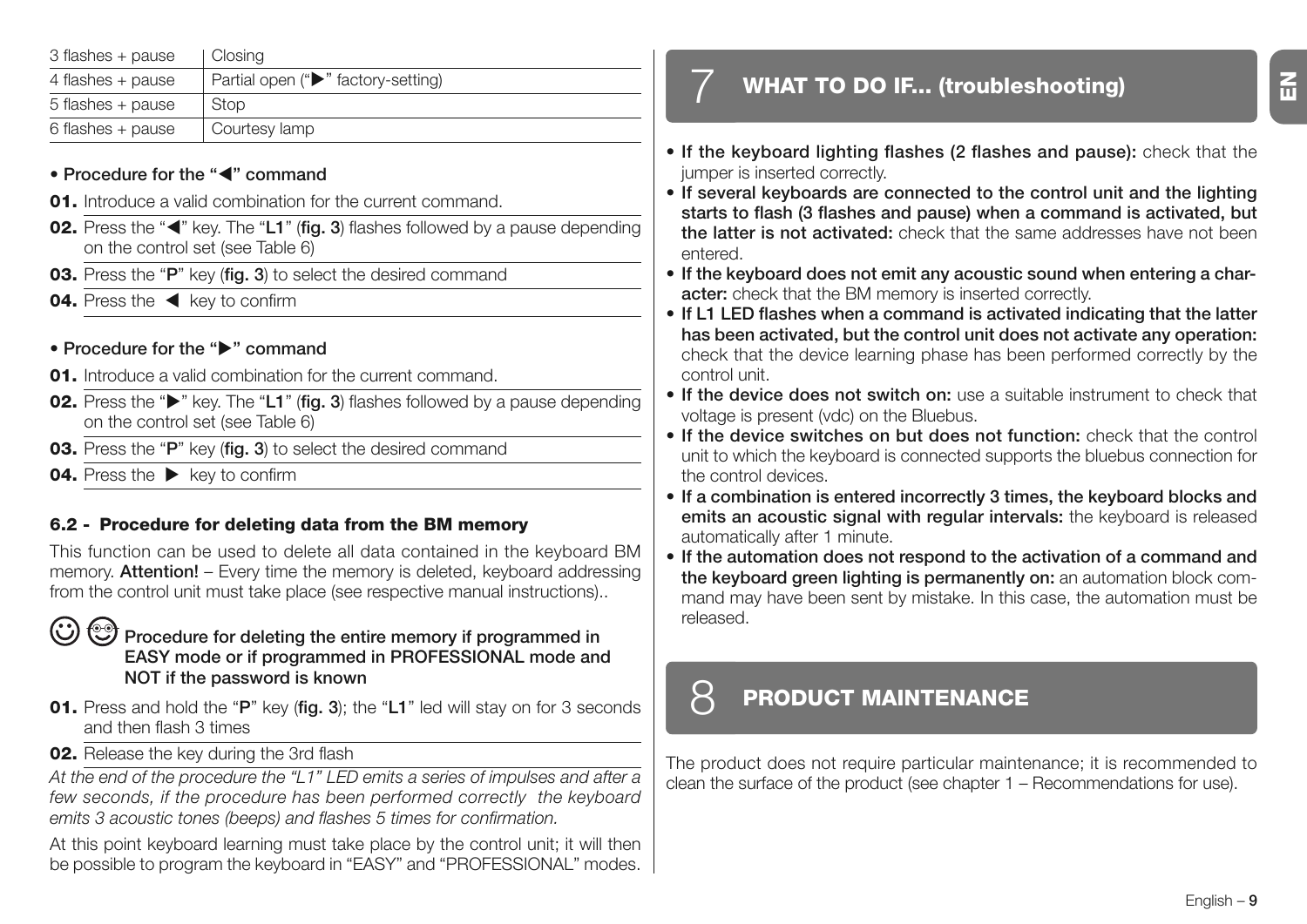## **DISPOSAL OF THE PRODUCT**

#### **This product constitutes an integral part of the automation system, therefore it must be disposed of along with it.**

As in installation, also at the end of product lifetime, the disassembly and scrapping operations must be performed by qualified personnel.

This product is made up of different types of material, some of which can be recycled while others must be disposed of. Seek information on the recycling and disposal systems envisaged by the local regulations in your area for this product category.

**Caution!** – some parts of the product may contain pollutant or hazardous substances which, if disposed of into the environment, may cause serious damage to the environment or physical health.

As indicated by the symbol on the left, disposal of this product in domestic waste is strictly prohibited. Separate the waste into categories for disposal, according to the methods envisaged by current legislation in your area, or return the product to the retailer when purchasing a new version.



**Caution!** – Local legislation may envisage serious fines in the event of abusive disposal of this product.

## **PRODUCT TECHNICAL FEATURES**

**RECOMMENDATIONS: •** All technical features refer to a room temperature of 20 $\degree$ C ( $\pm$  5 $\degree$ C). • Nice S.p.a. reserves the right to modify the product at any time it deems necessary, however maintaining the same functionality and destination of use.

- **Type:** control device
- **Technology use:** "Bluebus" system
- **Lighting:** red/green
- **Length of the connection cable:** refer to the control unit instruction manual
- **Power input:** the device must only be connected to the Nice "Bluebus" system, through which it is powered and communicates with the control unit
- **Absorbed current:** 1.5 bluebus unit
- **Memory capacity:** 1 BM1000 (contains a maximum of 255 combinations)
- **Insulation:** class III
- **Container protection rating: IP 54**
- **Working temperature:** from -20 °C to +55 °C
- Use in acidic, saline or potentially explosive environment: No
- **Assembly:** Vertical on the wall
- **Dimensions (mm):** 80 x 70 x 30 h
- **Weight: 240 g**

### **EC DECLARATION OF CONFORMITY**

*Note - The content of this declaration corresponds with that declared in the latest revision availabl, of the official document deposited in the Nice Spa. head offices before printing this manual. This text has been re-adapted for editorial reasons.*

**Number:** 301/MOTB **Revision:** 0

The undersigned Lauro Buoro in the quality of Managing Director, declares under his own liability that the product:

| <b>Manufacturer's name:</b> NICE s.p.a. |                                                           |
|-----------------------------------------|-----------------------------------------------------------|
| Address:                                | Via Pezza Alta 13, Z.I. Rustignè, 31046 Oderzo (TV) Italy |
| Tvpe:                                   | Selettore digitale a bus                                  |
| Models:                                 | <b>MOTB</b>                                               |
| Accessories:                            |                                                           |

Is in compliance with that envisioned by the following European Community Directives:

• 2004/108/EEC (ex 89/336/EEC Directive) 2004/108/CE DIRECTIVE OF THE EUROPEAN PARLIAMENT AND COUNCIL dated 15 December 2004 concerning the harmonisation of the legislations of the Member States relative to electromagnetic compatibility and which repeals the 89/336/EEC Directive. According to the following harmonised Standards: EN 61000-6-2:2005; EN 61000-6-3:2007

Oderzo, 16 October 2008 **Lauro Buoro**

*(Managing Director)*

**10** – English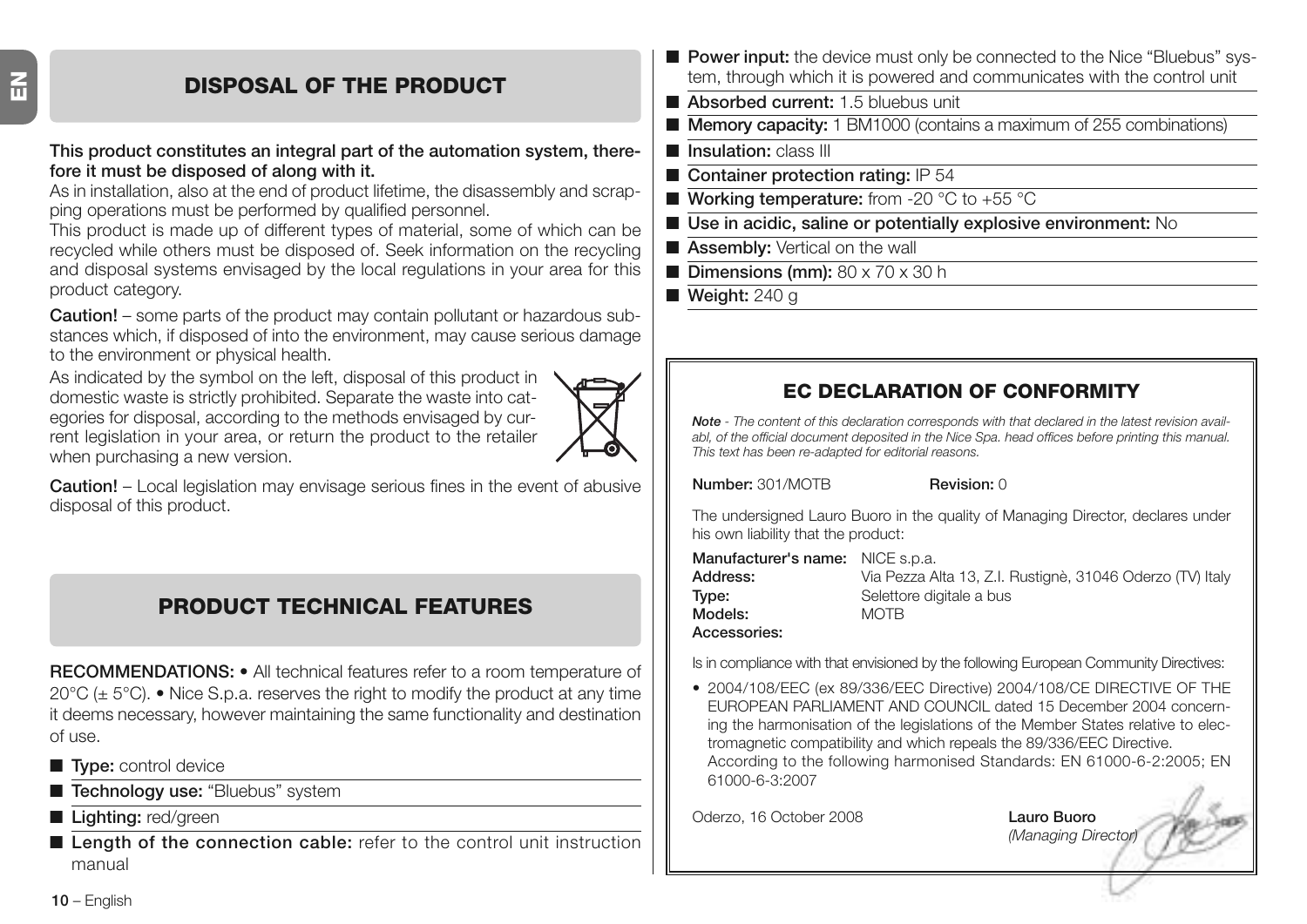## **ITALIANO**

### **AVVERTENZE E PRECAUZIONI GENERALI**

#### **1.1 - Avvertenze per la sicurezza**

- **ATTENZIONE! Il presente manuale contiene importanti istruzioni e avvertenze per la sicurezza delle persone.** Un'installazione errata può causare gravi ferite. Prima di iniziare il lavoro è necessario leggere attentamente tutte le parti del manuale. In caso di dubbi, sospendere l'installazione e richiedere chiarimenti al Servizio Assistenza Nice.
- **ATTENZIONE! Istruzioni importanti: conservare questo manuale per eventuali interventi futuri di manutenzione e di smaltimento del prodotto.**

#### **1.2 - Avvertenze per l'installazione**

- Prima di iniziare l'installazione verificare se il presente prodotto è adatto al tipo di utilizzo desiderato (vedere "Limiti d'impiego" e "Caratteristiche tecniche del prodotto"). Se non è adatto, NON procedere all'istallazione.
- Durante l'installazione maneggiare con cura il prodotto evitando schiacciamenti, urti, cadute o contatto con liquidi di qualsiasi natura. Non mettere il prodotto vicino a fonti di calore, né esporlo a fiamme libere. Tutte queste azioni possono danneggiarlo ed essere causa di malfunzionamenti o situazioni di pericolo. Se questo accade, sospendere immediatamente l'installazione e rivolgersi al Servizio Assistenza Nice.
- Non eseguire modifiche su nessuna parte del prodotto. Operazioni non permesse possono causare solo malfunzionamenti. Il costruttore declina ogni responsabilità per danni derivanti da modifiche arbitrarie al prodotto.
- Il prodotto non è destinato ad essere usato da persone (bambini compresi) le cui capacità fisiche, sensoriali o mentali siano ridotte, oppure con mancanza di esperienza o di conoscenza, a meno che esse abbiano potuto beneficiare, attraverso l'intermediazione di una persona responsabile della loro sicurezza, di una sorveglianza o di istruzioni riguardanti l'uso del prodotto.
- Il prodotto non può essere considerato un assoluto sistema di protezione contro l'intrusione. Se desiderate proteggervi più efficacemente, è necessario integrare l'automazione con altri dispositivi di sicurezza.
- Il materiale dell'imballo del prodotto deve essere smaltito nel pieno rispetto della normativa locale.

#### **1.3 - Avvertenze per l'uso**

• Per la pulizia superficiale del prodotto, utilizzare un panno morbido e leggermente umido. Utilizzare solo acqua; non utilizzare detersivi oppure solventi.

**IT**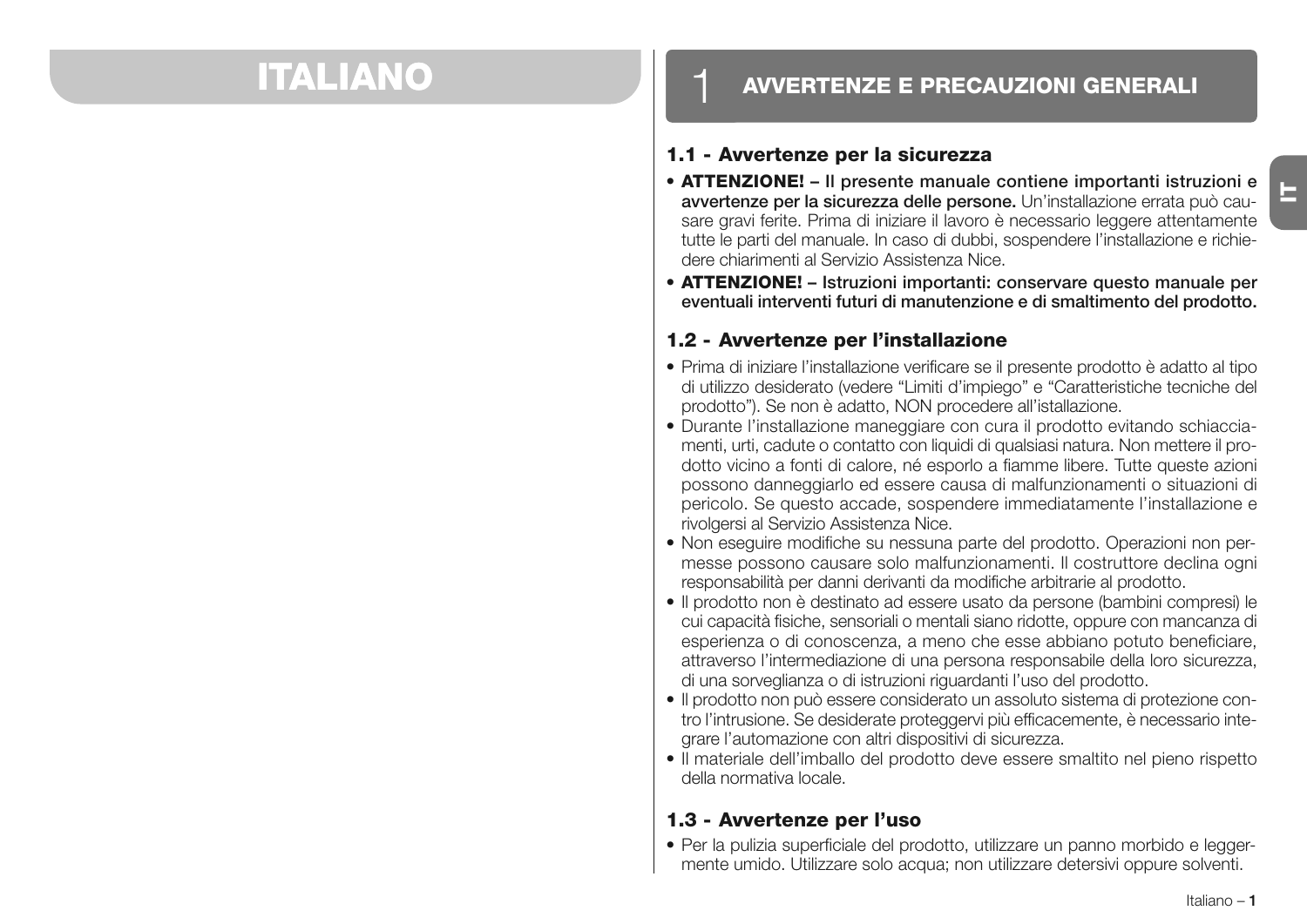## **DESCRIZIONE DEL PRODOTTO E** 2 **DESTINAZIONE D'USO**

Il selettore digitale MOTB è un dispositivo che permette di verificare e consentire l'accesso a luoghi o servizi, esclusivamente alle persone autorizzate.

#### **AT TENZIONE! – Qualsiasi altro uso diverso da quello descritto e in condizioni am bientali diverse da quelle riportate in questo manuale è da considerarsi improprio e vietato!**

Con MOTB, è possibile comandare un'automazione digitando sulla tastiera una delle combinazioni numeriche memorizzate.

È dotato di memoria estraibile; questa, può essere programmata (vedere capitolo 4) anche con l'ausilio delle unità di programmazione O-Box e MOU di Nice.

MOTB comunica con i dispositivi presenti nell'automazione tramite il sistema "Bluebus" che permette di effettuare i collegamenti elettrici con l'utilizzo di soli 2 conduttori, sui quali transitano sia l'alimentazione elettrica sia i segnali di comuncazione. Il collegamento elettrico è di tipo parallelo e non necessita di rispettare alcuna polarità. Ogni dispositivo collegato alla centrale di comando, viene riconosciuto singolarmente durante la fase di apprendimento grazie all'indirizzamento del ponticello elettrico presente nella tastiera. Inoltre, durante la fase di apprendimento, i dispositivi di comando vengono associati alla centrale con un codice univoco, che garantisce massima sicurezza per evitare tentativi fraudolenti di sostituzione di un dispositivo.

## **INSTALLAZIONE E** 3 **COLLEGAMENTI ELETTRICI**

#### **3.1 - Verifiche preliminari all'installazione**

Prima di procedere all'installazione, è necessario verificare l'integrità dei componenti del prodotto, l'adeguatezza del modello scelto e l'idoneità dell'ambiente destinato all'installazione:

- Verificare che tutto il materiale da utilizzare sia in ottimo stato e adatto all'uso previsto.
- Verificare che tutte le condizioni di utilizzo rientrino nei limiti d'impiego del prodotto (paragrafo **3.2**)
- Verificare che tutti parametri di utilizzo rientrino nei limiti dei valori riportati nel capitolo "Caratteristiche tecniche del prodotto".
- Verificare che l'ambiente scelto per l'installazione sia compatibile con l'ingombro totale del prodotto.
- Verificare che la superficie scelta per l'installazione del dispositivo sia solida e possa garantire un fissaggio stabile.
- Verificare che il dispositivo da installare sia collocato in una posizione protetta e al riparo da urti accidentali.

#### **3.2 - Limiti d'impiego del prodotto**

• Verificare che il prodotto sia compatibile con la centrale di comando a cui deve essere collegato; fare riferimento al foglio giallo allegato.

• Non installare nell'impianto, un numero di dispositivi superiore a quello supportato dalla Centrale di comando (vedere rispettivo manuale istruzioni).

#### **3.3 - Installazione e collegamenti elettrici**

Prima di procedere all'installazione, occorre stabilire la posizione in cui verrà fissato il dispositivo e predisporre i cavi elettrici necessari per il collegamento con la centrale di comando. Per verificare il tipo di cavo da utilizzare, fare riferimento al manuale istruzioni della centrale (caratteristiche tecniche dei cavi).

Per eseguire l'installazione, procedere come descritto di seguito e vedere **fig. 1**:

#### **ATTENZIONE! – Tutti i collegamenti devono essere eseguiti in assenza di alimentazione elettrica.**

- **01.** Rimuovere il frontalino e svitare le 2 viti presenti;
- **02.** Separare il fondo della tastiera, facendo attenzione a non danneggiare la guarnizione di protezione presente;

**IT**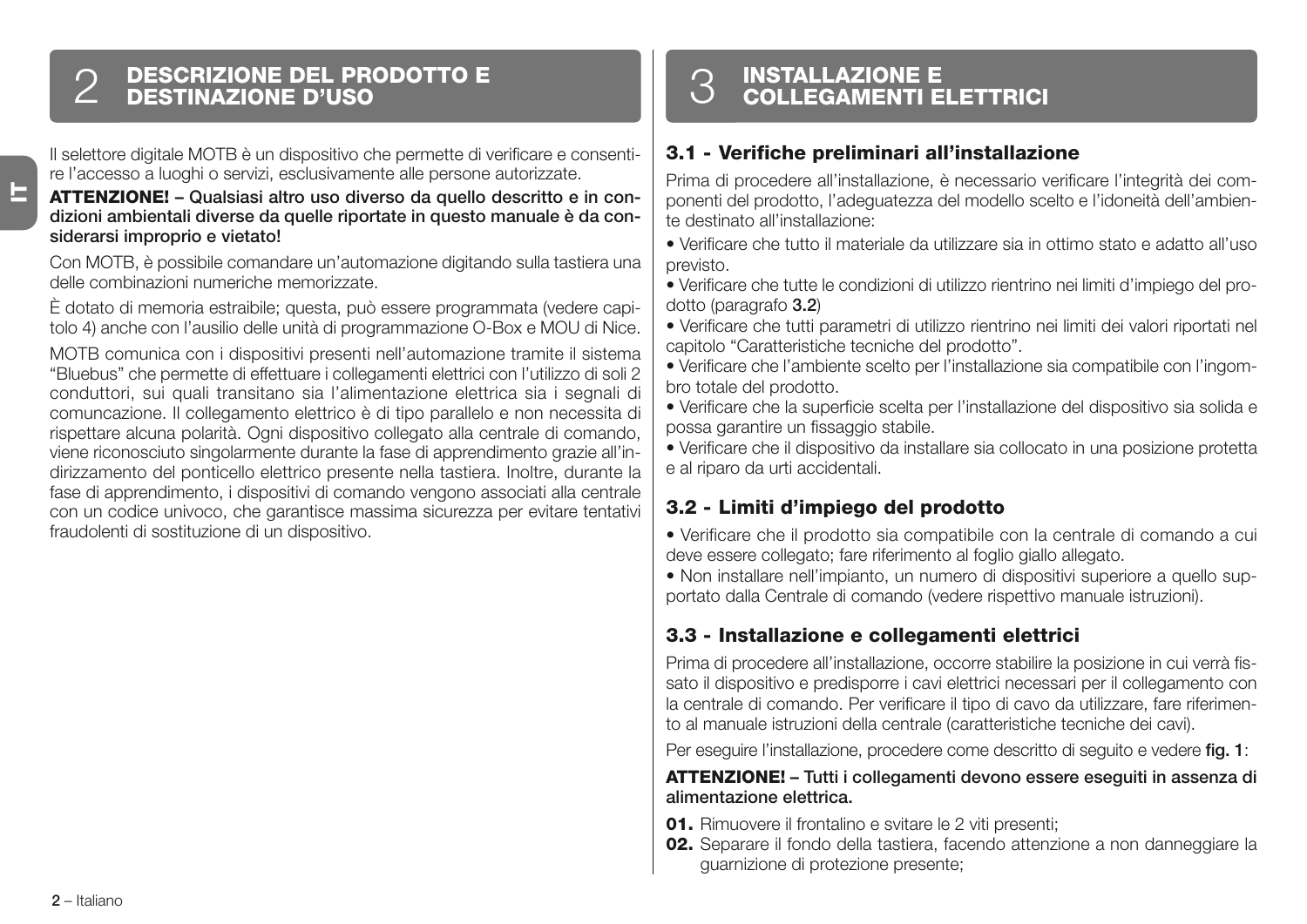- **03.** Forare il fondo della tastiera nelle parti predisposte per il fissaggio delle viti e per il passaggio dei cavi;
- **04.** Far passare il cavo elettrico attraverso il foro e fissare il fondo della tastiera alla parete utilizzando viti e tasselli in dotazione;
- **05. IMPORTANTE** A questo punto, se nell'impianto sono presenti più MOTB (n° 4 massimo), occorre eseguire il loro indirizzamento, modificando la posizione del ponticello elettrico; vedere **Ta bella 1**. **Attenzione!** – I vari MOTB devono avere un'indirizzamento diverso tra loro e dagli altri dispositivi di comando presenti nell'impianto;



- **06.** Dare alimentazione elettrica alla centrale: l'illuminazione della tastiera emette dei lampeggi di colore rosso per indicare il tipo di memoria presente (vedere Tabella 3 - capitolo 5) seguiti da 5 lampeggi se la memoria è vuota;
- **07.** Eseguire l'apprendimento della tastiera dalla centrale di comando, vedere rispettivo manuale istruzioni "Apprendimento dei dispositivi bluebus";
- **08.** Quindi, eseguire la programmazione della tastiera come descritto nel capitolo 4;
- **09.** Dopo aver eseguito la programmazione e verificato che tutto funzioni correttamente, può essere conclusa l'installazione.

Al termine della programmazione, è necessario eseguire la verifica del corretto funzionamento di MOTB; vedere capitolo 5 - Collaudo.

#### **3.4 - Procedura per rimuovere la memoria BM interna**

La memoria interna è estraibile ed è possibile programmarla con le unità di programmazione O-Box oppure MOU di Nice (vedere rispettivo manuale istruzioni). Per rimuovere la memoria dalla sua sede, procedere come mostrato in **fig. 4**.

## 4 **PROGRAMMAZIONE**

La programmazione di MOTB può essere effettuata in due modalità:

**EASY**: programmazione semplice; funzioni basilari di inserimento e cancellazione codici.

**PROFESSIONAL:** programmazione professionale; funzioni più specifiche.

La scelta della modalità di programmazione, può essere fatta solo quando la memoria interna è ancora vuota. La modalità scelta, può essere modificata solo eseguendo la cancellazione completa della memoria (vedi capitolo 5 - Approfondimenti).

#### **4.1 - Utilizzo di MOTB**

L'uso della tastiera si basa su combinazioni di numeri da 1 a 9 cifre, che l'utilizzatore dovrà comporre premendo i vari tasti presenti sulla tastiera. Quando viene inserita una combinazione valida, è possibile attivare un comando premendo il tasto "<" oppure ">"); se invece la combinazione è errata, la tastiera emetterà un segnale acustico. **Importante** – Se vengono digitate consecutivamente 3 combinazioni errate, il sistema si blocca per 1 minuto. Quindi, se durante la digitazione della combinazione viene commesso un errore, attendere 10 secondi e poi digitare la combinazione esatta. Durante l'inserimento della combinazione, tra la digitazione di una cifra e l'altra ci sono 10 secondi di tempo; passato questo tempo, occorre digitare la combinazione dall'inizio.

Sulla tastiera, oltre ai tasti con i numeri, sono presenti i tasti di conferma " $\P'$ e " $\blacktriangleright$ " che sono associati ai due comandi attivabili 1 e 2:

- Il tasto "<" è la conferma per il comando 1 (impostato in fabbrica come Passo Passo);
- Il tasto "" è la conferma per il comando 2 (impostato in fabbrica come Apertura parziale).

Ogni combinazione, in base a come viene programmata, può essere utilizzata per attivare sia un solo comando sia entrambi i comandi:

- 1 comando: dopo l'inserimento della combinazione, è possibile premere solo il tasto di conferma corrispondente, precedentemente programmato.

*Esempio: la combinazione "1234" è valida per il tasto "* $\blacktriangleleft$ *" e non per "* $\blacktriangleright$ *";* 

- 2 comandi: dopo aver digitato la combinazione, è possibile premere uno qualunque dei due tasti di conferma corrispondenti, precedentemente programma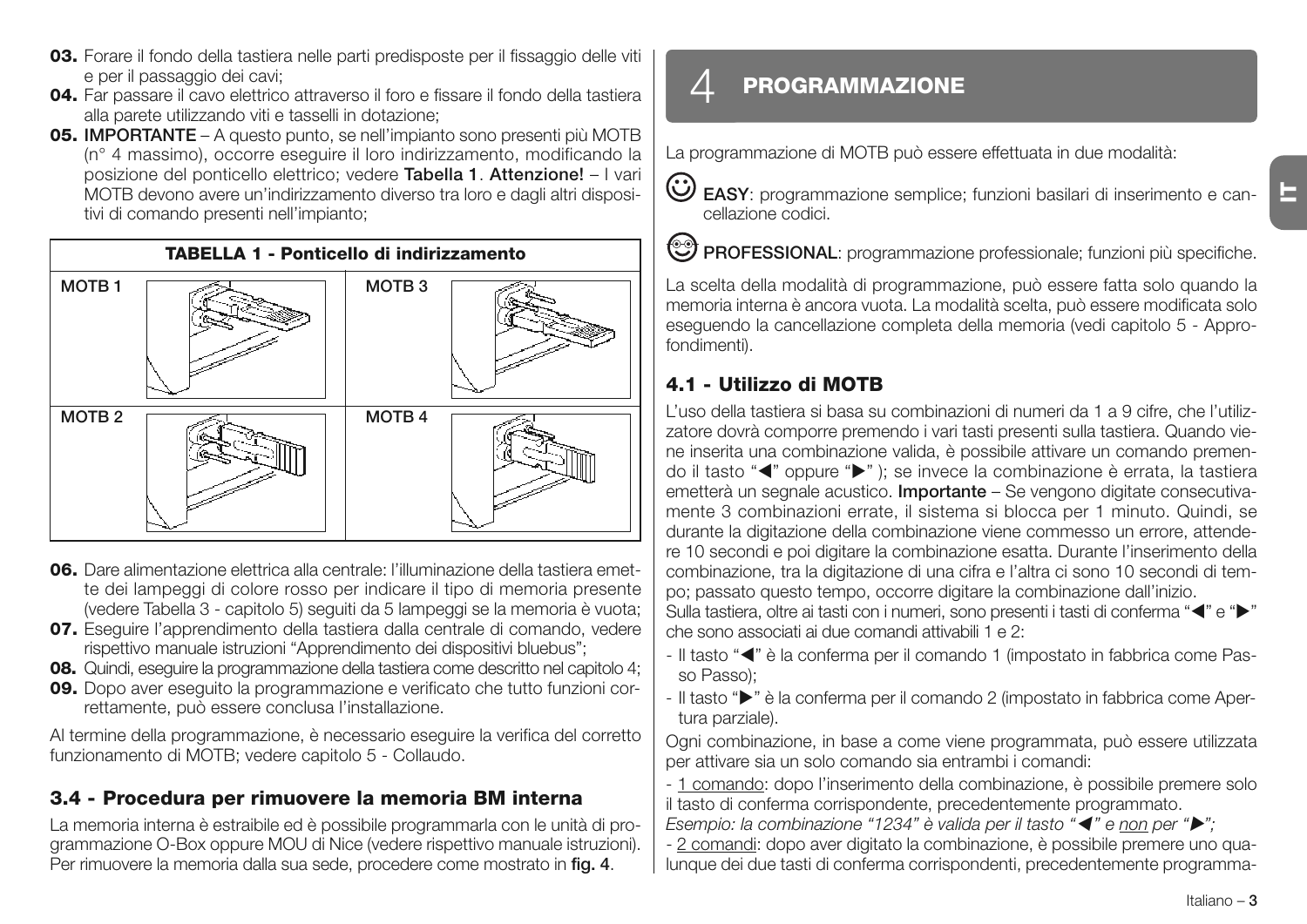ti; in questo modo sarà possibile inviare 2 comandi diversi. *Esempio: la combinazione "5678" è valida sia per il tasto "*- *" sia per "".*

## **4.1.1 - Procedura per bloccare e sbloccare l'automazione**

Con questa funzione è possibile inviare tramite la tastiera il comando di "blocco" o "sblocco" dell'automazione. *Nota – Alla fine di entrambi le procedure, se sono state eseguite correttamente, la tastiera emette 3 toni acustici (beep) e l'illuminazione della tastiera, indica lo stato di funzionamento (vedere cap. 5 Tabella 5).*

#### **• Procedura per bloccare l'automazione**

- 01. Premere il tasto < : la tastiera entra nello stato di errore ed emette la segnalazione di "errore" per combinazione sbagliata
- **02.** Entro 10 secondi digitare "**00**"
- **03.** Entro 10 secondi digitare una combinazione valida
- 04. Premere il tasto < per confermare

#### **• Procedura per sbloccare l'automazione**

- 01. Premere il tasto < : la tastiera entra nello stato di errore ed emette la segnalazione di "errore" per combinazione sbagliata
- **02.** Entro 10 secondi digitare "**11**"
- **03.** Entro 10 secondi digitare una combinazione valida
- 04. Premere il tasto < per confermare

## **4.2 - Procedure di programmazione in modalità EASY**

In modalità EASY possono essere inserite 2 combinazioni, una valida per il comando "<" e una per il comando ">". Oppure una combinazione unica per entrambi i comandi. I numeri da utilizzare per le combinazioni possono essere da minimo 1 a massimo 9 cifre. Quando vengono digitati i numeri sulla tastiera, questa emette dei toni acustici. Di seguito sono descritte le procedure di programmazione per un solo comando oppure per entrambi i comandi. *Nota – Alla fine di qualsiasi procedura, se è stata eseguita correttamente, la tastiera emette 3 toni acustici.* **Avvertenza** – Al termine della programmazione, è necessario eseguire la verifica del corretto funzionamento di MOTB; vedere capitolo 5 - Collaudo.

#### **4.2.1 - Procedura per programmare una combinazione**

## **Procedura per il comando "**-**"**

Con questa procedura è possibile inserire in qualsiasi momento, una seconda

combinazione per l'altro comando.

- **01.** Premere il tasto "**P**" (**fig. 3**)
- **02.** Entro 30 sec. inserire la combinazione digitando i numeri sulla tastiera
- **03.** Premere 2 volte il tasto

## **Procedura per il comando ""**

Con questa procedura è possibile inserire in qualsiasi momento, una seconda combinazione per l'altro comando.

- **01.** Premere il tasto "**P**" (**fig. 3**)
- **02.** Entro 30 sec. inserire la combinazione digitando i numeri sulla tastiera
- **03.** Premere 2 volte il tasto ▶

## Procedura per i comandi "<" e "

- **01.** Premere il tasto "**P**" (**fig. 3**)
- **02.** Entro 30 sec. inserire la combinazione digitando i numeri sulla tastiera
- 03. Premere 1 volta il tasto < e 1 volta il tasto  $\triangleright$

I comandi associati ai tasti "<" e ">" sono impostati di fabbrica come:

- " $\blacktriangleleft$ " = Passo Passo
- $"$  = Apertura parziale.
- È anche possibile eseguire:
- Cambiare il tipo di comando associato ad una combinazione (vedere capitolo 6.1)
- Bloccare e sbloccare l'automazione (vedere capitolo 4.1.1)
- Cancellare i dati nella memoria BM (vedere capitolo 6.2).

#### **4.3 - Procedure di programmazione in modalità PROFESSIONAL**

In modalità PROFESSIONAL possono essere gestite tutte le funzioni, direttamente sulla tastiera; possono essere inserite più combinazioni e altre funzioni specifiche. I numeri da utilizzare per le combinazioni possono essere da minimo 1 a massimo 9 cifre. Ogni volta che viene premuto un tasto sulla tastiera per digitare una cifra, la tastiera emette 1 tono acustico.

Per accedere alle funzioni di programmazione, occorre inserire una "password di programmazione" composta da 7 cifre e può essere modificata (vedere paragrafo 4.3.2). Questa password, di fabbrica è **0333333**.

**Questa password è indispensabile per tutte le fasi di programmazione;**

**4** – Italiano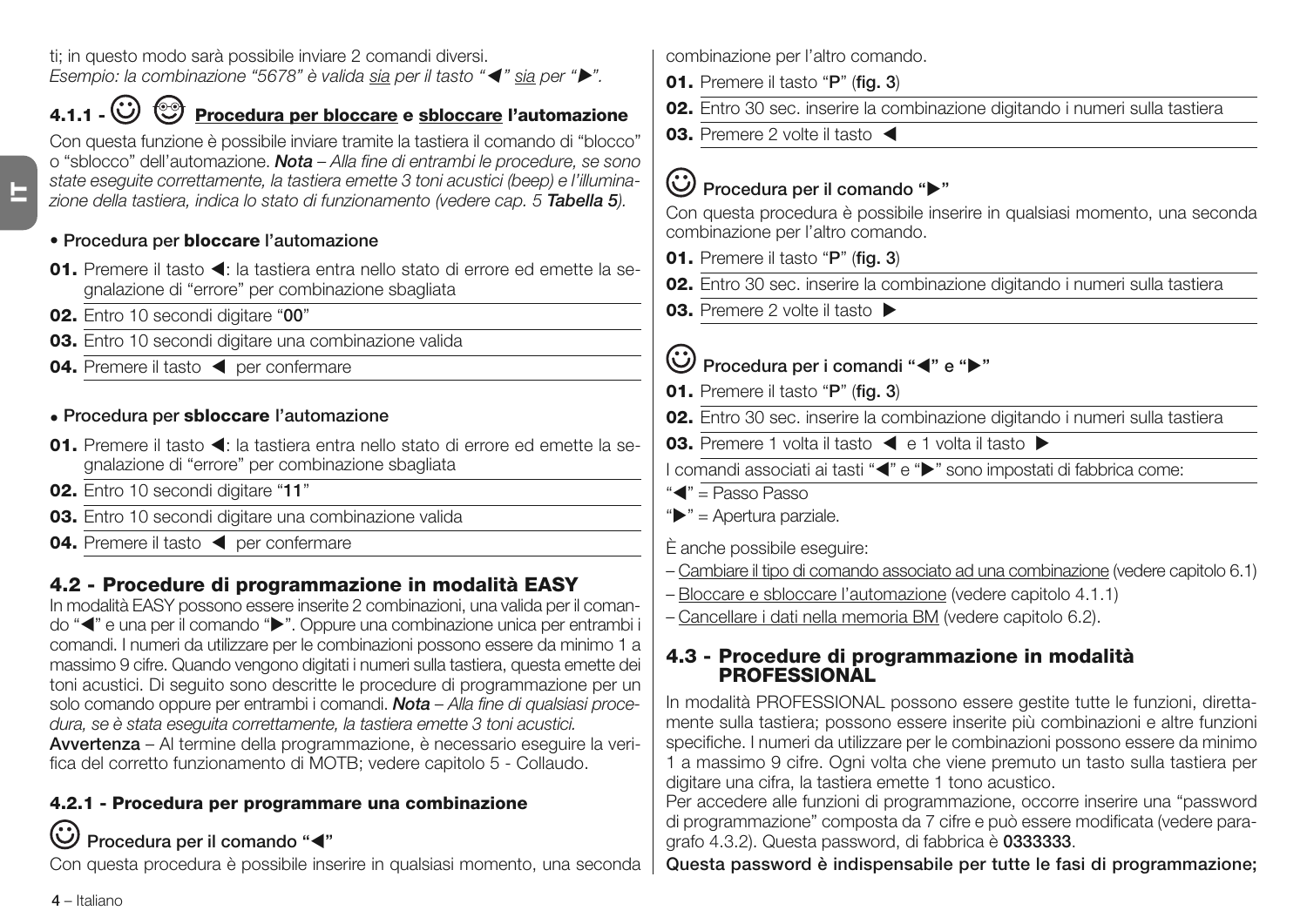#### **quindi, non dimenticare questa password, altrimenti sarà necessario cancellare la memoria.**

Di seguito sono descritte le procedure di programmazione per un solo comando oppure per entrambi i comandi. *Nota – Alla fine di qualsiasi procedura, se è stata eseguita correttamente, la tastiera emette 3 toni acustici.*

**Avvertenza** – Al termine della programmazione, è necessario eseguire la verifica del corretto funzionamento di MOTB; vedere capitolo 5 - Collaudo.

#### **4.3.1 - Procedura per programmare una combinazione**

#### **Procedura per il comando "**-**" (1)**

- **01.** Digitare la password di programmazione
- **02.** Premere il tasto  $\rightarrow$  per confermare la password
- **03.** Digitare **1** per selezionare il tipo di operazione
- **04.** Premere il tasto **Della per confermare**
- **05.** Digitare la combinazione desiderata
- **06.** Premere il tasto **Della per confermare**
- **07.** Digitare nuovamente la stessa combinazione
- **08.** Premere il tasto **Delayer Premere**

## **Procedura per il comando "" (2)**

- **01.** Digitare la password di programmazione
- **02.** Premere il tasto  $\rightarrow$  per confermare la password
- **03.** Digitare **2** per selezionare il tipo di operazione
- **04.** Premere il tasto **Delache per confermare**
- **05.** Digitare la combinazione desiderata
- **06.** Premere il tasto **Della per confermare**
- **07.** Digitare nuovamente la stessa combinazione
- **08.** Premere il tasto **Della per confermare**

#### **Procedura per i comandi "**<sup>2</sup> e " $\blacktriangleright$ " (1-2)

- **01.** Digitare la password di programmazione
- **02.** Premere il tasto  $\triangleright$  per confermare la password
- **03.** Digitare **12** per selezionare il tipo di operazione
- **04.** Premere il tasto **Della per confermare**
- **05.** Digitare la combinazione desiderata
- **06.** Premere il tasto **Delacher Premere**
- **07.** Digitare nuovamente la stessa combinazione
- **08.** Premere il tasto **Delayer per confermare**

#### **4.3.2 - Procedura per cambiare la "password di programmazione"**

Se occorre modificare la "password di programmazione" di fabbrica, per tutte le operazioni di programmazione successive a questa, sarà accettata solo la password nuova. *Nota – La password può essere modificata ogni volta che lo si desidera, solo se si conosce quella corrente.*

## **Procedura (3)**

- **01.** Digitare l'attuale password di programmazione
- **02.** Premere il tasto  $\triangleright$  per confermare la password
- **03.** Digitare **3** per selezionare il tipo di operazione
- **04.** Premere il tasto **b** per confermare
- **05.** Digitare la **nuova** password di 7 cifre
- **06.** Premere il tasto **b** per confermare
- **07.** Digitare nuovamente la stessa password (nuova)
- **08.** Premere il tasto **Della per confermare**

#### **4.3.3 - Procedura per cancellare una combinazione**

#### Procedura per il comando "<" (4)

Con questa funzione è possibile eliminare una combinazione valida per il comando 1; se la combinazione è valida per entrambi i comandi, rimane valida solo la combinazione per il comando 2.

- **01.** Digitare la password di programmazione
- **02.** Premere il tasto  $\triangleright$  per confermare la password
- **03.** Digitare **4** per selezionare il tipo di operazione
- **04.** Premere il tasto **Departs** ner confermare
- **05.** Digitare la combinazione che si desidera cancellare
- **06.** Premere il tasto **Delacher Premier Premiere**
- **07.** Digitare nuovamente la stessa combinazione da cancellare
- **08.** Premere il tasto **Della per confermare**

### **Procedura per il comando "" (5)**

Con questa funzione è possibile eliminare una combinazione valida per il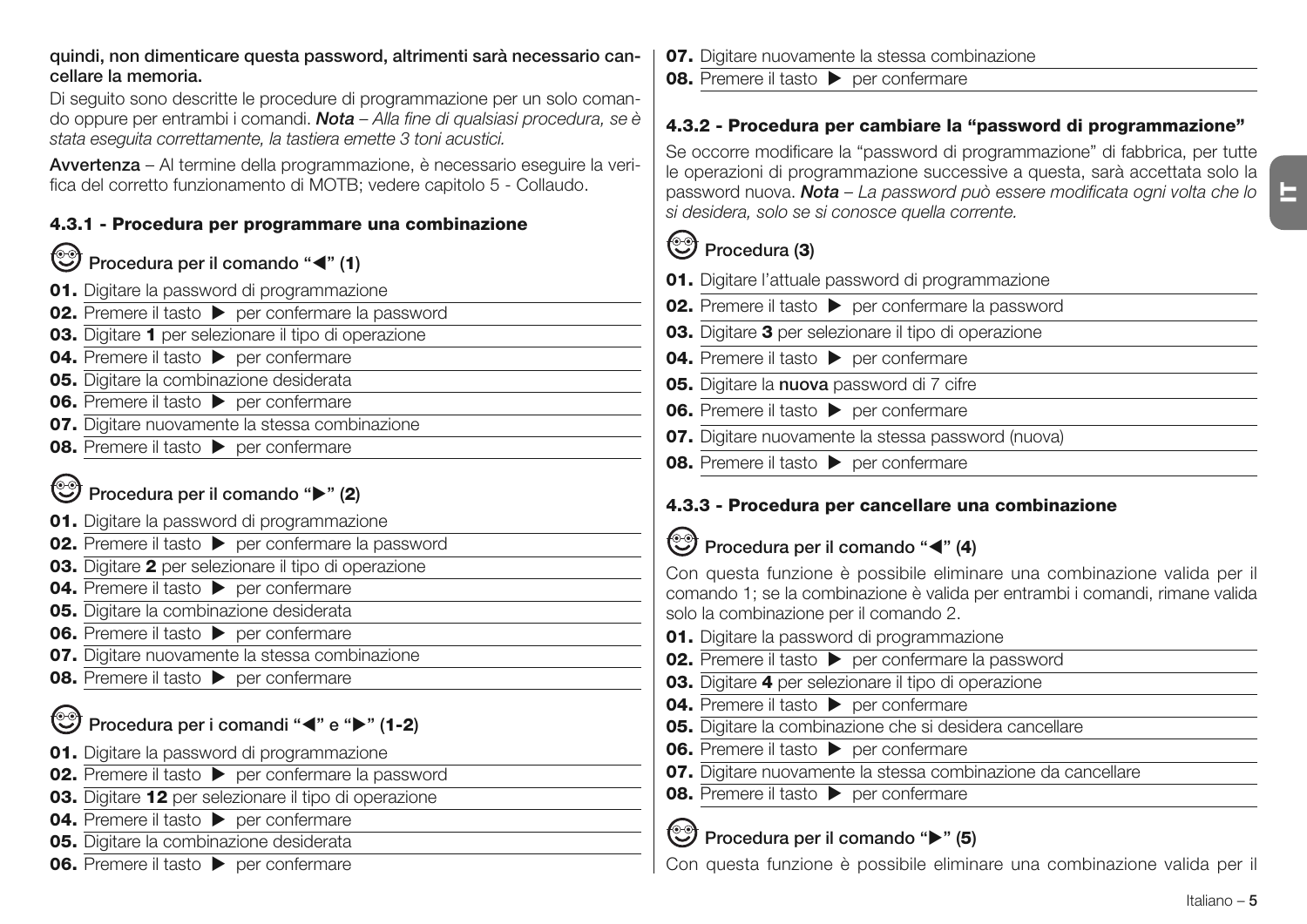comando 2; se la combinazione è valida per entrambi i comandi, rimane valida solo la combinazione per il comando.

- **01.** Digitare la password di programmazione
- **02.** Premere il tasto  $\rightarrow$  per confermare la password
- **03.** Digitare **5** per selezionare il tipo di operazione
- **04.** Premere il tasto **Departs** per confermare
- **05.** Digitare la combinazione che si desidera cancellare
- **06.** Premere il tasto **Derivato** per confermare
- **07.** Digitare nuovamente la stessa combinazione da cancellare
- **08.** Premere il tasto **Della per confermare**

#### **Procedura per i comandi "**-**" e "" (4-5)**

- **01.** Digitare la password di programmazione
- **02.** Premere il tasto  $\triangleright$  per confermare la password
- **03.** Digitare **45** per selezionare il tipo di operazione
- **04.** Premere il tasto **Departs** per confermare
- **05.** Digitare la combinazione che si desidera cancellare
- **06.** Premere il tasto **b** per confermare
- **07.** Digitare nuovamente la stessa combinazione da cancellare
- **08.** Premere il tasto **b** per confermare

#### **4.3.4 - Procedura per verificare la quantità di combinazioni valide**

Con questa funzione è possibile contare le combinazioni valide per il comando

"<" oppure per il comando ">" oppure per entrambi ("<" e ">").

### **Procedura per il comando "**-**" (6)**

- **01.** Digitare la password di programmazione
- **02.** Premere il tasto  $\triangleright$  per confermare la password
- **03.** Digitare **6** per selezionare il tipo di operazione
- **04.** Premere il tasto **Della per confermare**

#### *Note:*

 $\blacksquare$ 

*– Per verificare quante combinazioni possono effettivamente attivare il coman-*

*do "*- *", occorre sommare anche le combinazioni valide* per entrambi i coman-

di ("◀" e "▶"): vedere "Procedura per i comandi ◀ e ▶ (6-7)"

*– Al termine della procedura, la tastiera emette delle sequenze di toni acustici (vedere Tabella 2).*

## **Procedura per il comando "" (7)**

- **01.** Digitare la password di programmazione
- **02.** Premere il tasto  $\rightarrow$  per confermare la password
- **03.** Digitare **7** per selezionare il tipo di operazione
- **04.** Premere il tasto **per confermare**

#### *Note:*

*– Per verificare quante combinazioni possono effettivamente attivare il coman-*

*do "", occorre sommare anche le combinazioni valide* per entrambi i comandi

("◀" e "▶"): vedere "Procedura per i comandi ◀ e ▶ (6-7)"

*– Al termine della procedura, la tastiera emette delle sequenze di toni acustici (vedere Tabella 2).*

#### **Procedura per i comandi "**<sup>2</sup>" e "<sup>2</sup>" (6-7)

- **01.** Digitare la password di programmazione
- **02.** Premere il tasto  $\triangleright$  per confermare la password
- **03.** Digitare **67** per selezionare il tipo di operazione
- **04.** Premere il tasto  $\triangleright$  per confermare

*Al termine della procedura, la tastiera emette delle sequenze di toni acustici (vedere Tabella 2).*

La **Tabella 2** descrive il tipo di sequenza di toni e il corrispondente numero di combinazioni. Le sequenze che emette la tastiera al termine della procedura, sono nell'ordine mostrato nella tabella (centinaia, decine, unità).

#### **TABELLA 2**

**3 toni** = 1 centinaio (una sequenza di 3 toni corrisponde a 100 combinazioni)

**2 toni** = 1 decina (tre sequenze di 2 toni corrisponde a 30 combinazioni)

**1 tono** = 1 unità (due sequenze di 1 tono corrisponde a 2 combinazioni)

La cifra **zero** è rappresentata da 10 sequenze di toni

#### **4.3.5 - Procedura per disattivare e attivare le combinazioni che ter**minano con un determinato numero

Con questa funzione è possibile disattivare o attivare di nuovo tutte le combinazioni che terminano con un determinato numero; questa procedura può essere ripetuta più volte. Le combinazioni vengono disabilitate e non eliminate dalla memoria.

## **Procedura per disattivare: (8)**

**01.** Digitare l'attuale password di programmazione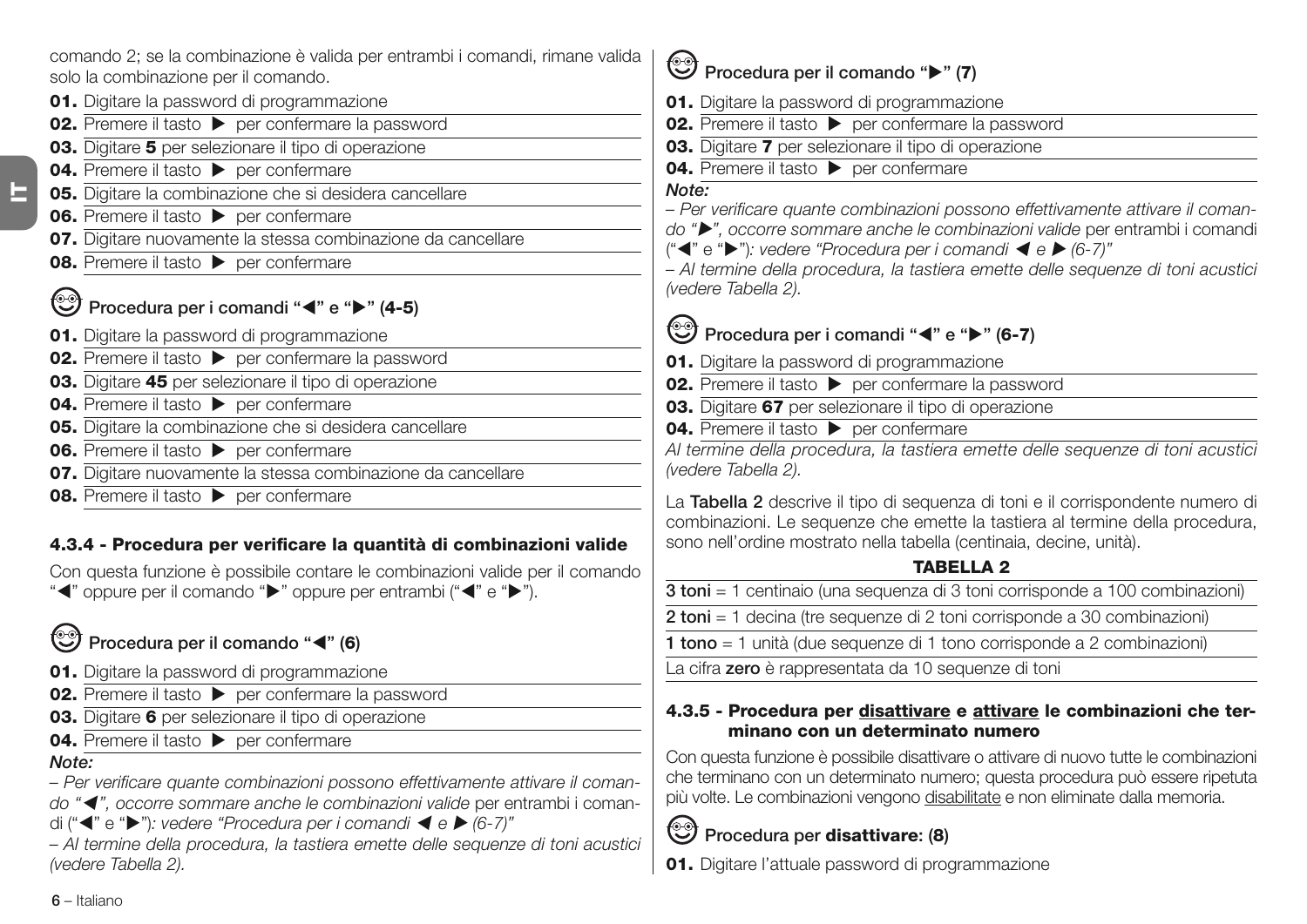| <b>02.</b> Premere il tasto $\triangleright$ per confermare la password                                                                                                                                                                                                | <b>04.</b> Premere il tasto <b>&gt;</b> per confermare                                                                                                                                  |
|------------------------------------------------------------------------------------------------------------------------------------------------------------------------------------------------------------------------------------------------------------------------|-----------------------------------------------------------------------------------------------------------------------------------------------------------------------------------------|
| 03. Digitare 8 per selezionare il tipo di operazione                                                                                                                                                                                                                   | 05. Digitare la combinazione da programmare                                                                                                                                             |
| 04. Premere il tasto > per confermare                                                                                                                                                                                                                                  | <b>06.</b> Premere il tasto > per confermare                                                                                                                                            |
| 05. Digitare l'ultimo numero delle combinazioni da disattivare                                                                                                                                                                                                         | 07. Digitare nuovamente la stessa combinazione                                                                                                                                          |
| 06. Premere il tasto > per confermare                                                                                                                                                                                                                                  | 08. Premere il tasto > per confermare                                                                                                                                                   |
| 07. Digitare nuovamente lo stesso ultimo numero                                                                                                                                                                                                                        | 09. Digitare il numero di utilizzi da assegnare                                                                                                                                         |
| <b>08.</b> Premere il tasto > per confermare                                                                                                                                                                                                                           | <b>10.</b> Premere il tasto > per confermare                                                                                                                                            |
| Nota - Alla fine della procedura, se è stata eseguita correttamente, la tastiera<br>emette 3 toni acustici.                                                                                                                                                            | Nota - Alla fine della procedura, se è stata eseguita correttamente, la tastiera<br>emette 3 toni acustici.                                                                             |
| Procedura per attivare: (9)                                                                                                                                                                                                                                            | 4.3.7 - Procedura per cancellare tutta la memoria se programmata<br>in modalità PROFESSIONAL e se si conosce la password                                                                |
| 01. Digitare l'attuale password di programmazione                                                                                                                                                                                                                      | Con questa funzione è possibile cancellare tutti i dati contenuti nella memoria                                                                                                         |
| 02. Premere il tasto > per confermare la password                                                                                                                                                                                                                      | BM della tastiera.                                                                                                                                                                      |
| 03. Digitare 9 per selezionare il tipo di operazione                                                                                                                                                                                                                   | Procedura: (0)                                                                                                                                                                          |
| 04. Premere il tasto > per confermare                                                                                                                                                                                                                                  | 01. Digitare la password di programmazione                                                                                                                                              |
| 05. Digitare l'ultimo numero delle combinazioni da attivare di nuovo                                                                                                                                                                                                   | 02. Premere il tasto > per confermare la password                                                                                                                                       |
| 06. Premere il tasto > per confermare                                                                                                                                                                                                                                  | 03. Digitare 0 per selezionare il tipo di operazione                                                                                                                                    |
| 07. Digitare nuovamente lo stesso ultimo numero                                                                                                                                                                                                                        | 04. Premere il tasto > per confermare                                                                                                                                                   |
| 08. Premere il tasto > per confermare                                                                                                                                                                                                                                  | 05. Digitare 0 per la prima conferma                                                                                                                                                    |
| Nota - Alla fine della procedura, se è stata eseguita correttamente, la tastiera                                                                                                                                                                                       | <b>06.</b> Premere il tasto > per confermare                                                                                                                                            |
| emette 3 toni acustici.                                                                                                                                                                                                                                                | 07. Digitare 0 per la seconda conferma                                                                                                                                                  |
| 4.3.6 - Programmare il numero di utilizzi di una combinazione                                                                                                                                                                                                          | 08. Premere il tasto > per confermare                                                                                                                                                   |
| Ad ogni combinazione è associato un contatore che va a scalare ogni volta che<br>la combinazione viene utilizzata; quando la combinazione arriva a zero viene                                                                                                          | Alla fine della procedura, se è stata eseguita correttamente, la tastiera emette 3<br>toni acustici (beep) e 5 lampeggi di conferma.                                                    |
| disattivata. Il numero di utilizzi impostato in fabbrica è illimitato.<br>Con questa procedura è possibile programmare il numero di utilizzi di una o più<br>combinazioni; il valore massimo associabile è 999, valori superiori significano<br>operazioni illimitate. | A questo punto, è necessario eseguire l'apprendimento della tastiera da parte<br>della Centrale di comando; poi sarà possibile programmare la tastiera in moda-<br>lità "PROFESSIONAL". |
| Procedura: (10)                                                                                                                                                                                                                                                        | Nella modalità "PROFESSIONAL", è anche possibile eseguire:<br>- Cambiare il tipo di comando associato ad una combinazione (vedere capitolo 6.1)                                         |
| 01. Digitare l'attuale password di programmazione                                                                                                                                                                                                                      | - Bloccare e sbloccare l'automazione (vedere capitolo 4.1.1)                                                                                                                            |
| 02. Premere il tasto > per confermare la password                                                                                                                                                                                                                      | - Cancellare i dati nella memoria BM (vedere capitolo 6.2).                                                                                                                             |
| 03. Digitare 10 per selezionare il tipo di operazione                                                                                                                                                                                                                  |                                                                                                                                                                                         |

Italiano – **7**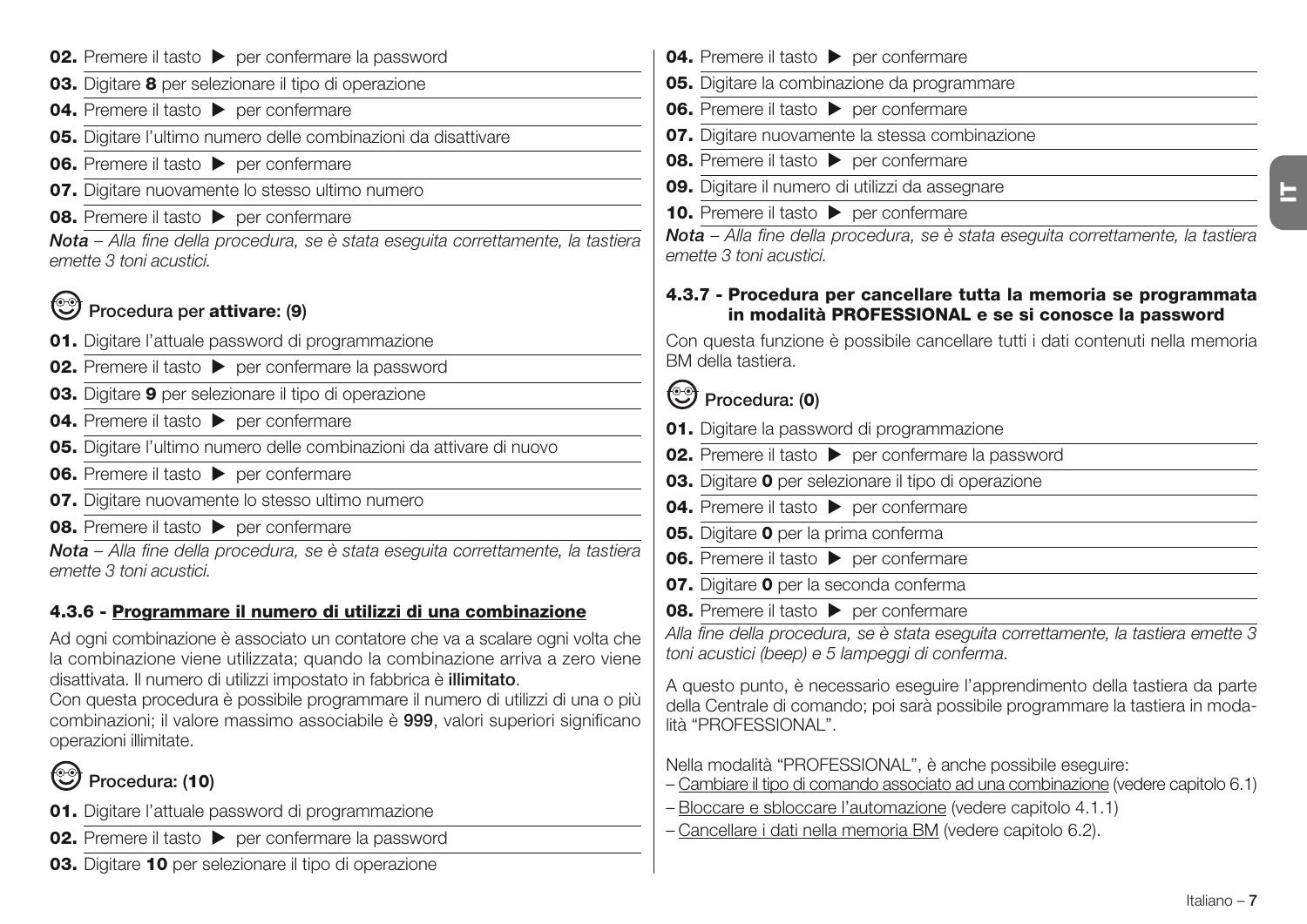## 5 **COLLAUDO**

Dopo aver eseguito la memorizzazione di MOTB, è necessario verificare il suo corretto funzionamento:

- **a)** verificare che sia stato rispettato quanto previsto nel capitolo 1 Avvertenze e precauzioni generali;
- **b)** sulla tastiera, digitare una combinazione valida e premere il tasto "<" oppure

"": osservare contemporaneamente se l'automazione esegue il comando inviato e se l'illuminazione della tastiera corrisponde al comando inviato (vedere Tabella 5). Se questo non accade, vedere il capitolo 7 - "Cosa fare se...risoluzione dei problemi".

**c)** verificare che anche le altre combinazioni siano memorizzate correttamente.

## 6 **APPROFONDIMENTI**

• Quando viene data alimentazione elettrica alla centrale di comando, i led della tastiera emettono dei lampeggi di colore rosso per indicare il tipo di memoria presente più 5 lampeggi se la memoria è vuota; fare riferimento alla **Tabella 3**: **TABELLA 3**

| $N^{\circ}$ lampeggi | Descrizione                                          |  |
|----------------------|------------------------------------------------------|--|
|                      | <b>BM60</b>                                          |  |
| 2                    | BM250                                                |  |
| 3                    | BM1000                                               |  |
| 4                    | Indica che la memoria presenta dei codici non validi |  |
| 5                    | Errore durante la lettura della memoria              |  |
| 5 (lenti)            | Memoria vuota                                        |  |

• Durante la fase di programmazione la tastiera emette dei toni acustici per segnalare il regolare funzionamento oppure degli errori; fare riferimento alla **Tabella 4**: **TABELLA 4**

| IADELLA T              |                                     |
|------------------------|-------------------------------------|
| Tono acustico          | Descrizione                         |
| 1 tono                 | Segnala la digitazione di un tasto  |
| 2 toni vicini + 1 tono | Segnala una combinazione non valida |

| -3 toni       | Segnala la corretta esecuzione della procedura di<br>programmazione  |
|---------------|----------------------------------------------------------------------|
|               | 1 tono con cadenza regolare   Segnala che la tastiera è bloccata     |
| Serie di toni | Segnala che è stato effettuato un errore e la<br>procedura è fallita |

• Durante il normale funzionamento oppure durante le varie fasi di programmazione, la tastiera emette delle segnalazioni luminose; fare riferimento alla **Tabella 5**:

| <b>TABELLA 5</b>           |                                                      |  |
|----------------------------|------------------------------------------------------|--|
| Illuminazione dispositivo  | Descrizione                                          |  |
| ROSSO acceso fisso         | Cancello chiuso e automazione sbloccata              |  |
| ROSSO acceso fisso         | Cancello in fase di Chiusura                         |  |
| ROSSO acceso fisso         | Cancello ne chiuso ne aperto e automazione sbloccata |  |
| VERDE acceso fisso         | Cancello in fase di Apertura                         |  |
| VERDE acceso fisso         | Cancello ne chiuso ne aperto e automazione bloccata  |  |
| VERDE acceso fisso         | Cancello aperto e automazione bloccata               |  |
| VERDE acceso fisso         | Cancello chiuso e automazione bloccata               |  |
| ROSSO (3 lampeggi e pausa) | Tastiera non sincronizzata sul bluebus               |  |
| ROSSO (2 lampeggi e pausa) | Tastiera senza "ponticello"                          |  |

#### **6.1 - Procedura per cambiare il tipo di comando associato ad una combinazione**

Con questa funzione è possibile cambiare il comando assegnato ai tasti "<" e " $\blacktriangleright$ ". È possibile scegliere quale comando abbinare al tasto prescelto, tra quelli disponibili nella **Tabella 6**. Alcuni comandi potrebbero essere diversi rispetto alla Centrale di comando a cui è collegata la tastiera (vedere rispettivo manuale istruzioni). *Durante l'esecuzione della procedura, premere il tasto "P" (fig. 3) per scegliere un nuovo comando (durante la procedura, ogni pressione del tasto permette di selezionare il comando successivo presente nella Tabella 6). Tra la digitazione di un tasto e l'altro rispettare il tempo massimo di 10 secondi, altrimenti viene riconfermato il comando precedente e occorre ripetere la procedura.*

**TABELLA 6**

| N° di lampeggi      | Comando                                      |
|---------------------|----------------------------------------------|
| 1 lampeggio + pausa | Passo Passo (" "impostazione di fabbrica">   |
| 2 lampeggi + pausa  | Apertura                                     |
| 3 lampeggi + pausa  | Chiusura                                     |
| 4 lampeggi + pausa  | Apri parziale (">" impostazione di fabbrica) |

**IT**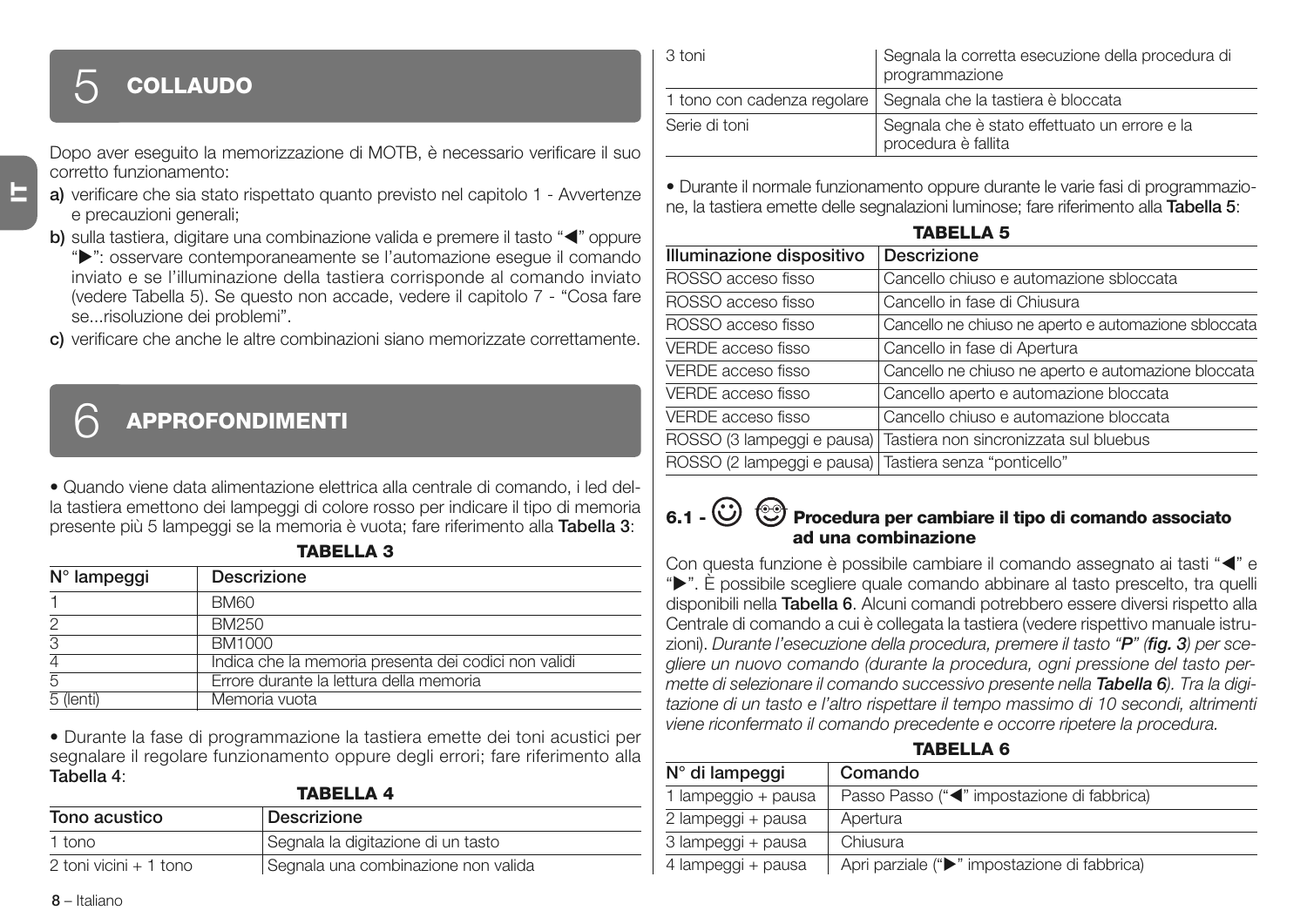| 5 lampeggi + pausa   Stop |                  |
|---------------------------|------------------|
| 6 lampeggi + pausa        | Luce di cortesia |

#### **• Procedura per il comando "**-**"**

- **01.** Digitare una combinazione valida per l'attuale comando
- 02. Premere il tasto "<". Il led "L1" (fig. 3) emette dei lampeggi seguiti da una pausa in funzione del comando impostato (vedere Tabella 6)
- **03.** Premere il tasto "**P**" (**fig. 3**) per scegliere il comando desiderato
- 04. Premere il tasto < per confermare

#### **• Procedura per il comando ""**

- **01.** Digitare una combinazione valida per l'attuale comando.
- **02.** Premere il tasto " $\blacktriangleright$ ". Il led "L1" (fig. 3) emette dei lampeggi seguiti da una pausa in funzione del comando impostato (vedere Tabella 6)
- **03.** Premere il tasto "**P**" (**fig. 3**) per scegliere il comando desiderato
- **04.** Premere il tasto **b** per confermare

#### **6.2 - Procedura per cancellare i dati nella memoria BM**

Con questa funzione è possibile cancellare tutti i dati contenuti nella memoria BM della tastiera. **Attenzione!** – Ogni volta che viene eseguita la cancellazione della memoria, è necessario eseguire l'apprendimento della tastiera dalla Centrale di comando (vedere rispettivo manuale istruzioni).

#### Procedura per cancellare tutta la memoria se programmata in **mo dalità EASY oppure se programmata in modalità PROFES-SIONAL e NON si conosce la password**

- **01.** Premere e tenere premuto il tasto "**P**" (**fig. 3**); il led "**L1**" rimane acceso per 3 secondi e poi emette 3 lampeggi
- **02.** Rilasciare il tasto durante il 3<sup>°</sup> lampeggio

*Al termine della procedura il led "L1" emette una serie di impulsi e dopo qualche secondo, se la procedura è stata eseguita correttamente la tastiera emette 3 toni acustici (beep) e 5 lampeggi di conferma.*

A questo punto, è necessario eseguire l'apprendimento della tastiera da parte della Centrale di comando; poi sarà possibile programmare la tastiera sia in modalità "EASY" sia "PROFESSIONAL".

## 7 **COSA FARE SE... (risoluzione dei problemi)**

- **Se l'illuminazione della tastiera lampeggia (2 lampeggi e pausa):** controllare che il ponticello elettrico sia insertito correttamente.
- **Se alla Centrale sono collegate più tastiere e l'illuminazione inizia a lampeggiare (3 lampeggi e pausa) quando viene attivato un comando, ma quest'ultimo non viene attivato:** controllare di non aver inserito degli indirizzi uguali tra loro.
- **Se digitando i tasti, la tastiera non emette nessuna segnalazione acustica:** controllare che la memoria BM sia inserita correttamente.
- **Se quando si attiva un comando il led L1 lampeggia indicando che quest'ultimo è stato attivato, ma la Centrale non attiva nessuna operazione:** controllore che la fase di apprendimento dispositivo da parte della Centrale sia stata eseguita correttamente.
- **Se il dispositivo non si accende:** controllare con uno strumento adeguato, che sia presente la tensione (vdc) sul Bluebus.
- **Se il dispositivo si accende ma non funziona:** verificare che la Centrale di comando a cui la tastiera è collegata, supporti il collegamento bluebus per i dispositivi di comando.
- **Se una combinazione viene digitata errata più di 3 volte, la tastiera si blocca ed emette segnalazioni acustiche con intervalli regolari:** la tastiera si sblocca automaticamente, dopo 1 minuto.
- **Se l'automazione non risponde all'attivazione di un comando e l'illumina zione della tastiera è permanentemente accesa di colore verde:** potrebbe es sere stato inviato erroneamente un comando di blocco dell'automazione. In questo caso, occorre sbloccare l'automazione.

## 8 **MANUTENZIONE DEL PRODOTTO**

Il prodotto non necessita di manutenzione particolare; è consigliata la pulizia superficiale del prodotto (vedere capitolo 1 - Avvertenze per l'uso).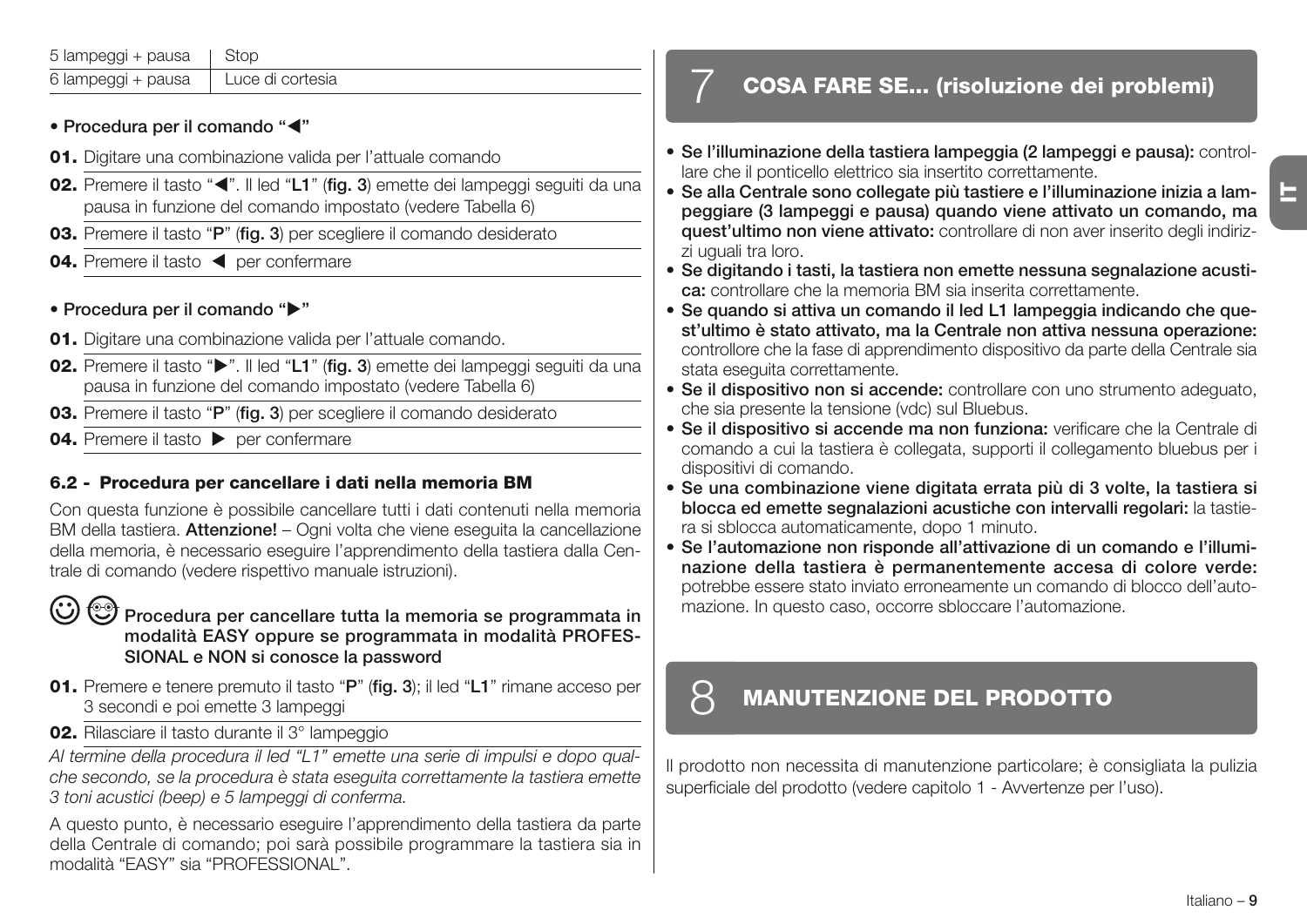#### **SMALTIMENTO DEL PRODOTTO**

#### **Questo prodotto è parte integrante dell'automazione, e dunque, deve essere smaltito insieme con essa.**

Come per le operazioni d'installazione, anche al termine della vita di questo prodotto, le operazioni di smantellamento devono essere eseguite da personale qualificato.

Questo prodotto è costituito da vari tipi di materiali: alcuni possono essere riciclati, altri devono essere smaltiti. Informatevi sui sistemi di riciclaggio o smaltimento previsti dai regolamenti vigenti sul vostro territorio, per questa categoria di prodotto.

**Attenzione!** – alcune parti del prodotto possono contenere sostanze inquinanti o pericolose che, se disperse nell'ambiente, potrebbero provocare effetti dannosi sull'ambiente stesso e sulla salute umana.

Come indicato dal simbolo a lato, è vietato gettare questo prodotto nei rifiuti domestici. Eseguire quindi la "raccolta separata" per lo smaltimento, secondo i metodi previsti dai regolamenti vigenti sul vostro territorio, oppure riconsegnare il prodotto al venditore nel momento dell'acquisto di un nuovo prodotto equivalente.



**Attenzione!** – i regolamenti vigenti a livello locale possono prevedere pesanti sanzioni in caso di smaltimento abusivo di questo prodotto.

## **CARATTERISTICHE TECNICHE DEL PRODOTTO**

**AVVERTENZE: •** Tutte le caratteristiche tecniche riportate, sono riferite ad una temperatura ambientale di 20°C (± 5°C). • Nice S.p.a. si riserva il diritto di apportare modifiche al prodotto in qualsiasi momento lo riterrà necessario, mantenendone comunque la stessa funzionalità e destinazione d'uso.

- **Tipologia:** dispositivo di comando
- **Tecnologia adottata:** sistema "Bluebus"
- **Illuminazione:** colore rosso/verde
- **Lunghezza del cavo di collegamento:** fare riferimento al manuale istruzioni della Centrale di comando
- **Alimentazione:** il dispositivo deve essere esclusivamente collegato al sistema "Bluebus" di Nice, attraverso il quale viene alimentato e comunica con la centrale di comando
- **Corrente assorbita:** 1,5 unità bluebus
- **Capacità di memoria:** 1 BM1000 (contiene un massimo di 255 combinazioni
- **Isolamento:** classe III
- **Grado di protezione del contenitore:** IP 54
- **Temperatura di esercizio:** da -20 °C a +55 °C
- **Utilizzo in atmosfera acida, salina o potenzialmente esplosiva:** No
- **Montaggio:** Verticale a parete
- **Dimensioni (mm):** 80 x 70 x 30 h
- **Peso:** 240 g

## **DICHIARAZIONE CE DI CONFORMITÀ**

*Nota - Il contenuto di questa dichiarazione corrisponde a quanto dichiarato nell'ultima revisione disponibile, prima della stampa di questo manuale, del documento ufficiale depositato presso la sede di Nice Spa. Il presente testo è stato riadattato per motivi editoriali.*

**Numero:** 301/MOTB **Revisione:** 0

Il sottoscritto Lauro Buoro in qualità di Amministratore Delegato, dichiara sotto la propria responsabilità che il prodotto:

| Nome produttore: | NICE s.p.a.               |
|------------------|---------------------------|
| Indirizzo:       | Via Pezza Alta 13, Z.I. F |
| Tipo:            | Selettore digitale a bus  |
| Modelli:         | <b>MOTB</b>               |
| Accessori:       |                           |

**Indirizzo:** Via Pezza Alta 13, Z.I. Rustignè, 31046 Oderzo (TV) Italia

**Accessori:**

Risulta conforme a quanto previsto dalle seguenti direttive comunitarie:

• 2004/108/CEE(ex direttiva 89/336/CEE) DIRETTIVA 2004/108/CE DEL PARLA-MENTO EUROPEO E DEL CONSIGLIO del 15 dicembre 2004 concernente il ravvicinamento delle legislazioni degli Stati membri relative alla compatibilità elettromagnetica e che abroga la direttiva 89/336/CEE. Secondo le seguenti norme armonizzate: EN 61000-6-2:2005; EN 61000-6-3:2007

Oderzo, 16 ottobre 2008 **Lauro Buoro**

*(Amministratore Delegato)*

**10** – Italiano

**IT**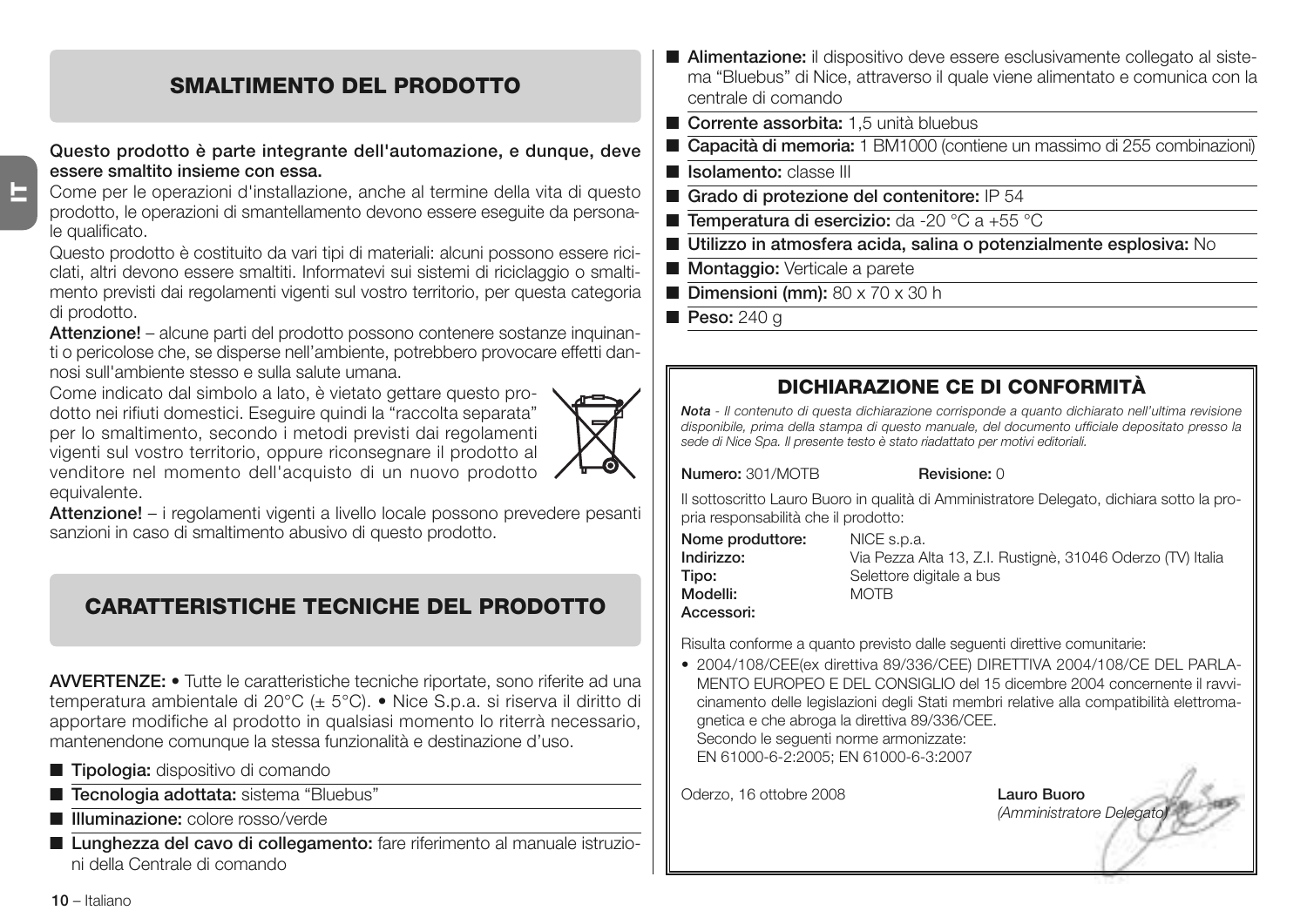## **FRANCAIS**

## **MISES EN GARDE ET<br>PRÉCAUTIONS GÉNÉRALES**

#### **1.1 - Mises en garde de sécurité**

- **ATTENTION ! Ce manuel contient d'importantes instructions et mises en garde pour la sécurité des personnes.** Une installation incorrecte peut provoquer de graves blessures. Avant de commencer le travail, il faut lire attentivement tout le manuel. En cas de doutes, suspendre l'installation et demander des éclaircissements au Service d'Assistance Nice.
- **ATTENTION ! Instructions importantes : conserver ce manuel pour toute future intervention de maintenance et d'élimination du produit.**

#### **1.2 - Mises en garde au sujet de l'installation**

- Avant de débuter l'installation, vérifier si ce produit est adapté au type d'utilisation souhaitée (voir "Limites d'utilisation" et "Caractéristiques techniques du produit"). S'il n'est pas adéquat, NE PAS procéder à l'installation.
- Au cours de l'installation, manipuler soigneusement le produit et éviter tout écrasement, choc, chute ou contact avec des liquides de n'importe quelle sorte. Ne pas mettre le produit à proximité de sources de chaleur ni l'exposer à des flammes vives. Toutes ces actions peuvent l'endommager et causer des dysfonctionnements ou des situations de danger. Si c'était le cas, suspendre immédiatement l'installation et s'adresser au Service d'Assistance Nice.
- Ne modifier aucune partie du produit. Des opérations non autorisées ne peuvent causer que des dysfonctionnements. Le fabricant décline toute responsabilité quant aux dommages provoqués par des modifications arbitraires du produit.
- Le produit n'est pas destiné à être utilisé par des personnes (enfants y compris) dont les capacités physiques, sensorielles ou mentales seraient réduites ou ne disposant pas de l'expérience ou des connaissances nécessaires, à moins que ces personnes n'aient pu bénéficier, par l'intermédiaire d'une personne responsable de leur sécurité, d'une surveillance ou d'instructions sur l'utilisation du produit.
- Le produit ne peut pas être considéré comme un système absolu de protection contre l'intrusion. Si vous souhaitez vous protéger plus efficacement, il faut compléter l'automatisation avec d'autres dispositifs de sécurité.
- Le matériel de l'emballage du produit doit être éliminé en respectant pleinement les normes locales.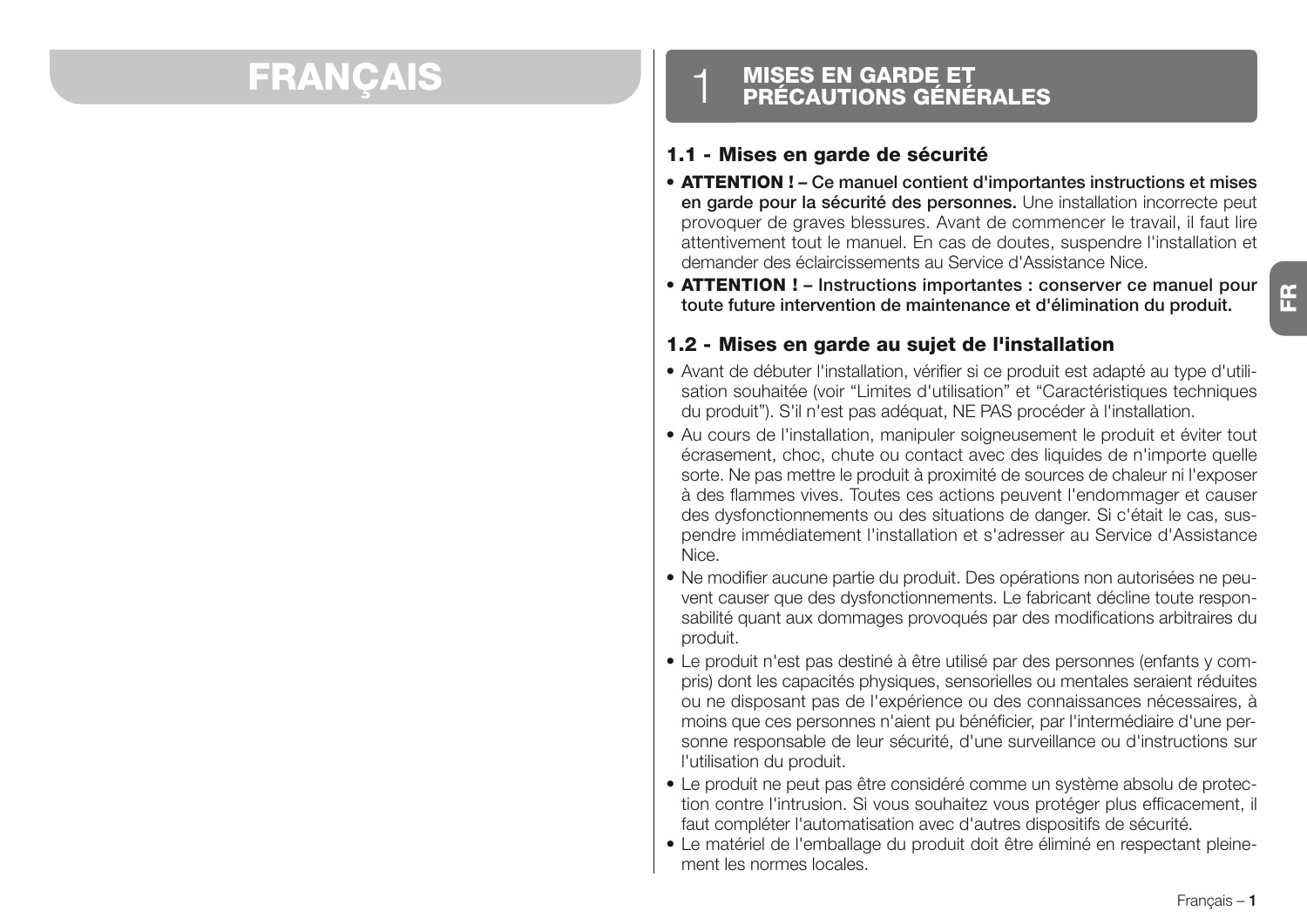#### **1.3 - Mises en garde au sujet de l'utilisation**

• Pour nettoyer la superficie du produit, utiliser un chiffon souple et légèrement humide. N'utiliser que de l'eau ; ne pas utiliser de détergents ou de solvants.

## **DESCRIPTION DU PRODUIT** 2 **ET DESTINATION**

Le sélecteur digital MOTB est un dispositif qui permet de vérifier et d'autoriser l'accès à des lieux ou des services, exclusivement aux personnes autorisées. **ATTENTION ! – Toute utilisation autre que celle décrite et dans des conditions ambiantes différentes de celles indiquées dans ce manuel doit être considérée impropre et interdite !**

Le MOTB permet de commander une automatisation en marquant sur le clavier une des combinaisons numériques mémorisées.

Il est doté de mémoire amovible ; celle-ci peut être programmée (voir chapitre 4) à l'aide également des unités de programmation O-Box et MOU de Nice.

MOTB communique avec les dispositifs installés sur l'automatisation à travers le système "Bluebus" qui permet d'effectuer les connexions électriques au moyen de 2 conducteurs seulement, sur lesquels transitent tant l'alimentation électrique que les signaux de communication. La connexion électrique est de type parallèle et ne demande pas de respecter une polarité spécifique. Chaque dispositif relié à la entrale de commande est reconnu individuellement au cours de la phase d'apprentissage grâce à l'adressage du pont électrique présent sur le clavier. De plus, pendant la phase d'apprentissage, les dispositifs de commande sont associés à la Centrale par un code univoque, qui garantit la plus grande sécurité afin d'éviter toute tentative frauduleuse de remplacement d'un dispositif.

## **INSTALLATION ET CONNEXIONS** 3 **ÉLECTRIQUES**

#### **3.1 - Vérifications préalables à l'installation**

Avant de procéder à l'installation, il faut vérifier le bon état des composants du produit, la conformité du modèle choisi et l'adéquation du local destiné à l'installation. • Vérifier que tout le matériel à utiliser soit en parfait état et adapté à l'utilisation prévue.

• Vérifier que toutes les conditions d'utilisation rentrent dans les limites d'emploi du produit (paragraphe **3.2**)

• Vérifier que tous les paramètres d'utilisation rentrent dans les limites des valeurs reprises au chapitre "Caractéristiques techniques du produit".

• Vérifier que le local choisi pour l'installation soit compatible avec les dimensions totales du produit.

• Vérifier que la superficie choisie pour l'installation du dispositif soit résistante et en mesure d'assurer une fixation stable.

• Vérifier que le dispositif à installer soit placé dans une position protégée et à l'abri de tout choc accidentel.

#### **3.2 - Limites d'utilisation du produit**

• Vérifier que le produit soit compatible avec la centrale de commande à laquelle il doit être raccordé ; consulter le feuillet jaune en annexe.

• Ne pas installer, sur l'installation, un nombre de dispositifs supérieur à celui supporté par la centrale de commande (voir le manuel d'instructions correspondant).

#### **3.3 - Installation et connexions électriques**

Avant de procéder à l'installation, il faut établir la position où sera fixé le dispositif et préparer les câbles électriques nécessaires à son branchement à la centrale de commande. Pour vérifier le type de câble à utiliser, consulter le manuel d'instructions de la centrale (caractéristiques techniques des câbles).

Pour effectuer l'installation, procéder comme décrit ci-dessous et voir **fig. 1** :

#### **ATTENTION ! – Toutes les connexions doivent être effectuées en l'absence d'alimentation électrique.**

- **01.** Retirer la face avant et dévisser les 2 vis présentes ;
- **02.** Séparer le fond du clavier en faisant attention à ne pas endommager le joint de protection ;
- **03.** Percer le fond du clavier dans les parties prévues pour la fixation des vis et pour le passage des câbles ;
- **04.** Faire passer le câble électrique à travers l'orifice et fixer le fond du clavier à la paroi à l'aide des vis et des chevilles fournies ;
- **05.** Raccorder le câble électrique à la borne "Bluebus" (**fig. 2**) ;

**IMPORTANT** – À ce point, si l'installation comprend plusieurs MOTB (n° 4 maximum), il faut effectuer leur adressage en modifiant le pont électrique ; voir **Ta bleau 1**. **Attention!** – Les différents MOTB doivent avoir un adressage différent entre eux et par rapport aux autres dispositifs de commande présents sur l'installation ;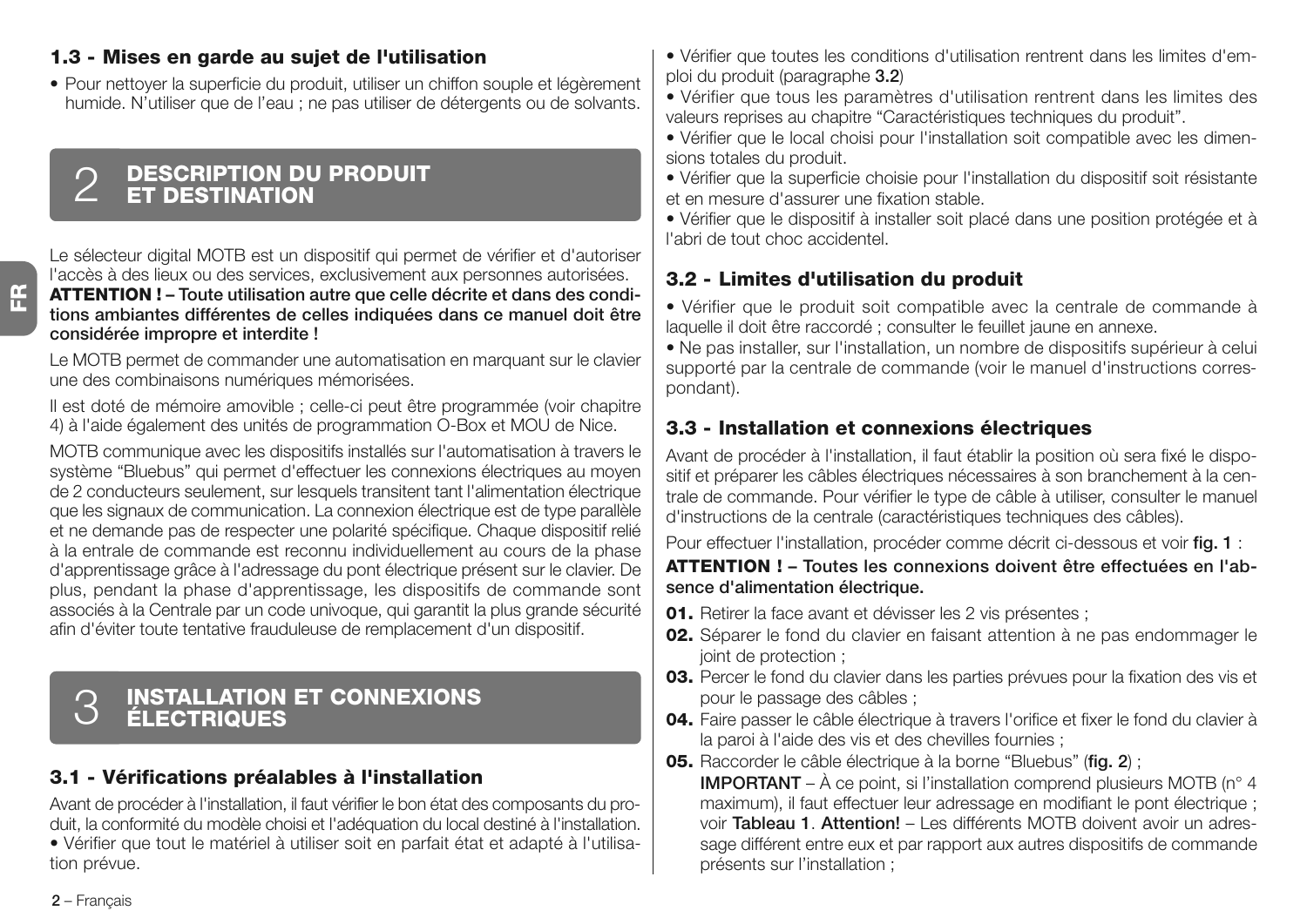

- **06.** Brancher l'alimentation électrique à la centrale : L'illumination du clavier émet des clignotements de couleur rouge pour indiquer le type de mémoire présente (voir Tableau 3 - chapitre 5) suivis de 5 clignotements si la mémoire est vide ;
- **07.** Exécuter l'apprentissage du clavier par la Centrale de commande, voir le manuel d'instructions correspondant "Apprentissage des dispositifs bluebus" ;
- **08.** Ensuite, effectuer la programmation du clavier comme décrit au chapitre 4 ;
- **09.** Après avoir effectué la programmation et avoir vérifié que tout fonctionne correctement, l'installation.

À la fin de la programmation, il faut vérifier le fonctionnement correct de MOTB ; voir chapitre 5 - Test

#### **3.4 - Procédure d'enlèvement de la mémoire BM interne**

La mémoire interne est amovible et il est possible de la programmer avec les unités de programmation O-Box ou MOU de Nice (voir le manuel d'instructions correspondant). Pour retirer la mémoire de son logement, procéder comme montré en **fig. 4**.

## $\varDelta$  **PROGRAMMATION**

La programmation de MOTB peut se faire de deux façons :

**EASY** : programmation simple, fonctions de base d'insertion et d'annulation de codes.

**PROFESSIONAL** : programmation professionnelle, fonctions plus spécifiques.

Il n'est possible de choisir le mode de programmation que quand la mémoire interne est encore vide. Le mode choisi ne peut être modifié qu'en effaçant complètement la mémoire (voir chapitre 5 - Approfondissements).

#### **4.1 - Utilisation de MOTB**

depuis le début.

L'utilisation du clavier se base sur des combinaisons de nombres de 1 à 9 chiffres, que l'utilisateur devra composer en appuyant sur les différentes touches du clavier. Quand une combinaison valable est introduite, il est possible d'activer une commande en appuyant sur la touche "(" ou ""; si, par contre, la combinaison est incorrecte, le clavier émettra un signal acoustique. **Important** – Si des combinaisons erronées sont introduites 3 fois de suite, le système se bloque pendant 1 minute. Par conséquent, en cas d'erreur pendant l'introduction de la combinaison, attendre 10 secondes avant d'introduire la combinaison exacte. Au cours de l'insertion de la combinaison, entre un chiffre et l'autre, 10 secondes peuvent s'écouler, après ce délai, il faut reprendre la combinaison

En plus des touches numériques, le clavier dispose des touches de confirmation "<" et ">" qui sont associées aux deux commandes activables 1 et 2 :

- La touche "<" est la confirmation pour la commande 1 (configurée en usine comme Pas-à-Pas) ;
- La touche " $\blacktriangleright$ " est la confirmation pour la commande 2 (configurée en usine comme Ouverture partielle).

Chaque combinaison, en fonction de sa programmation, peut être utilisée pour activer soit une seule commande soit les deux commandes :

- 1 commande : après avoir introduit la combinaison, il est possible de n'appuyer que sur la touche de confirmation correspondante, précédemment programmée.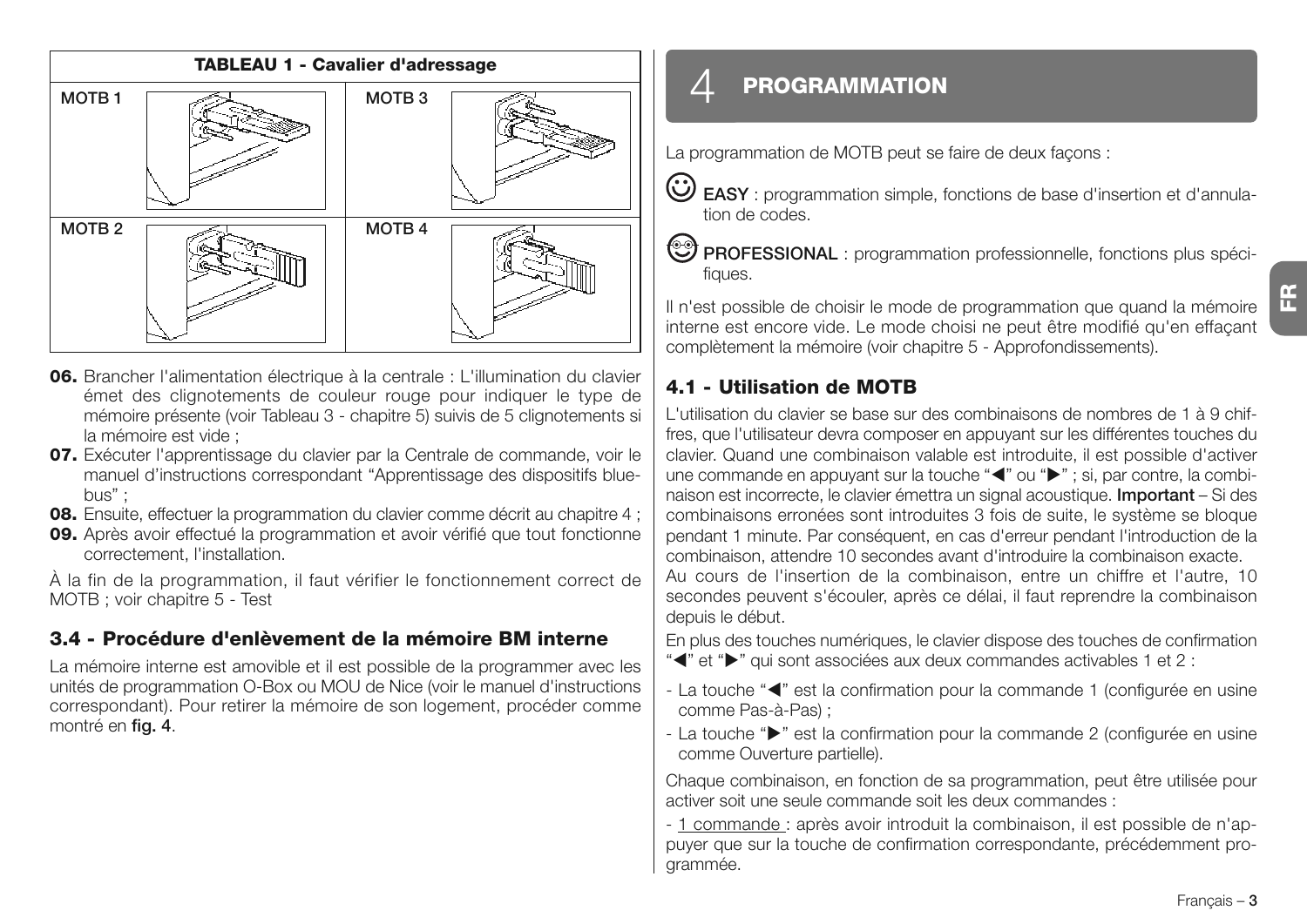**FR** Cette fonction permet d'envoyer au moyen du clavier la commande de "blocage" ou de "déblocage" de l'automatisation. *Remarque – À la fin des deux procédures, si elles ont été exécutées correctement, le clavier émet 3 tonalités acoustiques (beep) et l'illumination du clavier indique l'état de fonctionnement (voir chap. 5 Tableau 5).* **• Procédure de blocage de l'automatisation** 01. Appuyer sur la touche <: le clavier se met en état d'erreur et émet la signalisation d'"erreur" pour combinaison erronée **02.** Dans un délai de 10 secondes marquer "**00**" **03.** Dans un délai de 10 secondes, marquer une combinaison valable 04. Appuyer sur la touche < pour confirmer **• Procédure de déblocage de l'automatisation** 01. Appuyer sur la touche <: le clavier se met en état d'erreur et émet la signalisation d'"erreur" pour combinaison erronée **02.** Dans un délai de 10 secondes marquer "**11**" **03.** Dans un délai de 10 secondes, marquer une combinaison valable 04. Appuyer sur la touche < pour confirmer **4.2 - Procédure de programmation en mode EASY** En mode EASY il est possible d'insérer 2 combinaisons, une valable pour la commande "<" et une pour la commande ">". Ou une combinaison unique pour les deux commandes. Les numéros à utiliser pour les combinaisons peuvent avoir un minimum de 1 chiffre à un maximum de 9. Pendant l'introduction des numéros sur le clavier, celui-ci émet des tonalités acoustiques. Ci-dessous nous décrivons les procédures de programmation pour une seule commande ou pour les deux commandes. *Remarque – À la fin de toute procédure, le clavier émet 3 tonalités acoustiques si elle a été exécutée correctement.* **Procédure pour la commande ""** pour l'autre commande. **01.** Appuyer sur la touche "**P**" (**fig. 3**) **03.** Appuver 2 fois sur la touche **01.** Appuyer sur la touche "**P**" (**fig. 3**) comme : "<" = Pas-à-Pas.  $"$  = Ouverture partielle. Il est aussi possible de :

**Mise en garde** – À la fin de la programmation, il faut vérifier le fonctionnement correct de MOTB ; voir chapitre 5 - Test.

*Exemple : la combinaison "1234" est valable pour la touche "*- *" et non pour la "";* - 2 commandes : après avoir introduit la combinaison, il est possible d'appuyer une des deux touches de confirmation correspondantes, précédemment pro-

*Exemple : la combinaison "5678" est valable soit pour la touche "*- *" soit pour la "".*

grammées, ce qui permettra d'envoyer 2 commandes différentes.

**4.1.1 - Procédure de blocage et déblocage de l'automatisation**

#### **4.2.1 - Procédure de programmation pour une combinaison**

#### **Procédure pour la commande "**-**"**

Cette procédure permet d'insérer, en tout moment, une deuxième combinaison pour l'autre commande.

- **01.** Appuyer sur la touche "**P**" (**fig. 3**)
- **02.** Dans un délai de 30 sec. marquer les numéros sur le clavier
- **03.** Appuyer 2 fois sur la touche

Cette procédure permet d'insérer, en tout moment, une deuxième combinaison

**02.** Dans un délai de 30 sec. marquer les numéros sur le clavier

#### Procédure pour les commandes "<" et " $\blacktriangleright$ "

- **02.** Dans un délai de 30 sec. marquer les numéros sur le clavier
- **03.** Appuyer 1 fois sur la touche  $\blacktriangleleft$  et 1 fois sur la touche  $\blacktriangleright$

Les commandes associées aux touches "<" et ">" sont configurées en usine

- Modifier le type de commande associée à une combinaison (voir chapitre 6.1)
- Bloquer et débloquer l'automatisation (voir chapitre 4.1,1)
- Effacer les données de la mémoire BM (voir chapitre 6.2).

## **4.3 - Procédure de programmation en mode PROFESSIONAL**

En mode PROFESSIONAL il est possible de gérer toutes les fonctions, directement sur le clavier; il est aussi possible d'insérer plusieurs combinaisons et d'autres fonctions spécifiques. Les numéros à utiliser pour les combinaisons peuvent avoir un minimum de 1 chiffre à un maximum de 9. À chaque pression de touche sur le clavier pour marquer un chiffre, le clavier émet 1 tonalité acoustique. Pour accéder aux fonctions de programmation, il faut introduire un "mot de passe

**4** – Français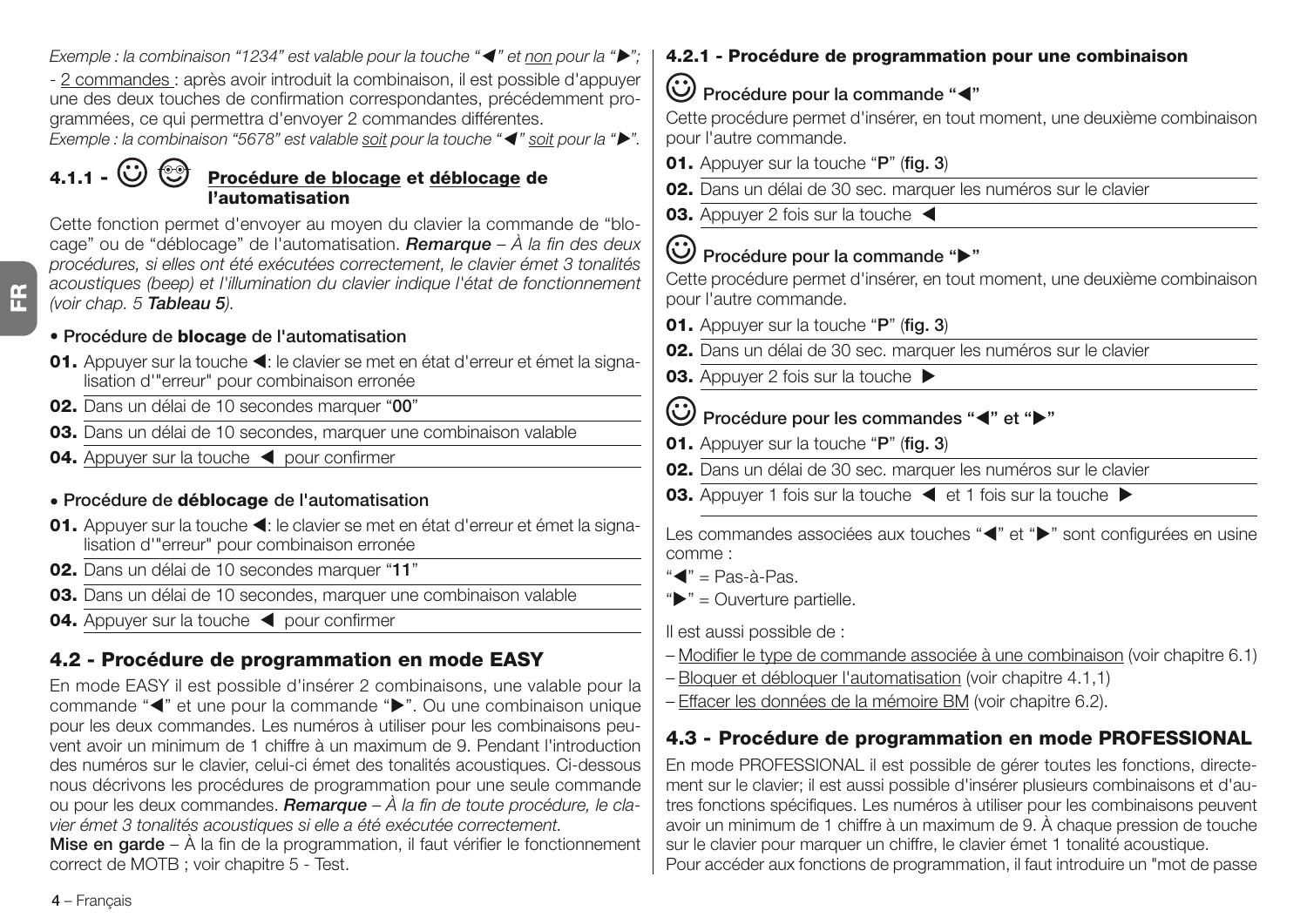de programmation" composé de 7 chiffres, qui peut être modifié (voir paragraphe 4.3.2). Ce mot de passe, configuré en usine, est **0333333**.

#### **Ce mot de passe est indispensable pour toutes les phases de programmation ; par conséquent il convient de ne pas l'oublier, sinon il faudra effacer la mémoire.**

Ci-dessous nous décrivons les procédures de programmation pour une seule commande ou pour les deux commandes. *Remarque – À la fin de toute procédure, le clavier émet 3 tonalités acoustiques si elle a été exécutée correctement.*

**Mise en garde** – À la fin de la programmation, il faut vérifier le fonctionnement correct de MOTB ; voir chapitre 5 - Test.

#### **4.3.1 - Procédure de programmation pour une combinaison**

- Procédure pour la commande "<" (1)
- **01.** Introduire le mot de passe de programmation
- **02.** Appuyer sur la touche  $\triangleright$  pour confirmer le mot de passe
- **03.** Marquer **1** pour sélectionner le type d'opération
- **04.** Appuyer sur la touche **Department**
- **05.** Marquer la combinaison souhaitée
- **06.** Appuyer sur la touche **Department**
- **07.** Marquer à nouveau la même combinaison
- **08.** Appuyer sur la touche **Department** pour confirmer

### **Procédure pour la commande "" (2)**

- **01.** Introduire le mot de passe de programmation
- **02.** Appuyer sur la touche  $\triangleright$  pour confirmer le mot de passe
- **03.** Marquer **2** pour sélectionner le type d'opération
- **04.** Appuyer sur la touche **Department**
- **05.** Marquer la combinaison souhaitée
- **06.** Appuyer sur la touche **D** pour confirmer
- **07.** Marquer à nouveau la même combinaison
- **08.** Appuyer sur la touche **Department** pour confirmer

#### **Procédure pour les commandes "<"** et " $\blacktriangleright$ " (1-2)

- **01.** Introduire le mot de passe de programmation
- **02.** Appuyer sur la touche  $\triangleright$  pour confirmer le mot de passe
- **03.** Marquer **12** pour sélectionner le type d'opération
- **04.** Appuyer sur la touche **Department** pour confirmer
- **05.** Marquer la combinaison souhaitée
- **06.** Appuyer sur la touche **b** pour confirmer
- **07.** Marquer à nouveau la même combinaison
- **08.** Appuyer sur la touche **Department**

#### **4.3.2 - Procédure de modification du "mot de passe de programmation"**

S'il faut modifier le "mot de passe de programmation" d'usine, seul le nouveau mot de passe sera accepté pour toutes les opérations de programmation suivant celle-ci. *Remarque – Le mot de passe peut être modifié à chaque fois mais il faut connaître le mot de passe actuel.*

## **Procédure (3)**

- **01.** Introduire le mot de passe de programmation actuel **02.** Appuyer sur la touche  $\triangleright$  pour confirmer le mot de passe
- **03.** Marquer **3** pour sélectionner le type d'opération
- **04.** Appuyer sur la touche **Department**
- **05.** Introduire le **nouveau** mot de passe de 7 chiffres
- **06.** Appuyer sur la touche  $\triangleright$  pour confirmer
- **07.** Marquer à nouveau le même mot de passe (nouveau)
- **08.** Appuyer sur la touche  $\triangleright$  pour confirmer

#### **4.3.3 - Procédure d'annulation d'une combinaison**

## Procédure pour la commande "<" (4)

Cette fonction permet d'éliminer une combinaison valable pour la commande 1 ; si la combinaison est valable pour les deux commandes, seule la combinaison pour la commande 2 reste valable.

- **01.** Introduire le mot de passe de programmation
- **02.** Appuyer sur la touche **b** pour confirmer le mot de passe
- **03.** Marquer **4** pour sélectionner le type d'opération
- **04.** Appuyer sur la touche **Department**
- **05.** Marquer la combinaison souhaitée
- **06.** Appuyer sur la touche **Designation**
- **07.** Marquer à nouveau la même combinaison à annuler
- **08.** Appuyer sur la touche **Department** pour confirmer

### **Procédure pour la commande "" (5)**

Cette fonction permet d'éliminer une combinaison valable pour la commande 2 ; si la combinaison est valable pour les deux commandes, seule la combi**FR**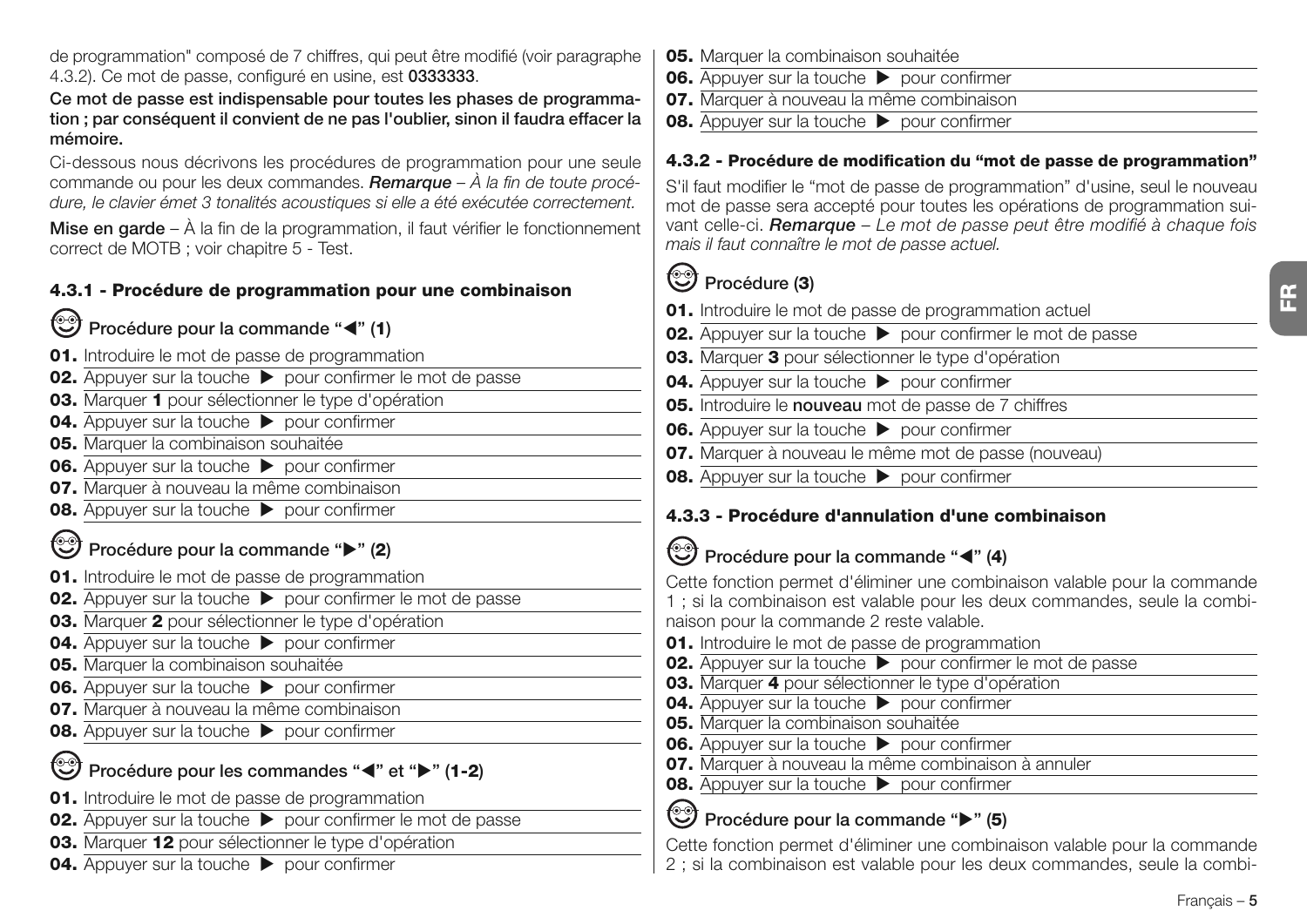naison pour la commande 1 reste valable.

- **01.** Introduire le mot de passe de programmation
- **02.** Appuyer sur la touche **b** pour confirmer le mot de passe
- **03.** Marquer **5** pour sélectionner le type d'opération
- **04.** Appuyer sur la touche **Department**
- **05.** Marquer la combinaison souhaitée
- **06.** Appuyer sur la touche **Department**
- **07.** Marquer à nouveau la même combinaison à annuler
- **08.** Appuyer sur la touche **Department** pour confirmer

#### **Procédure pour les commandes "<" et ">" (4-5)**

- **01.** Introduire le mot de passe de programmation
- **02.** Appuyer sur la touche **b** pour confirmer le mot de passe
- **03.** Marquer **45** pour sélectionner le type d'opération
- **04.** Appuyer sur la touche **Department**
- **05.** Marquer la combinaison souhaitée
- **06.** Appuyer sur la touche **Department**
- **07.** Marquer à nouveau la même combinaison à annuler
- **08.** Appuyer sur la touche **Department**

#### **4.3.4 - Procédure pour vérifier la quantité de combinaisons valables**

Cette fonction permet de compter les combinaisons valables pour la commande " $\blacktriangleleft$ " ou pour la commande " $\blacktriangleright$ " ou pour les deux (" $\blacktriangleleft$ " et " $\blacktriangleright$ ").

#### **Procédure pour la commande "**-**" (6)**

- **01.** Introduire le mot de passe de programmation
- **02.** Appuyer sur la touche  $\rightarrow$  pour confirmer le mot de passe
- **03.** Marquer **6** pour sélectionner le type d'opération
- **04.** Appuyer sur la touche **b** pour confirmer

#### *Remarques :*

*– Pour vérifier combien de combinaisons peuvent effectivement activer la commande "*- *", il faut aussi additionner les combinaisons valables* pour les deux commandes (" $\P'$ " et " $\P'$ ") *: voir "Procédure pour les commandes*  $\P$  *et*  $\Psi$  (6-7)" *– À la fin de la procédure, le clavier émet des séquences de tonalités acoustiques (voir Tableau 2).*



**01.** Introduire le mot de passe de programmation

- **02.** Appuyer sur la touche  $\triangleright$  pour confirmer le mot de passe
- **03.** Marquer **7** pour sélectionner le type d'opération

**04.** Appuver sur la touche **Department** 

#### *Remarques :*

*– Pour vérifier combien de combinaisons peuvent effectivement activer la commande "" il faut aussi additionner les combinaisons valables* pour les deux

commandes (" $\P$ " et " $\Pi$ ") *: voir "Procédure pour les commandes*  $\P$  et  $\Pi$  (6-7)" *– À la fin de la procédure, le clavier émet des séquences de tonalités acoustiques (voir Tableau 2).*

## **Procédure pour les commandes "<" et ">" (6-7)**

**01.** Introduire le mot de passe de programmation

- **02.** Appuyer sur la touche  $\triangleright$  pour confirmer le mot de passe
- **03.** Marquer **67** pour sélectionner le type d'opération
- **04.** Appuyer sur la touche **De pour confirmer**

*À la fin de la procédure, le clavier émet des séquences de tonalités acoustiques (voir Tableau 2).*

Le **Tableau 2** décrit le type de séquence de tonalités et le numéro correspondant de combinaisons. Les séquences émises par le clavier à la fin de la procédure sont montrées dans l'ordre sur le tableau (centaines, dizaines, unités).

#### **TABLEAU 2**

- **3 tonalités** = 1 centaine (une séquence de 3 tonalités correspond à 100 combinaisons)
- **2 tonalités** = 1 dizaine (une séquence de 2 tonalités correspond à 30 combinaisons)

**1 tonalités** = 1 unité (une séquence d' 1 tonalité correspond à 2 combinaisons)

Le chiffre **zero** est représenté par 10 séquences de tonalités

#### **4.3.5 - Procédure pour désactiver et activer les combinaisons qui finissent par un numéro déterminé**

Cette fonction permet de désactiver ou d'activer à nouveau toutes les combinaisons qui terminent par un numéro déterminé ; il est possible de répéter cette procédure plusieurs fois. Les combinaisons sont désactivées et non éliminées de la mémoire.

## **Procédure de désactivation : (8)**

**01.** Introduire le mot de passe de programmation actuel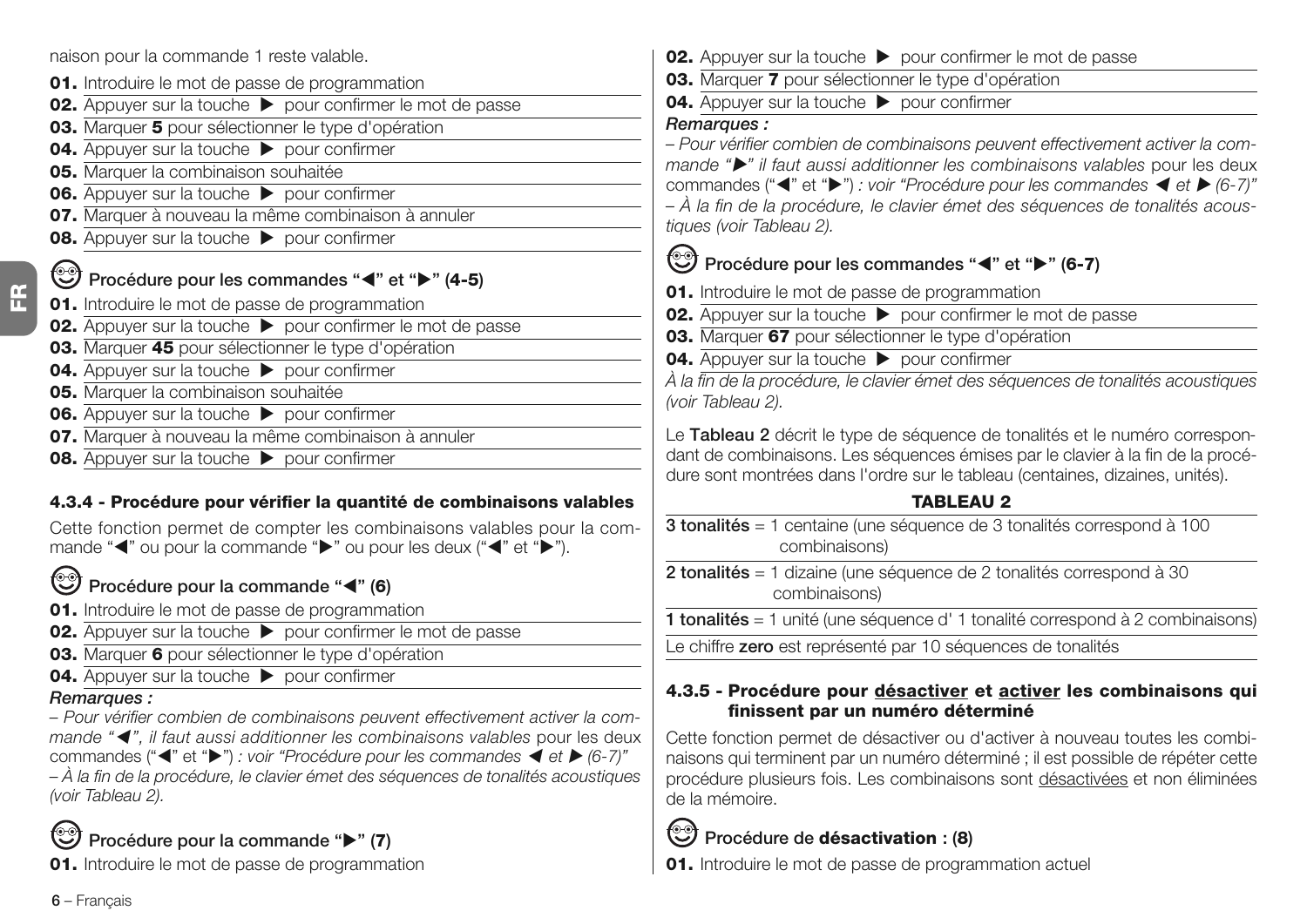- **03.** Marquer **8** pour sélectionner le type d'opération
- **04.** Appuyer sur la touche **Department**
- **05.** Marquer le dernier numéro des combinaisons à désactiver
- **06.** Appuyer sur la touche **Department** pour confirmer
- **07.** Marquer à nouveau ce même dernier numéro
- **08.** Appuyer sur la touche **b** pour confirmer

*Remarque – À la fin de la procédure, le clavier émet 3 tonalités acoustiques si elle a été exécutée correctement.*

## **Procédure d'activation : (9)**

- **01.** Introduire le mot de passe de programmation actuel
- **02.** Appuyer sur la touche  $\triangleright$  pour confirmer le mot de passe
- **03.** Marquer **9** pour sélectionner le type d'opération
- **04.** Appuyer sur la touche **D** pour confirmer
- **05.** Marquer le dernier numéro des combinaisons à activer à nouveau
- **06.** Appuyer sur la touche **b** pour confirmer
- **07.** Marquer à nouveau ce même dernier numéro
- **08.** Appuyer sur la touche  $\triangleright$  pour confirmer

*Remarque – À la fin de la procédure, le clavier émet 3 tonalités acoustiques si elle a été exécutée correctement.*

#### **4.3.6 - Programmer le nombre d'utilisations d'une combinaison**

À chaque combinaison est associé un compteur qui diminue à chaque fois que la combinaison est utilisée, quand la combinaison arrive à zéro, elle est désactivée. Le nombre d'utilisations configuré en usine est **illimité**.

Cette procédure permet de programmer le nombre d'utilisations d'une ou de plusieurs combinaisons, la valeur maximale associable est **999**, des valeurs supérieures impliquent des opérations illimitées.

#### ☜ **Procédure : (10)**

- **01.** Introduire le mot de passe de programmation actuel
- **02.** Appuyer sur la touche  $\triangleright$  pour confirmer le mot de passe
- **03.** Marquer **10** pour sélectionner le type d'opération
- **04.** Appuyer sur la touche **D** pour confirmer
- **05.** Marquer la combinaison à programmer
- **06.** Appuyer sur la touche **b** pour confirmer
- **07.** Marquer à nouveau la même combinaison
- **08.** Appuyer sur la touche **b** pour confirmer
- **09.** Marque le nombre d'utilisations à assigner
- **10.** Appuyer sur la touche **b** pour confirmer

*Remarque – À la fin de la procédure, le clavier émet 3 tonalités acoustiques si elle a été exécutée correctement.*

#### **4.3.7 - Procédure d'effacement de toute la mémoire si elle est programmée en mode PROFESSIONAL et si vous connaissez le mot de passe**

Cette fonction permet d'effacer toutes les données contenues dans la mémoire BM du clavier.

## **Procédure : (0)**

- **01.** Introduire le mot de passe de programmation
- **02.** Appuyer sur la touche  $\triangleright$  pour confirmer le mot de passe
- **03.** Marquer **0** pour sélectionner le type d'opération
- **04.** Appuyer sur la touche **Designation** confirmer
- **05.** Marquer **0** pour la première confirmation
- **06.** Appuyer sur la touche  $\triangleright$  pour confirmer
- **07.** Marquer **0** pour la deuxième confirmation
- **08.** Appuyer sur la touche  $\triangleright$  pour confirmer

*À la fin de la procédure, si elle a été effectuée correctement, le clavier émet 3 tonalités acoustiques (beep) et 5 clignotements de confirmation.*

Il est alors nécessaire d'exécuter l'apprentissage du clavier par la Centrale de commande, ensuite il sera possible de programmer le clavier en mode "PRO-FESSIONAL".

En mode "PROFESSIONAL", il est aussi possible de :

- Modifier le type de commande associée à une combinaison (voir chapitre 6.1)
- Bloquer et débloquer l'automatisation (voir chapitre 4.1.1)
- Effacer les données de la mémoire BM (voir chapitre 6.2).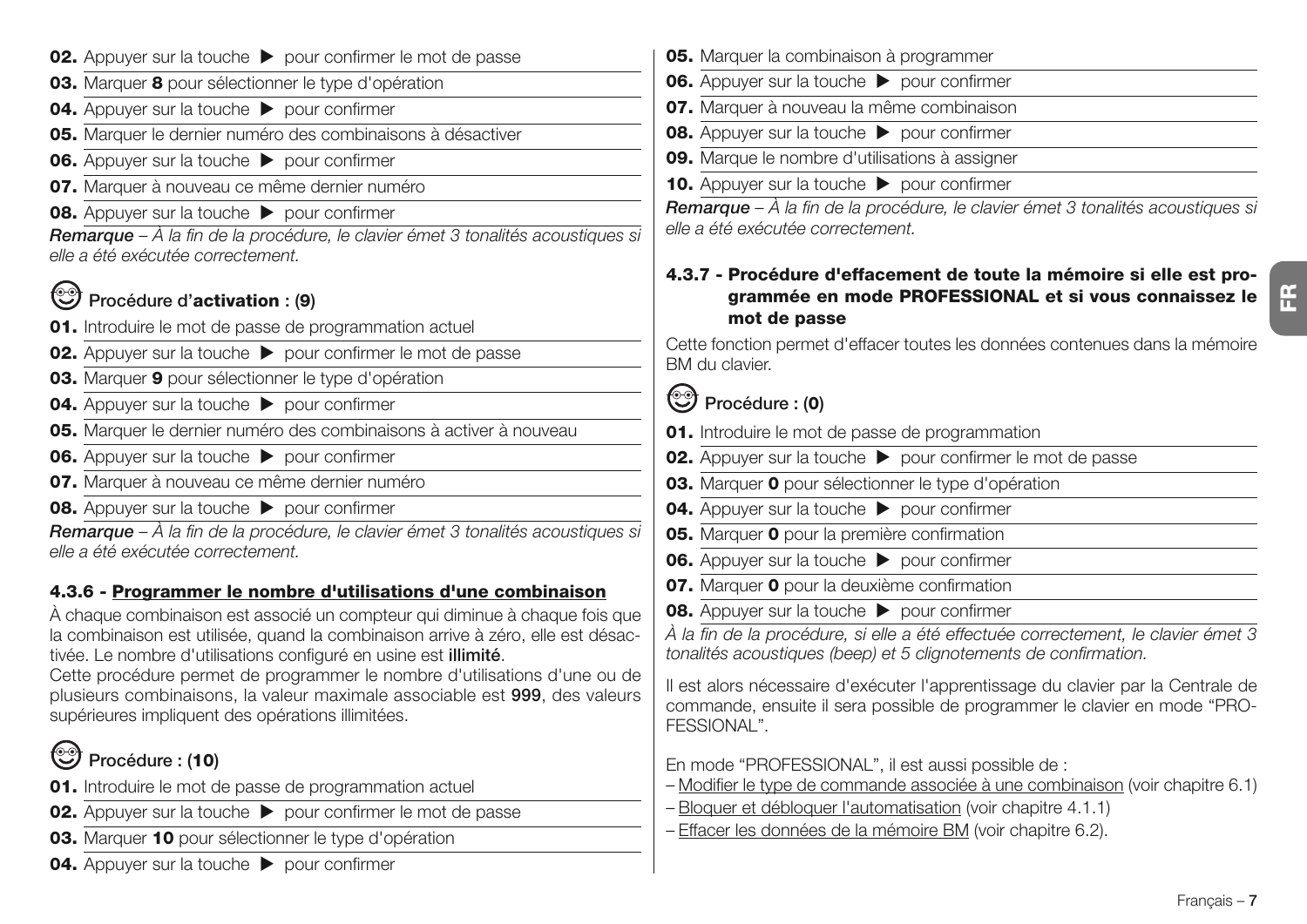## 5 **TEST**

Après avoir effectué la mémorisation et l'apprentissage de MOTB, il faut vérifier qu'il fonctionne correctement :

- **a)** vérifier que les indications fournies au chapitre 1 ont été respectées Mises en garde et précautions générales ;
- **b)** sur le clavier, introduire une combinaison valable et appuyer sur la touche
	- "<" ou ">": observer simultanément si l'automatisation exécute la commande envoyée et si l'éclairage du clavier correspond à la commande envoyée (voir Tableau 5). Si ce n'était pas le cas, voir la chapitre 7 - "Que faire si... solution des problèmes".
- **c)** vérifier que les autres combinaisons également sont mémorisées correctement.

## 6 **APPROFONDISSEMENTS**

• Quand l'alimentation électrique est branchée à la centrale de commande, les leds du clavier émettent des clignotements de couleur rouge pour indiquer le type de mémoire présente plus 5 clignotements si la mémoire est vide, consulter le **Tableau 3** :

#### **TABLEAU 3**

| $N^{\circ}$ clignotements | Description                                            |
|---------------------------|--------------------------------------------------------|
|                           | <b>BM60</b>                                            |
| 2                         | BM250                                                  |
| 3                         | <b>BM1000</b>                                          |
|                           | Indique que la mémoire présente des codes non valables |
| 5                         | Erreur pendant la lecture de la mémoire                |
| 5 (lents)                 | Mémoire vide                                           |

• Au cours de la phase de programmation, le clavier émet des tonalités acoustiques pou signaler le fonctionnement régulier ou des erreurs, consulter le **Tableau 4** : **TABLEAU 4**

| <b>TABLEAU 4</b>    |                                 |  |
|---------------------|---------------------------------|--|
| Tonalité acoustique | Description                     |  |
| 1 tonalité          | Signal la pression d'une touche |  |

| 2 tonalités proches + 1 tonalité | Signale une combinaison non valable                                 |
|----------------------------------|---------------------------------------------------------------------|
| 3 tonalités                      | Signale l'exécution correcte de la procédure de<br>programmation    |
| 1 tonalité à un rythme régulier  | Signale que le clavier est bloqué                                   |
| Série de tonalités               | Signale qu'une erreur a été commise et que la<br>procédure a échoué |

• Au cours du fonctionnement normal ou pendant les diverses phases de programmation, le clavier émet des signaux lumineux : consulter le **Tableau 5** :

| <b>TABLEAU 5</b>                 |                                                           |  |
|----------------------------------|-----------------------------------------------------------|--|
| Éclairage dispositif             | Description                                               |  |
| ROUGE allumé fixement            | Portail fermé et automatisation débloquée                 |  |
| ROUGE allumé fixement            | Portail en cours de Fermeture                             |  |
| ROUGE allumé fixement            | Portail ni fermé ni ouvert et automatisation<br>débloquée |  |
| VERT allumé fixement             | Portail en cours d'Ouverture                              |  |
| VERT allumé fixement             | Portail ni fermé ni ouvert et automatisation<br>bloquée   |  |
| VERT allumé fixement             | Portail ouvert et automatisation bloquée                  |  |
| VERT allumé fixement             | Portail fermé et automatisation bloquée                   |  |
| ROUGE (3 clignotements et pause) | Clavier non synchronisé sur le bluebus                    |  |
| ROUGE (2 clignotements et pause) | Clavier sans "pont"                                       |  |

## **6.1 - Procédure de modification du type de commande associée à une combinaison**

Cette fonction permet de modifier la commande assignée aux touches "<" et " $\blacktriangleright$ ". Elle permet de choisir la commande à associer à la touche sélectionnée, parmi celles disponibles au **Tableau 6**. Certaines commandes pourraient être différentes de la Centrale de commande à laquelle est relié le clavier (voir manuel d'instructions correspondant). *Au cours de l'exécution de la procédure, appuyer sur la touche "P" (fig. 3) pour choisir une nouvelle commande (au cours de la procédure, chaque pression de la touche permet de sélectionner la commande suivante présente au Tableau 6). Entre la pression d'une touche et la suivante, respecter le délai maximum de 10 secondes, dans le cas contraire la commande précédente est reconfirmée et il faut répéter la procédure.*

#### **TABLEAU 6**

| $N°$ de clignotements  | Commande                              |
|------------------------|---------------------------------------|
| 1 clignotement + pause | Pas-à-Pas ("<" configuration d'usine) |

**FR**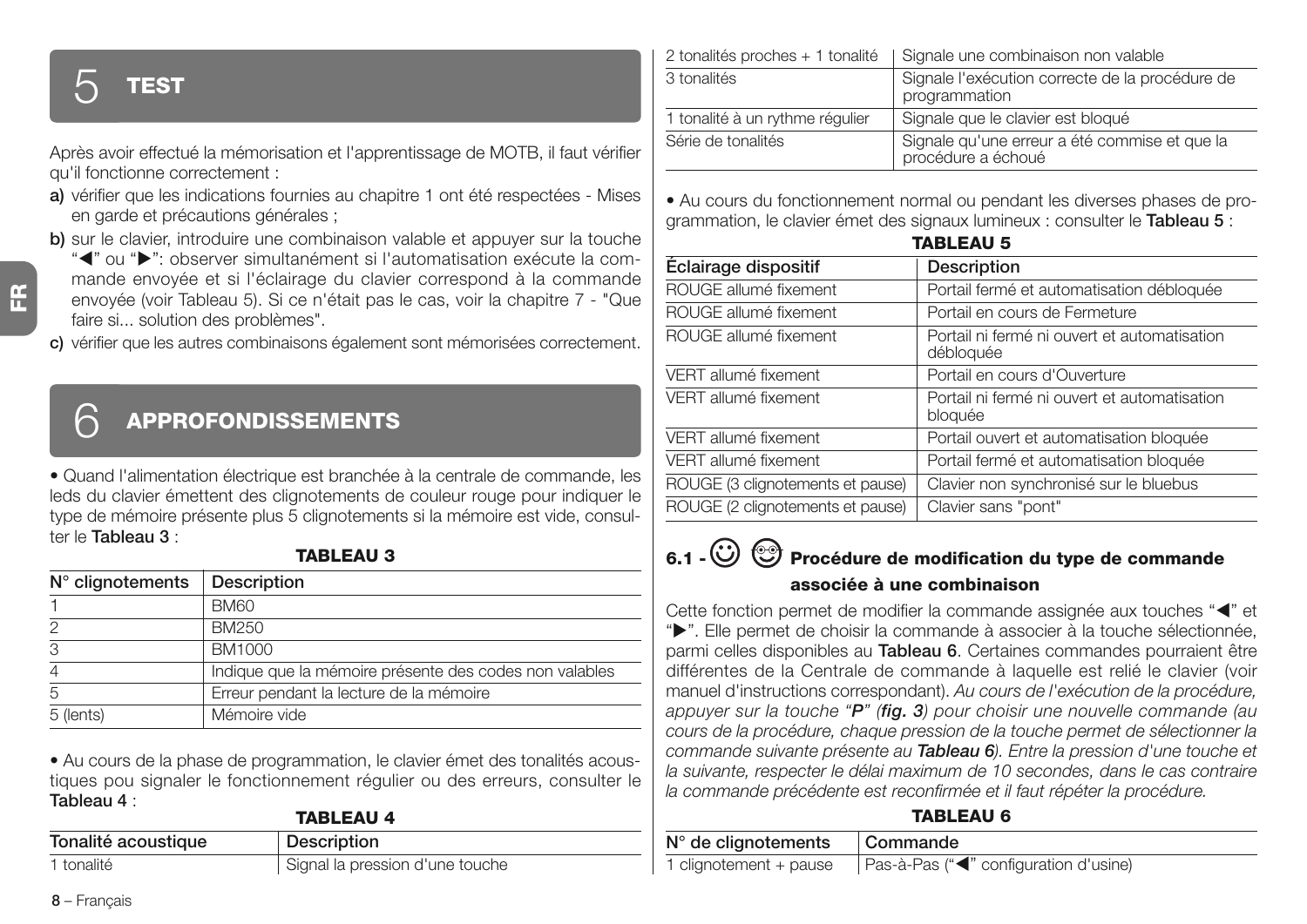| Francais |  |
|----------|--|
|          |  |

| ' commande, ensuite il sera possible de programmer le clavier en mode "EASY" |
|------------------------------------------------------------------------------|
| ou "PROFESSIONAL".                                                           |

### 7 **QUE FAIRE SI... (solution des problèmes)**

- **Si l'illumination du clavier clignote (2 clignotements et pause) :** contrôler que le pont électrique soit correctement inséré.
- **Si plusieurs claviers sont reliés à la Centrale et que l'illumination commence à clignoter (3 clignotements et pause) quand vous activez une commande mais que celle-ci ne s'active pas :** vérifier de ne pas avoir inséré des adresses égales entre elles.
- **Si en appuyant sur les touches, le clavier n'émet aucune signalisation acoustique :** contrôler que la mémoire BM soit correctement insérée.
- **Si quand vous activez une commande, la led L1 clignote pour indiquer que celle-ci a été activée mais que la Centrale ne lance aucune opération :** contrôler que la phase d'apprentissage du dispositif par la Centrale ait été correctement exécutée.
- **Si le dispositif ne s'allume pas :** contrôler à l'aide d'un instrument adéquat que la tension (vdc) soit présente sur le Bluebus.
- **Si le dispositif s'allume mais ne fonctionne pas :** vérifier que la Centrale de commande à laquelle le clavier est relié, accepte la connexion bluebus pour les dispositifs de commande.
- **Si une combinaison est introduite erronément plus de 3 fois, le clavier se bloque et émet des signaux acoustiques à intervalles réguliers:** le clavier se débloque automatiquement, après 1 minute.
- **Si l'automatisation ne répond pas à l'activation d'une commande et que l'illumination du clavier est allumée de façon permanente de couleur verte :** une commande de blocage de l'automatisation pourrait avoir été envoyée par erreur. Dans ce cas, il fau débloquer l'automatisation.

## 8 **MAINTENANCE DU PRODUIT**

Le produit ne demande pas une maintenance particulière ; nous conseillons de nettoyer la surface du produit (voir chapitre 1 – Mises en garde d'utilisation).

#### 2 clignotements + pause | Quverture 3 clignotements + pause Fermeture  $\frac{1}{4}$  clignotements + pause  $\overline{Q}$  Ouv. partielle (" $\blacktriangleright$ " configuration d'usine) 5 clignotements + pause Arrêt<br>6 clignotements + pause Éclairage automatique  $6$  clignotements + pause

#### **• Procédure pour la commande "**-**"**

- **01.** Marquer une combinaison valable pour la commande actuelle.
- **02.** Appuyer sur la touche "<" . La led "L1" (fig. 3) émet des clignotements suivis d'une pause en fonction de la commande configurée (voir Tableau 5)
- **03.** Appuyer sur la touche "**P**" (**fig. 3**) pour choisir la commande souhaitée
- 04. Appuyer sur la touche < pour confirmer

#### **• Procédure pour la commande ""**

- **01.** Marquer une combinaison valable pour la commande actuelle.
- **02.** Appuyer sur la touche "". La led "L1" (fig. 3) émet des clignotements suivis d'une pause en fonction de la commande configurée (voir Tableau 6)
- **03.** Appuyer sur la touche "**P**" (**fig. 3**) pour choisir la commande souhaitée
- **04.** Appuyer sur la touche **Department** pour confirmer

#### **6.2 - Procédure d'effacement des données de la mémoire BM**

Cette fonction permet d'effacer toutes les données contenues dans la mémoire BM du clavier. **Attention !** – À chaque effacement de la mémoire, il faut effectuer l'apprentissage du clavier par la Centrale de commande (voir manuel d'instructions correspondant).

#### $\odot$ <u>ලා</u>

#### **Procédure d'effacement de toute la mémoire si elle est programmée en mode EASY ou en mode PROFESSIONAL et que vous NE connaissez PAS le mot de passe**

- **01.** Appuyer et maintenir enfoncée la touche "**P**" (**fig. 3**) ; la led "**L1**" reste allumée pendant 3 secondes puis émet 3 clignotements
- **02.** Relâche la touche au cours du 3° clignotement

*À la fin de la procédure, la led "L1"émet une série d'impulsions et après quelques secondes, si la procédure a été exécutée correctement, le clavier émet 3 tonalités acoustiques (beep) et 5 clignotements de confirmation.*

Il est alors nécessaire d'exécuter l'apprentissage du clavier par la Centrale de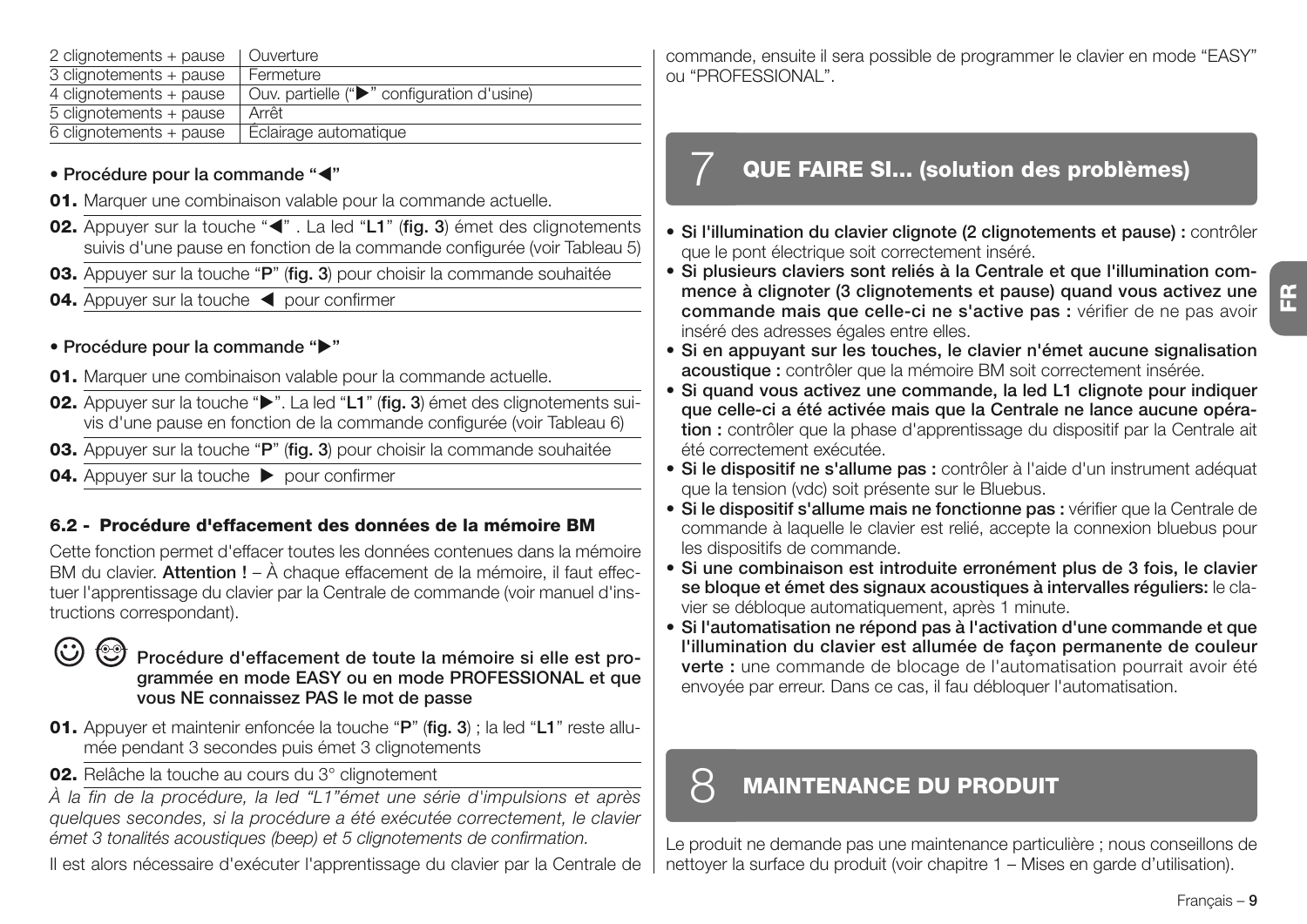#### **MISE AU REBUT DU PRODUIT**

#### **Ce produit fait partie intégrante de l'automatisme et doit donc être mis au rebut avec cette dernière.**

Comme pour l'installation, à la fin de la durée de vie de ce produit, les opérations de démantèlement doivent être effectuées par du personnel qualifié. Ce produit est constitué de différents types de matériaux : certains peuvent être recyclés, d'autres doivent être mis au rebut. Informez-vous sur les systèmes de recyclage ou de mise au rebut prévus par les normes en vigueur dans votre région pour cette catégorie de produit.

**Attention !** – certains composants du produit peuvent contenir des substances polluantes ou dangereuses qui pourraient avoir des effets nuisibles sur l'environnement et sur la santé des personnes s'ils n'étaient pas adéquatement éliminés.

Comme l'indique le symbole ci-contre, il est interdit de jeter ce produit avec les ordures ménagères. Procéder à la « collecte différenciée » des composants pour leur traitement conformément aux méthodes prescrites par les normes locales en vigueur ou restituer le produit au vendeur lors de l'achat d'un nouveau produit équivalent.

**Attention !** – les règlements locaux en vigueur peuvent prévoir de lourdes sanctions en cas d'élimination prohibée de ce produit.

## **CARACTÉRISTIQUES TECHNIQUES DU PRODUIT**

**MISES EN GARDE : •** Toutes les caractéristiques techniques reprises se réfèrent à une température ambiante de 20°C (± 5°C). • Nice S.p.a. se réserve le droit d'apporter des modifications au produit à chaque fois qu'elle le jugera nécessaire, tout en conservant cependant ses fonctions et sa destination d'usage.

- **Type :** dispositif de commande
- **Technologie adoptée :** système "Bluebus"
- **Illumination :** couleur rouge/verte
- Longueur du câble de connexion : consulter le manuel d'instruction de la Centrale de commande
- **Alimentation** : le dispositif doit être exclusivement raccordé au système

"Bluebus"·de Nice, à travers duquel il est alimenté et communique avec la centrale de commande

- **Courant absorbé : 1.5** unité bluebus
- **Isolation :** classe III
- **Degré de protection du conteneur :** IP 54
- **Capacité de mémoire :** 1 BM1000 (contient un maximum de 255 combinaisons)
- **Température de fonctionnement :** de -20 °C à +55 °C
- Utilisation en atmosphère acide, saline ou potentiellement explosive : Non
- **Montage :** Vertical au mur
- **Dimensions (mm):** 80 x 70 x 30 h
- **Poids** : 240 g

#### **DÉCLARATION CE DE CONFORMITÉ**

*Remarque - Le contenu de cette déclaration correspond à ce qui est déclaré dans la dernière révision disponible, avant l'impression de ce manuel, du document officiel déposé auprès du siège de Nice Spa. Ce texte a été réadapté pour des raisons d'édition.*

**Numéro :** 301/MOTB **Révision :** 0

Le soussigné Lauro Buoro en tant qu'Administrateur Délégué déclare sous sa propre responsabilité que le produit :

| Nom fabricant: | NICE s.p.a.                                                |
|----------------|------------------------------------------------------------|
| Adresse :      | Via Pezza Alta 13, Z.I. Rustignè, 31046 Oderzo (TV) Italie |
| Tvpe :         | Sélecteur digital à bus                                    |
| Modèles :      | <b>MOTB</b>                                                |
| Accessoires :  |                                                            |

Est conforme aux dispositions prévues par les directives communautaires suivantes :

• 2004/108/CEE (ex directive 89/336/CEE) DIRECTIVE 2004/108/CE DU PARLE-MENT EUROPÉEN DU CONSEIL du 15 décembre 2004 concernant le rapprochement des législations des États membres sur la compatibilité électromagnétique et qui abroge la directive 89/336/CEE.

Selon les normes harmonisées suivantes : EN 61000-6-2:2005; EN 61000-6-3:2007

Oderzo, le 16 octobre 2008 **Lauro Buoro**

*(Administrateur Délégué)*

**10** – Français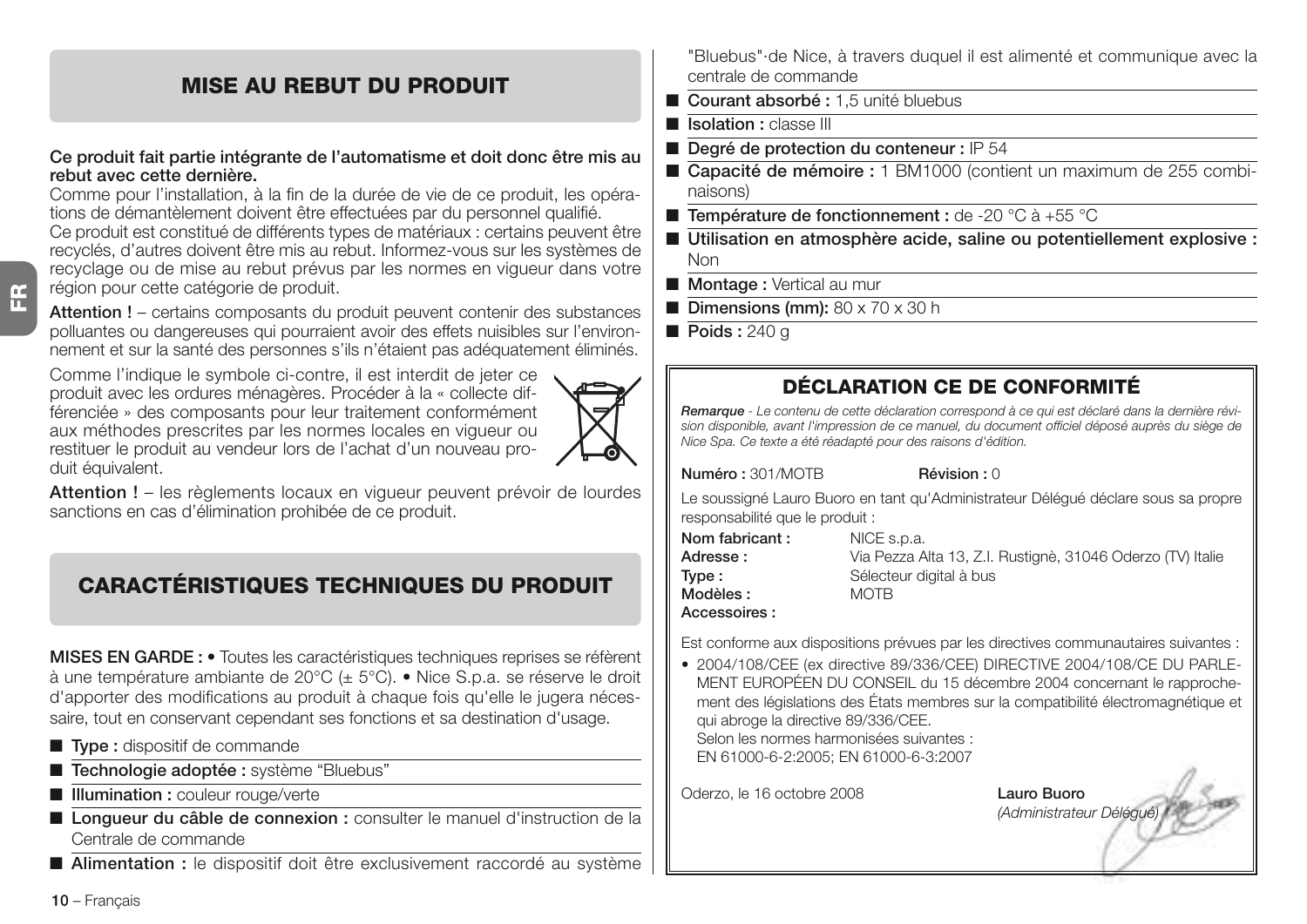## **ESPAÑOL**

### 1 **ADVERTENCIAS Y PRECAUCIONES GENERALES**

#### **1.1 - Advertencias para la seguridad**

- **¡ATENCIÓN! Este manual recoge instrucciones y advertencias importantes para la seguridad de las personas.** Una instalación incorrecta puede provocar lesiones graves. Antes de iniciar el trabajo es necesario leer con atención todas las secciones del manual. En caso de duda, interrumpa la instalación y pida aclaraciones al Servicio de asistencia Nice.
- **¡ATENCIÓN! Instrucciones importantes: conserve este manual para posibles intervenciones de mantenimiento y de eliminación del producto en el futuro.**

#### **1.2 - Advertencias para la instalación**

- Antes de iniciar la instalación compruebe si este producto es apto para el uso deseado (consulte las secciones "Límites de uso" y "Características técnicas del producto"). Si no es apto, NO lo instale.
- Durante la instalación, manipule el producto con cuidado evitando aplastamientos, golpes, caídas o contacto con líquidos de cualquier naturaleza. No ponga el producto cerca de fuentes de calor ni lo exponga a llamas abiertas. El hacerlo podría estropearlo y causar problemas de funcionamiento o situaciones de peligro. Si esto ocurre, interrumpa de inmediato la instalación y pida ayuda al Servicio de asistencia Nice.
- No modifique ninguna de las partes del producto. Cualquier operación no admitida puede provocar problemas de funcionamiento. El fabricante declina toda responsabilidad por daños causados por modificaciones arbitrarias al producto.
- El producto no ha sido ideado para ser usado por personas (incluyendo niños) con capacidades físicas, sensoriales o mentales reducidas, o bien sin la experiencia o el conocimiento necesarios, a menos que se encuentren bajo la supervisión o hayan recibido instrucciones para el uso del producto por parte de una persona responsable por su seguridad.
- El producto no puede considerarse un sistema absoluto de protección contra la intrusión. Si desea contar con una protección más eficaz, es necesario integrar el dispositivo con otros sistemas se seguridad.
- El material del embalaje del producto debe eliminarse respetando plenamente las normativas locales.

**ES**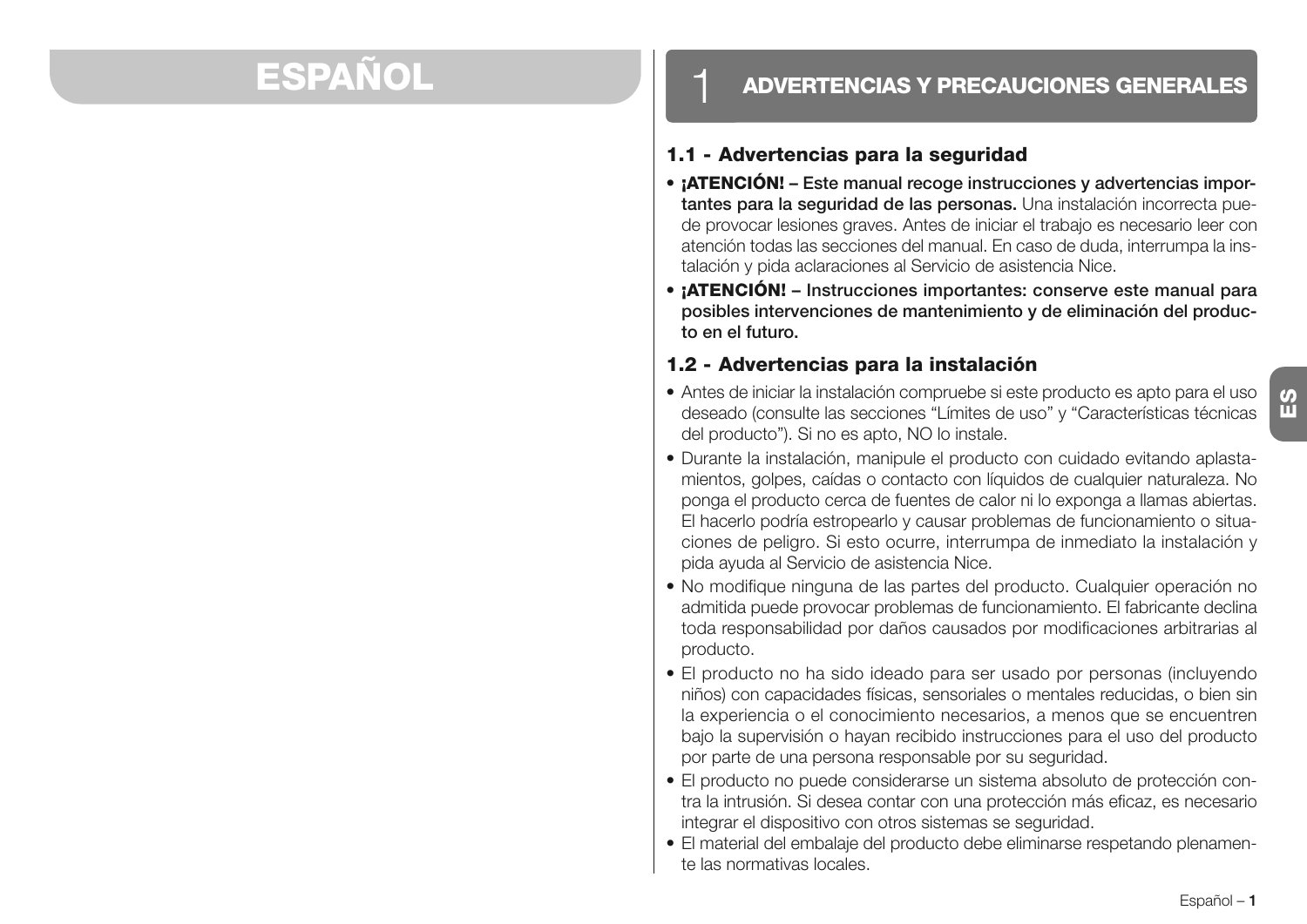#### **1.3 - Advertencias para el uso**

• Para la limpieza superficial del producto, use un paño suave y ligeramente húmedo. Utilice únicamente agua; no use detergentes ni disolventes.

## **DESCRIPCIÓN DEL PRODUCTO** 2 **Y DESTINACIÓN DE USO**

El selector digital MOTB es un dispositivo que permite comprobar y admite el acceso a lugares o servicios, exclusivamente a personas autorizadas.

#### **¡ATENCIÓN! – ¡Cualquier uso diferente del uso descrito y en condiciones ambientales diferentes de las indicadas en este manual debe considerarse impropio y prohibido!**

Con MOTB, es posible accionar un dispositivo de automatización tecleando una de las combinaciones numéricas memorizadas.

Cuenta con una memoria extraíble que puede programarse (consulte el capítulo 4) también mediante las unidades de programación O-Box y MOU de Nice.

MOTB comunica con los dispositivos presentes en la automatización mediante el sistema "Bluebus" que permite efectuar las conexiones eléctricas usando únicamente 2 conductores, por los cuales viajan la alimentación eléctrica y las señales de comunicación. La conexión eléctrica es de tipo paralelo y no requiere respetar ninguna polaridad. Todos los dispositivos conectados a la central de mando se reconocen individualmente durante la fase de aprendizaje gracias a la dirección del puente eléctrico presente en el teclado. Además, durante la fase de aprendizaje, los dispositivos de mando se asocian a la central con un código unívoco, que garantiza la máxima seguridad para evitar intentos fraudulentos de sustitución de un dispositivo.

## 3 **INSTALACIÓN Y CONEXIONES ELÉCTRICAS**

#### **3.1 - Controles previos a la instalación**

Antes de realizar la instalación, es necesario comprobar que los componentes del producto estén en perfectas condiciones, que el modelo elegido sea adecuado y que el ambiente destinado a la instalación sea idóneo:

• Compruebe que todo el material que se va a utilizar esté en perfecto estado

y sea adecuado para el uso previsto.

- Compruebe que todas las condiciones de uso correspondan a los límites de uso del producto (sección **3.2**)
- Compruebe que todos los parámetros de uso correspondan a los límites de los valores indicados en la sección "Características técnicas del producto".
- Compruebe que el ambiente elegido para la instalación sea compatible con las dimensiones globales del producto.
- Compruebe que la superficie elegida para la instalación del dispositivo sea sólida y pueda garantizar una fijación estable.
- Compruebe que el dispositivo que se va a instalar se encuentre en una posición protegida contra golpes accidentales.

#### **3.2 - Límites de uso del producto**

• Compruebe que el producto sea compatible con la central de mando a la cual se va a conectar; consulte la hoja amarilla adjunta.

• No instale en el equipo más dispositivos de los que puede soportar la central de mando (consulte el manual de instrucciones correspondiente).

#### **3.3 - Instalación y conexiones eléctricas**

Antes de proceder con la instalación, es necesario establecer la posición en la que se va a fijar el dispositivo y preparar los cables eléctricos necesarios para la conexión a la central de mando. Para comprobar el tipo de cable que se debe utilizar, consulte el manual de instrucciones de la central (características técnicas de los cables).

Para efectuar la instalación, siga las instrucciones a continuación y vea la figura **fig. 1**:

#### **¡ATENCIÓN! – Todas las conexiones deben efectuarse sin alimentación eléctrica.**

- **01.** Retire el panel frontal y desenrosque los 2 tornillos presentes.
- **02.** Separe el fondo del teclado, prestando atención a no estropear la guarnición de protección presente.
- **03.** Perfore el fondo del teclado en las partes indicadas tanto para la fijación de los tornillos como para el paso de los cables.
- **04.** Haga pasar el cable eléctrico a través del orificio y fije el fondo del teclado a la pared con los tornillos y tacos que se le han suministrado.
- **05.** Efectúe la conexión del cable eléctrico a la caja de conexiones "Bluebus" (**fig. 2**).

**IMPORTANTE** – Llegados a este punto, si en la instalación hay varios MOTB (máximo 4), es necesario efectuar la dirección de los mismos,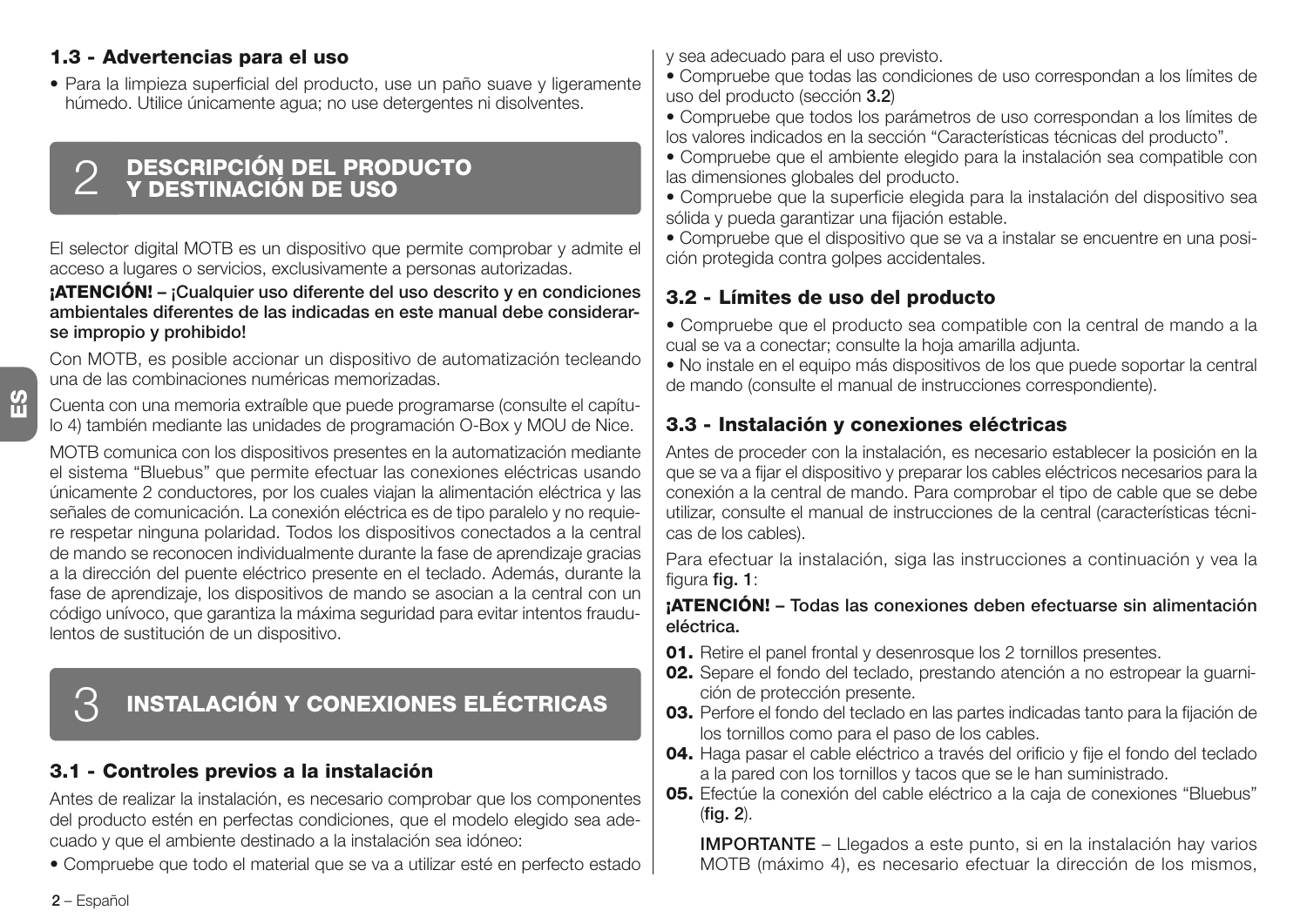modificando la posición del puente eléctrico; véase la **Ta bla 1**. **¡Atención!** – Los diferentes MOTB deben presentar direcciones diferentes entre sí y respecto a los demás dispositivos de mando presentes en la instalación;



- **06.** Conecte la alimentación eléctrica a la central: la iluminación del teclado emite una luz roja intermitente para indicar el tipo de memoria presente (véase Tabla 3 - capítulo 5) y a continuación 5 parpadeos que indican si la memoria está vacía.
- **07.** Efectúe el aprendizaje del teclado desde la central de mando; consulte el manual de instrucciones correspondiente "Aprendizaje de los dispositivos bluebus".
- **08.** Sucesivamente, efectúe la programación del teclado como se describe en el capítulo 4.
- **09.** Después de efectuar la programación y comprobar que todo funcione correctamente, puede concluirse la instalación.

Al finalizar la programación, es necesario comprobar el funcionamiento correcto de MOTB; véase capítulo 5 - Inspección y pruebas.

#### **3.4 - Procedimiento para retirar la memoria BM interna**

La memoria interna es extraíble y puede programarse con las unidades de programación O-Box o MOU de Nice (consulte el manual de instrucciones correspondiente).

Para retirar la memoria de su alojamiento, proceda como se indica en la **fig. 4**.

## 4 **PROGRAMACIÓN**

La programación de MOTB puede efectuarse en dos modalidades:

**EASY**: programación sencilla; funciones básicas de introducción y supresión de códigos.

**<sup>6</sup> PROFESSIONAL**: programación profesional, funciones más específicas.

La elección de la modalidad de programación puede hacerse únicamente mientras la memoria interna está aún vacía. La modalidad elegida puede modificarse solo borrando completamente la memoria (consulte el capítulo 5 - Información detallada).

### **4.1 - Uso de MOTB**

El uso del teclado se base en combinaciones de números de 1 a 9 cifras, que el usuario debe componer pulsando las diferentes teclas. Al introducir una combinación válida, es posible activar un mando pulsando la tecla "("o "); si la combinación es incorrecta, el teclado emite una señal acústica. **Importante** – Si se teclean consecutivamente 3 combinaciones incorrectas, el sistema se bloquea durante 1 minuto. Por tanto, si al teclear la combinación se comete un error, espere 10 segundos y teclee entonces la combinación correcta.

Durante la introducción de la combinación, hay 10 segundos a disposición entre el tecleo de una cifra y otra; una vez transcurridos, habrá que teclear la combinación desde el principio.

En el teclado, además de las teclas de números, están las teclas de confirmación "<" y ">" que se asocian a los dos mandos que pueden activarse, 1 y 2:

- La tecla "<" es la confirmación para el mando 1 (programado en la fábrica como paso a paso).
- La tecla " $\blacktriangleright$ " es la confirmación para el mando 2 (programado en la fábrica como apertura parcial).

Todas las combinaciones, según como se programen, pueden utilizarse para activar ya sea un solo mando o ambos mandos:

- 1 mando: tras la introducción de la combinación es posible pulsar únicamente la tecla de confirmación correspondiente, previamente programada.

*Ejemplo: la combinación "1234" es válida para la tecla "*- *" y no para "";*

- 2 mandos: después de teclear la combinación es posible pulsar cualquiera de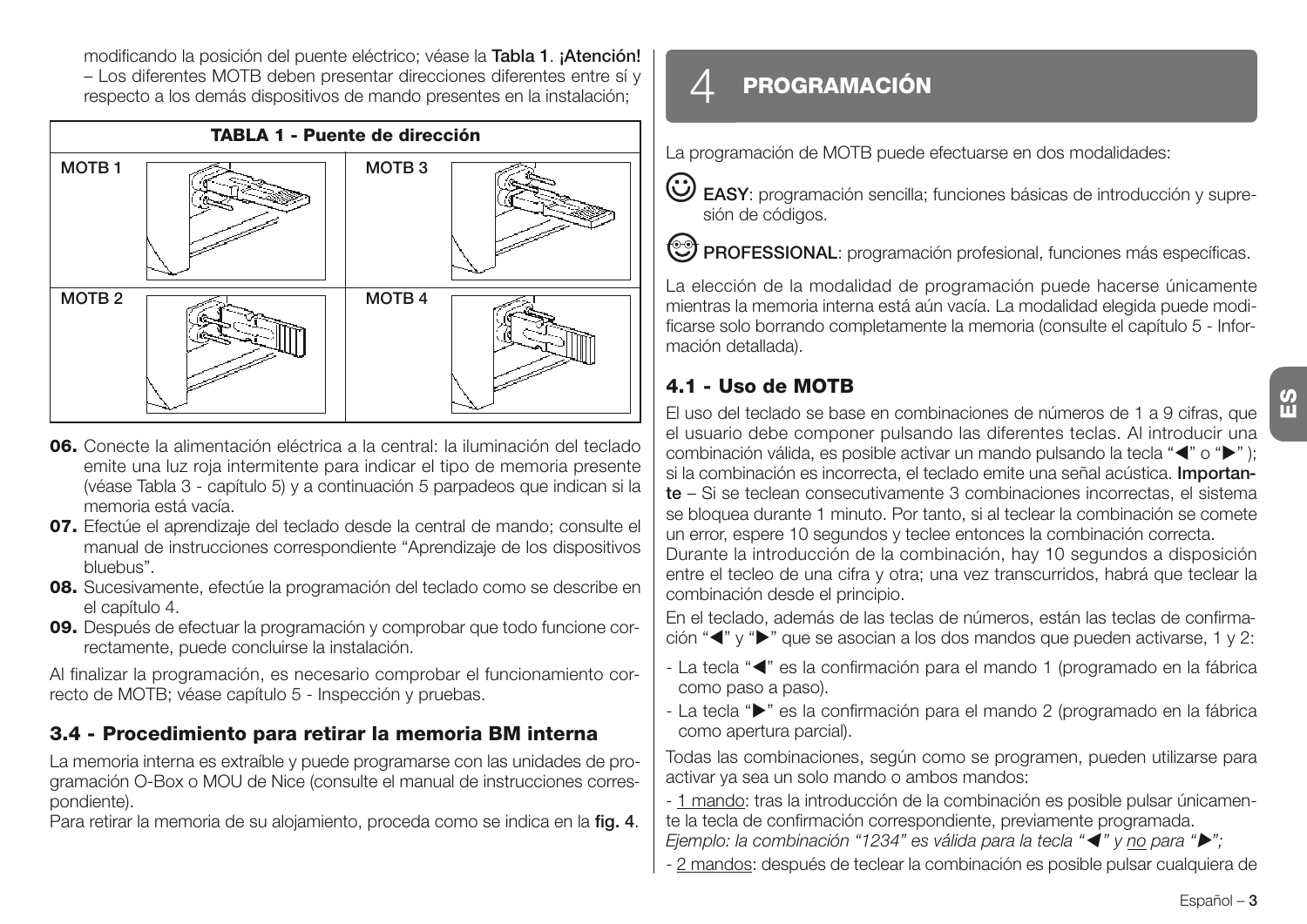las dos teclas de confirmación correspondientes, previamente programadas; de esta manera será posible enviar 2 mandos diferentes.

*Ejemplo: la combinación "5678" es válida tanto para la tecla "*- *" como para "".*

**4.1.1 - Procedimiento para bloquear y desbloquear la automatización**

Esta función permite enviar mediante el teclado el mando de "bloqueo" o "desbloqueo" de la automatización. *Nota – Al final de ambos procedimientos, si se han efectuado correctamente, el teclado emite 3 tonos acústicos (beeps) y la iluminación del teclado indica el estado de funcionamiento (véase el cap.5 Tabla 5).*

**• Procedimiento para bloquear la automatización**

- 01. Pulse la tecla < : el teclado entra en estado de error y emite el aviso de "error" debido a una combinación incorrecta
- **02.** Teclee "**00**" en no más de 10 segundos
- **03.** Teclee una combinación válida en no más de 10 segundos
- 04. Pulse la tecla < para confirmar

#### **• Procedimiento para desbloquear la automatización**

- 01. Pulse la tecla < : el teclado entra en estado de error y emite el aviso de "error" debido a una combinación incorrecta
- **02.** Teclee "**11**" en no más de 10 segundos
- **03.** Teclee una combinación válida en no más de 10 segundos
- 04. Pulse la tecla < para confirmar

### **4.2 - Procedimientos de programación en modalidad EASY**

En la modalidad EASY pueden introducirse 2 combinaciones; una válida para el mando "<" y una para el mando ">". O bien una única combinación para ambos mandos. Los números que hay que utilizar para las combinaciones pueden ser de mínimo 1 a máximo 9 cifras. Al teclear los números, el teclado emite tonos acústicos. A continuación se describen los procedimientos de programación para un único mando o para ambos mandos. *Nota – Al final de cualquiera de los procedimientos, si se ha efectuado correctamente, el teclado emite 3 tonos acústicos.* **Advertencia** – Al finalizar la programación, es necesario comprobar el funcionamiento correcto de MOTB; véase capítulo 5 - Inspección y pruebas.

#### **4.2.1 - Procedimiento para programar una combinación**

### **Procedimiento para el mando "**-**"**

Este procedimiento permite introducir en cualquier momento una segunda combinación para el otro mando.

- **01.** Pulse la tecla "**P**" (**fig. 3**)
- **02.** En no más de 30 s introduzca la combinación tecleando los números
- **03.** Pulse 2 veces la tecla <

## **Procedimiento para el mando ""**

Este procedimiento permite introducir en cualquier momento una segunda combinación para el otro mando.

- **01.** Pulse la tecla "**P**" (**fig. 3**)
- **02.** En no más de 30 s introduzca la combinación tecleando los números
- **03.** Pulse 2 veces la tecla ▶

#### **Procedimiento para los mandos "<" y ">"**

- **01.** Pulse la tecla "**P**" (**fig. 3**)
- **02.** En no más de 30 s introduzca la combinación tecleando los números
- **03.** Pulse 1 vez la tecla < y 1 vez la tecla  $\blacktriangleright$

Los mandos asociados a las teclas "<" y ">" han sido programados en la fábrica como:

- " $\P$ " = Paso a paso
- $"$  = Apertura parcial

También es posible:

- Cambiar el tipo de mando asociado a una combinación (consulte el capítulo 6.1)
- Bloquear y desbloquear la automatización (consulte el capítulo 4.1.1)
- Borrar los datos de la memoria BM (consulte el capítulo 6.2).

#### **4.3 - Procedimientos de programación en modalidad PROFESSIONAL**

En modalidad PROFESSIONAL pueden manejarse todas las funciones, directamente en el teclado; pueden introducirse más combinaciones y otras funciones específicas. Los números que hay que utilizar para las combinaciones pueden

 $\frac{6}{11}$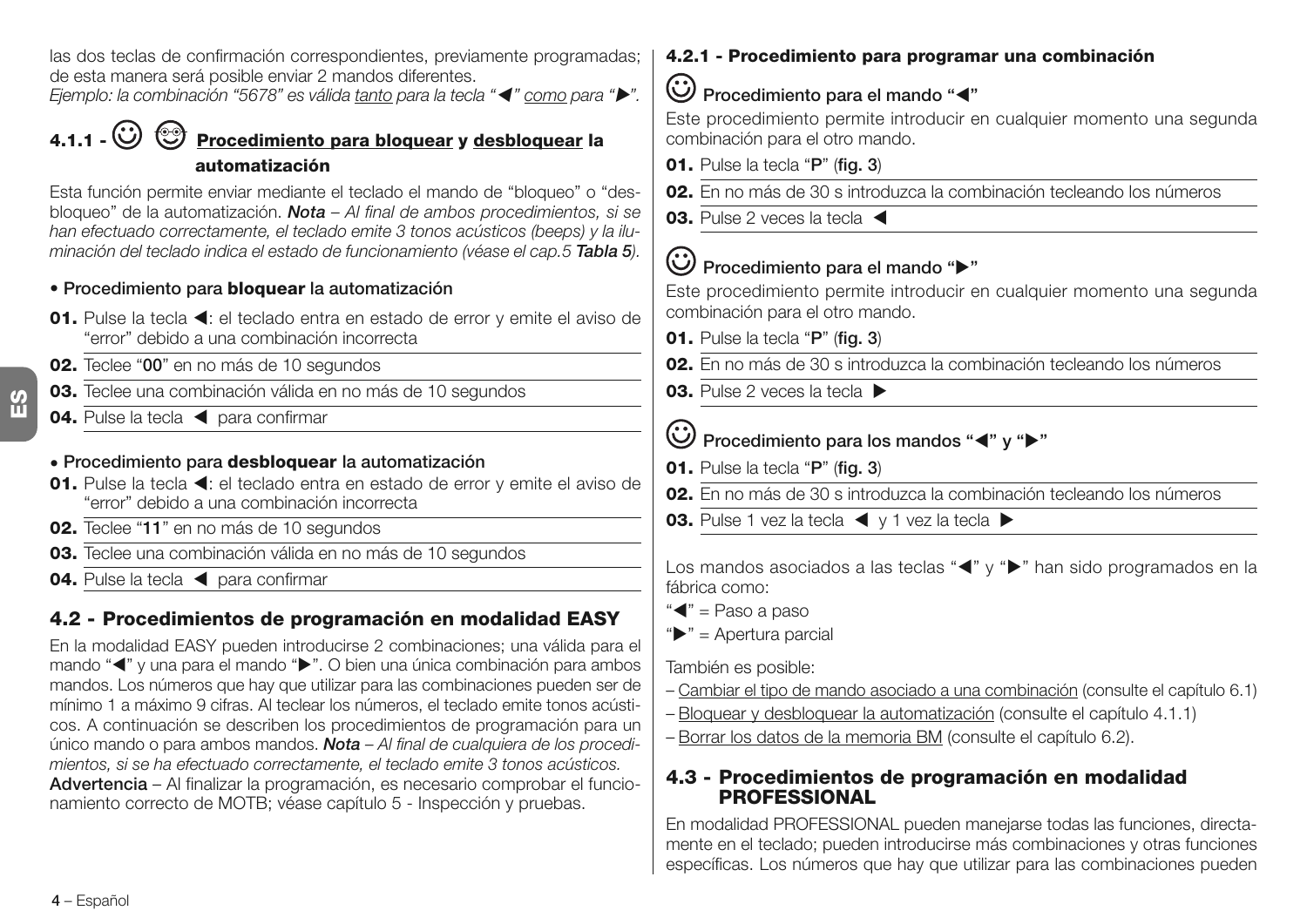ser de mínimo 1 a máximo 9 cifras. Cada vez que se pulsa una tecla en el teclado para introducir una cifra, el teclado emite 1 tono acústico.

Para acceder a las funciones de programación, es necesario introducir una "contraseña de programación" que consta de 7 cifras y puede modificarse (consulte la sección 4.3.2). La contraseña programada en la fábrica es **0333333**.

#### **Recuerde siempre esta contraseña ya que es indispensable para todas las fases de programación; de no hacerlo habrá que borrar la memoria.**

A continuación se describen los procedimientos de programación para un único mando o para ambos mandos. *Nota – Al final de cualquiera de los procedimientos, si se ha efectuado correctamente, el teclado emite 3 tonos acústicos.*

**Advertencia** – Al finalizar la programación, es necesario comprobar el funcionamiento correcto de MOTB; véase capítulo 5 - Inspección y pruebas.

### **4.3.1 - Procedimiento para programar una combinación**

- **Procedimiento para el mando "**-**" (1)**
- **01.** Teclee la contraseña de programación
- **02.** Pulse la tecla ▶ para confirmar la contraseña
- **03.** Teclee **1** para seleccionar el tipo de operación
- **04.** Pulse la tecla **b** para confirmar
- **05.** Teclee la combinación deseada
- **06.** Pulse la tecla **b** para confirmar
- **07.** Teclee de nuevo la misma combinación
- **08.** Pulse la tecla **b** para confirmar

### **Procedimiento para el mando "" (2)**

- **01.** Teclee la contraseña de programación
- **02.** Pulse la tecla  $\triangleright$  para confirmar la contraseña
- **03.** Teclee **2** para seleccionar el tipo de operación
- **04.** Pulse la tecla **b** para confirmar
- **05.** Teclee la combinación deseada
- **06.** Pulse la tecla  $\triangleright$  para confirmar
- **07.** Teclee de nuevo la misma combinación
- **08.** Pulse la tecla **b** para confirmar

### **Procedimiento para los mandos "<" y "** $\blacktriangleright$ **" (1-2)**

**01.** Teclee la contraseña de programación

**02.** Pulse la tecla  $\triangleright$  para confirmar la contraseña

- **03.** Teclee **12** para seleccionar el tipo de operación
- **04.** Pulse la tecla **b** para confirmar
- **05.** Teclee la combinación deseada
- **06.** Pulse la tecla  $\triangleright$  para confirmar
- **07.** Teclee de nuevo la misma combinación
- **08.** Pulse la tecla **D** para confirmar

#### **4.3.2 - Procedimiento para cambiar la "contraseña de programación"**

Si se requiere modificar la "contraseña de programación" de fábrica, para todas las operaciones de programación sucesivas, se aceptará únicamente la contraseña nueva. *Nota – La contraseña puede modificarse cada vez que se desea, únicamente si se conoce la contraseña actual.*

### **Procedimiento (3)**

- **01.** Teclee la contraseña de programación actual
- **02.** Pulse la tecla  $\triangleright$  para confirmar la password
- **03.** Teclee **3** para seleccionar el tipo de operación
- **04.** Pulse la tecla  $\triangleright$  para confirmar
- **05.** Teclee la **nueva** contraseña de 7 cifras
- **06.** Pulse la tecla **b** para confirmar
- **07.** Teclee de nuevo la misma contraseña (nueva)
- **08.** Pulse la tecla  $\triangleright$  para confirmar

### **4.3.3 - Procedimiento para borrar una combinación**

**Procedimiento para el mando "**-**" (4)**

Esta función permite eliminar una combinación válida para el mando 1; si la combinación es válida para ambos mandos, quedará siendo válida únicamente la combinación para el mando 2.

- **01.** Teclee la contraseña de programación
- **02.** Pulse la tecla  $\triangleright$  para confirmar la contraseña
- **03.** Teclee **4** para seleccionar el tipo de operación
- **04.** Pulse la tecla  $\triangleright$  para confirmar
- **05.** Teclee la combinación que desea borrar
- **06.** Pulse la tecla **b** para confirmar
- **07.** Teclee de nuevo la misma combinación que se va a borrar
- **08.** Pulse la tecla  $\triangleright$  para confirmar

**ES**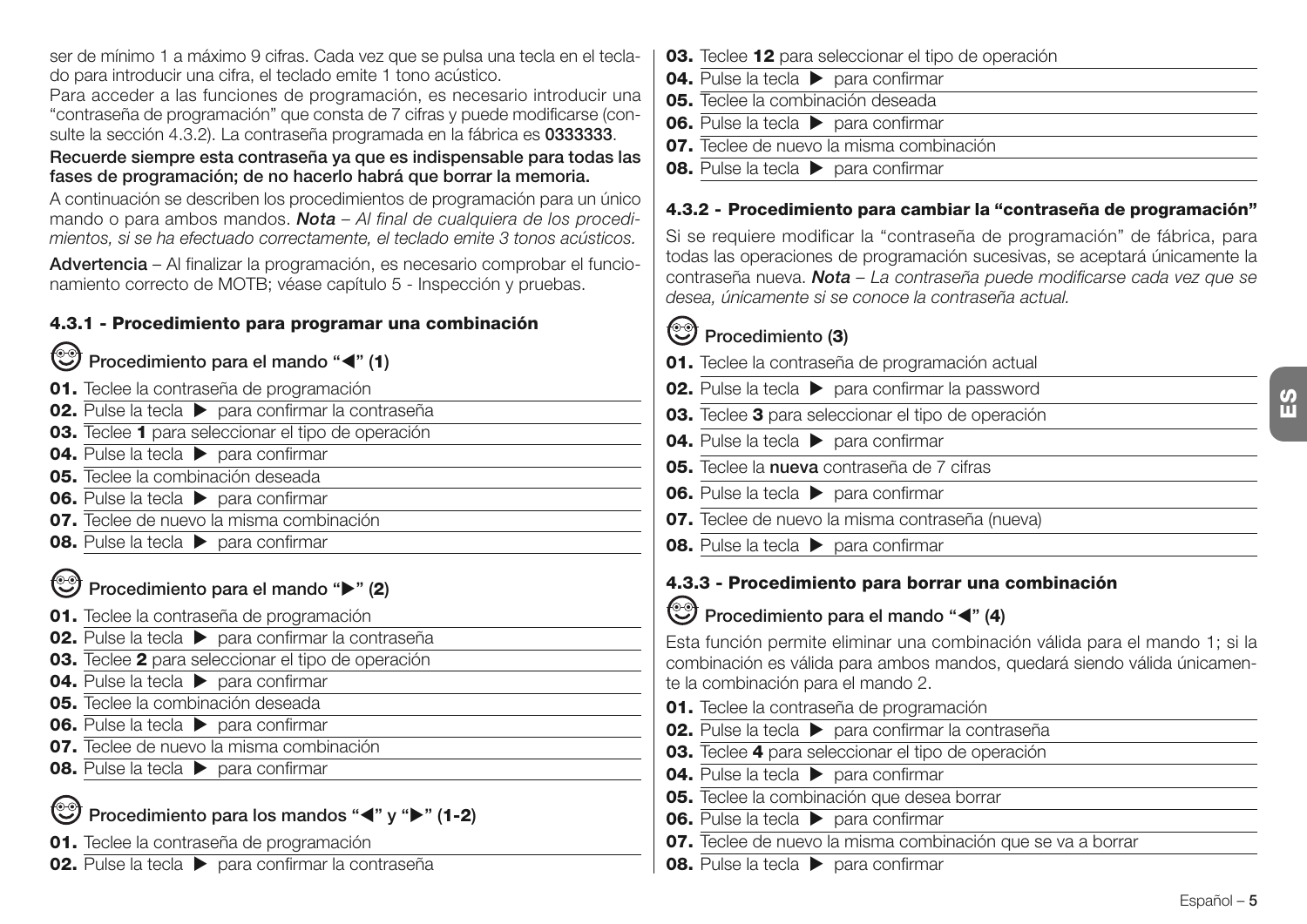### **Procedimiento para el mando "" (5)**

Esta función permite eliminar una combinación válida para el mando 2; si la combinación es válida para ambos mandos, quedará siendo válida únicamente la combinación para el mando 1.

- **01.** Teclee la contraseña de programación
- **02.** Pulse la tecla  $\triangleright$  para confirmar la contraseña
- **03.** Teclee **5** para seleccionar el tipo de operación
- **04.** Pulse la tecla **b** para confirmar
- **05.** Teclee la combinación que desea borrar
- **06.** Pulse la tecla **b** para confirmar
- **07.** Teclee de nuevo la misma combinación que se va a borrar
- **08.** Pulse la tecla **D** para confirmar

### **Procedimiento para los mandos "<" y "** $\blacktriangleright$ **" (4-5)**

- **01.** Teclee la contraseña de programación
- **02.** Pulse la tecla  $\triangleright$  para confirmar la contraseña
- **03.** Teclee **45** para seleccionar el tipo de operación
- **04.** Pulse la tecla **b** para confirmar
- **05.** Teclee la combinación que desea borrar
- **06.** Pulse la tecla **b** para confirmar
- **07.** Teclee de nuevo la misma combinación que se va a borrar
- **08.** Pulse la tecla  $\triangleright$  para confirmar

#### **4.3.4 - Procedimiento para comprobar la cantidad de combinaciones válidas**

Esta función permite contar las combinaciones válidas para el mando "<" o para el mando " $\blacktriangleright$ " o para ambos (" $\blacktriangleleft$ " y " $\blacktriangleright$ ").

#### ☺ **Procedimiento para el mando "**-**" (6)**

- **01.** Teclee la contraseña de programación
- **02.** Pulse la tecla  $\triangleright$  para confirmar la contraseña
- **03.** Teclee **6** para seleccionar el tipo de operación
- **04.** Pulse la tecla **b** para confirmar

### *Notas:*

*– Para comprobar cuántas combinaciones pueden activar efectivamente el mando "*- *", es necesario sumar también las combinaciones válidas para ambos* mandos ("◀" y "▶"): véase "Procedimiento para los mandos ◀ y ▶ (6-7)"

*– Al terminar el procedimiento, el teclado emite secuencias de tonos acústicos (véase la Tabla 2).*

### **Procedimiento para el mando "" (7)**

**01.** Teclee la contraseña de programación

- **02.** Pulse la tecla  $\triangleright$  para confirmar la contraseña
- **03.** Teclee **7** para seleccionar el tipo de operación
- **04.** Pulse la tecla **b** para confirmar

#### *Notas:*

- *Para comprobar cuántas combinaciones pueden activar efectivamente el man-*
- *do "", es necesario sumar también las combinaciones válidas para ambos*
- mandos (" $\blacktriangleleft$ " y " $\blacktriangleright$ "): véase "Procedimiento para los mandos  $\blacktriangleleft$  y  $\blacktriangleright$  (6-7)"

*– Al terminar el procedimiento, el teclado emite secuencias de tonos acústicos (véase la Tabla 2).*

### **Procedimiento para los mandos "**-**" y "" (6-7)**

**01.** Teclee la contraseña de programación

- **02.** Pulse la tecla  $\triangleright$  para confirmar la contraseña
- **03.** Teclee **67** para seleccionar el tipo de operación
- **04.** Pulse la tecla **b** para confirmar

*Al terminar el procedimiento, el teclado emite secuencias de tonos acústicos (véase la Tabla 2).*

La **Tabla 2** describe el tipo de secuencia de tonos y el número correspondiente de combinaciones. Las secuencias que emite el teclado al terminar el procedimiento, van en el orden indicado en la tabla (centenas, decenas, unidades).

### **TABLA 2**

- **3 tonos** = 1 centena (una secuencia de 3 tonos corresponde a 100 combinaciones)
- **2 tonos** = 1 decena (tres secuencias de 2 tonos corresponden a 30 combinaciones)
- **1 tono** = 1 unidad (dos secuencias de 1 tono corresponden a 2 combinaciones)

La cifra **cero** está representada por 10 secuencias de tonos

#### **4.3.5 - Procedimiento para desactivar y activar las combinaciones que terminan con un determinado número**

Esta función permite desactivar o activar nuevamente todas las combinaciones que terminan en un determinado número; este procedimiento puede repetirse varias veces. Las combinaciones se inhabilitan mas no se eliminan de la memoria.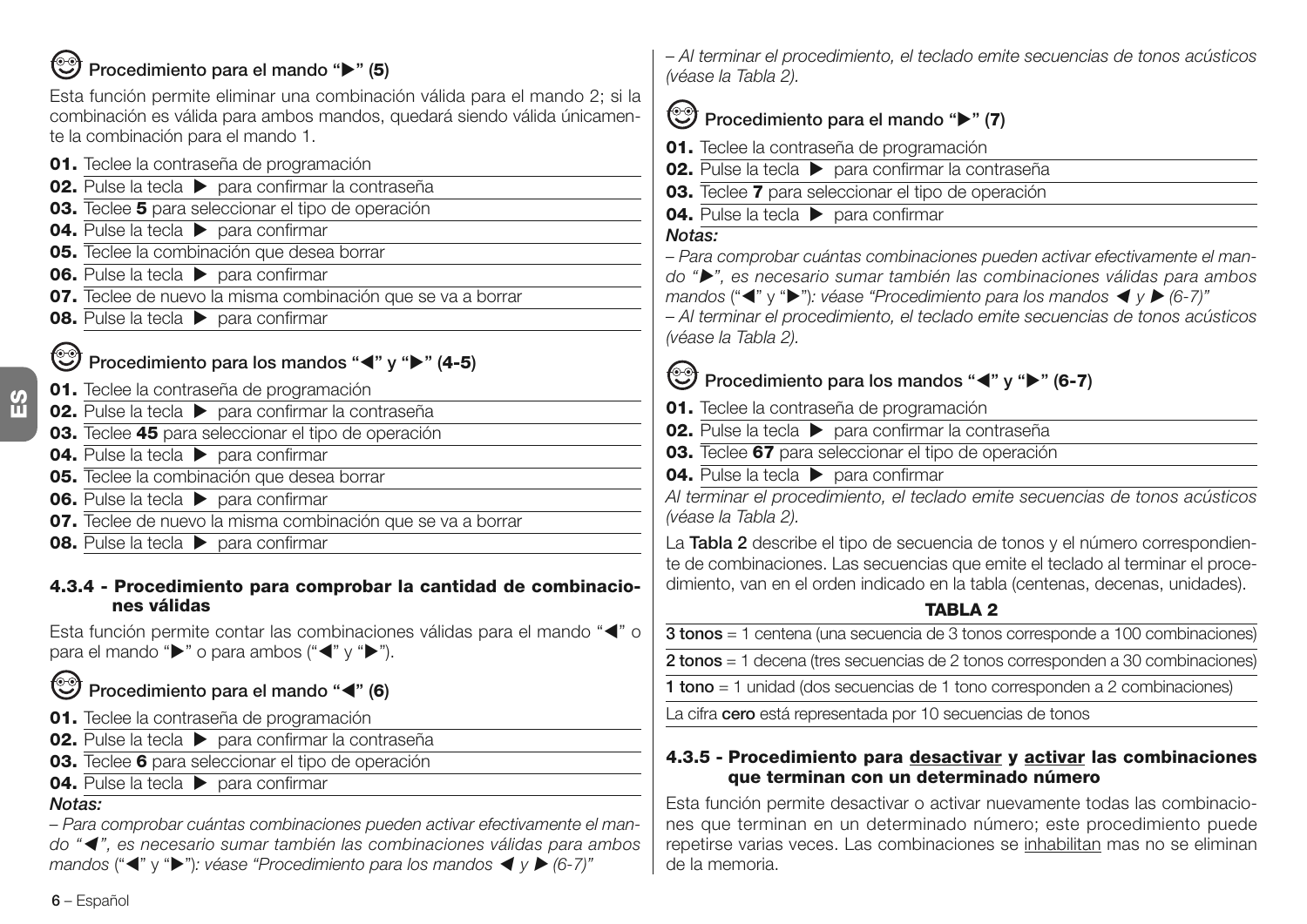| ☺                                                                                                                                                           | 04. Pulse la tecla > para confirmar                                             |
|-------------------------------------------------------------------------------------------------------------------------------------------------------------|---------------------------------------------------------------------------------|
| Procedimiento para desactivar: (8)                                                                                                                          | 05. Teclee la combinación que se va                                             |
| 01. Teclee la contraseña de programación actual                                                                                                             | 06. Pulse la tecla > para confirmar                                             |
| 02. Pulse la tecla > para confirmar la contraseña                                                                                                           | 07. Teclee de nuevo la misma comb                                               |
| 03. Teclee 8 para seleccionar el tipo de operación                                                                                                          | 08. Pulse la tecla > para confirmar                                             |
| 04. Pulse la tecla > para confirmar                                                                                                                         | 09. Teclee el número de usos que se                                             |
| 05. Teclee el último número de las combinaciones que se van a desactivar                                                                                    | <b>10.</b> Pulse la tecla > para confirmar                                      |
| 06. Pulse la tecla > para confirmar<br>07. Teclee de nuevo el último número                                                                                 | <b>Nota</b> – Al final del procedimiento, si s                                  |
| 08. Pulse la tecla > para confirmar                                                                                                                         | emite 3 tonos acústicos.                                                        |
| Nota - Al final del procedimiento, si se ha efectuado correctamente, el teclado                                                                             |                                                                                 |
| emite 3 tonos acústicos.                                                                                                                                    | 4.3.7 - Procedimiento para borra<br>do en modalidad PROFES                      |
| ☜<br>Procedimiento para activar: (9)                                                                                                                        | Esta función permite borrar todos l                                             |
| 01. Teclee la contraseña de programación actual                                                                                                             | del teclado.                                                                    |
| 02. Pulse la tecla > para confirmar la contraseña                                                                                                           | Procedimiento: (0)                                                              |
| 03. Teclee 9 para seleccionar el tipo de operación                                                                                                          | 01. Teclee la contraseña de progran                                             |
| 04. Pulse la tecla > para confirmar                                                                                                                         | 02. Pulse la tecla > para confirmar                                             |
| 05. Teclee el último número de las combinaciones que se van a activar nuevamente                                                                            | 03. Teclee 0 para seleccionar el tipo                                           |
| 06. Pulse la tecla > para confirmar                                                                                                                         | 04. Pulse la tecla > para confirmar                                             |
| 07. Teclee de nuevo el último número                                                                                                                        | 05. Teclee 0 para confirmar por prim                                            |
| <b>08.</b> Pulse la tecla > para confirmar                                                                                                                  | 06. Pulse la tecla > para confirmar                                             |
| Nota - Al final del procedimiento, si se ha efectuado correctamente, el teclado                                                                             |                                                                                 |
| emite 3 tonos acústicos.                                                                                                                                    | 07. Teclee 0 para confirmar por seg                                             |
| 4.3.6 - Programar el número de usos de una combinación                                                                                                      | 08. Pulse la tecla > para confirmar                                             |
|                                                                                                                                                             | Al final del procedimiento, si se ha efe<br>tonos acústicos (beeps) y 5 parpade |
| A cada combinación se asocia un contador que resta cada uso de la combina-<br>ción; al llegar a cero la combinación se desactiva. El número de usos progra- |                                                                                 |
| mado en la fábrica es <b>ilimitado</b> .                                                                                                                    | Llegados a este punto es necesario e                                            |
| Este procedimiento permite programar el número de usos de una o más com-                                                                                    | te de la central de mando; será en<br>modalidad "PROFESSIONAL".                 |
| binaciones; el valor máximo que puede asociarse es 999, los valores superio-                                                                                |                                                                                 |
| res representan operaciones ilimitadas.                                                                                                                     | En la modalidad "PROFESSIONAL",                                                 |
| Procedimiento: (10)                                                                                                                                         | - Cambiar el tipo de mando asociado a                                           |
|                                                                                                                                                             | - Bloquear y desbloquear la automat                                             |
| 01. Teclee la contraseña de programación actual                                                                                                             | - Borrar los datos de la memoria BM                                             |
| 02. Pulse la tecla > para confirmar la contraseña                                                                                                           |                                                                                 |
| 03. Teclee 10 para seleccionar el tipo de operación                                                                                                         |                                                                                 |

 $\overline{\mathbf{e}}$  va a programar 06. Pulse la tecla  $\triangleright$  para confirmar mbinación 08. Pulse la tecla  $\triangleright$  para confirmar **e** se va a asignar 10. Pulse la tecla  $\triangleright$  para confirmar *Nota – Al final del procedimiento, si se ha efectuado correctamente, el teclado* **4.3.7 - Procedimiento para borrar toda la memoria si se ha programa-ESSIONAL y se conoce la contraseña** Esta función permite borrar todos los datos contenidos en la memoria BM ramación nar la contraseña ipo de operación 04. Pulse la tecla **>** para confirmar **05.** Teclee **0** para confirmar por primera vez 06. Pulse la tecla  $\triangleright$  para confirmar **07.** Teclee **0** para confirmar por segunda vez 08. Pulse la tecla  $\triangleright$  para confirmar *Al final del procedimiento, si se ha efectuado correctamente, el teclado emite 3 tonos acústicos (beeps) y 5 parpadeos para confirmar.* io efectuar el aprendizaje del teclado por parentonces posible programar el teclado en L", también es posible: do a una combinación (consulte el capítulo 6.1) matización (consulte el capítulo 4.1.1) 3M (consulte el capítulo 6.2).

**ES**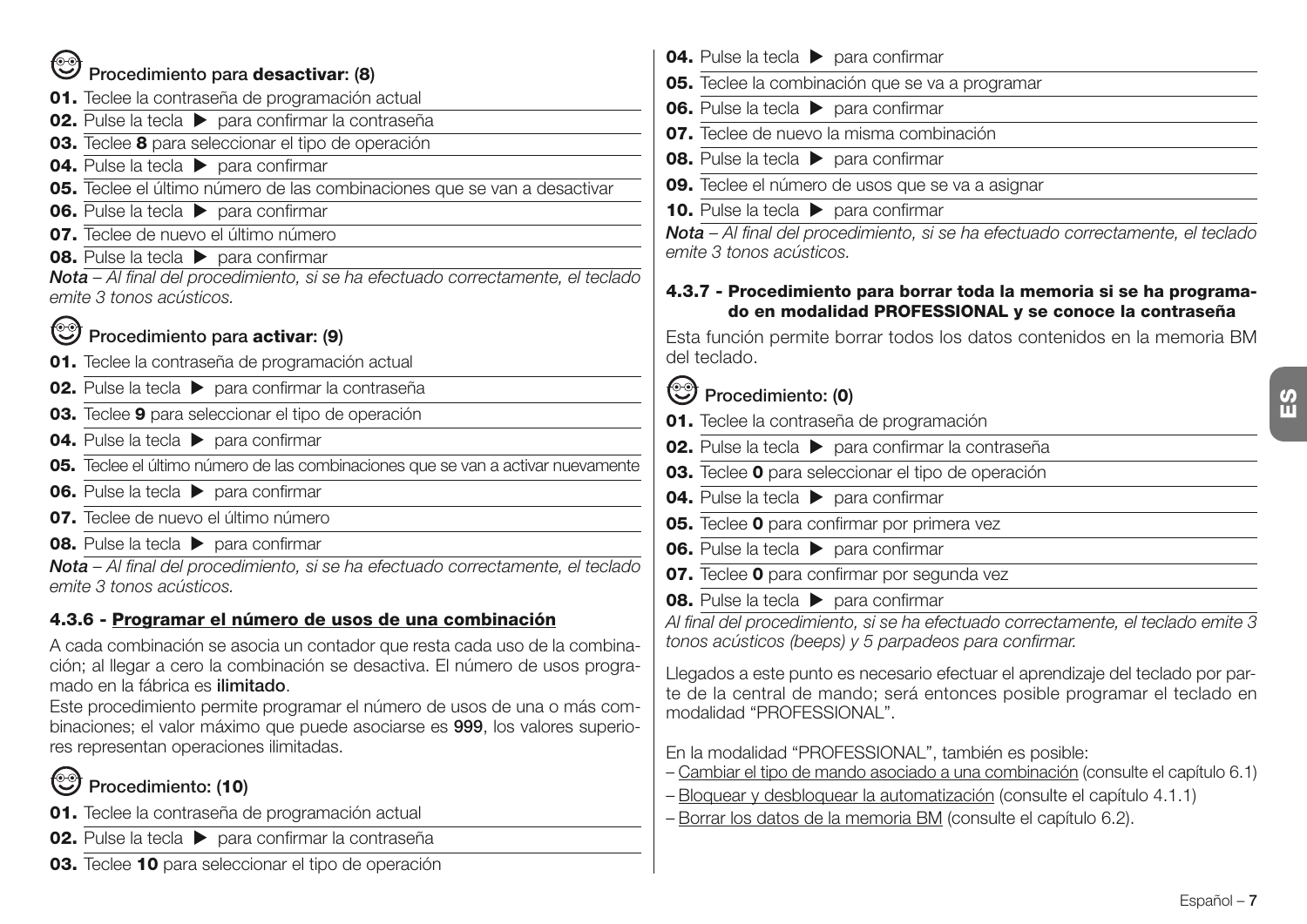## 5 **COLLAUDO**

Después de haber efectuado la memorización y el aprendizaje de MOTB, es necesario comprobar que funcione correctamente:

- **a)** Revise que se hayan respetado las disposiciones del capítulo 1 Advertencias y precauciones generales;
- **b)** Teclee una combinación válida y pulse la tecla "<" oppure ">": observe a la vez si el automatismo ejecuta el mando enviado y si la iluminación del teclado corresponde al mando enviado (véase la Tabla 5). De no ser así, consulte el capítulo 7 - "Qué hacer sí...resolución de los problemas".
- **c)** Revise que las demás combinaciones también hayan sido memorizadas correctamente.

**ES**

### 6 **INFORMACIÓN DETALLADA**

• Cuando se conecta la alimentación eléctrica a la central de mando, los leds del teclado emiten una luz roja intermitente para indicar el tipo de memoria presente más 5 parpadeos si la memoria está vacía; consulte la **Tabla 3**:

**TABLA 3**

| $N^{\circ}$ de parpadeos | Descripción                                       |
|--------------------------|---------------------------------------------------|
|                          | <b>BM60</b>                                       |
|                          | BM250                                             |
| 3                        | BM1000                                            |
|                          | Indica que la memoria presenta códigos no válidos |
|                          | Error durante la lectura de la memoria            |
| 5 (lentos)               | Memoria vacía                                     |

• Durante la fase de programación, el teclado emite tonos acústicos para indicar el funcionamiento correcto o errores; consulte la **Tabla 4**: **TABLA 4**

| <u>IAULA T</u>             |                                    |  |  |
|----------------------------|------------------------------------|--|--|
| Tono acústico              | Descripción                        |  |  |
| 1 tono                     | Indica que se ha pulsado una tecla |  |  |
| 2 tonos cercanos $+1$ tono | Indica una combinación no válida   |  |  |

| 3 tonos        | I Indica la correcta ejecución del procedimiento de<br>programación                            |
|----------------|------------------------------------------------------------------------------------------------|
|                | 1 tono con frecuencia regular   Indica que el teclado está bloqueado                           |
| Serie de tonos | Indica que se ha cometido un error y que el<br>procedimiento no se ha completado correctamente |

• Durante el funcionamiento normal o durante las diferentes fases de programación, el teclado emite señales luminosas; consulte la **Tabla 5**:

|--|

| Iluminación del dispositivo | Descripción                                                    |
|-----------------------------|----------------------------------------------------------------|
| ROJO encendido fijo         | Cancela cerrada y automatización desbloqueada                  |
| ROJO encendido fijo         | Cancela en fase de Cierre                                      |
| ROJO encendido fijo         | Cancela ni cerrada ni abierta y automatización<br>desbloqueada |
| VERDE encendido fijo        | Cancela en fase de Apertura                                    |
| VERDE encendido fijo        | Cancela ni cerrada ni abierta y automatización<br>bloqueada    |
| VERDE encendido fijo        | Cancela abierta y automatización bloqueada                     |
| VERDE encendido fijo        | Cancela cerrada y automatización bloqueada                     |
| ROJO (3 parpadeos y pausa)  | Teclado no sincronizado con el bluebus                         |
| ROJO (2 parpadeos y pausa)  | Teclado sin "puente"                                           |

### **6.1 - Procedimiento para cambiar el tipo de mando asociado a una combinación**

Esta función permite cambiar el mando asignado a las teclas "(">") ">". Se puede elegir cuál mando asociar a la tecla seleccionada, entre los indicados en la **Tabla 6**. Algunos mandos pueden ser diferentes respecto a la central de mando a la que está conectado el teclado (consulte el manual de instrucciones correspondiente). *Durante la ejecución del procedimiento, pulse la tecla "P" (fig. 3) para elegir un nuevo mando (durante el procedimiento, cada que se pulsa la tecla se puede seleccionar el mando sucesivo presente en la Tabla 6). Hay un tiempo máximo de 10 segundos entre un tecleo y otro, si se excede dicho tiempo se reconfirma el mando anterior y es necesario repetir el procedimiento.*

|--|

| $N^{\circ}$ de parpadeos       | Mando                                     |
|--------------------------------|-------------------------------------------|
| 1 parpadeo + pausa             | Paso a paso ("< "programación de fábrica) |
| 2 parpadeos + pausa   Apertura |                                           |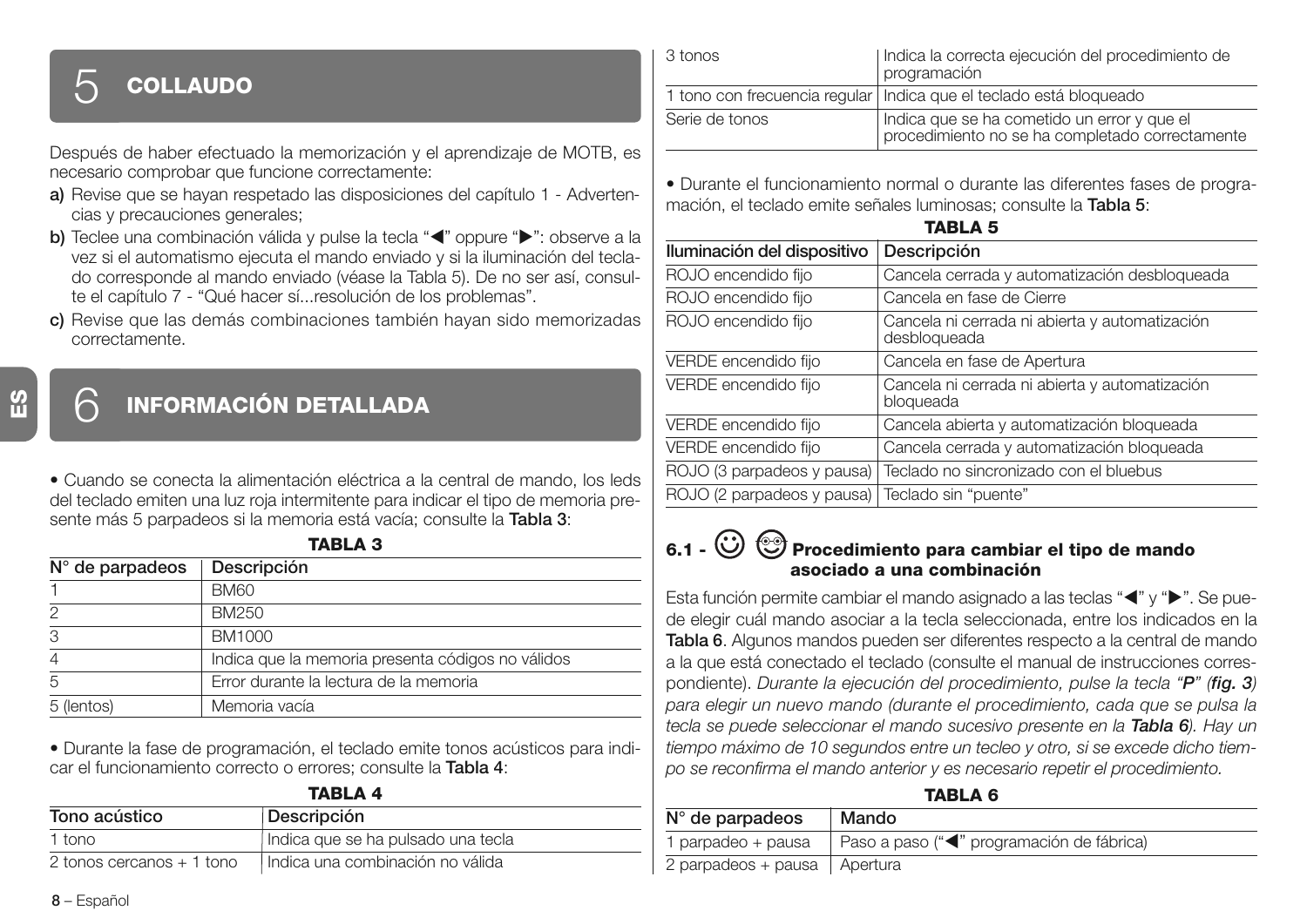| 3 parpadeos + pausa   Cierre          |                                             |
|---------------------------------------|---------------------------------------------|
| 4 parpadeos + pausa                   | Abrir parcial (">" programación de fábrica) |
| $5$ parpadeos + pausa $\vert$ Stop    |                                             |
| 6 parpadeos + pausa   Luz de cortesía |                                             |

#### **• Procedimiento para el mando "**-**"**

- **01.** Teclee una combinación válida para el mando actual.
- **02.** Pulse la tecla "◀". El led "L1" (fig. 3) emite parpadeos seguidos de una pausa en función del mando programado (véase la Tabla 5)
- **03.** Pulse la tecla "**P**" (**fig. 3**) para elegir el mando deseado
- 04. Pulse la tecla < para confirmar

### **• Procedimiento para el mando ""**

- **01.** Teclee una combinación válida para el mando actual.
- **02.** Pulse la tecla " $\blacktriangleright$ ". El led "L1" (fig. 3) emite parpadeos seguidos de una pausa en función del mando programado (véase la Tabla 6)
- **03.** Pulse la tecla "**P**" (**fig. 3**) para elegir el mando deseado
- **04.** Pulse la tecla  $\triangleright$  para confirmar

### **6.2 - Procedimiento para borrar los datos en la memoria BM**

Esta función permite borrar todos los datos contenidos en la memoria BM del teclado. **¡Atención!** – Cada vez que se borra la memoria, es necesario efectuar el aprendizaje del teclado desde la central de mando (véase el manual de instrucciones correspondiente).

### **Procedimiento para borrar toda la memoria si se ha programado en modalidad EASY o en modalidad PROFESSIONAL y NO se conoce la contraseña**

- **01.** Mantenga presionada la tecla "**P**" (**fig. 3**); el led "**L1**" permanece encendido durante 3 segundos y sucesivamente parpadea 3 veces
- **02.** Suelte la tecla durante el 3º parpadeo

*Al final del procedimiento el led "L1" emite una serie de impulsos y después de unos segundos, si el procedimiento se ha efectuado correctamente, el teclado emite 3 tonos acústicos (beeps) y parpadeos para confirmar.*

Llegados a este punto es necesario efectuar el aprendizaje del teclado por par-

te de la central de mando; será entonces posible programar el teclado tanto en modalidad "EASY" como en modalidad "PROFESSIONAL".

### 7 **QUÉ HACER SI... (resolución de los problemas)**

- **Si la iluminación del teclado parpadea (2 veces y pausa):** controle que el puente eléctrico esté introducido correctamente.
- **Si hay varios teclados conectados a la central y la iluminación empieza a parpadear (3 veces y pausa) cuando se activa un mando, pero este último no se activa:** controle que no hayan sido introducidas direcciones iguales entre sí.
- **Si al teclear, el teclado no emite ninguna seña acústica:** controle que la memoria BM esté introducida correctamente.
- **Si al activar un mando el led L1 parpadea para indicar que este último ha sido activado, pero la central no activa ninguna operación:** controle que la fase de aprendizaje del dispositivo por parte de la central se haya efectuado correctamente.
- **Si el dispositivo no se enciende:** controle con un instrumento adecuado que haya presencia de tensión (vcc) en el Bluebus.
- **Si el dispositivo se enciende pero no funciona:** compruebe que la central de mando a la cual está conectado el teclado, soporte la conexión bluebus para los dispositivos de mando.
- **Si una combinación se teclea con errores más de 3 veces el teclado se bloquea y emite señales acústicas con intervalos regulares:** el teclado se desbloquea automáticamente, después de 1 minuto.
- **Si la automatización no responde a la activación de un mando y la iluminación del teclado está permanentemente encendida de color verde:** podría haberse enviado accidentalmente un mando de bloqueo del dispositivo de automatización. En este caso es necesario desbloquear la automatización.

## 8 **MANTENIMIENTO DEL PRODUCTO**

l producto no requiere un mantenimiento particular; se recomienda limpiar las superficies del producto (consulte el capítulo 1 - Advertencias para el uso).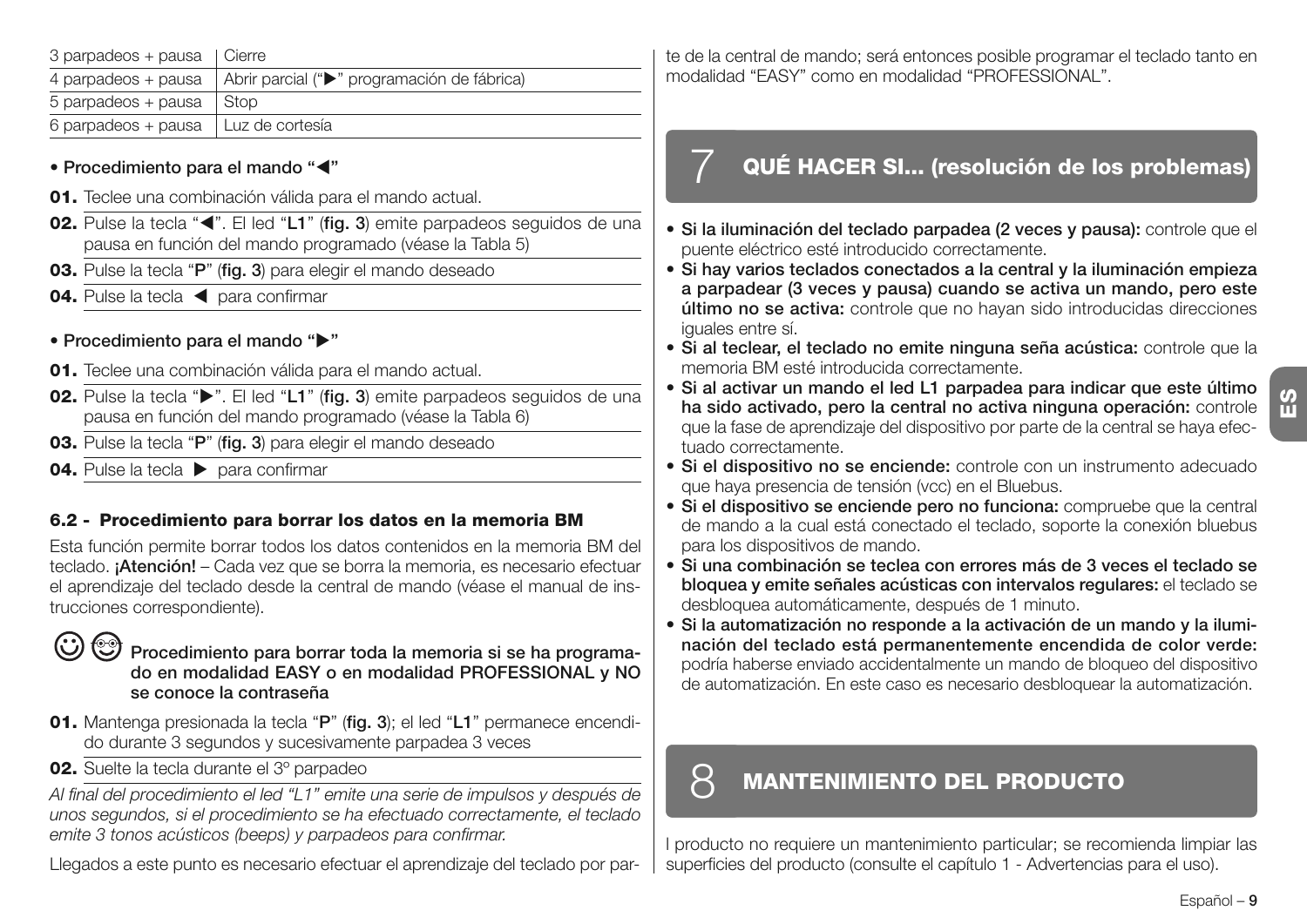### **ELIMINACIÓN DEL PRODUCTO**

#### **Este producto forma parte integrante de la automatización y, por consiguiente, debe eliminarse junto con ésta.**

Al igual que para las operaciones de instalación, también al final de la vida útil de este producto, las operaciones de desguace deben ser efectuadas por personal experto.

Este producto está formado de varios tipos de materiales: algunos pueden reciclarse y otros deben eliminarse. Infórmese sobre los sistemas de reciclaje o de eliminación previstos por las normativas vigentes locales para esta categoría de producto.

**¡Atención!** – algunas piezas del producto pueden contener sustancias contaminantes o peligrosas que, si se las abandona en el medio ambiente, podrían provocar efectos perjudiciales para el mismo medio ambiente y para la salud humana.

Tal como indicado por el símbolo de aquí al lado, está prohibido arrojar este producto a los residuos urbanos. Realice la "recogida selectiva" para la eliminación, según los métodos previstos por las normativas vigentes locales, o bien entregue el producto al vendedor cuando compre un nuevo producto equivalente.



**¡Atención!** – las reglas locales pueden prever sanciones importantes en el caso de eliminación abusiva de este producto.

### **CARACTERÍSTICAS TÉCNICAS DEL PRODUCTO**

**ADVERTENCIAS: •** Todas las características técnicas indicadas se refieren a una temperatura ambiental de 20 °C (± 5 °C). • Nice S.p.a. se reserva el derecho a modificar el producto cuando lo considere necesario, conservando sin embargo la misma funcionalidad y destino de uso.

- **Tipo:** dispositivos de mando
- **Tecnología adoptada:** sistema "Bluebus"
- **Iluminación:** color rojo/verde
- **Longitud del cable de conexión:** consulte el manual de instrucciones de la central de mando
- **Alimentación:** el dispositivo debe estar conectado exclusivamente al sistema "Bluebus" de Nice, mediante el cual se alimenta y comunica con la central de mando
- **Corriente absorbida:** 1.5 unidades bluebus
- **Capacidad de memoria:** 1 BM1000 (contiene un máximo de 255 combinaciones
- **Aislamiento:** clase III
- **Grado de protección del contenedor:** IP 54
- **Temperatura de trabajo:** de -20 °C a +55 °C
- Uso en atmósfera ácida, salina o potencialmente explosiva: No
- **Montaje:** Vertical en pared
- **Dimensiones (mm):** 80 x 70 x 30 h
- **Peso:** 240 g

### **DECLARACIÓN CE DE CONFORMIDAD**

*Nota - El contenido de esta declaración corresponde a lo declarado en la última revisión disponible, antes de la impresión de este manual, del documento oficial depositado en la sede de Nice Spa. El presente texto ha sido redactado para efectos editoriales.*

**Número:** 301/MOTB **Revisión:** 0

El abajo firmante, Lauro Buoro, en calidad de Administrador adjunto, declara bajo su responsabilidad que el producto:

**Nombre del productor:** NICE s.p.a.<br>**Dirección:** Via Pezza A

**Modelos:** MOTB

**Dirección:** Via Pezza Alta 13, Z.I. Rustignè, 31046 Oderzo (TV) Italia **Tipo:** Selector digital con bus

**Accesorios:**

cumple con lo establecido en las siguientes directivas europeas:

• 2004/108/CEE(ex directiva 89/336/CEE) DIRECTIVA 2004/108/CE DEL PARLA-MENTO EUROPEO Y DEL CONSEJO del 15 de diciembre de 2004 sobre la aproximación de las legislaciones de los Estados miembros relativas a la compatibilidad electromagnética y que anula la directiva 89/336/CEE. Conforme a las siguientes normas autorizadas: EN 61000-6-2:2005; EN 61000-6-3:2007

Oderzo, 16 de octubre 2008 **Lauro Buoro**

*(Administrador adjunto)*

**10** – Español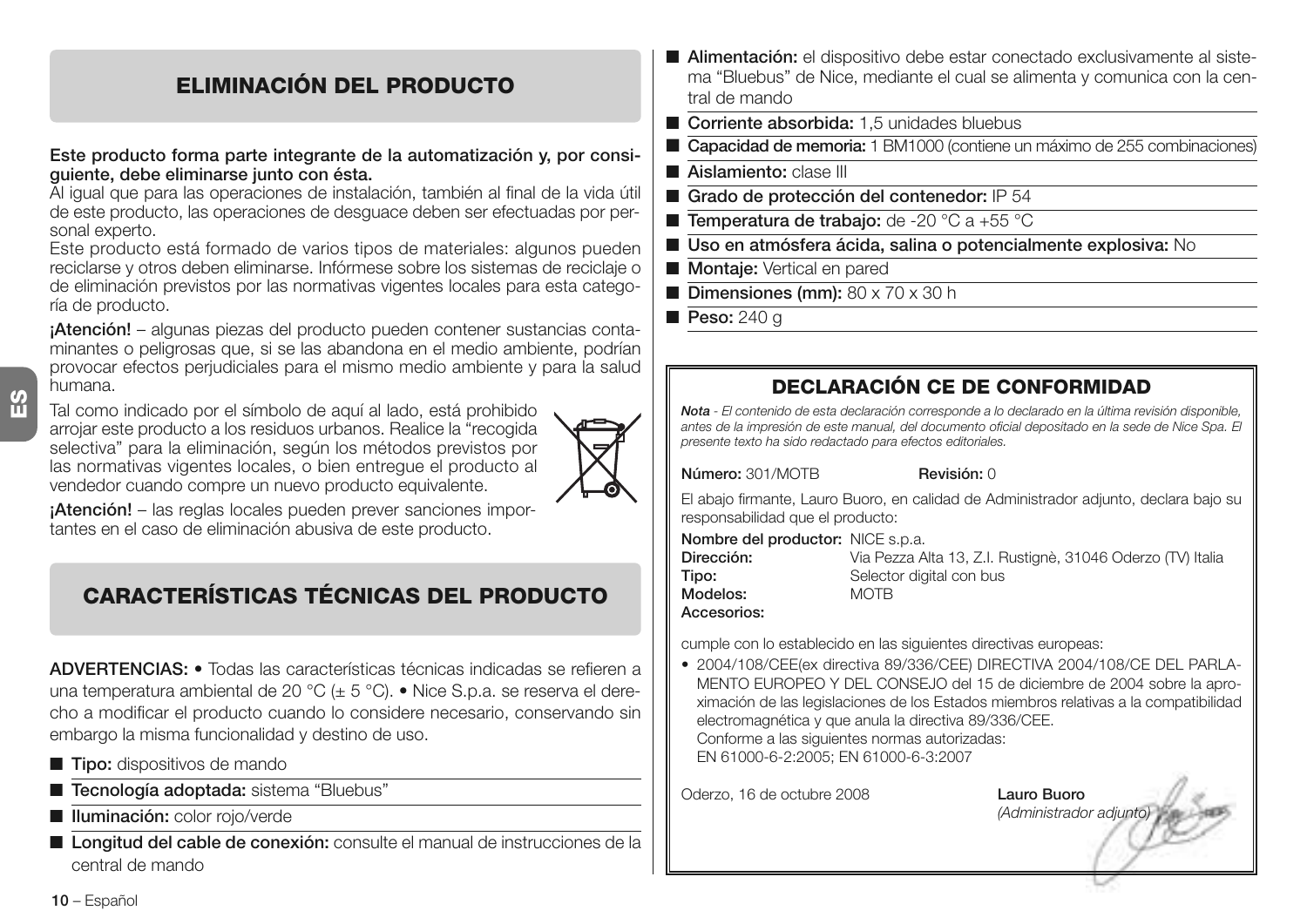## **DEUTSCH**

# **ALLGEMEINE WARNHINWEISE UND** 1 **VORSICHTSMASSNAHMEN**

#### **1.1 - Sicherheitshinweise**

- **ACHTUNG! Die vorliegende Anleitung enthält wichtige Anweisungen und Warnhinweise zur Sicherheit von Personen.** Eine falsche Installation kann zu schweren Verletzungen führen. Vor Beginn der Arbeit müssen alle Teile der Anleitung aufmerksam gelesen werden. Im Zweifelsfall sind die Installation abzubrechen und der Nice-Kundendienst um Klarstellung zu bitten.
- **ACHTUNG! Wichtige Anweisungen: Diese Anleitung ist für eventuelle spätere Wartung und Entsorgung des Produkts aufzubewahren.**

### **1.2 - Installationshinweise**

- Vor Beginn der Installation ist zu prüfen, ob dieses Produkt für die gewünschte Verwendungsart geeignet ist (siehe "Einsatzgrenzen" und "Technische Daten des Produkts"). Ist es nicht geeignet, darf es NICHT installiert werden.
- Während der Installation ist ein sorgfältiger Umgang mit dem Produkt erforderlich, Quetschungen, Stöße, Herunterfallen oder Kontakt mit Flüssigkeiten aller Art sind zu vermeiden. Das Produkt darf nicht in der Nähe von Wärmequellen oder offenen Flammen aufgestellt werden. All diese Tatbestände können zu Beschädigungen und Funktionsstörungen des Produktes oder Gefahrensituationen führen. In einem solchen Fall sind die Installation sofort abzubrechen und der Nice-Kundendienst zu rufen.
- An keinem Teil des Produkts dürfen Änderungen vorgenommen werden. Unzulässige Operationen können zu Funktionsstörungen führen. Der Hersteller lehnt jede Haftung für Schäden infolge willkürlicher Modifikationen am Produkt ab.
- Das Produkt ist nicht bestimmt für den Gebrauch durch Personen (einschließlich Kindern) mit beschränkten körperlichen, sensorischen oder geistigen Fähigkeiten oder Mangel an Erfahrung oder Fachkenntnis, es sei denn, dass diese unter der Vermittlung einer für ihre Sicherheit verantwortlichen Person dabei beaufsichtigt werden oder eine Unterweisung im Gebrauch des Produkts erfahren haben.
- Das Produkt darf nicht als umfassendes Einbruchsschutzsystem verstanden werden. Wenn Sie sich wirksamer schützen wollen, ist es erforderlich, die Automatik mit weiteren Sicherheitsvorrichtungen zu ergänzen.
- Das Verpackungsmaterial des Produkts ist entsprechend der örtlichen Bestimmungen zu entsorgen.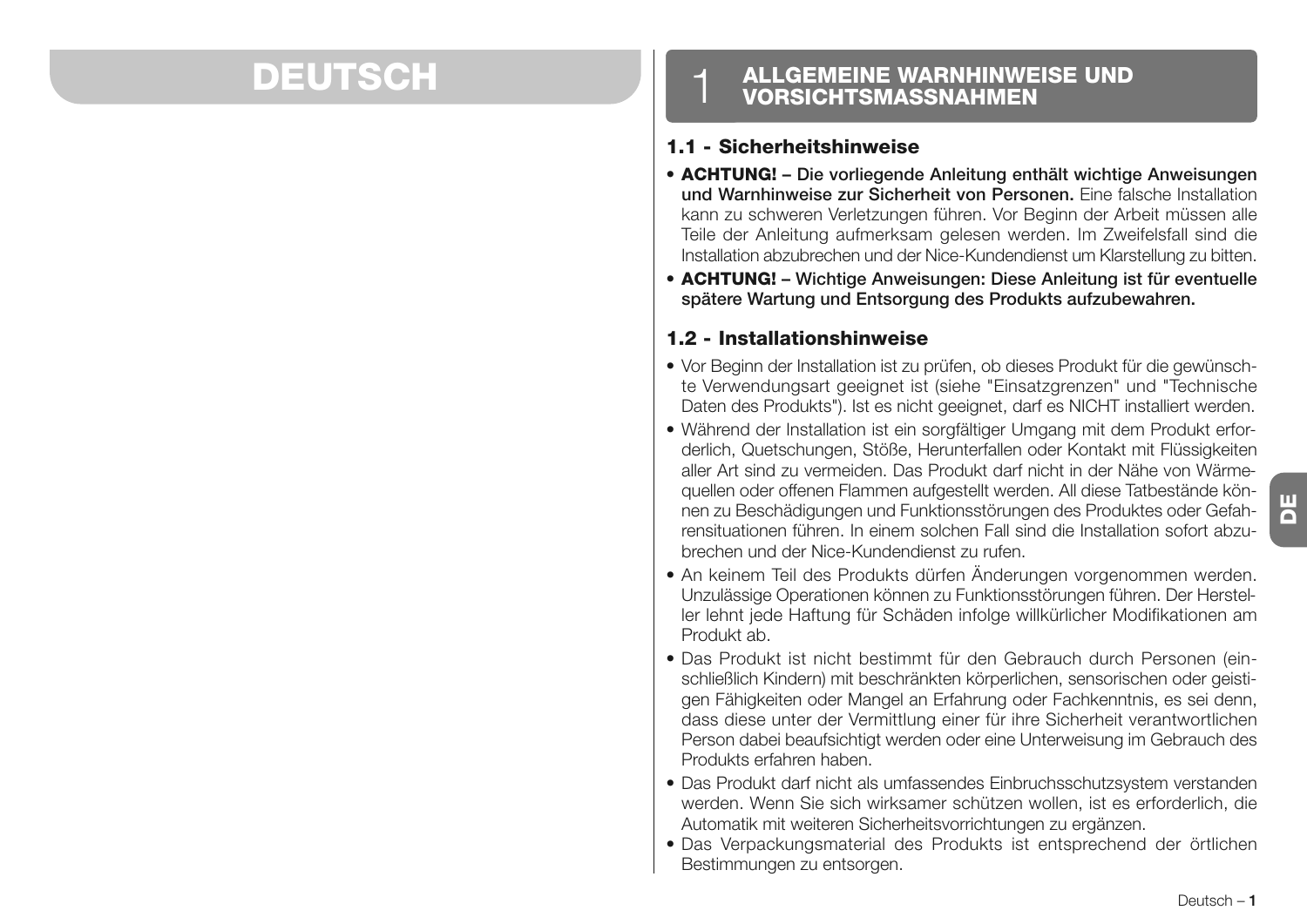### **1.3 - Hinweise zum Gebrauch**

• Zur äußerlichen Reinigung des Produkts ist ein weiches und leicht angefeuchtetes Tuch zu verwenden. Verwenden Sie nur Wasser, und weder Reiniger noch Lösemittel.

## **BESCHREIBUNG DES PRODUKTS UND** 2 **BESTIMMUNGSGEMÄSSER GEBRAUCH**

Mit dem digitalen Schalter MOTB kann der Zugang zu Orten und Funktionen kontrolliert und ausschließlich für befugte Personen freigegeben werden.

#### **ACHTUNG! – Jeglicher Gebrauch, der von den vorliegenden Beschreibungen abweicht oder unter anderen als den in dieser Anleitung angegebenen Umweltbedingungen stattfindet, hat als unsachgemäß und verboten zu gelten!**

Mit MOTB kann durch Eingabe einer der gespeicherten Zahlenkombinationen über die Tastatur eine Automatik betätigt werden.

Er besitzt einen herausnehmbaren Speicher; dieser kann programmiert werden (siehe Kapitel 4), auch mit Hilfe der Programmiergeräte O-Box und MOU von Nice.

MOTB kommuniziert mit den Vorrichtungen der Automatik über das System "Bluebus", mit dem die elektrischen Verbindungen mit nur 2 Leitern erfolgen können, über die sowohl die Stromversorgung als auch die Signalübertragung erfolgen. Die elektrische Verbindung ist parallel, daher ist keinerlei Polung zu beachten. Jede an die Steuerung angeschlossene Vorrichtung wird in der Einlernphase über die Drahtbrücke in der Tastatur einzeln erkannt. Außerdem werden die Steuerungsvorrichtungen in der Einlernphase mit der Steuerung über einen eindeutigen Code assoziiert, der maximale Sicherheit garantiert, um betrügerische Versuche zum Austausch einer Vorrichtung zu verhindern.

## **INSTALLATION UND ELEKTRISCHE** 3 **VERBINDUNGEN**

### **3.1 - Der Installation vorausgehende Kontrollen**

Vor Beginn der Installation ist zu überprüfen, ob alle Bauteile des Produkts unbeschädigt sind, ob das gewählte Modell und der für die Installation bestimmte Ort geeignet sind:

- Kontrollieren, ob das gesamte zu verwendende Material in optimalem Zustand und für den vorgesehenen Einsatz geeignet ist.
- Kontrollieren, ob sämtliche Einsatzbedingungen innerhalb der Einsatzgrenzen des Produkts liegen (Abschnitt **3.2**)
- Kontrollieren, ob sämtliche Einsatzparameter innerhalb der im Kapitel "Technische Daten des Produkts" angegebenen Grenzwerte liegen.
- Kontrollieren, ob der für die Installation gewählte Ort ausreichend Raum für den Gesamtplatzbedarf des Produkts bietet.
- Kontrollieren, ob die für die Installation des Geräts gewählte Fläche fest ist und eine stabile Befestigung garantieren kann.
- Kontrollieren, ob das zu installierende Gerät an einer vor unbeabsichtigten Beschädigungen geschützten Stelle angeordnet ist.

### **3.2 - Einsatzgrenzen des Produkts**

• Kontrollieren, ob das Produkt mit der Steuerung, an die es angeschlossen werden soll, kompatibel ist; siehe beiliegendes gelbes Blatt.

• In der Anlage dürfen nicht mehr Geräte installiert werden, als von der Steuerung unterstützt werden (siehe entsprechende Bedienungsanleitung).

### **3.3 - Installation und elektrische Verbindungen**

Vor Beginn der Installation ist die Stelle festzulegen, an der das Gerät befestigt wird, sowie die für die Verbindung mit der Steuerung erforderlichen Kabel vorzubereiten. Hinweise zum Typ der zu verwendenden Kabel finden sich in der Bedienungsanleitung der Steuerung (technische Daten der Kabel).

Zur Installation siehe nachfolgende Beschreibung und **Abb. 1**:

#### **ACHTUNG! – Sämtliche Verbindungen sind bei spannungsfrei geschalteten Leitungen vorzunehmen.**

- **01.** Frontblende abnehmen und die beiden Schrauben herausschrauben;
- **02.** Boden von der Tastatur trennen, dabei darauf achten, die Dichtung nicht zu beschädigen;
- **03.** Boden der Tastatur an den vorgesehenen Stellen für die Schraubenbefestigung und die Durchführung der Kabel durchbohren;
- **04.** Kabel durch die Öffnung führen und Boden der Tastatur mit den mitgelieferten Schrauben und Dübeln an der Wand befestigen;
- **05.** Kabel an der Klemme "Bluebus" anschließen (**Abb. 2**);

**WICHTIG** – An dieser Stelle ist, wenn in der Anlage mehrere MOTB (maximal 4) installiert sind, ihre Adressierung vorzunehmen; dazu ist die Position der Drahtbrücke zu modifizieren; siehe **Ta belle 1**. **Achtung!** – Die einzelnen MOTB müssen voneinander und von den anderen in der Anlage installierten Steuervorrichtungen verschiedene Adressen haben;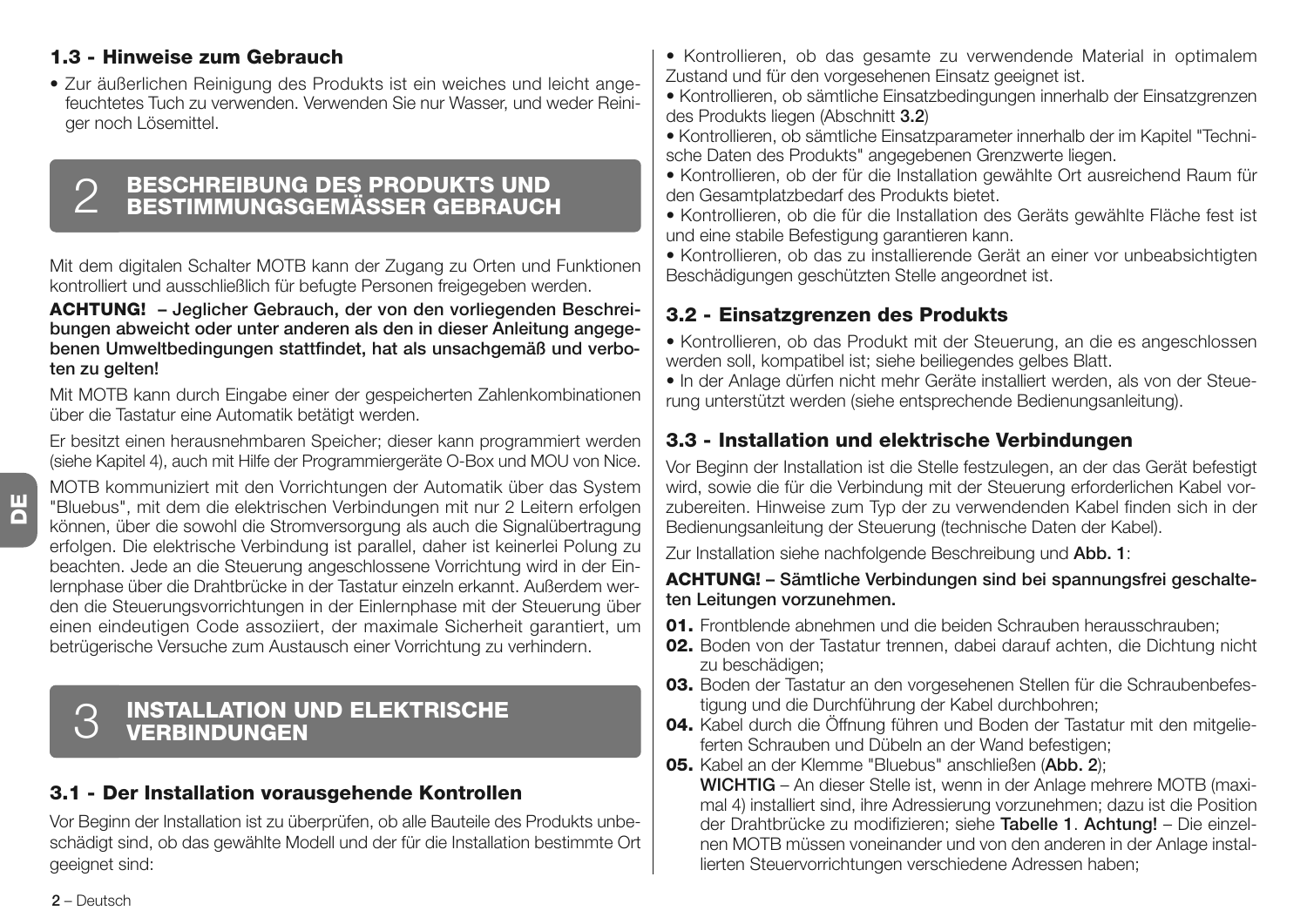

- **06.** Stromversorgung der Steuerung einschalten: Die Beleuchtung der Tastatur blinkt rot, um den Typ des vorhandenen Speichers anzuzeigen (siehe Tabelle 3 - Kapitel 5), danach blinkt sie 5-mal auf, wenn der Speicher leer ist;
- **07.** Einlernen der Tastatur über die Steuerung vornehmen, siehe entsprechende Bedienungsanleitung "Einlernen der Bluebus-Geräte";
- **08.** Danach die Tastatur wie in Kapitel 4 beschrieben;
- **09.** Nach der Programmierung und Kontrolle, ob alles ordnungsgemäß funktioniert, kann die Installation abgeschlossen werden.

Am Ende der Programmierung ist eine Prüfung der korrekten Funktion von MOTB auszuführen; siehe Kapitel 5 - Prüfung.

### **3.4 - Prozeduren zum Entfernen des internen BM-Speichers**

Der interne Speicher ist herausnehmbar und kann programmiert werden mit den Programmiergeräten O-Box bzw. MOU von Nice sowohl ausgetauscht als auch programmiert werden (siehe entsprechende Bedienungsanleitung). Zum Entfernen des Speichers aus seiner Halterung ist wie in **Abb. 4** gezeigt vorzugehen.

### $\varDelta$  <code>PROGRAMMIERUNG</code>

Die Programmierung von MOTB kann auf zwei Arten erfolgen:

- **EASY**: Einfache Programmierung; Grundfunktionen zum Eingeben und Löschen von Codes.
- **PROFESSIONAL:** Professionelle Programmierung; speziellere Funktionen.

Die Wahl der Programmierungsart kann nur erfolgen, wenn der interne Speicher noch leer ist. Die Wahl der Programmierart kann nur nach vollständiger Löschung des Speichers verändert werden (siehe Kapitel 5 - Vertiefung).

### **4.1 - Gebrauch von MOTB**

Der Gebrauch der Tastatur basiert auf Zahlenkombinationen von 1 bis 9 Ziffern, die der Benutzer durch Drücken der verschiedenen Tasten der Tastatur eingeben muss. Wird eine gültige Kombination eingegeben, kann durch Drücken der Taste "<" bzw. ">"; ein Befehl aktiviert werden; ist die Kombination falsch, gibt die Tastatur ein Tonsignal aus. **Wichtig** – Werden nacheinander 3 falsche Kombinationen eingegeben, wird das System 1 Minute lang gesperrt. Wenn man sich also bei der Eingabe der Kombination vertippt, sollte man 10 Sekunden warten und dann die richtige Kombination eingeben.

Während der Eingabe der Kombination hat man für die Eingabe einer Ziffer nach einer anderen 10 Sekunden Zeit; nach Verstreichen dieser Zeit muss die Kombination erneut von Anfang an eingeben werden.

Die Tastatur enthält außer den Zifferntasten die Bestätigungstasten "<" und ">" die mit den beiden aktivierbaren Befehlen 1 und 2 assoziiert sind:

- Taste "<" ist die Bestätigung für den Befehl 1 (werkseitig als Schrittbetrieb eingestellt);
- Taste ">" ist die Bestätigung für den Befehl 2 (werkseitig als Teil-Öffnung eingestellt).

Jede Kombination kann, je nachdem, wie sie programmiert wird, zur Aktivierung nur eines oder beider Befehle verwendet werden:

- 1 Befehl: Nach Eingabe der Kombination kann nur die entsprechende, vorher programmierte Bestätigungstaste gedrückt werden.

*Beispiel: Die Kombination "1234" ist gültig für Taste "*- *" jedoch nicht für "";*

- 2 Befehl: Nach Eingabe der Kombination kann eine beliebige der beiden vorher programmierten Bestätigungstasten gedrückt werden; auf diese Weise können 2 verschiedene Befehle gesendet werden.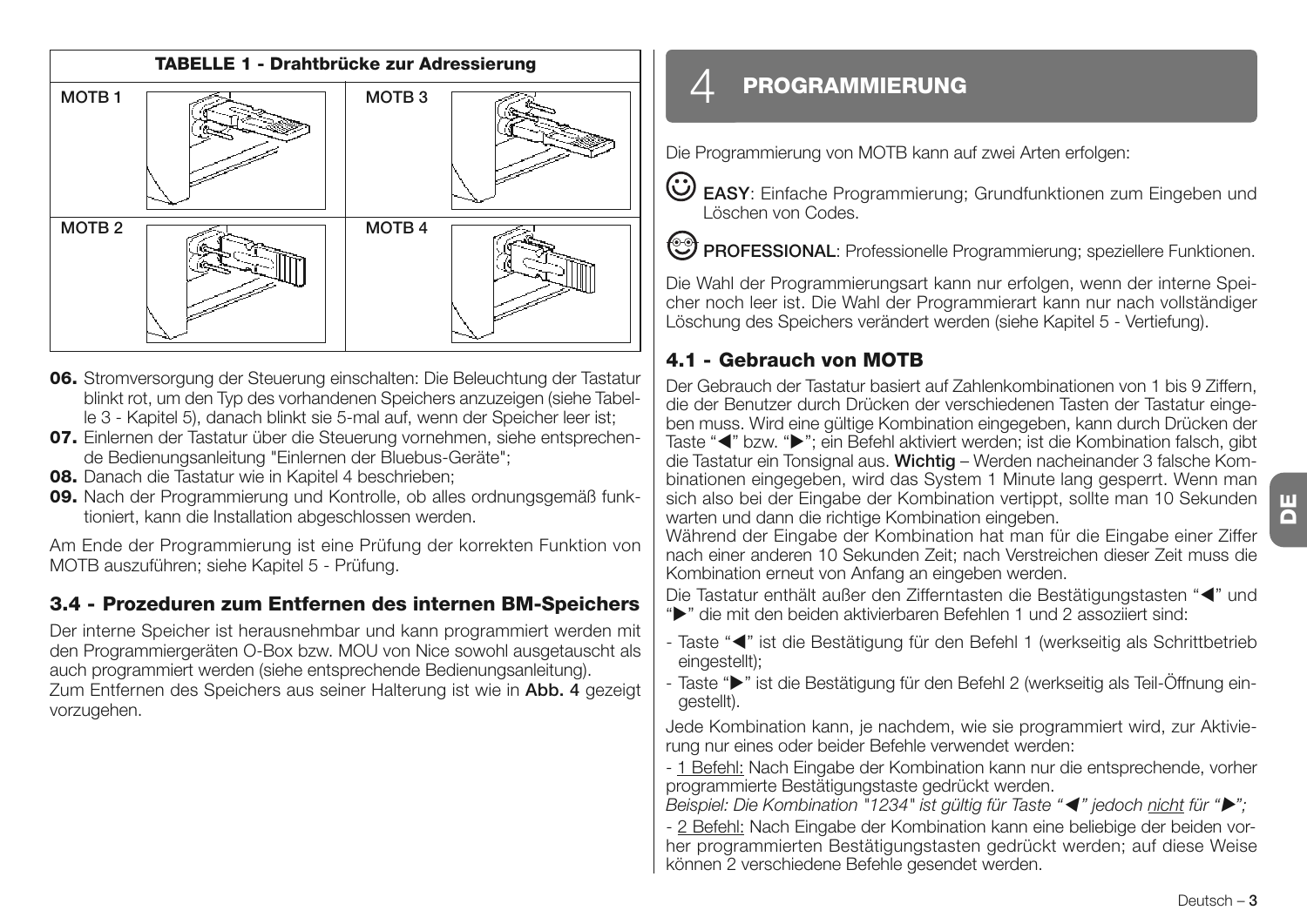*Beispiel: Die Kombination "5678" ist gültig sowohl für Taste "*- *" als auch für "".*

**4.1.1 - Prozedur zum Ver- und Entriegeln der Automatik** Mit dieser Funktion kann über die Tastatur der Befehl zur "Verriegelung" bzw. "Entriegelung" der Automatik gesendet werden. *Anmerkung – Am Ende beider Prozeduren, wenn diese korrekt ausgeführt wurden, gibt die Tastatur 3 Signaltöne (Beeps) aus, und die Beleuchtung der Tastatur zeigt den Betriebsstatus an (siehe Kap. 5 Tabelle 6).*

- **Prozedur zum Verriegeln der Automatik**
- 01. Taste <: drücken: Die Tastatur geht in den Fehlerzustand und gibt die "Fehler"-Meldung aus wegen falscher Kombination
- **02.** Innerhalb 10 Sekunden "**00**" eingeben
- **03.** Innerhalb 10 Sekunden eine gültige Kombination eingeben
- 04. Zur Bestätigung Taste < drücken

### **• Prozedur zum Entriegeln der Automatik**

- 01. Taste <: drücken: Die Tastatur geht in den Fehlerzustand und gibt die "Fehler"-Meldung aus wegen falscher Kombination
- **02.** Innerhalb 10 Sekunden "**11**" eingeben
- **03.** Innerhalb 10 Sekunden eine gültige Kombination eingeben
- 04. Zur Bestätigung Taste < drücken

### **4.2 - Prozeduren für die Programmierart EASY**

In der Programmierart EASY können 2 Kombinationen eingegeben werden, eine, die für den Befehl "< " gilt, und eine für den Befehl "▶". Oder eine gemeinsame Kombination für beide Befehle. Die für die Kombinationen zu verwendeten Zahlen können 1 bis maximal 9 Ziffern haben. Wenn die Zahlen auf der Tastatur gedrückt werden, gibt diese Signaltöne aus. Im Folgenden sind die Prozeduren zur Programmierung nur eines bzw. beider Befehle beschrieben. *Anmerkung – Am Ende einer jeden Prozedur, wurde diese korrekt ausgeführt, gibt die Tastatur 3 Signaltöne aus.*

**Warnung** – Am Ende der Programmierung ist eine Prüfung der korrekten Funktion von MOTB auszuführen; siehe Kapitel 5 - Prüfung.

### **4.2.1 - Prozedur zur Programmierung einer Kombination**

### **Prozedur für den Befehl "**-**"**

Mit dieser Prozedur kann jederzeit eine zweite Kombination für den anderen

Befehl eingegeben werden.

- **01.** Taste "**P**" (**Abb. 3**) drücken.
- **02.** Innerhalb 30 sec. die Kombination durch Drücken der Ziffern auf der Tastatur eingeben
- 03. Taste < 2-mal drücken

### **Prozedur für den Befehl ""**

Mit dieser Prozedur kann jederzeit eine zweite Kombination für den anderen Befehl eingegeben werden.

- **01.** Taste "**P**" (**Abb. 3**) drücken
- **02.** Innerhalb 30 sec. die Kombination durch Drücken der Ziffern auf der Tastatur eingeben
- **03.** Taste 2-mal drücken

### **Prozedur für die Befehle "**-**" und ""**

- **01.** Taste "**P**" (**Abb. 3**) drücken
- **02.** Innerhalb 30 sec. die Kombination durch Drücken der Ziffern auf der Tastatur eingeben
- 03. 1-mal Taste < und 1-mal Taste > drücken

Die mit den Tasten "<" und ">" assoziierten Befehle sind werkseitig eingestellt als:

- "<" = Schrittbetrieb
- " $\blacktriangleright$ " = Teil-Öffnung.

Auch möglich ist:

- Der Wechsel der mit einer Kombination assoziierten Befehlsart (siehe Kapitel 6.1)
- Die Ver- und Entriegelung der Automatik (siehe Kapitel 4.1.1)
- Das Löschen der Daten im BM-Speicher (siehe Kapitel 6.2).

### **4.3 - Prozeduren für die Programmierart PROFESSIONAL**

In der Programmierart PROFESSIONAL können alle Funktionen direkt auf der Tastatur ausgeführt werden; es können mehrere Kombinationen und andere spezielle Funktionen eingegeben werden. Die für die Kombinationen zu verwendeten Zahlen können 1 bis maximal 9 Ziffern haben. Jedes Mal, wenn auf der Tastatur eine Taste zur Eingabe einer Ziffer gedrückt wird, gibt die Tastatur 1 Tonsignal aus. Um auf die Programmierfunktionen zugreifen zu können, ist ein "Programmierpasswort", bestehend aus 7 Ziffern, einzugeben, das geändert werden kann (siehe Abschnitt 4.3.2). Dieses Passwort ist werkseitig auf **0333333** eingestellt.

**4** – Deutsch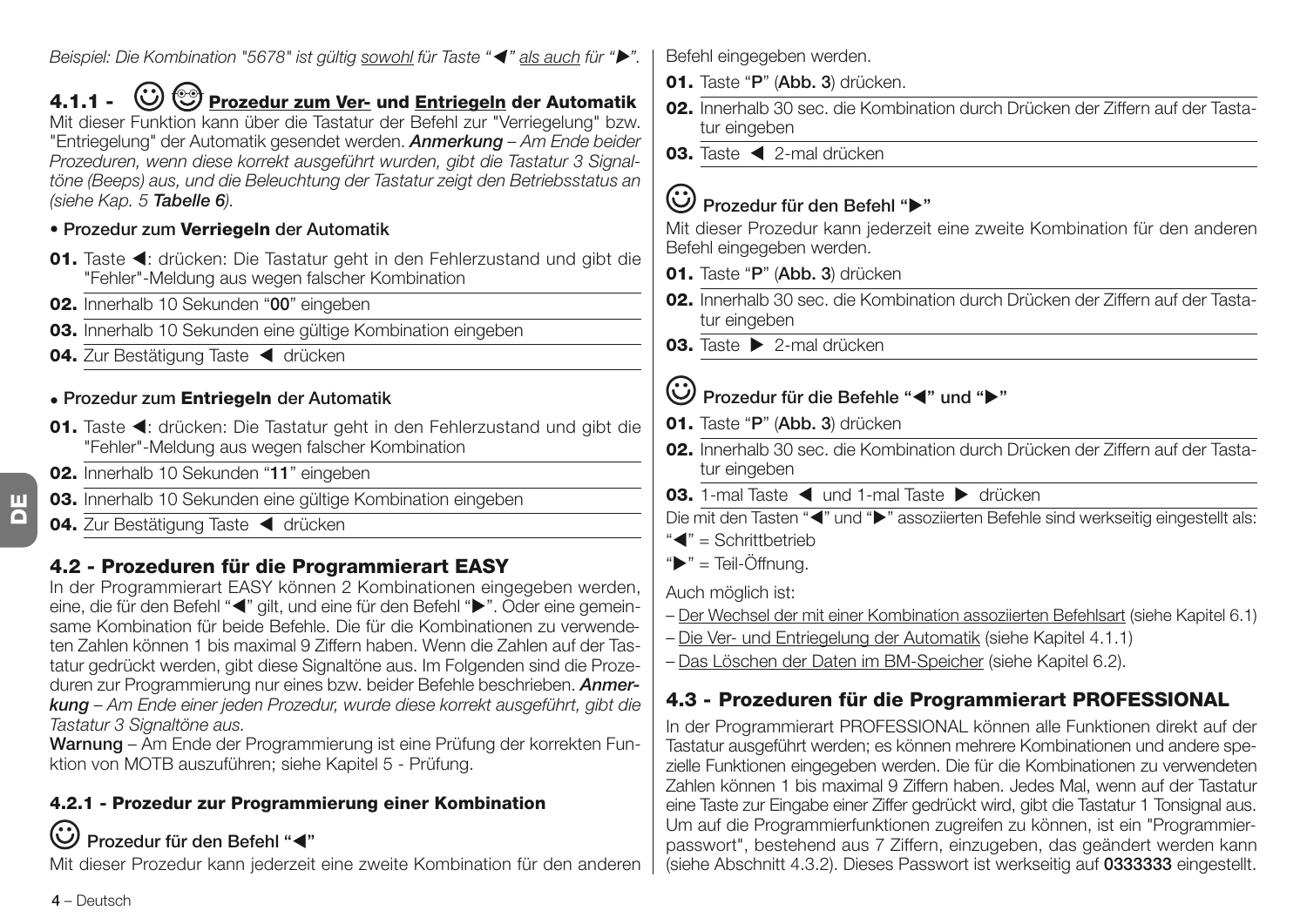| Dieses Passwort ist für alle Programmierphasen erforderlich; dieses Pass-<br>wort daher nicht vergessen, sonst muss der Speicher gelöscht werden.                                                                    | 4.3.2 - Prozedur zum Ändern des "Programmierpassworts"                                                                                                                                                                                                                       |
|----------------------------------------------------------------------------------------------------------------------------------------------------------------------------------------------------------------------|------------------------------------------------------------------------------------------------------------------------------------------------------------------------------------------------------------------------------------------------------------------------------|
| Im Folgenden sind die Prozeduren zur Programmierung nur eines bzw. beider<br>Befehle beschrieben. Anmerkung - Am Ende einer jeden Prozedur, wurde die-<br>se korrekt ausgeführt, gibt die Tastatur 3 Signaltöne aus. | Muss das werkseitige "Programmierpasswort" geändert werden, wird für alle<br>Programmieroperationen, die auf diese folgen, nur noch das neue Passwort<br>akzeptiert. Anmerkung – Das Passwort kann beliebig oft geändert werden,<br>jedoch nur, wenn man das aktuelle kennt. |
| Warnung - Am Ende der Programmierung ist eine Prüfung der korrekten<br>Funktion von MOTB auszuführen; siehe Kapitel 5 - Prüfung.                                                                                     | ☺<br>Prozedur (3)                                                                                                                                                                                                                                                            |
| 4.3.1 - Prozedur zur Programmierung einer Kombination                                                                                                                                                                | 01. Aktuelles Programmierpasswort eingeben<br>02. Zur Bestätigung des Passworts Taste > drücken                                                                                                                                                                              |
| Prozedur für den Befehl "◀" (1)                                                                                                                                                                                      | 03. Zum Wählen der Art der Operation 3 eingeben                                                                                                                                                                                                                              |
| 01. Programmierpasswort eingeben                                                                                                                                                                                     | 04. Zur Bestätigung Taste > drücken                                                                                                                                                                                                                                          |
| 02. Zur Bestätigung des Passworts Taste > drücken                                                                                                                                                                    | 05. Ein neues Passwort aus 7 Ziffern eingeben                                                                                                                                                                                                                                |
| 03. Zum Wählen der Art der Operation 1 eingeben                                                                                                                                                                      |                                                                                                                                                                                                                                                                              |
| 04. Zur Bestätigung Taste > drücken                                                                                                                                                                                  | 06. Zur Bestätigung Taste > drücken                                                                                                                                                                                                                                          |
| 05. Gewünschte Kombination eingeben                                                                                                                                                                                  | 07. Dasselbe (neue) Passwort erneut eingeben                                                                                                                                                                                                                                 |
| 06. Zur Bestätigung Taste > drücken                                                                                                                                                                                  | 08. Zur Bestätigung Taste > drücken                                                                                                                                                                                                                                          |
| 07. Dieselbe Kombination erneut eingeben                                                                                                                                                                             |                                                                                                                                                                                                                                                                              |
| 08. Zur Bestätigung Taste > drücken                                                                                                                                                                                  | 4.3.3 - Prozedur zum Löschen einer Kombination                                                                                                                                                                                                                               |
| Prozedur für den Befehl ">" (2)                                                                                                                                                                                      | ☺<br>Prozedur für den Befehl "< " (4)                                                                                                                                                                                                                                        |
| 01. Programmierpasswort eingeben                                                                                                                                                                                     | Mit dieser Funktion kann eine für Befehl 1 gültige Kombination gelöscht wer-                                                                                                                                                                                                 |
| 02. Zur Bestätigung des Passworts Taste > drücken                                                                                                                                                                    | den; ist die Kombination für beide Befehle gültig, bleibt nur die Kombination für                                                                                                                                                                                            |
| 03. Zum Wählen der Art der Operation 2 eingeben                                                                                                                                                                      | Befehl 2 gültig.                                                                                                                                                                                                                                                             |
| 04. Zur Bestätigung Taste > drücken                                                                                                                                                                                  | 01. Programmierpasswort eingeben                                                                                                                                                                                                                                             |
| 05. Gewünschte Kombination eingeben                                                                                                                                                                                  | 02. Zur Bestätigung des Passworts Taste > drücken                                                                                                                                                                                                                            |
| 06. Zur Bestätigung Taste > drücken                                                                                                                                                                                  | 03. Zum Wählen der Art der Operation 4 eingeben                                                                                                                                                                                                                              |
| 07. Dieselbe Kombination erneut eingeben                                                                                                                                                                             | 04. Zur Bestätigung Taste > drücken                                                                                                                                                                                                                                          |
| 08. Zur Bestätigung Taste > drücken                                                                                                                                                                                  | 05. Kombination eingeben, die gelöscht werden soll                                                                                                                                                                                                                           |
|                                                                                                                                                                                                                      | 06. Zur Bestätigung Taste > drücken<br>07. Dieselbe zu löschende Kombination erneut eingeben                                                                                                                                                                                 |
| Prozedur für die Befehle "∢" und "▶" (1-2)                                                                                                                                                                           |                                                                                                                                                                                                                                                                              |
| 01. Programmierpasswort eingeben                                                                                                                                                                                     | 08. Zur Bestätigung Taste > drücken                                                                                                                                                                                                                                          |
| 02. Zur Bestätigung des Passworts Taste > drücken                                                                                                                                                                    | <sup>(⊙</sup> ) Prozedur für den Befehl "▶" (5)                                                                                                                                                                                                                              |
| 03. Zum Wählen der Art der Operation 12 eingeben                                                                                                                                                                     |                                                                                                                                                                                                                                                                              |
| 04. Zur Bestätigung Taste > drücken                                                                                                                                                                                  | Mit dieser Funktion kann eine für Befehl 2 gültige Kombination gelöscht wer-<br>den; ist die Kombination für beide Befehle gültig, bleibt nur die Kombination für                                                                                                            |
| 05. Gewünschte Kombination eingeben                                                                                                                                                                                  | Befehl 1 gültig.                                                                                                                                                                                                                                                             |
| 06. Zur Bestätigung Taste > drücken                                                                                                                                                                                  |                                                                                                                                                                                                                                                                              |
| 07. Dieselbe Kombination erneut eingeben                                                                                                                                                                             | 01. Programmierpasswort eingeben                                                                                                                                                                                                                                             |
| 08. Zur Bestätigung Taste > drücken                                                                                                                                                                                  | 02. Zur Bestätigung des Passworts Taste > drücken                                                                                                                                                                                                                            |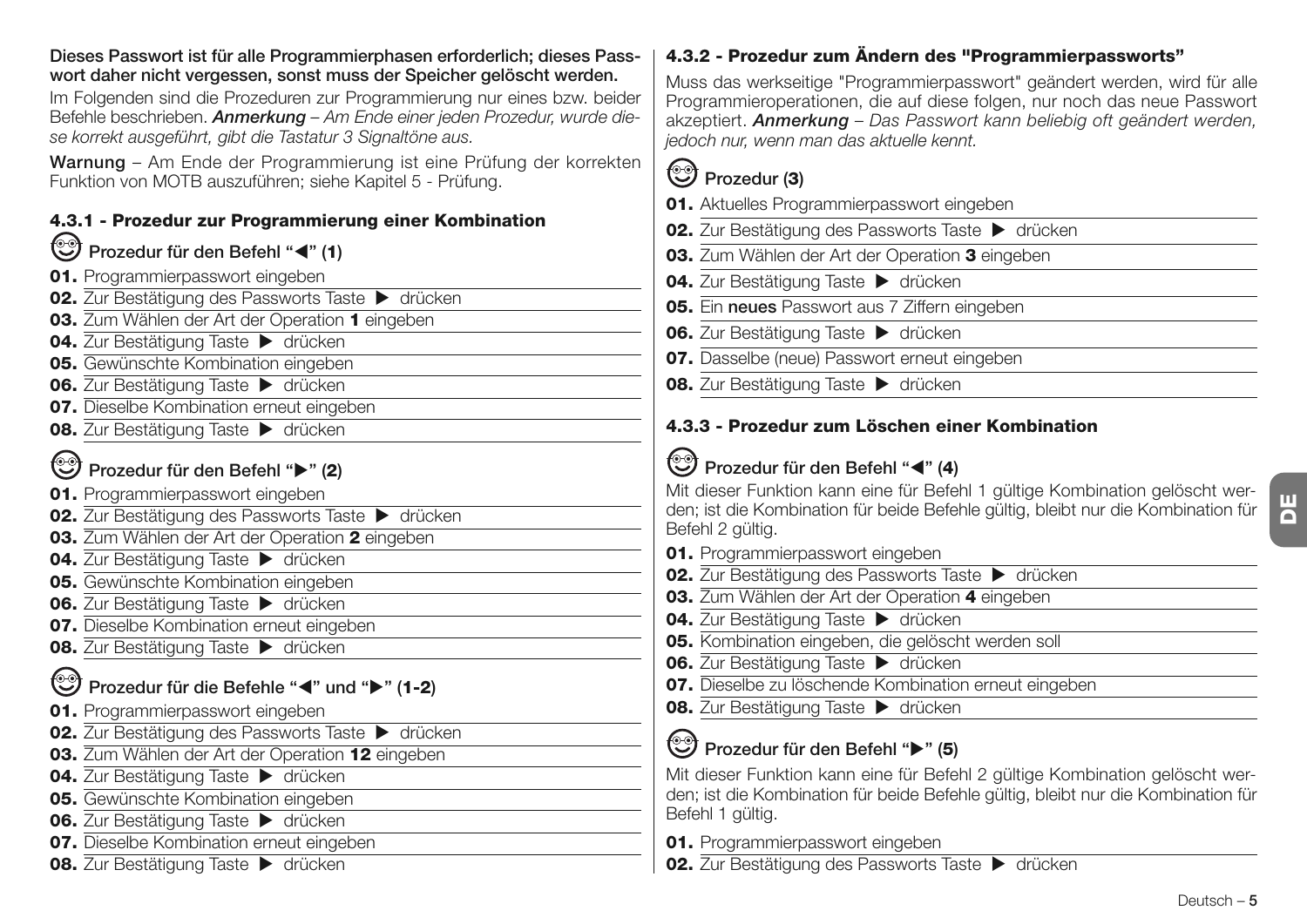- **03.** Zum Wählen der Art der Operation **5** eingeben 04. Zur Bestätigung Taste **b** drücken **05.** Kombination eingeben, die gelöscht werden soll **06.** Zur Bestätigung Taste > drücken **07.** Dieselbe zu löschende Kombination erneut eingeben **08.** Zur Bestätigung Taste ▶ drücken **Prozedur für die Befehle "**-**" und "" (4-5) 01.** Programmierpasswort eingeben **02.** Zur Bestätigung des Passworts Taste  $\rightarrow$  drücken **03.** Zum Wählen der Art der Operation **45** eingeben **04.** Zur Bestätigung Taste  $\blacktriangleright$  drücken **05.** Kombination eingeben, die gelöscht werden soll **06.** Zur Bestätigung Taste ▶ drücken **07.** Dieselbe zu löschende Kombination erneut eingeben
- **08.** Zur Bestätigung Taste  $\triangleright$  drücken

#### **4.3.4 - Prozedur zur Kontrolle, wie viele Kombinationen gültig sind**

Mit dieser Funktion können die für den Befehl "<" oder für den Befehl " $\blacktriangleright$ " oder für beide ("<" und ">") gültigen Kombinationen gezählt werden.

#### **Prozedur für den Befehl "**-**" (6)**

- **01.** Programmierpasswort eingeben
- **02.** Zur Bestätigung des Passworts Taste  $\rightarrow$  drücken
- **03.** Zum Wählen der Art der Operation **6** eingeben
- **04.** Zur Bestätigung Taste  $\blacktriangleright$  drücken

*Anmerkungen: – Um zu prüfen, mit wie vielen Kombinationen der Befehl "*- *", tatsächlich aktiviert werden kann, müssen auch die Kombinationen mitgezählt werden, die für beide Befehle* ("-" und "")*: gültig sind: siehe "Prozedur für die* Befehle ◀ und ▶ (6-7)". – Am Ende der Prozedur gibt die Tastatur einige Ton*folgen aus (siehe Tabelle 2).*

### **Prozedur für den Befehl "" (7)**

- **01.** Programmierpasswort eingeben
- **02.** Zur Bestätigung des Passworts Taste  $\blacktriangleright$  drücken
- **03.** Zum Wählen der Art der Operation **7** eingeben
- **04.** Zur Bestätigung Taste ▶ drücken

*Anmerkungen: – Um zu prüfen, mit wie vielen Kombinationen der Befehl ""*

*tatsächlich aktiviert werden kann, müssen auch die Kombinationen mitgezählt* werden, die für beide Befehle ("<" und ">"): gültig sind: siehe "Prozedur für die Befehle ◀ und ▶ (6-7)". – Am Ende der Prozedur gibt die Tastatur einige Ton*folgen aus (siehe Tabelle 2).*

### **Prozedur für die Befehle "**-**" und "" (6-7)**

- **01.** Programmierpasswort eingeben
- **02.** Zur Bestätigung des Passworts Taste  $\blacktriangleright$  drücken
- **03.** Zum Wählen der Art der Operation **67** eingeben
- **04.** Zur Bestätigung Taste ▶ drücken

*Am Ende der Prozedur gibt die Tastatur einige Tonfolgen aus (siehe Tabelle 2).*

**Tabelle 2** beschreibt die Art der Tonfolge und die entsprechende Anzahl Kombinationen. Die von der Tastatur am Ende der Prozedur ausgegebenen Tonfolgen ertönen in der Reihenfolge, die in der Tabelle gezeigt ist (Hunderter, Zehner, Einer).

#### **TABELLE 2**

**3 Töne** = 1 Hunderter (eine Folge von 3 Tönen entspricht 100 Kombinationen)

**2 Töne** = 1 Zehner (drei Folgen von 2 Tönen entspricht 30 Kombinationen)

**1 Ton** = 1 Einer (zwei Folgen von 1 Ton entspricht 2 Kombinationen)

Die Ziffer **Null** wird durch 10 Tonfolgen dargestellt

#### **4.3.5 - Prozedur zum Deaktivieren und Aktivieren von Kombinationen, die mit einer bestimmten Zahl enden**

Mit dieser Funktion können alle Kombinationen, die mit einer bestimmten Zahl enden, deaktiviert bzw. erneut aktiviert werden; diese Prozedur kann mehrmals wiederholt werden. Die Kombinationen werden außer Kraft gesetzt, aber nicht aus dem Speicher gelöscht.

### **Prozedur zum Deaktivieren: (8)**

- **01.** Programmierpasswort eingeben
- **02.** Zur Bestätigung des Passworts Taste  $\blacktriangleright$  drücken
- **03.** Zum Wählen der Art der Operation **8** eingeben
- **04.** Zur Bestätigung Taste  $\blacktriangleright$  drücken
- **05.** Letzte Zahl der zu deaktivierenden Kombinationen eingeben
- 06. Zur Bestätigung Taste > drücken
- **07.** Dieselbe letzte Zahl erneut eingeben
- **08.** Zur Bestätigung Taste  $\triangleright$  drücken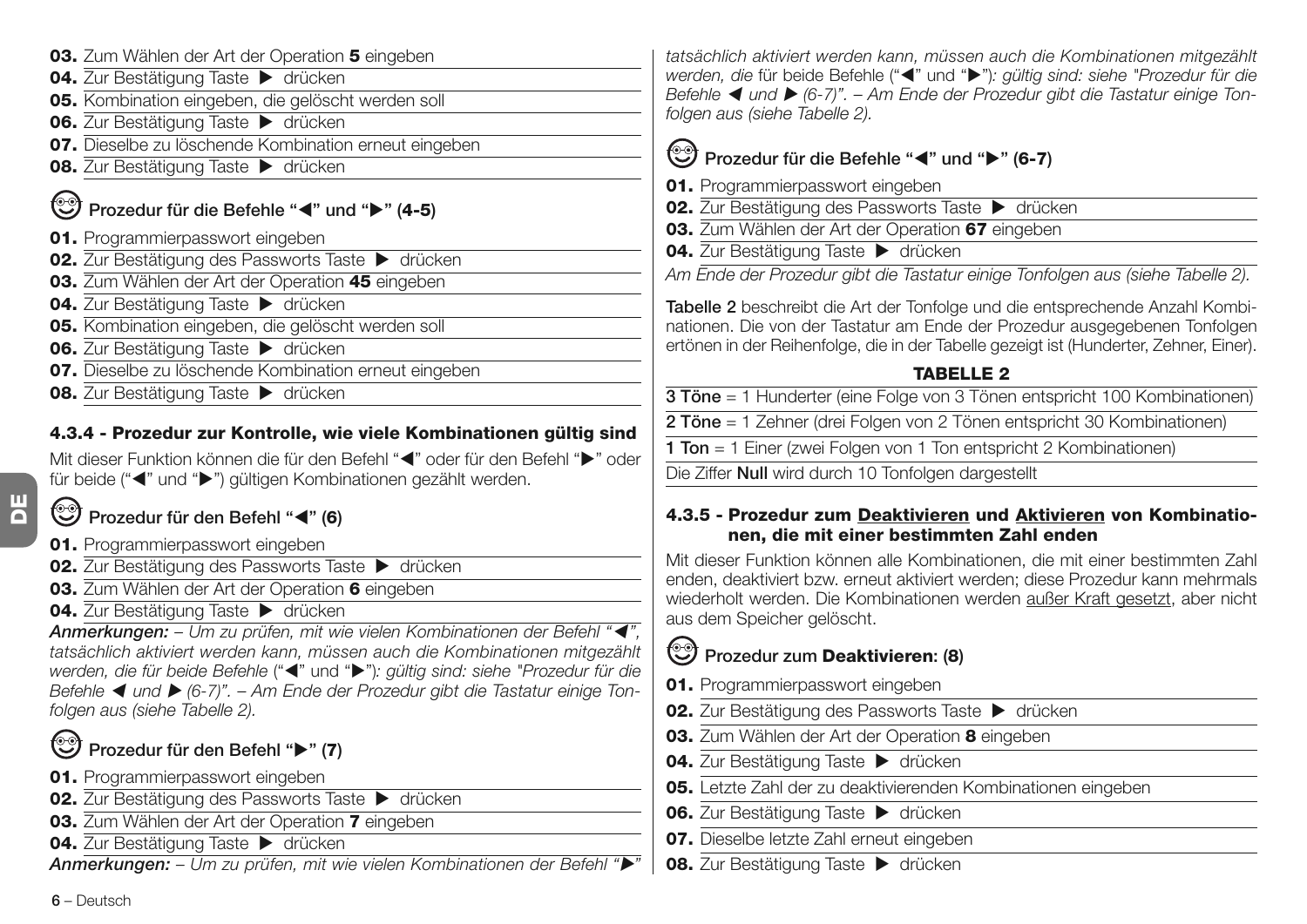### **Prozedur zum Aktivieren: (9)**

- **01.** Programmierpasswort eingeben
- **02.** Zur Bestätigung des Passworts Taste  $\rightarrow$  drücken
- **03.** Zum Wählen der Art der Operation **9** eingeben
- 04. Zur Bestätigung Taste > drücken
- **05.** Letzte Zahl der zu aktivierenden Kombinationen eingeben
- **06.** Zur Bestätigung Taste ▶ drücken
- **07.** Dieselbe letzte Zahl erneut eingeben
- **08.** Zur Bestätigung Taste  $\blacktriangleright$  drücken

*Anmerkung – Am Ende der Prozedur, wurde diese korrekt ausgeführt, gibt die Tastatur 3 Signaltöne aus.*

### **4.3.6 - Programmieren, wie oft eine Kombination benutzt werden kann**

Jeder Kombination ist ein Zähler zugeordnet, der jedes Mal, wenn die Kombination benutzt wird, herunterzählt; wenn die Kombination bei Null ankommt, wird sie deaktiviert. Die werkseitig eingestellte Benutzungszahl ist **unbegrenzt**. Mit dieser Prozedur kann programmiert werden, wie oft eine oder mehr Kombinationen benutzt werden können; der maximal zuweisbare Wert ist **999**, höhere Werte bedeuten unbegrenzte Operationen.

### **Prozedur: (10)**

- **01.** Programmierpasswort eingeben
- **02.** Zur Bestätigung des Passworts Taste  $\blacktriangleright$  drücken
- **03.** Zum Wählen der Art der Operation **10** eingeben
- **04.** Zur Bestätigung Taste ▶ drücken
- **05.** Zu programmierende Kombination eingeben
- **06.** Zur Bestätigung Taste ▶ drücken
- **07.** Dieselbe Kombination erneut eingeben
- **08.** Zur Bestätigung Taste ▶ drücken
- **09.** Zuzuweisende Benutzungszahl eingeben
- 10. Zur Bestätigung Taste > drücken

*Anmerkung – Am Ende der Prozedur, wurde diese korrekt ausgeführt, gibt die*

*Tastatur 3 Signaltöne aus.*

**4.3.7 - Prozedur zum Löschen des gesamten Speichers, wenn dieser in PROFESSIONAL-Programmierart programmiert wurde und das Passwort bekannt ist**

Mit dieser Funktion können alle im BM-Speicher der Tastatur enthaltenen Daten gelöscht werden.

### **Prozedur: (0)**

- **01.** Programmierpasswort eingeben
- **02.** Zur Bestätigung des Passworts Taste  $\blacktriangleright$  drücken
- **03.** Zum Wählen der Art der Operation **0** eingeben
- **04.** Zur Bestätigung Taste ▶ drücken
- **05.** Zur ersten Bestätigung **0** eingeben
- **06.** Zur Bestätigung Taste ▶ drücken
- **07.** Zur zweiten Bestätigung **0** eingeben
- **08.** Zur Bestätigung Taste ▶ drücken

*Am Ende der Prozedur, wurde diese korrekt ausgeführt, gibt die Tastatur 3 Signaltöne (Beeps) aus und blinkt zur Bestätigung 5-mal.*

IAn dieser Stelle muss das Einlernen der Tastatur über die Steuerung ausgeführt werden; danach kann die Tastatur in der "PROFESSIONAL"-Programmierart programmiert werden.

In der Programmierart "PROFESSIONAL" ist auch Folgendes möglich:

- Der Wechsel der mit einer Kombination assoziierten Befehlsart (siehe Kapitel 6.1)
- Die Ver- und Entriegelung der Automatik (siehe Kapitel 4.1.1)
- Das Löschen der Daten im BM-Speicher (siehe Kapitel 6.2).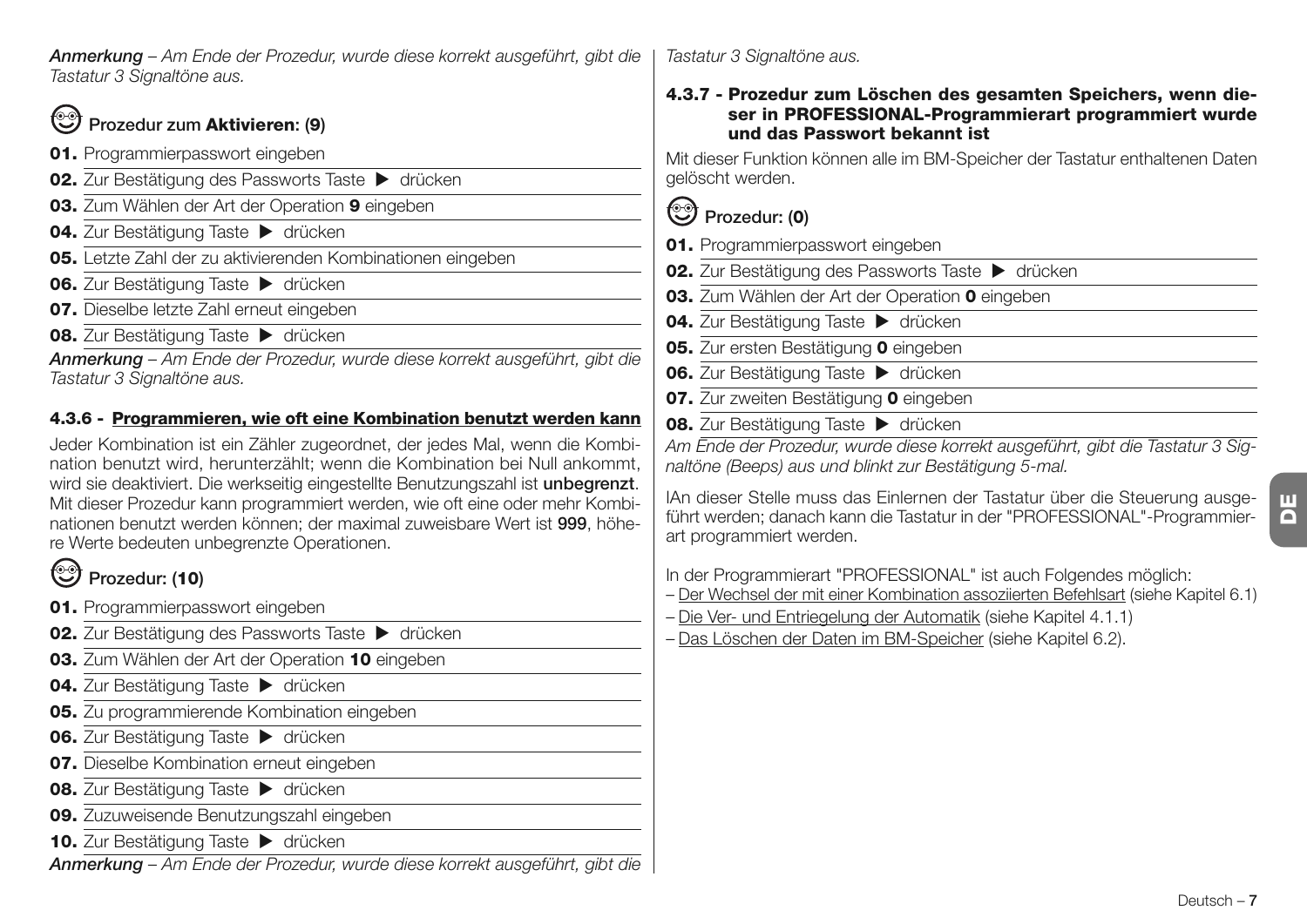## 5 **PRÜFUNG**

Nach der Speicherung und Einlernung von MOTB ist dessen korrekte Funktion zu prüfen:

- **a)** Überprüfen, ob die Vorschriften aus Kapitel 1 Allgemeine Warnhinweise und Vorsichtsmaßnahmen beachtet wurden;
- b) Auf der Tastatur eine gültige Kombination eingeben und Taste "<" oder ">": drücken: Gleichzeitig beobachten, ob die Automatik den gesendeten Befehl ausführt und ob die Beleuchtung der Tastatur dem gesendeten Befehl entspricht (siehe Tabelle 5). Sollte dies nicht geschehen, siehe Kapitel 7 - "Was tun wenn...Problemlösung.
- **c)** Prüfen, ob auch die anderen Kombinationen korrekt abgespeichert wurden.

### 6 **VERTIEFUNG**

• Wird die Steuerung mit Strom versorgt, blinken die Leds der Tastatur rot, um den Typ des vorhandenen Speichers anzuzeigen, danach blinken sie 5-mal auf, wenn der Speicher leer ist; siehe **Tabelle 3**:

**TABELLE 3**

| <b>Blinkzahl</b> | Beschreibung                                         |
|------------------|------------------------------------------------------|
|                  | <b>BM60</b>                                          |
| 2                | BM250                                                |
| 3                | BM1000                                               |
| 4                | Zeigt an, dass der Speicher ungültige Codes aufweist |
| 5                | Fehler beim Lesen des Speichers                      |
| 5 (langsam)      | Speicher leer                                        |

• Während der Programmierung gibt die Tastatur Signaltöne aus, um die ordnungsgemäße Funktion bzw. Fehler zu melden; siehe **Tabelle 4**:

| TABELLE 4 |  |  |  |  |  |
|-----------|--|--|--|--|--|
|-----------|--|--|--|--|--|

| Signalton | Beschreibung                   |
|-----------|--------------------------------|
| 1 Ton     | Meldet das Drücken einer Taste |

2 Töne kurz nacheinander I Meldet eine ungültige Kombination  $+ 1$  Ton 3 Töne Meldet die korrekte Ausführung der Programmierprozedur 1 Ton in regelmäßigem Takt | Meldet, dass die Tastatur gesperrt ist Reihe von Tönen Meldet, dass ein Fehler begangen wurde und die Prozedur gescheitert ist

• Während des normalen Betriebs bzw. während der verschiedenen Programmierphasen gibt die Tastatur Lichtsignale aus; siehe dazu **Tabelle 5**:

| <b>TABELLE</b> |  |  |  |
|----------------|--|--|--|
|----------------|--|--|--|

| Gerätebeleuchtung                                       | Beschreibung                                                          |
|---------------------------------------------------------|-----------------------------------------------------------------------|
| <b>ROT Dauerlicht</b>                                   | Tor geschlossen und Automatik entriegelt                              |
| <b>ROT Dauerlicht</b>                                   | Tor in Schließphase                                                   |
| <b>ROT Dauerlicht</b>                                   | Tor weder geschlossen noch geöffnet und Automatik<br>entriegelt       |
| <b>GRÜN Dauerlicht</b>                                  | Tor in Öffnungsphase                                                  |
| <b>GRÜN</b> Dauerlicht                                  | Tor weder geschlossen noch geöffnet und Automatik<br>verriegelt       |
| <b>GRÜN Dauerlicht</b>                                  | Tor geöffnet und Automatik verriegelt                                 |
| <b>GRÜN Dauerlicht</b>                                  | Tor geschlossen und Automatik verriegelt                              |
|                                                         | ROT (3 x Blinken und Pause) Tastatur nicht auf Bluebus synchronisiert |
| ROT (2 x Blinken und Pause) Tastatur ohne "Drahtbrücke" |                                                                       |

### **6.1 - Prozedur zum Wechseln der mit einer Kombination assoziierten Befehlsart**

Mit dieser Funktion kann der Befehl gewechselt werden, der den Tasten "<" und ">" zugeordnet ist. Es kann gewählt werden, welcher Befehl der gewünschten Taste zugeordnet werden soll, zur Auswahl siehe **Tabelle 6**. Einige Befehle könnten anders sein als an der Steuerung, an die die Tastatur angeschlossen ist (siehe entsprechende Bedienungsanleitung).

*Während der Ausführung der Prozedur Taste "P" (Abb. 3) drücken, um einen neuen Befehl zu wählen (während der Prozedur kann durch jeden Tastendruck zum nächsten Befehl aus Tabelle 6). gewechselt werden). Zwischen zwei Tastendrücken ist eine Höchstzeit von 10 Sekunden einzuhalten, ansonsten wird der vorherige Befehl bestätigt und die Prozedur muss wiederholt werden.*

**8** – Deutsch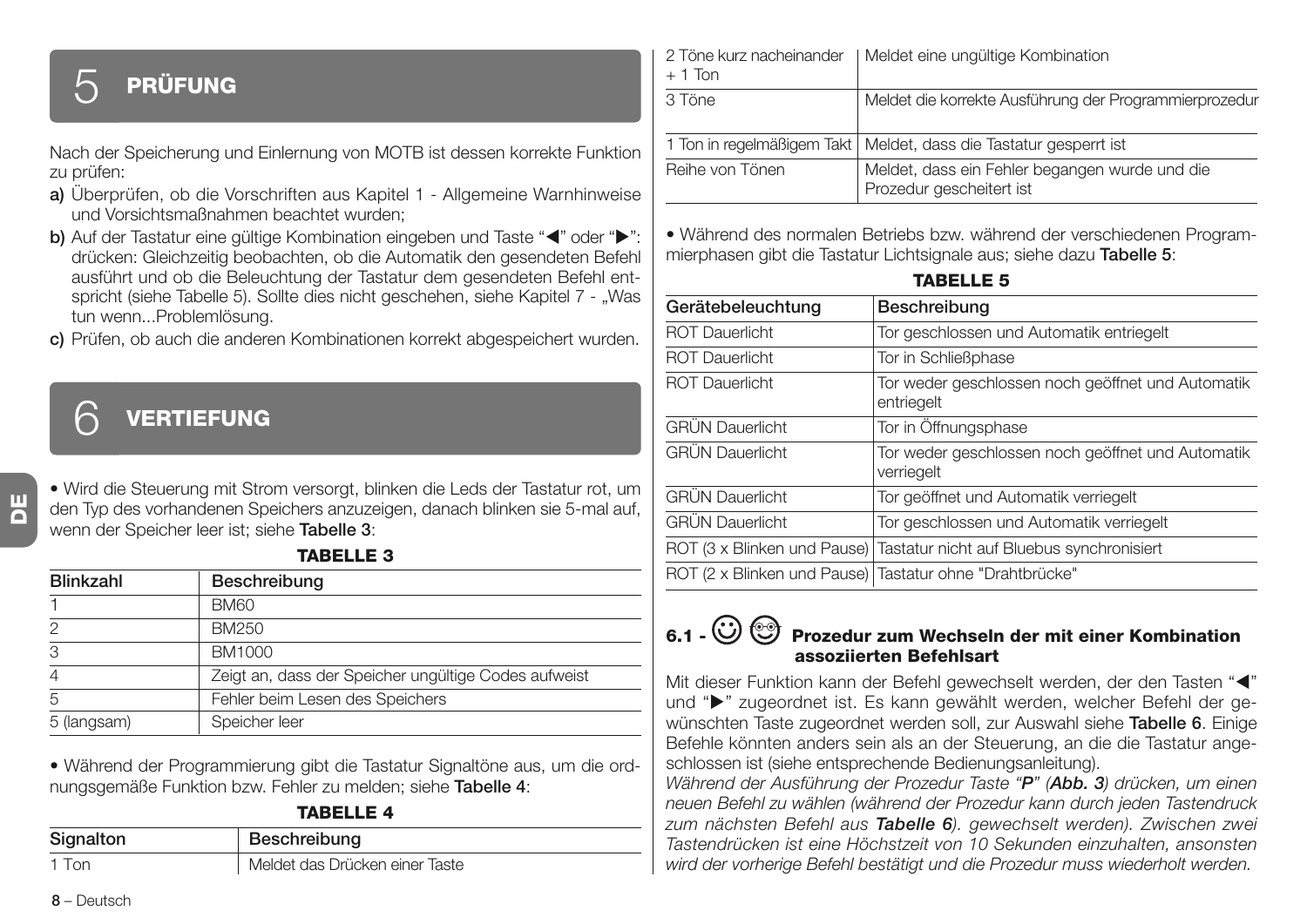#### **TABELLE 6**

| <b>Blinkzahl</b>    | Befehl                                |
|---------------------|---------------------------------------|
| 1 x Blinken + Pause | Schrittbetrieb ("<" Werkseinstellung) |
| 2 x Blinken + Pause | Öffnen                                |
| 3 x Blinken + Pause | <b>Schließen</b>                      |
| 4 x Blinken + Pause | Teil-Öffnung (">" Werkseinstellung)   |
| 5 x Blinken + Pause | Stopp                                 |
| 6 x Blinken + Pause | Zusätzliche Beleuchtung               |

#### **• Prozedur für den Befehl "**-**"**

- **01.** Eine für den aktuellen Befehl gültige Kombination eingeben.
- 02. Taste "<" drücken. Die Led "L1" (Abb. 3) blinkt und pausiert entsprechend dem eingestellten Befehl (siehe Tabelle 5)
- **03.** Taste "**P**" (**Abb. 3**) drücken, um den gewünschten Befehl zu wählen
- 04. Zur Bestätigung Taste < drücken

#### **• Prozedur für den Befehl ""**

- **01.** Eine für den aktuellen Befehl gültige Kombination eingeben.
- **02.** Taste " $\blacktriangleright$ " drücken. Die Led "L1" (Abb. 3) blinkt und pausiert entsprechend dem eingestellten Befehl (siehe Tabelle 6)
- **03.** Taste "**P**" (**Abb. 3**) drücken, um den gewünschten Befehl zu wählen
- **04.** Zur Bestätigung Taste  $\blacktriangleright$  drücken

### **6.2 - Prozedur zum Löschen der Daten im BM-Speicher**

Mit dieser Funktion können alle im BM-Speicher der Tastatur enthaltenen Daten gelöscht werden. **Achtung!** – Jedes Mal, wenn der Speicher gelöscht wird, muss das Einlernen der Tastatur über die Steuerung ausgeführt werden (siehe entsprechende Bedienungsanleitung).

 $\odot$ 

**Prozedur zum Löschen des gesamten Speichers, wenn dieser in EASY-Programmierart programmiert wurde, bzw. wenn er in PROFESSIONAL-Programmierart programmiert wurde und das Passwort NICHT bekannt ist**

- **01.** Taste "**P**" (**Abb. 3**)drücken und gedrückt halten; Led "**L1**" leuchtet 3 Sekunden lang und blinkt dann 3 x auf
- **02.** Taste beim 3. Blinken loslassen

*Am Ende der Prozedur gibt Led "L1" eine Reihe von Impulsen aus, nach einigen Sekunden, wenn die Prozedur korrekt ausgeführt wurde, gibt die Tastatur 3* *Signaltöne (Beeps) aus und blinkt zur Bestätigung 5-mal.*

An dieser Stelle muss das Einlernen der Tastatur über die Steuerung ausgeführt werden; danach kann die Tastatur in der "EASY"- oder "PROFESSIONAL"-Programmierart programmiert werden.

### 7 **WAS TUN, WENN... (Problemlösung)**

- **Wenn die Beleuchtung der Tastatur blinkt (2 x Blinken und Pause):** Kontrollieren, ob die Drahtbrücke richtig eingesetzt ist.
- **Wenn an die Steuerung mehrere Tastaturen angeschlossen sind und die Beleuchtung zu blinken beginnt (3 x Blinken und Pause), wenn ein Befehl aktiviert, aber nicht ausgeführt wird:** Kontrollieren, ob dieselbe Adresse mehrmals eingegeben wurde.
- **Wenn beim Drücken der Tasten die Tastatur keine Töne mehr ausgibt:** Kontrollieren, ob der BM-Speicher richtig eingesetzt ist.
- **Wenn beim Aktivieren eines Befehls Led L1 blinkt und damit anzeigt, dass dieser aktiviert ist, aber die Steuerung keine Operation aktiviert:** Kontrollieren, ob die Geräte-Einlernphase von der Steuerung korrekt ausgeführt wurde.
- **Wenn sich das Gerät nicht einschalten lässt:** Mit einem geeigneten Instrument prüfen, ob am Bluebus Spannung (Gleichstrom) anliegt.
- **Wenn das Gerät eingeschaltet werden kann, aber nicht funktioniert:** Prüfen, ob die Steuerung, an die die Tastatur angeschlossen ist, die Bluebus-Verbindung für die Steuervorrichtungen unterstützt.
- **Wenn eine Kombination 3-mal falsch eingegeben wird, wird die Tastatur gesperrt und gibt in regelmäßigen Intervallen Tonsignale aus:** Die Tastatur wird automatisch nach 1 Minute entriegelt.
- **Wenn die Automatik auf die Aktivierung eines Befehls nicht reagiert und die Beleuchtung der Tastatur dauerhaft grün leuchtet:** Es könnte fälschlicherweise ein Verriegelungsbefehl von der Automatik gesendet worden sein. In diesem Fall muss die Automatik entriegelt werden.

### 8 **WARTUNG DES PRODUKTS**

Das Produkt benötigt keine besondere Wartung; wir empfehlen die Reinigung der Oberfläche des Produkts (siehe Kapitel 1 - Hinweise zum Gebrauch).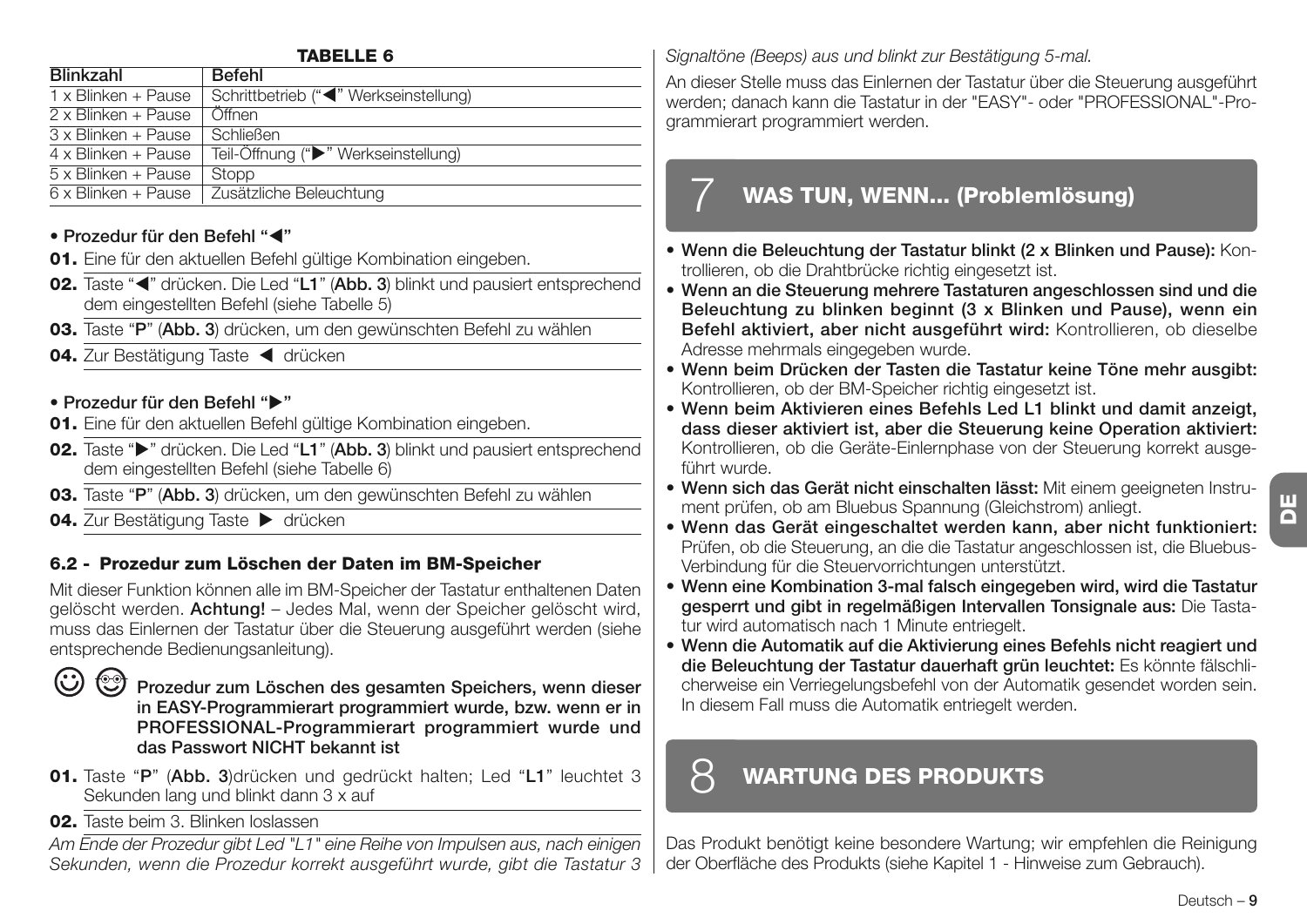### **ENTSORGUNG DES PRODUKTES**

#### **Das vorliegende Produkt ist Teil der Automatisierung und muss daher zusammen mit derselben entsorgt werden.**

Wie die Installationsarbeiten muss auch die Abrüstung am Ende der Lebensdauer dieses Produktes von Fachpersonal ausgeführt werden.

Dieses Produkt besteht aus verschiedenen Stoffen, von denen einige recycled werden können, andere müssen hingegen entsorgt werden. Informieren Sie sich über die Recycling- oder Entsorgungssysteme für dieses Produkt, die von den auf Ihrem Gebiet gültigen Verordnungen vorgesehen sind.

**Achtung!** – bestimmte Teile des Produktes können Schadstoffe oder gefährliche Substanzen enthalten, die, falls in die Umwelt gegeben, schädliche Wirkungen auf die Umwelt und die menschliche Gesundheit haben könnten.

Wie durch das Symbol seitlich angegeben, ist es verboten, dieses Produkt zum Haushaltmüll zu geben. Daher differenziert nach den Methoden entsorgen, die von den auf Ihrem Gebiet gültigen Verordnungen vorgesehen sind, oder das Produkt dem Verkäufer beim Kauf eines neuen, gleichwertigen Produktes zurückgeben.



**Achtung!** – die örtlichen Verordnungen können schwere Strafen im Fall einer widerrechtlichen Entsorgung dieses Produktes vorsehen.

### **TECHNISCHE DATEN DES PRODUKTS**

**HINWEISE: •** Alle angegebenen technischen Daten beziehen sich auf eine Umgebungstemperatur von 20°C (± 5°C). • Nice S.p.a. behält sich das Recht vor, jederzeit am Produkt Änderungen vorzunehmen, wenn dies für erforderlich gehalten wird, dabei aber dessen Funktionen und bestimmungsgemäßer Gebrauch gleich bleiben.

- **Geräteart:** Steuereinrichtung
- **Eingesetzte Technologie:** "Bluebus"-System
- **Beleuchtung:** Farbe rot/grün

■ Länge des Verbindungskabels: Siehe Bedienungsanleitung der Steuerung

- **Versorgung:** Das Gerät darf ausschließlich an das "Bluebus"-System von Nice angeschlossen werden, über das es gespeist wird und mit der Steuerung kommuniziert
- **Stromaufnahme:** 1,5 Bluebus-Einheiten
- **Speicherkapazität:** 1 BM1000 (enthält maximal 255 Kombinationen)
- **Isolierung:** Klasse III
- **Schutzklasse des Gehäuses:** IP 54
- **Betriebstemperatur:** -20 °C bis +55 °C
- **Einsatz in säurehaltiger, salzhaltiger oder explosionsgefährdeter Umgebung:** Nein
- **Montage:** Senkrecht an Wand
- **Abmessungen (mm):** 80 x 70 x 30 h
- Gewicht: 240 g

### **CE-KONFORMITÄTSERKLÄRUNG**

*Anmerkung - Der Inhalt dieser Erklärung entspricht den in der letzten vor Drucklegung dieser Anleitung verfügbaren Revision erklärten Angaben des offiziellen, in der Geschäftsstelle von Nice Spa hinterlegten Dokuments. Der vorliegende Text wurde aus verlegerischen Gründen angepasst.*

**Nummer:** 301/MOTB **Revision:** 0

Der Unterzeichner Lauro Buoro erklärt in seiner Eigenschaft als Vorstandsvorsitzender unter eigener Verantwortung, dass das Produkt:

**Name des Herstellers:** NICE s.p.a. **Modelle:** MOTB

**Anschrift:** Via Pezza Alta 13, Z.I. Rustignè, 31046 Oderzo (TV) Italien **Typ:** Digitaler Schalter für Bus-System

**Zubehör:**

sich als konform mit den Anforderungen der folgenden EU-Richtlinien erwiesen hat:

• 2004/108/EWG (ehem. 89/336/EWG) RICHTLINIE 2004/108/EG DES EUROPÄI-SCHEN PARLAMENTS UND DES RATS vom 15. Dezember 2004 zur Angleichung der Rechtsvorschriften der Mitgliedstaaten hinsichtlich der elektromagnetischen Verträglichkeit, die die Richtlinie 89/336/EWG aufhebt. Gemäß der folgenden harmonisierten Normen: EN 61000-6-2:2005; EN 61000-6-3:2007

Oderzo, 16 Oktober 2008 **Lauro Buoro**

*(Vorstandsvorsitzender)*

**10** – Deutsch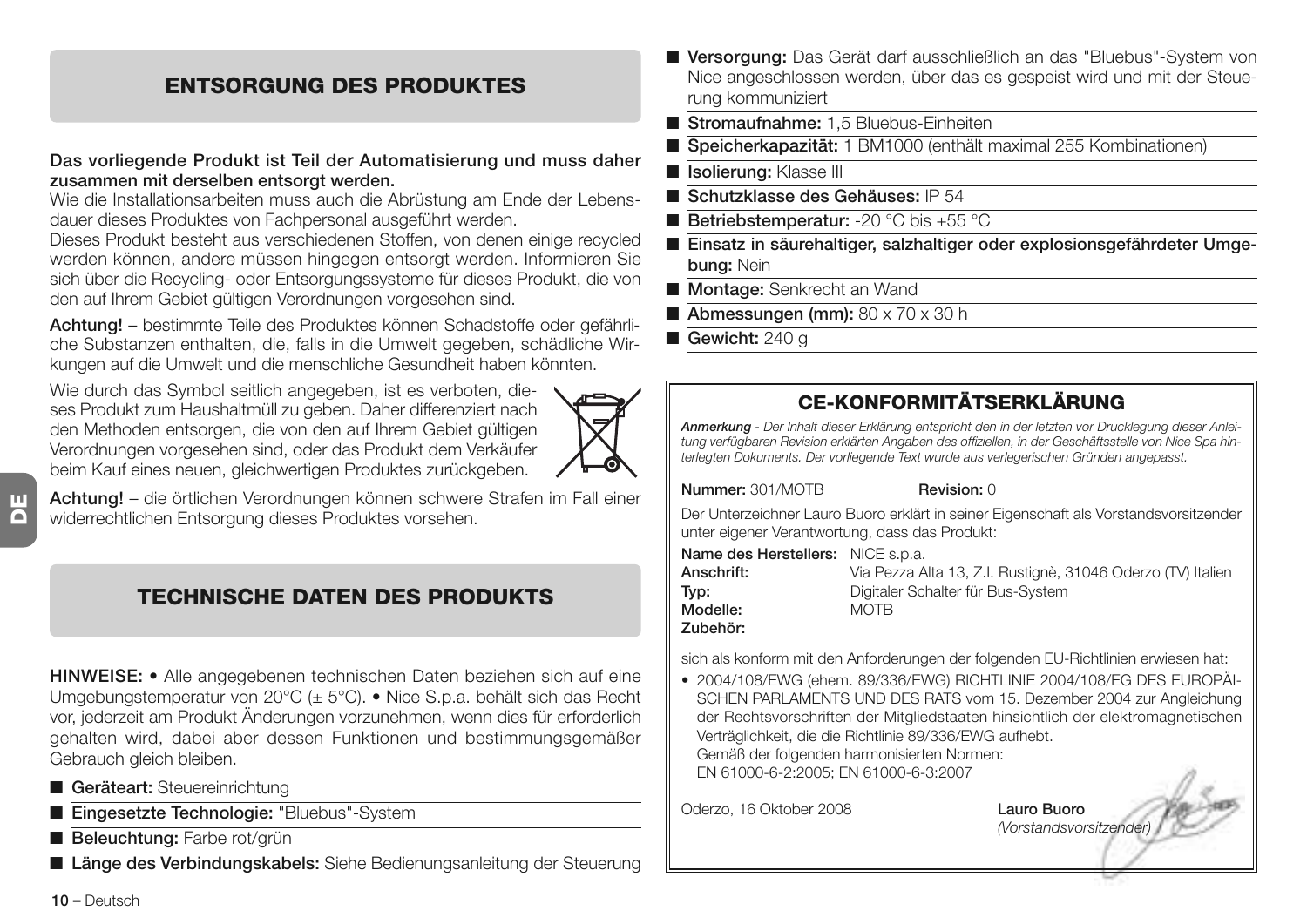## **POLSKI**

### 1 **OGÓLNE UWAGI I ŚRODKI OSTROŻNOŚCI**

### **1.1 - Uwagi dotyczące bezpieczeństwa**

- **UWAGA! Niniejsza instrukcja zawiera ważne informacje i uwagi dotyczące bezpieczeństwa osób.** Błędny montaż może być przyczyną poważnych ran. Przed rozpoczęciem pracy należy uważnie przeczytać wszystkie części instrukcji. W razie wątpliwości, przerwać montaż i zwrócić się po wyjaśnienia do Serwisu Obsługi Klienta Nice.
- **UWAGA! Ważne zalecenia: zachować niniejszą instrukcję w celu ewentualnych przyszłych interwencji konserwacyjnych i likwidacji produktu.**

### **1.2 - Uwagi dotyczące montażu**

- Przed rozpoczęciem montażu sprawdzić, czy niniejszy produkt jest odpowiedni do pożądanego zastosowania (patrz "Ograniczenia użycia" i "Cechy techniczne produktu"). Jeśli nie jest odpowiedni, NIE kontynuować montażu.
- Podczas montażu, z produktem należy obchodzić się ostrożnie unikając zgnieceń, uderzeń, upadków lub kontaktu z płynami jakiegokolwiek rodzaju. Nie umieszczać produktu w pobliżu źródeł ciepła, ani wystawiać go na działanie otwartych płomieni. Takie czynności mogą uszkodzić go i stać się przyczyną nieprawidłowości lub niebezpiecznych sytuacji. Jeśli zaistnieją, natychmiast przerwać montaż i zwrócić się do Serwisu Obsługi Klienta firmy Nice.
- Nie wprowadzać zmian na żadnej z części produktu. Niedozwolone czynności mogą tylko prowadzić do nieprawidłowości. Producent uchyla się od nieprawidłowości za szkody spowodowane samowolnymi zmianami na produkcie.
- Produkt nie jest przeznaczony do użycia przez osoby (włączając dzieci), których możliwości fizyczne, umysłowe, czy psychiczne są ograniczone lub osoby nieposiadające doświadczenia czy wiedzy, z wyjątkiem sytuacji, w których dane osoby mogą skorzystać z obecności innej osoby odpowiedzialnej za ich bezpieczeństwo, z nadzoru lub wskazań dotyczących użycia produktu.
- Produktu nie można uznać za skuteczny system ochrony przed intruzami. Jeśli pragniecie bardziej skutecznej ochrony, automat należy uzupełnić innymi urządzeniami bezpieczeństwa.
- Materiał z opakowania produktu należy zlikwidować w pełni przestrzegając ,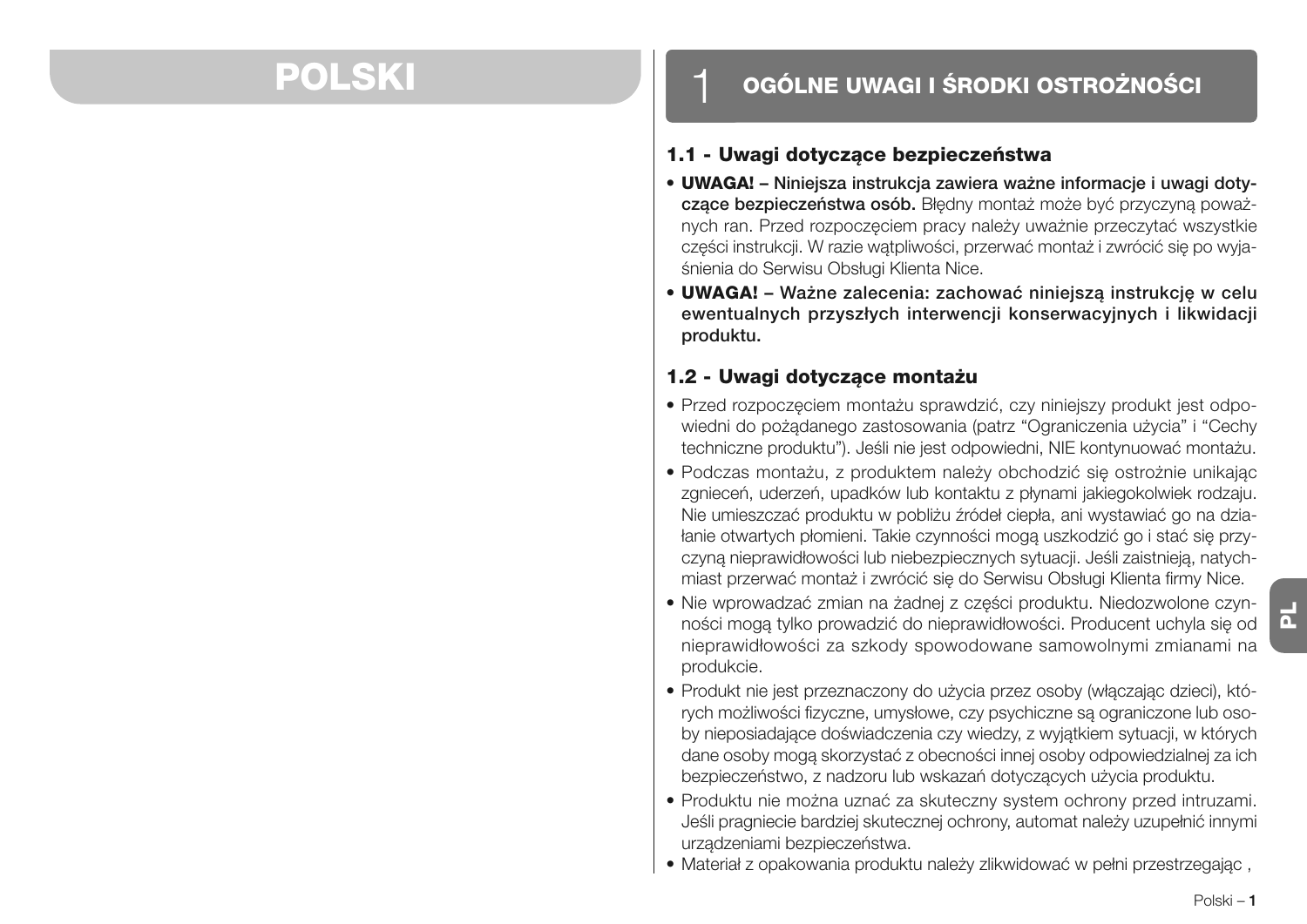### **1.3 - Uwagi dotyczące użycia**

• Do powierzchownego oczyszczenia produktu użyć miękkiej i lekko wilgotnej szmatki. Należy korzystać wyłącznie z wody; nie używać detergentów ani rozpuszczalników.

### 2 **OPIS PRODUKTU I JEGO PRZEZNACZENIE**

Przełącznik cyfrowy MOTB jest urządzeniem umożliwiającym kontrolę i dostęp do miejsc lub czynności, wyłącznie dla upoważnionych osób.

**UWAGA! – Jakiekolwiek użycie inne od opisanego i w warunkach środowiska innych od podanych w niniejszej instrukcji uznać należy za niewłaściwe i zakazane!**

Korzystając z MOTB, można sterować automatem wprowadzając na klawiaturze jedną z kombinacji cyfrowych.

Wyposażony jest on w usuwalną pamięć; można ją programować (patrz rozdział 4) również przy pomocy jednostek programowania O-Box i MOU firmy Nice.

MOTB komunikuje się z urządzeniami automatyki poprzez system "Bluebus", który pozwala na wykonanie połączeń elektrycznych korzystając tylko z 2 przewodów, przez które przeprowadzane jest zarówno zasilanie elektryczne jak i sygnały komunikacji. Połączenie elektryczne jest typu równoległego i nie wymaga przestrzegania biegunowości. Każde urządzenie podłączone do centrali, zostaje rozpoznane niezależnie podczas procedury "uczenia" dzięki indywidualnemu adresowi ustawionemu przez instalatora za pomocą mostka elektrycznego znajdującego się w klawiaturze. Ponadto, podczas "uczenia", urządzenia sterowania zostają przypisane centrali jednoznacznym kodem, gwarantującym maksymalne bezpieczeństwo w celu uniknięcia podstępnych prób zastąpienia jednego z urządzeń.

### 3 **MONTAŻ I POŁĄCZENIA ELEKTRYCZNE**

### **3.1 - Kontrole przed montażem**

Przed przejściem do montażu, należy sprawdzić integralność komponentów produktu, odpowiedniość wybranego modelu i zgodność otoczenia przeznaczonego do montażu:

- Sprawdzić, czy wszystkie komponenty automatyki są w idealnym stanie i odpowiednie do przewidzianego zastosowania.
- Sprawdzić, czy wszystkie warunki eksploatacji znajdują się w granicach zastosowania produktu (paragraf **3.2**)
- Sprawdzić, czy wszystkie parametry eksploatacji znajdują się w granicach wartości podanych w rozdziale "Cechy techniczne produktu".
- Sprawdzić, czy otoczenie wybrane do montażu jest kompatybilne z całkowitymi gabarytami produktu
- Sprawdzić, czy powierzchnia wybrana do montażu urządzenia jest solidna i może zagwarantować stabilne umocowanie.
- Sprawdzić, czy urządzenie do zainstalowania znajduje się na pozycji chronionej i zabezpieczonej przed przypadkowymi uderzeniami.

### **3.2 - Ograniczenia związane z użyciem produktu**

• Sprawdzić, czy produkt jest kompatybilny z centralą, do której musi być podłączony; odnieść się do załączonej żółtej ulotki.

• Nie montować w instalacji większej ilości urządzeń od tej, które może obsłużyć centrala (patrz odpowiednia instrukcja obsługi).

### **3.3 - Montaż i połączenia elektryczne**

Przed montażem, należy określić pozycję, w której urządzenie zostanie przymocowane i przygotować przewody elektryczne potrzebne do podłączenia do centrali. Aby sprawdzić, z jakiego przewodu skorzystać, odnieść się do instrukcji centrali (cechy techniczne przewodów).

Aby przeprowadzić montaż, postąpić jak opisano poniżej i sprawdzić **rys. 1**:

#### **UWAGA! – Wszystkie podłączenia należy wykonać bez zasilania elektrycznego.**

- **01.** Usunąć część przednią i odkręcić 2 śruby;
- **02.** Oddzielić spód klawiatury zwracając uwagę na to, aby nie uszkodzić uszczelki;
- **03.** Wykonać otwór w spodzie klawiatury w miejscach przygotowanych do przymocowania śrub i przeprowadzenia przewodów;
- **04.** Przeprowadzić przewód elektryczny przez otwór i przymocować spód klawiatury do ściany korzystając ze śrub i kołków z wyposażenia;
- **05.** Podłączyć przewód elektryczny do zacisku "Bluebus" (**rys. 2**);

**WAŻNE** – Teraz, jeśli w instalacji znajduje się więcej MOTB (maksymalnie 4), należy wykonać ich adresowanie, zmieniając pozycję mostka elektrycznego; patrz **Tabela 1. Uwaga!** – adresy przełączników MOTB muszą różnić się zarówno między sobą jak i między urządzeniami sterowania obecnymi w instalacji;

**PL**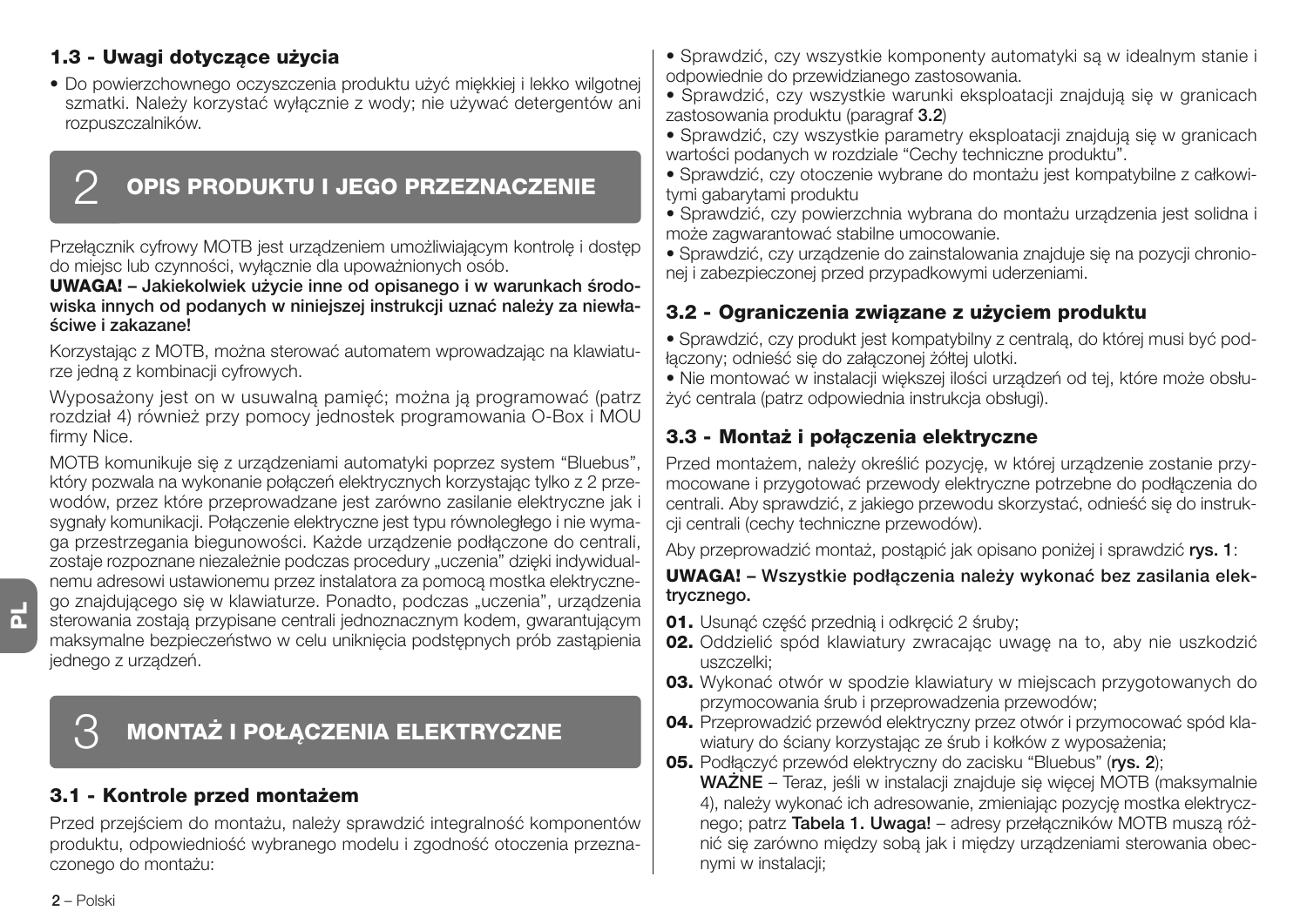

- **06.** Doprowadzić zasilanie elektryczne do centrali: oświetlenie klawiatury zacznie migać na czerwono wskazując rodzaj obecnej pamięci (patrz Tabela 3 - rozdział 5), a następnie zamigają 5 razy wskazując, czy pamięć jest pusta;
- **07.** Przeprowadzić rozpoznanie klawiatury przez centralę, patrz odpowiednia instrukcja obsługi "Uczenie się urządzeń bluebus";
- **08.** Następnie zaprogramować klawiaturę, jak opisano w rozdziale 4;
- **09.** Po zaprogramowaniu i sprawdzeniu, czy wszystko funkcjonuje poprawnie, można zakończyć montaż.

Po zakończeniu programowania, należy wykonać sprawdzenie poprawnego funkcjonowania MOTB; patrz rozdział 5 - Test kontrolny.

### **3.4 - Procedura usunięcia pamięci wewnętrznej BM**

Pamięć wewnętrzna jest usuwalna i można ją zaprogramowa korzystając z jednostek programowania O-Box lub MOU firmy Nice (patrz odpowiednia instrukcja obsługi).

Aby usunąć pamięć z gniazda, postąpić, jak wskazano na **rys. 4**.

### $\varDelta$  **PROGRAMOWANIE**

Programowanie MOTB można wykonać w dwóch trybach:

**EASY**: programowanie proste; funkcje podstawowe wprowadzenia i usuwania kodów.

**PROFESSIONAL:** programowanie profesjonalne; funkcje specjalne.

Wyboru trybu programowania można dokonać tylko, gdy pamięć wewnętrzna jest jeszcze pusta. Wybrany tryb można zmienić przeprowadzając całkowite kasowanie pamięci (patrz rozdział 5 - Dodatkowe informacje).

### **4.1 - Użycie MOTB**

Użycie klawiatury opiera się na kombinacjach liczbowych od 1 do 9 cyfr, które musi wprowadzić użytkownik wciskając różne przyciski znajdujące się na klawiaturze. Gdy zostanie wprowadzony poprawny kod, można uaktywnić komendę wciskając przycisk "<" lub ">"); natomiast jeśli kod jest błędny, klawiatura wytworzy sygnał akustyczny. **Ważne** – Jeśli zostaną wprowadzone kolejno 3 błędne kody, system zablokuje się na 1 minutę. Czyli jeśli podczas wprowadzania kodu zostanie popełniony błąd, należy poczekać 10 sekund, a nastepnie wpisać poprawny kod.

Jeśli podczas wprowadzania kodu, między wpisywaniem cyfr nastąpi przerwa dłuższa niż 10 sekund; należy wpisać kod od początku.

Na klawiaturze, poza przyciskami z liczbami, znajdują się przyciski potwierdzenia "<" i ">" przypisane dwóm uaktywnianym komendom 1 i 2:

- Przycisk "<" wywołuje komendę 1 (ustawiony fabrycznie jako Krok po Kroku);

- Przycisk ">" wywołuje komendę 2 (ustawiony fabrycznie jako Otwarcie częściowe).

Każdy kod, w zależności od sposobu zaprogramowania, może być użyty do uaktywnienia zarówno jednej funkcji jak i obydwu:

- 1 funkcja: po wprowadzeniu kodu, można wcisnąć tylko odpowiedni przycisk potwierdzenia, zaprogramowany uprzednio.

*Przykład: kod "1234" jest odpowiedni dla przycisku "*- *" a nie dla "";*

- 2 funkcje: po wprowadzeniu kodu, można wcisnąć jeden z dwóch odpowiednich przycisków potwierdzenia, zaprogramowanych uprzednio; w ten sposób możliwe będzie wysłanie 2 różnych funkcji.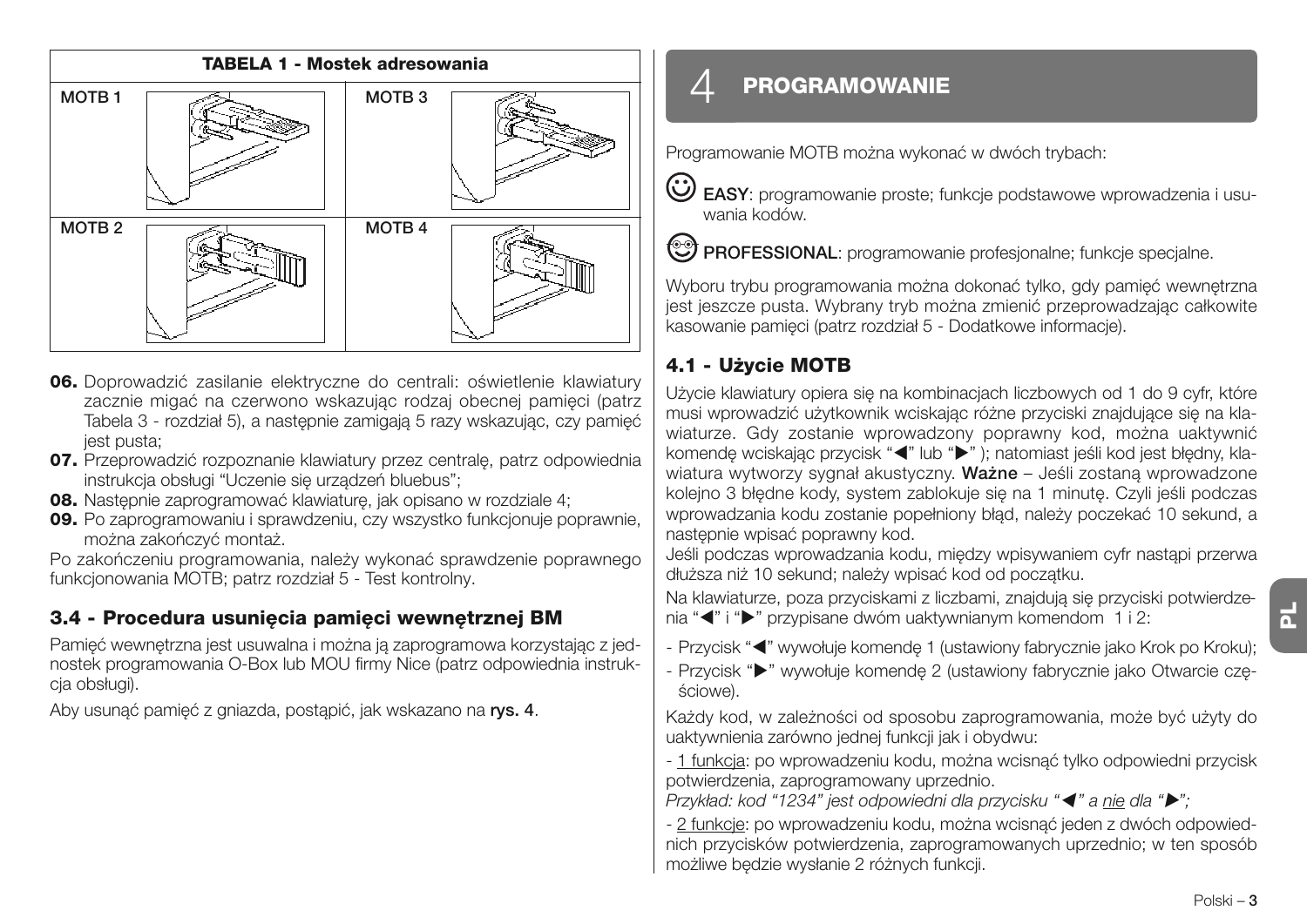*Przykład: kod "5678" jest odpowiedni zarówno dla przycisku "*- *" jak i dla "".*

## **4.1.1 - Procedura zablokowania i odblokowania automatu**

Korzystając z tej funkcji za pomocą klawiatury można wysłać funkcję "blokady" lub "odblokowania" automatu. *Adnotacja – Na zakończenie obydwu procedur, jeśli zostały przeprowadzone poprawnie, klawiatura wytworzy 3 dźwięki (beep) a światełka klawiatury wskażą stan funkcjonowania (patrz roz. 5 Tabela 5).*

### **• Procedura zablokowania automatu**

- 01. Wcisnąć przycisk <: klawiatura wprowadza się w stan błędu i wytwarza sygnał "błędu" z powodu błędnego kodu.
- **02.** W przeciągu 10 sekund wprowadzić "**00**"
- **03.** W przeciągu 10 sekund wprowadzić odpowiedni kod
- 04. Wcisnąć przycisk < aby potwierdzić

#### **• Procedura odblokowania automatu**

- 01. Wcisnąć przycisk <: klawiatura wprowadza się w stan błędu i wytwarza sygnał "błędu" z powodu błędnego kodu
- **02.** W przeciągu 10 sekund wprowadzić "**11**"
- **03.** W przeciągu 10 sekund wprowadzić odpowiedni kod
- 04. Wcisnąć przycisk < aby potwierdzić

### **4.2 - Procedury programowania w trybie EASY**

**PL**

W trybie EASY można wprowadzić 2 kody, jeden odpowiedni dla funkcji "< "a kolejny dla " $\blacktriangleright$ " lub jeden kod dla obydwu funkcji. Liczby do użycia w kodach mogą składać się z minimum 1 do maksimum 9 cyfr. Gdy na klawiaturze wprowadzane są liczby, wytwarza ona dźwięki. Poniżej opisane są procedury programowania tylko jednej lub obydwu funkcji. *Adnotacja – Na zakończenie jakiejkolwiek procedury, jeśli została przeprowadzona poprawnie, klawiatura wytworzy 3 dźwięki.*

**Uwaga** – Po zakończeniu programowania, należy wykonać sprawdzenie poprawnego funkcjonowania MOTB; patrz rozdział 5 - Test kontrolny.

### **4.2.1 - Procedura programowania kodu**

### **Procedura funkcji "**-**"**

Korzystając z tej procedury można wprowadzić w jakiejkolwiek chwili drugi kod

dla innei funkcii.

- **01.** Wcisnąć przycisk "**P**" (**rys. 3**)
- **02.** Przed upływem 30 sek. wprowadzić kod wpisując liczby na klawiaturze
- **03.** Wcisnąć 2 razy przycisk <

### **Procedura funkcji ""**

Korzystając z tej procedury można wprowadzić w jakiejkolwiek chwili drugi kod dla innej funkcji.

- **01.** Wcisnąć przycisk "**P**" (**rys. 3**)
- **02.** Przed upływem 30 sek. wprowadzić kod wpisując liczby na klawiaturze
- **03.** Wcisnać 2 razy przycisk ▶

### **Procedura funkcji "<" i ">"**

- **01.** Wcisnąć przycisk "**P**" (**rys. 3**)
- **02.** Przed upływem 30 sek. wprowadzić kod wpisując liczby na klawiaturze
- **03.** Wcisnąć 1 raz przycisk ◀ i 1 raz przycisk ▶

Funkcje przypisane przyciskom "<" i ">" ustawione są fabrycznie jako:

- "<" = Krok po kroku
- ">" = Otwarcie częściowe.

Można również:

- Zmienić rodzaj funkcji przypisanej kodowi (patrz rozdział 6.1)
- Zablokować i odblokować automat (patrz rozdział 4.1.1)
- Skasować dane w pamięci BM (patrz rozdział 6.2).

### **4.3 - Procedury programowania w trybie PROFESSIONAL**

W trybie PROFESSIONAL można zarządzać wszystkimi funkcjami bezpośrednio z klawiatury; można wprowadzić więcej kodów oraz inne specjalne funkcje. Liczby do użycia w kodach mogą składać się z minimum 1 do maksimum 9 cyfr. Za każdy razem, jak wciśnie się przycisk na klawiaturze, aby wpisać cyfrę, klawiatura wytworzy 1 dźwięk.

Aby uzyskać dostęp do funkcji programowania, należy wprowadzić "hasło programowania" złożone z 7 cyfr, które może zostać zmienione (patrz paragraf 4.3.2). Niniejsze hasło ustawione fabrycznie to **0333333**.

**4** – Polski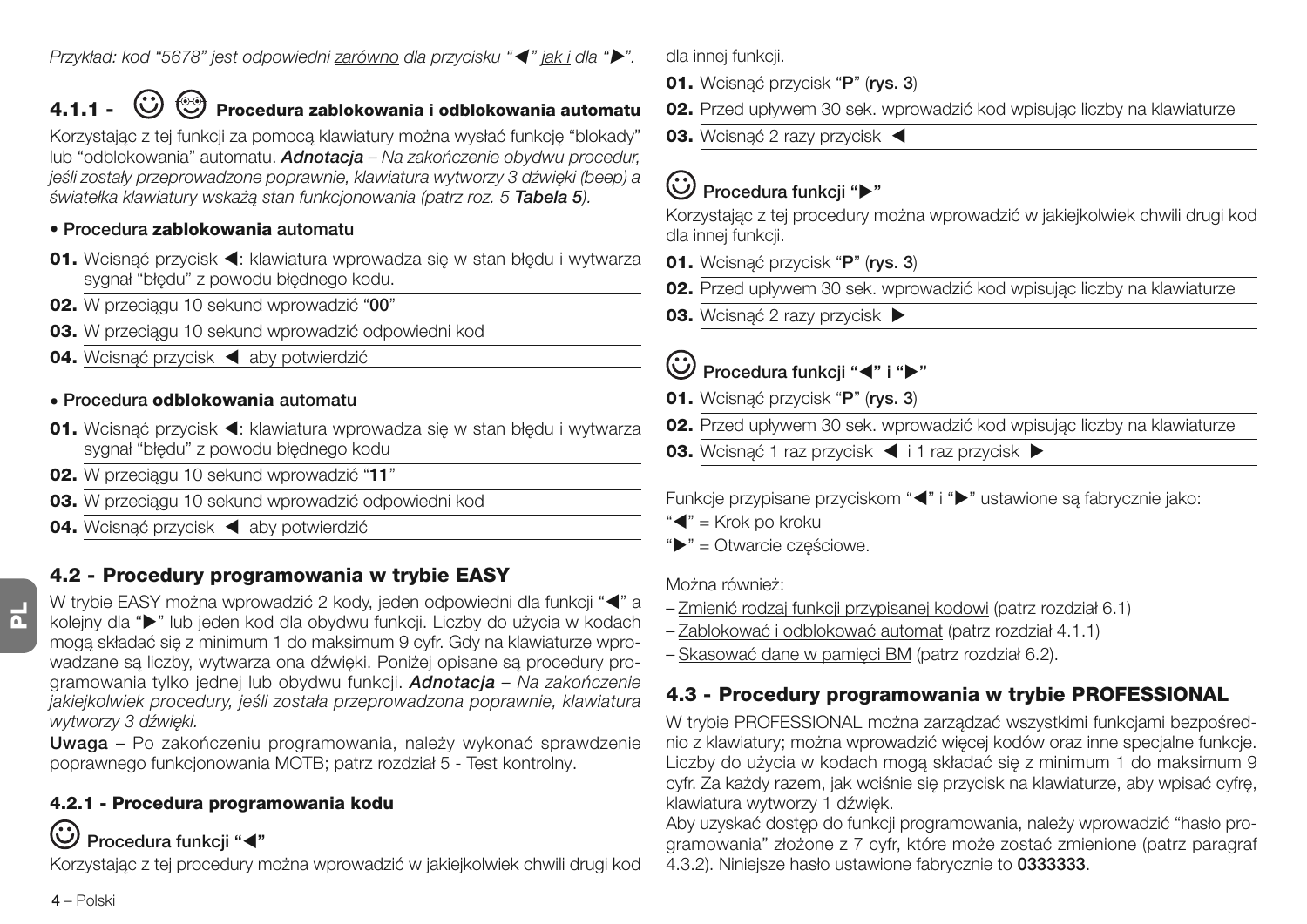**Takie hasło jest niezbędne dla wszystkich faz programowania; nigdy nie można go zapomnieć, w przeciwnym razie konieczne będzie skasowanie pamięci.**

Poniżej opisane są procedury programowania tylko jednej lub obydwu funkcji. *Adnotacja – Na zakończenie jakiejkolwiek procedury, jeśli została przeprowadzona poprawnie, klawiatura wytworzy 3 dźwięki.*

**Uwaga** – Po zakończeniu programowania, należy wykonać sprawdzenie po prawnego funkcjonowania MOTB; patrz rozdział 5 - Test kontrolny.

#### **4.3.1 - Procedura programowania kodu**

#### ☜ **Procedura funkcji "**-**" (1)**

- **01.** Wprowadzić hasło programowania
- **02.** Wcisnąć przycisk ▶ aby potwierdzić hasło
- **03.** Wcisnąć **1** aby wybrać rodzaj czynności
- **04.** Wcisnać przycisk **b** aby potwierdzić
- **05.** Wprowadzić pożądany kod
- **06.** Wcisnąć przycisk ▶ aby potwierdzić
- **07.** Ponownie wprowadzić ten sam kod
- **08.** Wcisnąć przycisk  $\triangleright$  aby potwierdzić

### **Procedura funkcji "" (2)**

- **01.** Wprowadzić hasło programowania
- **02.** Wcisnąć przycisk ▶ aby potwierdzić hasło
- **03.** Wcisnąć **2** aby wybrać rodzaj czynności
- **04.** Wcisnąć przycisk  $\triangleright$  aby potwierdzić
- **05.** Wprowadzić pożądany kod
- **06.** Wcisnąć przycisk ▶ aby potwierdzić
- **07.** Ponownie wprowadzić ten sam kod
- **08.** Wcisnąć przycisk ▶ aby potwierdzić

### **Procedura funkcji "◀" i "▶" (1-2)**

- **01.** Wprowadzić hasło programowania
- **02.** Wcisnąć przycisk  $\triangleright$  aby potwierdzić hasło
- **03.** Wcisnąć **12** aby wybrać rodzaj czynności
- **04.** Wcisnąć przycisk  $\triangleright$  aby potwierdzić
- **05.** Wprowadzić pożądany kod
- **06.** Wcisnąć przycisk ▶ aby potwierdzić
- **07.** Ponownie wprowadzić ten sam kod
- **08.** Wcisnąć przycisk **E** aby potwierdzić

### **4.3.2 - Procedura zmiany "hasła programowania"**

Jeśli konieczna jest zmiana fabrycznego "hasła programowania", dla wszystkich następnych czynności programowania następujących po zmianie, przyjęte zostanie wyłącznie to nowe hasło. *Adnotacja – Hasło może zostać zmienione za każdym razem, gdy się tego pragnie, o ile znane jest hasło bieżące.*

### **Procedura (3)**

- **01.** Wprowadzić obecne hasło programowania
- **02.** Wcisnąć przycisk ▶ aby potwierdzić hasło
- **03.** Wcisnąć **3** aby wybrać rodzaj czynności
- **04.** Wcisnąć przycisk  $\triangleright$  aby potwierdzić
- **05.** Wprowadzić **nowe** hasło złożone z 7 cyfr
- **06.** Wcisnąć przycisk ▶ aby potwierdzić
- **07.** Ponownie wprowadzić to samo hasło (nowe)
- **08.** Wcisnąć przycisk  $\blacktriangleright$  aby potwierdzić

### **4.3.3 - Procedura skasowania kodu**

### Procedura funkcji "<" (4)

**PL**

Korzystając z tej funkcji można usunąć kod odpowiedni dla funkcji 1; jeśli kod jest odpowiedni dla obydwu funkcji, pozostaje odpowiedni wyłącznie kod dla funkcji 2.

- **01.** Wprowadzić hasło programowania
- **02.** Wcisnąć przycisk  $\triangleright$  aby potwierdzić hasło
- **03.** Wcisnąć **4** aby wybrać rodzaj czynności
- **04.** Wcisnąć przycisk  $\triangleright$  aby potwierdzić
- **05.** Wcisnąć kod do skasowania
- **06.** Wcisnąć przycisk  $\triangleright$  aby potwierdzić
- **07.** Ponownie wprowadzić ten sam kod do skasowania
- **08.** Wcisnąć przycisk ▶ aby potwierdzić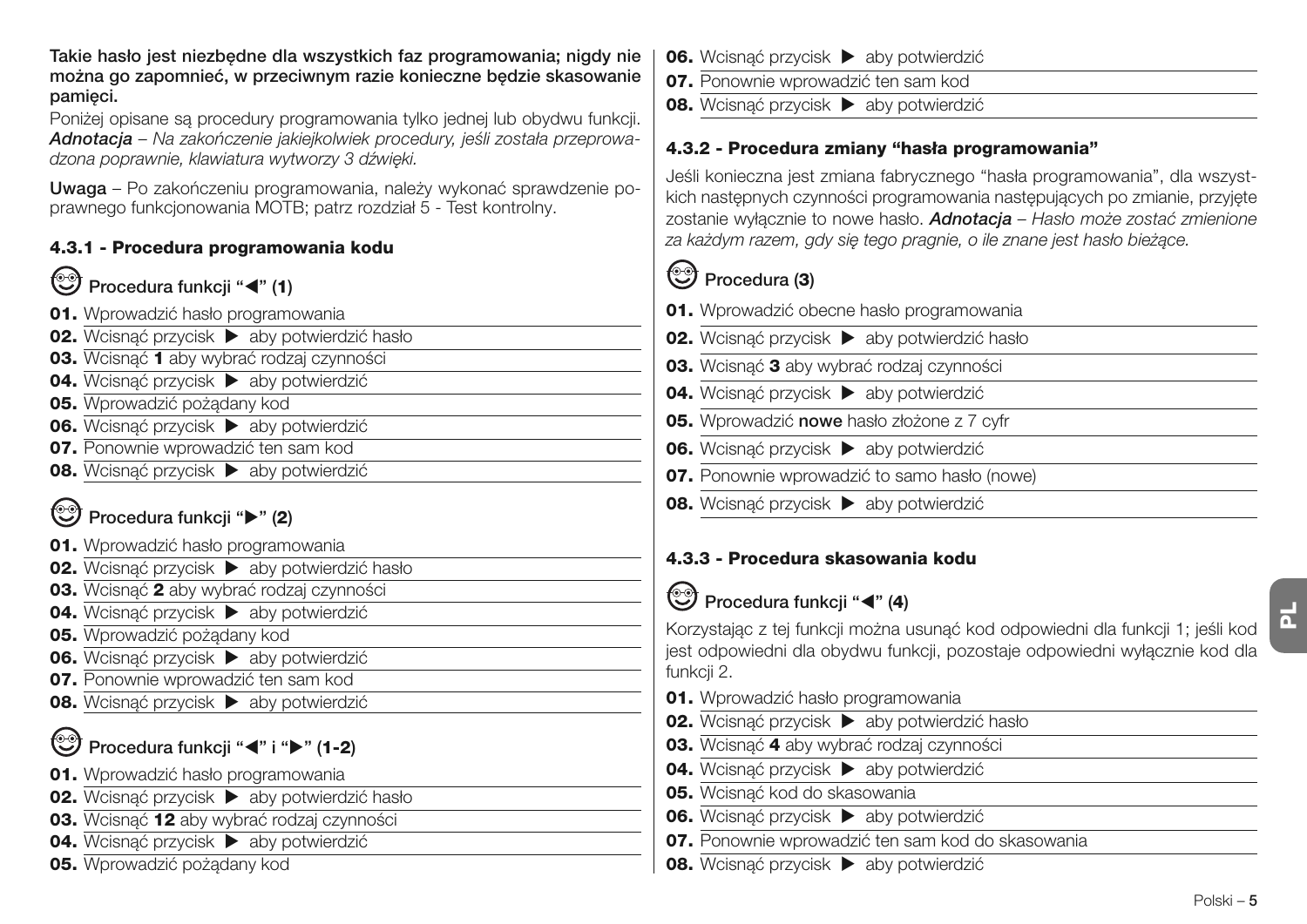### **Procedura funkcji "" (5)**

Korzystając z tej funkcji można usunąć kod odpowiedni dla funkcji 2; jeśli kod jest odpowiedni dla obydwu funkcji, pozostaje odpowiedni wyłącznie kod dla funkcji 1.

- **01.** Wprowadzić hasło programowania
- **02.** Wcisnąć przycisk ▶ aby potwierdzić hasło
- **03.** Wcisnąć **5** aby wybrać rodzaj czynności
- **04.** Wcisnąć przycisk  $\triangleright$  aby potwierdzić
- **05.** Wcisnąć kod do skasowania
- **06.** Wcisnąć przycisk  $\triangleright$  aby potwierdzić
- **07.** Ponownie wprowadzić ten sam kod do skasowania
- **08.** Wcisnąć przycisk ▶ aby potwierdzić

### **Procedura funkcji "◀" i "▶" (4-5)**

- **01.** Wprowadzić hasło programowania
- **02.** Wcisnąć przycisk ▶ aby potwierdzić hasło
- **03.** Wcisnąć **45** aby wybrać rodzaj czynności
- **04.** Wcisnąć przycisk ▶ aby potwierdzić
- **05.** Wcisnąć kod do skasowania
- **06.** Wcisnąć przycisk  $\blacktriangleright$  aby potwierdzić
- **07.** Ponownie wprowadzić ten sam kod do skasowania
- **08.** Wcisnąć przycisk  $\triangleright$  aby potwierdzić

### **4.3.4 - Procedura kontroli liczby odpowiednich kodów**

Korzystając z tej funkcji można policzyć kody odpowiednie dla funkcji "<" lub dla funkcji " $\blacktriangleright$ " lub dla obydwu (" $\blacktriangleleft$ " i " $\blacktriangleright$ ").

### **Procedura funkcji "**-**" (6)**

- **01.** Wprowadzić hasło programowania
- **02.** Wcisnąć przycisk  $\triangleright$  aby potwierdzić hasło
- **03.** Wcisnąć **6** aby wybrać rodzaj czynności
- **04.** Wcisnąć przycisk ▶ aby potwierdzić

#### *Adnotacje:*

*– Aby sprawdzić, ile kodów może faktycznie uaktywnić funkcję "*- *", należy zsu*mować również kody odpowiednie dla obydwu funkcji ("<" i "">"): patrz "Proce*dura funkcji* - *i (6-7)"*

*– Na zakończenie procedury, klawiatura wytworzy sekwencje dźwięków (patrz Tabela 2).*

### **Procedura funkcji "" (7)**

**01.** Wprowadzić hasło programowania

- **02.** Wcisnąć przycisk ▶ aby potwierdzić hasło
- **03.** Wcisnąć **7** aby wybrać rodzaj czynności
- **04.** Wcisnąć przycisk  $\triangleright$  aby potwierdzić

#### *Adnotacje:*

*– Aby sprawdzić, ile kodów może faktycznie uaktywnić funkcję "", należy zsu*mować również kody odpowiednie dla obydwu funkcji ("< i "▶"): patrz "Proce*dura funkcji* - *i (6-7)"*

*– Na zakończenie procedury, klawiatura wytworzy sekwencje dźwięków (patrz Tabela 2).*

#### ❤ **Procedura funkcji "◀" i "▶" (6-7)**

- **01.** Wprowadzić hasło programowania
- **02.** Wcisnąć przycisk  $\triangleright$  aby potwierdzić hasło
- **03.** Wcisnąć **67** aby wybrać rodzaj czynności
- **04.** Wcisnąć przycisk  $\blacktriangleright$  aby potwierdzić

*Na zakończenie procedury, klawiatura wytworzy sekwencje dźwięków (patrz Tabela 2).*

**Tabela 2** opisuje rodzaj sekwencji dźwięków i odpowiadającą im liczbę kodów. Sekwencje wytworzone przez klawiaturę na zakończenie procedury, pojawiają się w kolejności wskazanej w tabeli (setki, dziesiątki, jednostki).

### **TABELA 2**

**3 dźwięki** = 1 setka (jedna sekwencja 3 dźwięków odpowiada 100 kodom)

**2 dźwięki** = 1 dziesiątka (trzy sekwencje 2 dźwięków odpowiadają 30 kodom)

**1 dźwięk** = 1 jednostka (dwie sekwencje 1 dźwięku odpowiadają 2 kodom)

Cyfra **zero** wyrażona jest przez 10 sekwencji dźwięków

#### **4.3.5 - Procedura dezaktywacji i aktywacji kodów kończących się określoną liczbą**

Korzystając z tej funkcji można dezaktywować lub ponownie uaktywnić kody, które kończą się określoną liczbą; niniejszą procedurę można powtórzyć więcej razy. Kody są dezaktywowane a nie usuwane z pamięci.

## **Procedura dezaktywacji: (8)**

**01.** Wprowadzić obecne hasło programowania

**6** – Polski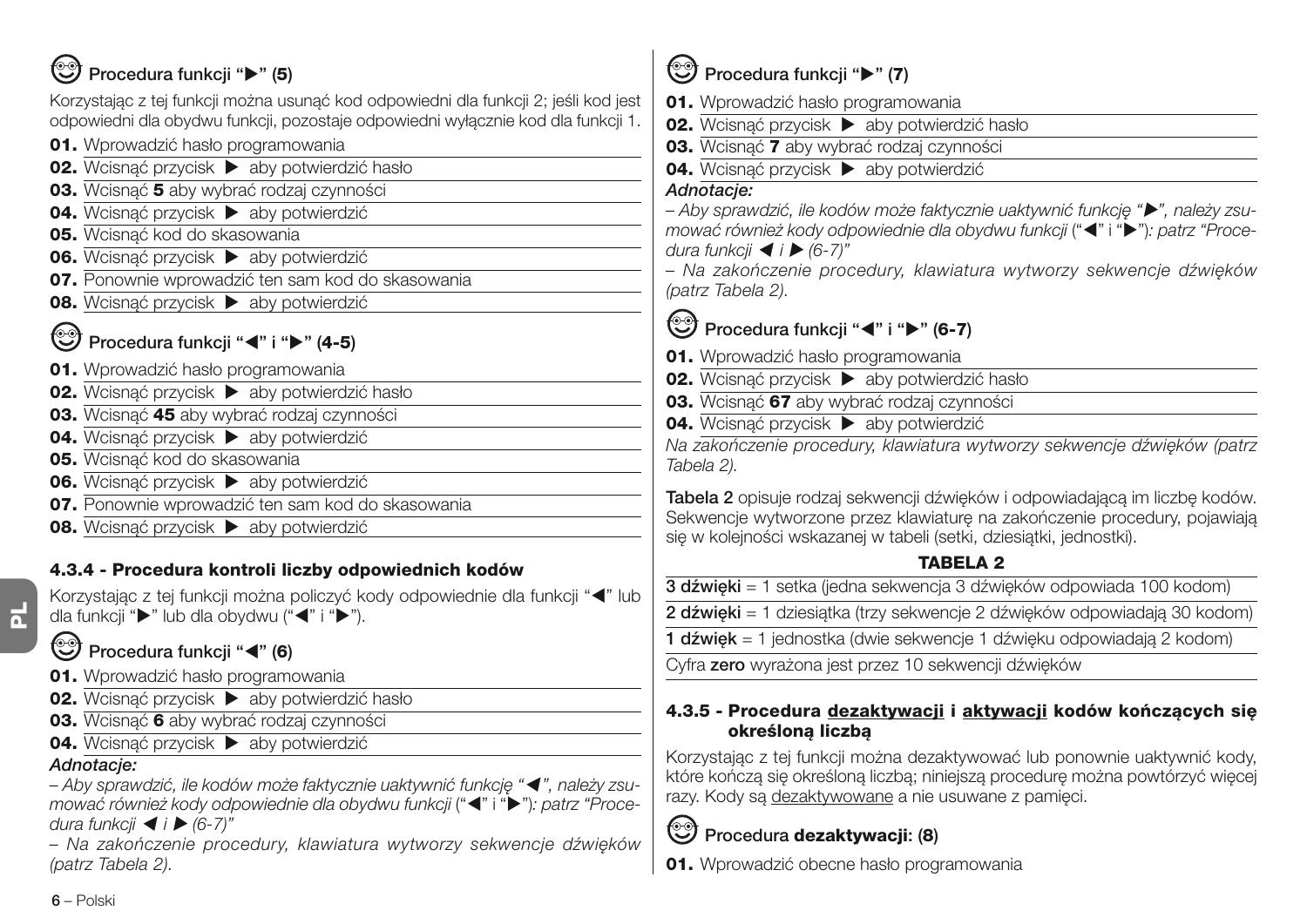- **02.** Wcisnąć przycisk ▶ aby potwierdzić hasło **03.** Wcisnąć **8** aby wybrać rodzaj czynności **04.** Wcisnąć przycisk  $\blacktriangleright$  aby potwierdzić **05.** Wprowadzić ostatnią liczbę kodów do dezaktywacji **06.** Wcisnać przycisk  $\triangleright$  aby potwierdzić **07.** Ponownie wprowadzić tą samą ostatnią liczbę **08.** Wcisnąć przycisk  $\triangleright$  aby potwierdzić *Adnotacja – Na zakończenie jakiejkolwiek procedury, jeśli została przeprowadzona poprawnie, klawiatura wytworzy 3 dźwięki.* **Procedura aktywacji: (9) 01.** Wprowadzić obecne hasło programowania **02.** Wcisnąć przycisk ▶ aby potwierdzić hasło **03.** Wcisnąć **9** aby wybrać rodzaj czynności **04.** Wcisnąć przycisk  $\triangleright$  aby potwierdzić **05.** Wprowadzić ostatnią liczbę kodów do ponownego uaktywnienia **06.** Wcisnać przycisk  $\blacktriangleright$  aby potwierdzić **07.** Ponownie wprowadzić tą samą ostatnią liczbę **08.** Wcisnąć przycisk  $\triangleright$  aby potwierdzić *Adnotacja – Na zakończenie jakiejkolwiek procedury, jeśli została przeprowadzona poprawnie, klawiatura wytworzy 3 dźwięki.* **4.3.6 - Programowanie ilości zastosowania jednego kodu** Każdemu kodowi przypisany jest licznik, odejmujący każde użycie kodu; gdy kod osiągnie zero zostaje dezaktywowany. Ilość użycia ustawiona fabrycznie jest **nieograniczona**. Korzystając z tej procedury można zaprogramować ilość użycia jednego lub wielu kodów; maksymalna przypisywana wartość to **999**, wartości wyższe oznaczają czynności nieograniczone. **Procedura: (10) 01.** Wprowadzić obecne hasło programowania
- **02.** Wcisnąć przycisk ▶ aby potwierdzić hasło
- **03.** Wcisnąć **10** aby wybrać rodzaj czynności
- **04.** Wcisnąć przycisk  $\blacktriangleright$  aby potwierdzić
- **05.** Wprowadzić kod do zaprogramowania
- **06.** Wcisnąć przycisk ▶ aby potwierdzić
- **07.** Ponownie wprowadzić ten sam kod
- **08.** Wcisnąć przycisk  $\triangleright$  aby potwierdzić
- **09.** Wprowadzić liczbę użycia do przypisania
- 10. Wcisnąć przycisk  $\blacktriangleright$  aby potwierdzić

*Adnotacja – Na zakończenie procedury, jeśli została przeprowadzona poprawnie, klawiatura wytworzy 3 dźwięki.*

#### **4.3.7 - Procedura kasowania całej pamięci, jeśli zaprogramowana w trybie PROFESSIONAL i dysponuje się hasłem**

Korzystając z tej funkcji można skasować wszystkie dane zawarte w pamięci BM klawiatury.

### **Procedura: (0)**

- **01.** Wprowadzić hasło programowania
- **02.** Wcisnać przycisk  $\triangleright$  aby potwierdzić hasło
- **03.** Wcisnąć **0** aby wybrać rodzaj czynności
- **04.** Wcisnąć przycisk  $\blacktriangleright$  aby potwierdzić
- **05.** Wcisnąć **0** pierwszego potwierdzenia
- **06.** Wcisnać przycisk  $\triangleright$  aby potwierdzić
- **07.** Wcisnąć **0** drugiego potwierdzenia
- **08.** Wcisnąć przycisk  $\blacktriangleright$  aby potwierdzić

*Na zakończenie procedury, jeśli została przeprowadzona poprawnie, klawiatura wytworzy 3 dźwięki (beep) i miga 5 razy, aby potwierdzić.*

W tym momencie, należy przeprowadzić rozpoznanie klawiatury ze strony Centrali, następnie można zaprogramować klawiaturę w trybie "PROFESSIONAL".

W trybie "PROFESSIONAL", można również:

- Zmienić rodzaj funkcji przypisanej kodowi (patrz rozdział 6.1)
- Zablokować i odblokować automat (patrz rozdział 4.1.1)
- Skasować dane w pamięci BM (patrz rozdział 6.2).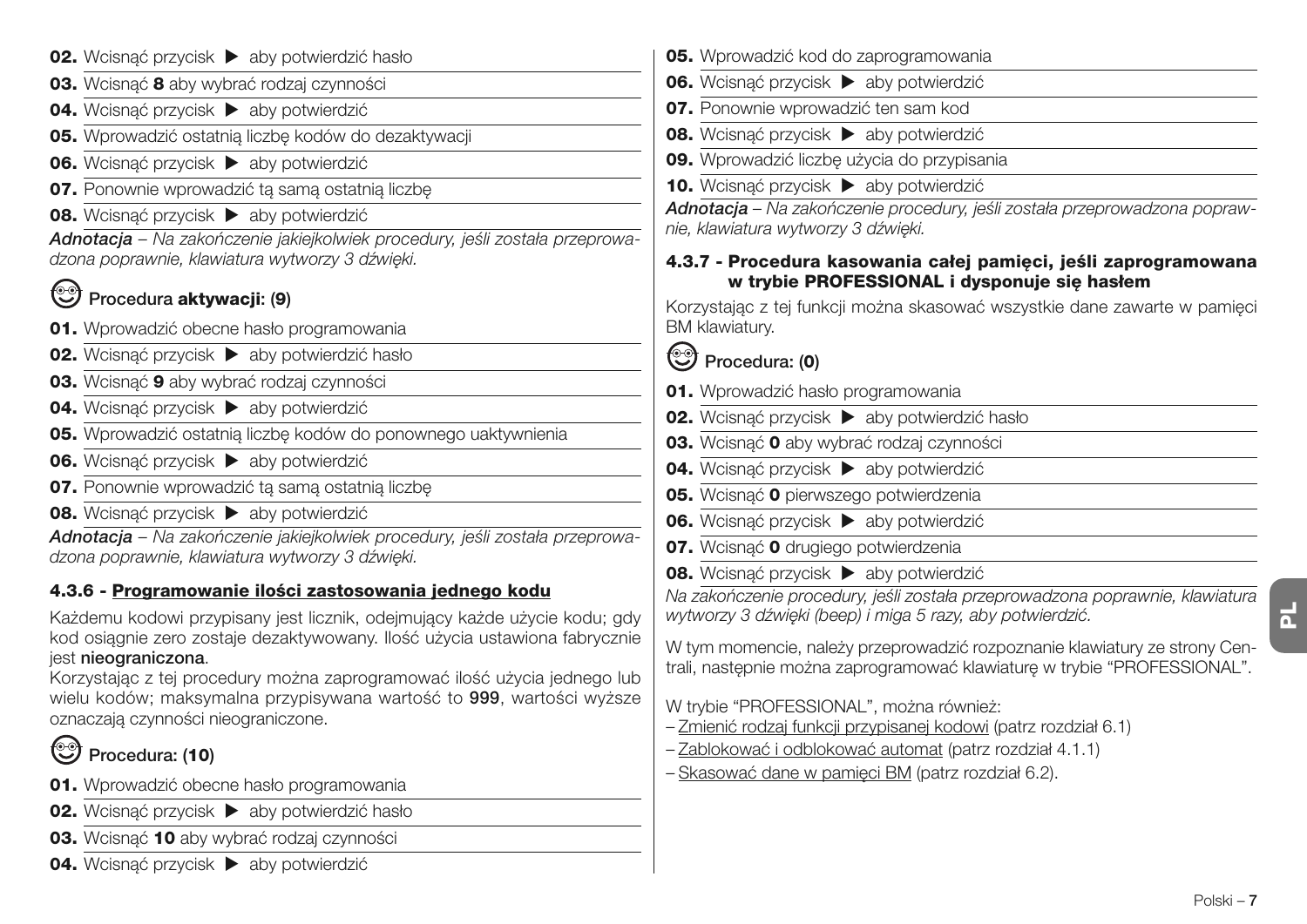### **TEST KONTROLNY**

Po dokonaniu zapisu i rozpoznania MOTB, należy sprawdzić poprawne funkcjonowanie:

- **a)** sprawdzić czy zastosowano się do treści rozdziału 1 Ogólne uwagi i środki ostrożności;
- **b)** wpisać na klawiaturze odpowiedni kod i wcisnąć przycisk "<" lub ">": jednocześnie zwrócić uwagę czy automat wykonuje wysłaną komendę oraz czy światełko klawiatury odpowiada wysłanej komendzie (patrz Tabela 5). Jeżeli to nie nastąpi, sprawdzić w rozdziale 7 - "Co zrobić, gdy...rozwiązywanie problemów".
- **c)** sprawdzić również, czy inne kody zostały poprawnie zapisane.

### 6 **DODATKOWE INFORMACJE**

• Gdy doprowadzone zostanie zasilanie elektryczne do centrali, diodyklawiatury migają na czerwono wskazując rodzaj obecnej pamięci a następnie zamigają 5 razy, jeśli pamięć jest pusta; odnieść się do **Tabeli 3**: **TABELA 3**

| lle razy miga | Opis                                            |
|---------------|-------------------------------------------------|
|               | <b>BM60</b>                                     |
|               | BM250                                           |
| 3             | BM1000                                          |
|               | Wskazuje, że pamieć zawiera nieodpowiednie kody |
| 5             | Błąd podczas odczytu pamięci                    |
| 5 (powoli)    | Pamięć pusta                                    |

• Podczas programowania, klawiatura wytwarza dźwięki, aby zasygnalizować poprawne funkcjonowanie lub błędy; odnieść się do **Tabeli 4**: **TABELA 4**

| .                               |                                  |
|---------------------------------|----------------------------------|
| Dźwięki                         | Opis                             |
| 1 dźwiek                        | Sygnalizuje wciśnięcie przycisku |
| 2 dźwieki bliskie<br>+ 1 dźwiek | Sygnalizuje nieodpowiedni kod    |

3 dźwieki Sygnalizuje poprawne przeprowadzenie procedury programowania 1 dźwięk o regularnym rytmie Sygnalizuje, że klawiatura jest zablokowana Szereg dźwięków Sygnalizuje, że został popełniony błąd i procedura nie udała się

• Podczas normalnego funkcjonowania lub podczas różnych faz programowania, klawiatura wytwarza sygnalizacje świetlne; odnieśsię do **Tabeli 5**:

| IADELA 3                                 |                                                                    |  |
|------------------------------------------|--------------------------------------------------------------------|--|
| Wiatełka urządzenia                      | Opis                                                               |  |
| CZERWONY włączony w<br>sposób ciagły     | Bramka zamknieta a automat odblokowany                             |  |
| CZERWONY włączony w<br>sposób ciagły     | Bramka Zamyka sie                                                  |  |
| CZERWONY włączony w<br>sposób ciagły     | Bramka nie jest ani otwarta ani zamknieta a automat<br>odblokowany |  |
| ZIELONY włączony w<br>sposób ciągły      | Bramka Otwiera sie                                                 |  |
| ZIELONY włączony w<br>sposób ciagly      | Bramka nie jest ani otwarta ani zamknieta a automat<br>zablokowany |  |
| ZIELONY włączony w<br>sposób ciagły      | Bramka otwarta a automat zablokowany                               |  |
| ZIELONY włączony w<br>sposób ciagły      | Bramka zamknięta a automat zablokowany                             |  |
| <b>CZERWONY</b><br>(miga 3 razy i pauza) | Klawiatura nie jest zsynchronizowana na bluebus                    |  |
| <b>CZERWONY</b><br>(miga 3 razy i pauza) | Klawiatura bez "mostka"                                            |  |

#### **TABELA 5**

### **6.1 - Procedura zmiany rodzaju funkcji przypisanej kodowi**

Korzystając z tej funkcji można zmienić funkcję przypisaną przyciskom "<" i">". Można wybrać, którą funkcję przypisać wybranemu przyciskowi, spośród tych dostępnych w **Tabeli 6**. Niektóre funkcje mogą być inne niż w Centrali, do której podłączona jest klawiatura (patrz odpowiednia instrukcja obsługi). *Podczas przeprowadzania procedury, wcisnąć przycisk "P" (rys. 3) aby wybrać nową funkcję (podczas procedury, każde wciśnięcie przycisku pozwala na wybór kolejnej funkcji obecnej w Tabeli 6). Między jednym a drugim wciśnięciem przycisku, przestrzegać maksymalnego czasu 10 sekund, w przeciwnym razie zostanie potwierdzona poprzednia funkcja i należy powtórzyć procedurę.*

**PL**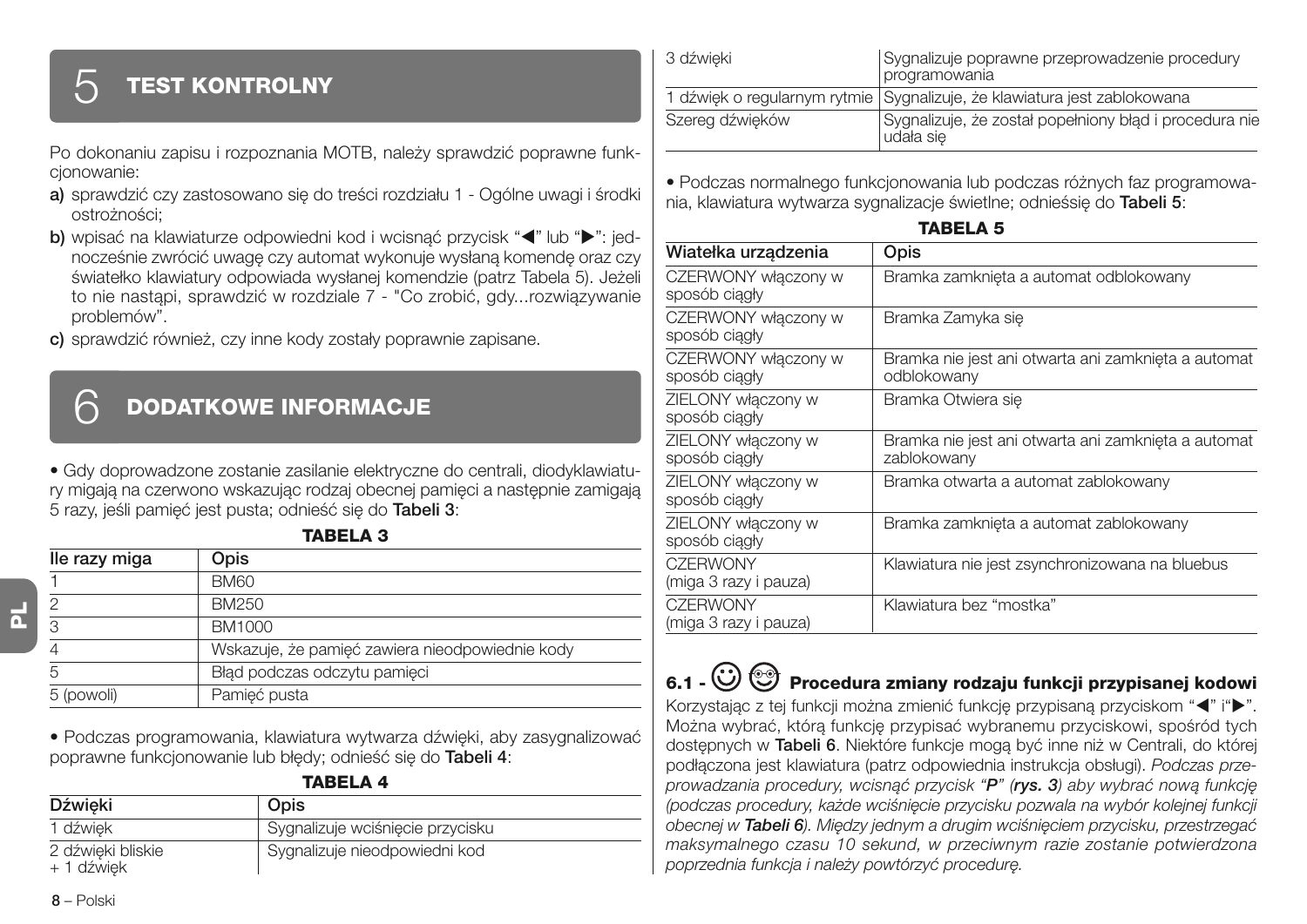| <b>TABELA 6</b> |                                             |  |
|-----------------|---------------------------------------------|--|
| lle razy miga   | Funkcja                                     |  |
| $1$ raz + pauza | Krok po Kroku ("<" ustawienie fabryczne)    |  |
| 2 razy + pauza  | Otwarcie                                    |  |
| 3 razy + pauza  | Zamkniecie                                  |  |
| 4 razy + pauza  | Otwórz cześciowo (">" ustawienie fabryczne) |  |
| 5 razy + pauza  | Stop                                        |  |
| 6 razy + pauza  | Światełko grzecznościowe                    |  |

### **• Procedura funkcji "**-**"**

- **01.** Wprowadzić kod odpowiedni dla aktualnej funkcji
- 02. Wcisnąć przycisk "<". Dioda "L1" (rys. 3) wytwarza miganie, po którym następuje pauza zależna od ustawionej funkcji (patrz Tabela 6)
- **03.** Wcisnąć przycisk "**P**" (**rys. 3**) aby wybrać pożądaną funkcję
- 04. Wcisnąć przycisk < aby potwierdzić

#### **• Procedura funkcji ""**

- **01.** Wprowadzić kod odpowiedni dla aktualnej funkcji
- **02.** Wcisnąć przycisk " $\blacktriangleright$ ". Dioda "L1" (rys. 3) wytwarza miganie, po którym następuje pauza zależna od ustawionej funkcji (patrz Tabela 5)
- **03.** Wcisnąć przycisk "**P**" (**rys. 3**) aby wybrać pożądaną funkcję
- **04.** Wcisnąć przycisk  $\triangleright$  aby potwierdzić

### **6.2 - Procedura skasowania danych w pamięci BM**

Korzystając z tej funkcji można skasować wszystkie dane zawarte w pamięci BM klawiatury. **Uwaga!** – Za każdym razem po przeprowadzeniu skasowania pamięci, należy wykonać rozpoznanie klawiatury ze strony Centrali (patrz odpowiednia instrukcia obsługi).

#### $\odot$ <u>(භි</u>

**Procedura kasowania całej pamięci, jeśli zaprogramowana w trybie EASY lub zaprogramowana w trybie PROFESSIONAL i jeśli NIE posiada się hasła**

- **01.** Wcisnąć i przytrzymać przycisk "**P**" (**rys. 3**); dioda "**L1**" pozostaje włączona przez 3 sekundy a następnie miga 3 razy
- **02.** Zwolnić przycisk podczas 3go migania

*Na zakończenie procedury, dioda "L1" wytwarza szereg impulsów i po kilku sekundach, jeśli procedura została przeprowadzona poprawnie, klawiatura* *wytworzy 3 dźwięki (beep) i 5 -krotne miganie potwierdzenia.*

W tym momencie, należy przeprowadzić rozpoznanie klawiatury ze strony Centrali; następnie można zaprogramować klawiaturę zarówno w trybie "EASY" jak i"PROFESSIONAL".

### 7 **CO ZROBIĆ, GDY... (rozwiązywanie problemów)**

- **Jeśli światło klawiatury miga (2 razy i pauza):** sprawdzić, czy mostek elektryczny wprowadzony jest poprawnie.
- **Jeśli do Centrali podłączonych jest więcej klawiatur i światło zaczyna migać (3 razy i pauza), gdy zostanie uaktywniona funkcja, która nie uaktywnia się:** sprawdzić, czy nie wprowadzono takich samych adresów.
- **Jeśli wciskając przyciski, klawiatura nie wytwarza żadnego dźwięku:** : sprawdzić, czy pamięć BM została wprowadzona właściwie.
- **Jeśli po uaktywnieniu komendy dioda L1 miga wskazując, że została ona uaktywniona, lecz Centrala nie uaktywnia żadnej czynności:** sprawdzić, czy rozpoznanie urządzenia ze strony Centrali zostało przeprowadzone poprawnie.
- **Jeśli urządzenie nie włącza się:** sprawdzić odpowiednim przyrządem, czy obecne jest napięcie (vdc) na Bluebus.
- **Jeśli urządzenie się włącza, lecz nie funkcjonuje:** sprawdzić, czy Centrala, do której podłączona jest klawiatura jest odpowiednim nośnikiem połączenia bluebus dla urządzeń funkcji.
- **Jeśli więcej niż 3 razy wprowadzi się błędną kombinację, klawiatura blokuje się i wytwarza sygnalizacje dźwiękowe z regularnymi przerwami:** klawiatura odblokowuje się automatycznie po 1 minucie.
- **PL**
- **Jeśli automat nie odpowiada w momencie uaktywnienia funkcji i oświetlenie klawiatury jest ciągle włączone na zielono:** z powodu błędu mogło dojść do wysłania funkcji zablokowania automatu. W takim przypadku należy odblokować automat.

### 8 **KONSERWACJA PRODUKTU**

Produkt nie wymaga szczególnego rodzaju konserwacji; wskazane jest czyszczenie powierzchni produktu (patrz rozdział 1 – Uwagi dotyczące użycia).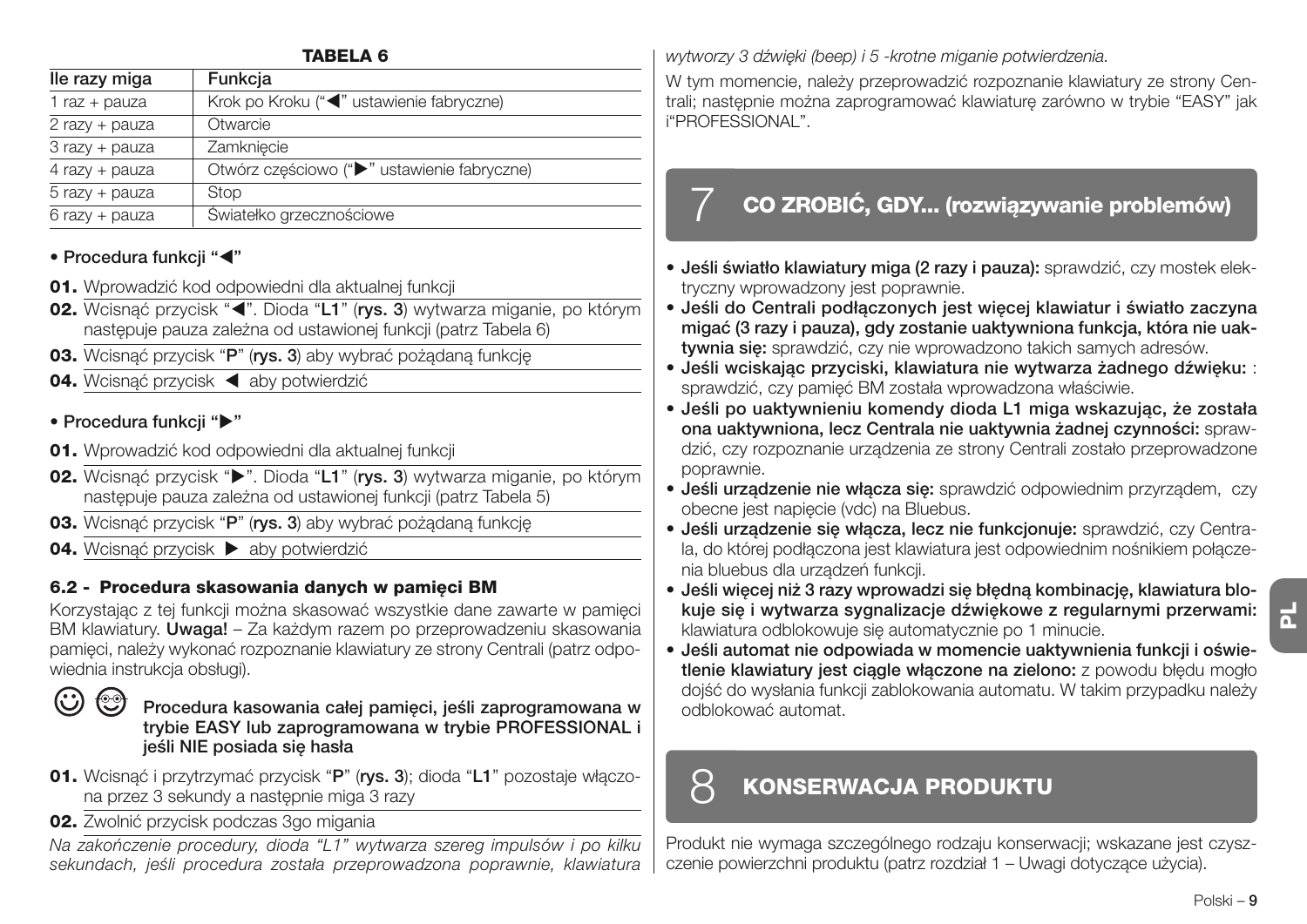### **UTYLIZACJA PRODUKTU**

#### **Produkt ten jest nierozłączną częścią automatyki, w związku z tym musi być poddany utylizacji wraz nią**

Podobnie jak przy instalacji, także przy zakończeniu użytkowania niniejszego produktu czynności utylizacji powinny być wykonane przez personel wykwalifikowany.

Niniejszy produkt składa się z różnego rodzaju materiałów, niektóre z nich mogą być powtórnie użyte, inne muszą zostać poddane utylizacji. Należy zasięgnąć informacji o systemach wtórnego przerobu i utylizacji, przewidzianych przez lokalne przepisy dla tej kategorii produktu.

**Uwaga!** – niektóre elementy produktu mogą zawierać substancje szkodliwe lub niebezpieczne, które pozostawione w środowisku mogłyby zaszkodzić środowisku lub zdrowiu ludzkiemu.

Zgodnie ze wskazaniem symbolu na rysunku obok zabronione jest wyrzucanie tego produktu razem z odpadami domowymi. W celu utylizacji produktu należy przeprowadzić "segregację odpadów" na potrzeby utylizacji, według metod przewidzianych lokalnymi przepisami, lub zwrócić produkt sprzedawcy podczas zakupu nowego, równorzędnego produktu.



**Uwaga!** – lokalne przepisy mogą przewidywać poważne sankcje w przypadku samodzielnej likwidacji tego produktu.

### **CECHY TECHNICZNE PRODUKTU**

**UWAGI: •** Wszystkie podane cechy techniczne, odnoszą się do temperatury otoczenia 20°C (± 5°C). • Nice S.p.a. zastrzega sobie prawo wprowadzenia zmian w produkcie w jakimkolwiek momencie, gdy uzna to za konieczne, zachowując jednocześnie jego funkcjonalność i przeznaczenie.

- **Typologia:** urządzenie sterujące
- **Przyjęta technologia:** system "Bluebus"
- **Oświetlenie:** kolor czerwony/zielony
- **Długość przewodu do podłączenia:** odnieść się do instrukcji obsługi Centrali
- **Zasilanie:** urządzenie można podłączyć wyłącznie do systemu "Bluebus" fir-

my Nice, przy pomocy którego jest zasilane i komunikuje się z centralą

- **Pobrany prad:** 1,5 jednostki bluebus
- **Pojemność pamięci:** 1 BM1000 (zawiera maksymalnie 255 kombinacji)
- **Izolacja:** klasa III
- **Stopień ochrony pojemnika:** IP 54
- **Temperatura robocza:** od -20 °C do +55 °C
- **Użycie w atmosferze kwaśnej, słonej lub potencjalnie wybuchowej:** Nie
- **Montaż: Pionowy ścienny**
- **Wymiary (mm):** 80 x 70 x 30 h
- **Cieżar:** 240 g

### **DEKLARACJA ZGODNOŚCI**

*Adnotacja - Zawartość niniejszej deklaracji jest zgodna z treścią ostatniej dostępnej wersji, przed wydrukowaniem niniejszej instrukcji, oficjalnego dokumentu złożonego w siedzibie firmy Nice Spa. Niniejszy tekst został przystosowany z przyczyn wydawniczych.*

**Numer:** 301/MOTB **Wersja:** 0

Niżej podpisany Lauro Buoro w funkcji Prezesa Zarządu, deklaruje na własną odpowiedzialność, że produkt:

| Nazwa producenta: | NICE s.p.a.                                                |
|-------------------|------------------------------------------------------------|
| Adres:            | Via Pezza Alta 13, Z.I. Rustignè, 31046 Oderzo (TV) Italia |
| Tvp:              | Przełacznik cyfrowy bus                                    |
| Modele:           | MOTB.                                                      |
| Akcesoria:        |                                                            |

Jest zgodny z treścią następujących dyrektyw unijnych:

• 2004/108/EWG(ex dyrektywa 89/336/EWG) DYREKTYWA 2004/108/WE PARLA-MENTU EUROPEJSKIEGO I RADY z dnia 15 grudnia 2004 dotycząca zbliżenia ustawodawstwa Państw członkowskich dotyczącego kompatybilności elektromagnetycznej i która odwołuje 89/336/EWG.

Według następujących zharmonizowanych norm: EN 61000-6-2:2005; EN 61000-6-3:2007

Oderzo, 16 października 2008 **Lauro Buoro**

*(Prezes Zarządu)*

**10** – Polski

**PL**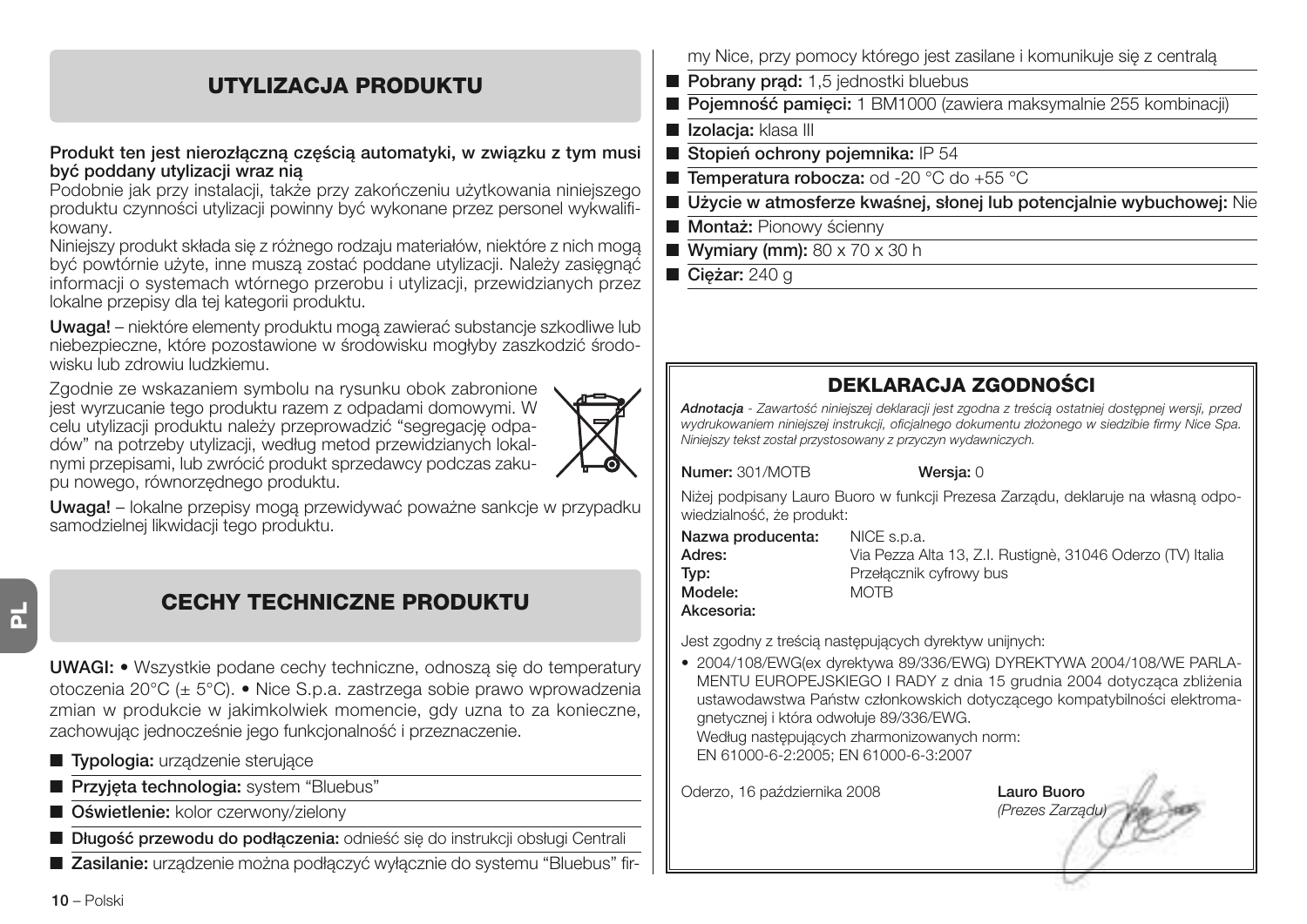# **ENDERLANDS** 1 **ALGEMENE AANWIJZINGEN**

#### **1.1 - Veiligheidsadvies**

- **OPGEPAST! De onderhavige handleiding bevat belangrijke instructies en aanwijzingen voor de veiligheid van personen.** Een verkeerde installatie kan zware verwondingen veroorzaken. Alvorens met het werk van start te gaan, is het noodzakelijk alle delen van de handleiding aandachtig te lezen. Onderbreek de installatie indien u twijfels hebt en neem contact op met de Technische dienst van Nice.
- **OPGEPAST! Belangrijke instructies: bewaar deze handleiding voor eventuele toekomstige onderhoudsingrepen, verwijdering en ontmanteling van het product.**

### **1.2 - Aanwijzingen voor de installatie**

- Alvorens met de installatie te beginnen, moet gecontroleerd worden of het product geschikt is voor het gewenste gebruik (zie"Gebruiksbeperking" en "Technische kenmerken van het product"). Is het niet geschikt, vervolg dan NIET met de installatie.
- Behandel gedurende de installatie het product met zorg en vermijd verpletteren, stoten, vallen en contact met om het even welk soort vloeistof. Plaats het product niet in de nabijheid van warmtebronnen en stel het niet bloot aan vrije vlammen. Deze handelingen zouden tot beschadiging van het product kunnen leiden en oorzaak kunnen zijn van een slechte werking of gevaarlijke situaties. In zulke omstandigheden moet de installatie onmiddellijk onderbroken worden en dient u zich te wenden tot de Technische dienst van Nice.
- Voer op geen enkel onderdeel van het product wijzigingen uit. Niet geautoriseerde verrichtingen zullen enkel een slechte werking veroorzaken. De fabrikant zal elke aansprakelijkheid afslaan voor schade afgeleid uit willekeurige wijzigingen van het product.
- Het product mag niet gebruikt worden door personen (met inbegrip van kinderen) met geestelijke of fysische handicap, beperkt fysisch vermogen, een slechte gezondheid of door personen zonder ervaring of kennis, uitgenomen indien ze een opleiding hebben gekregen omtrent het gebruik van het product en handelen onder nauwlettend toezicht van een verantwoordelijke voor hun veiligheid.
- Het product mag niet beschouwd worden als het absolute veiligheidsysteem tegen inbraak. Indien u naar een grotere veiligheid streeft, dient u de automatisering met andere veiligheidsinrichtingen te integreren.
- Het verpakkingsmateriaal van het product moet verwijderd worden met

 $\overline{z}$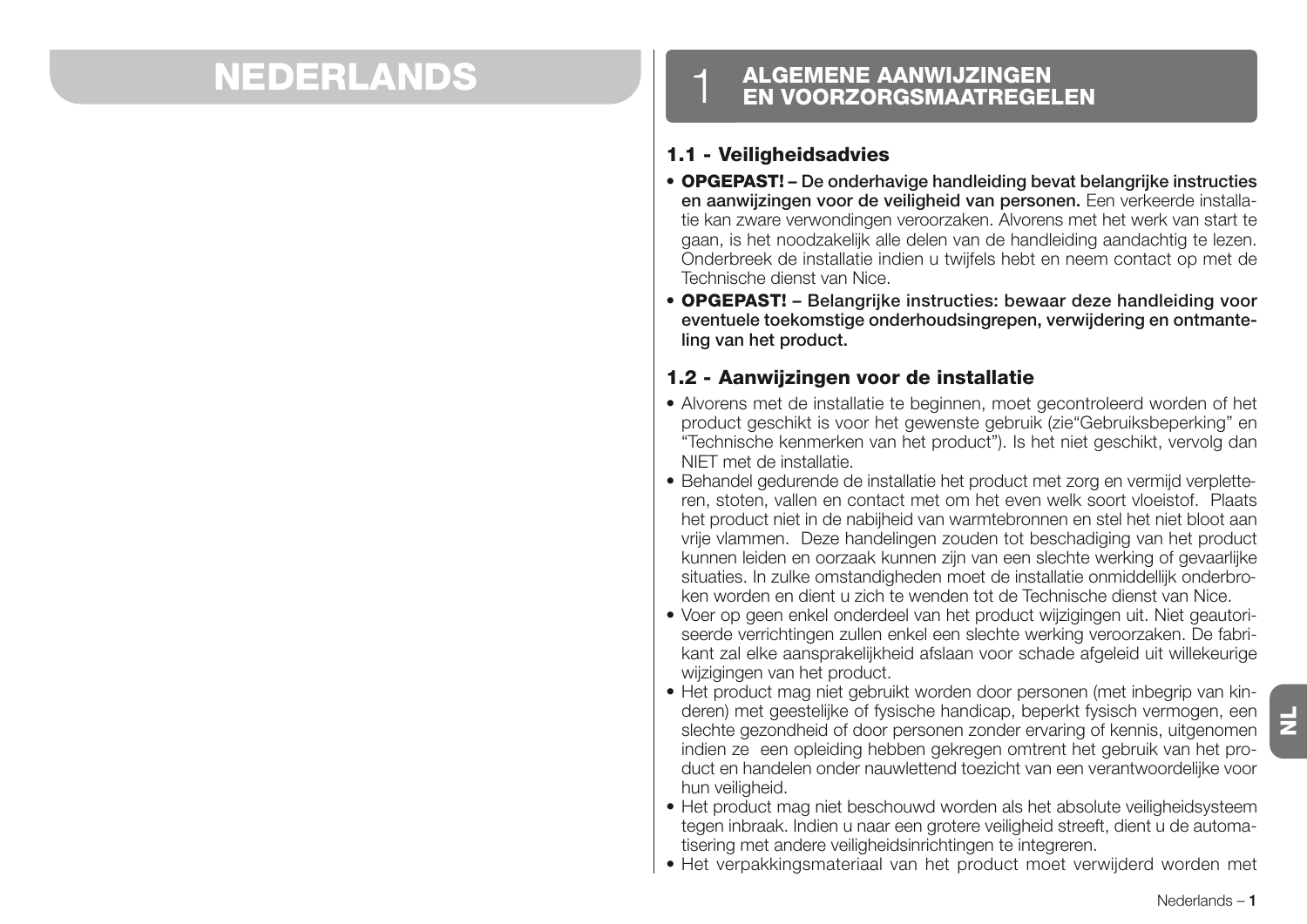inachtneming van de plaatselijke wetgeving.

### **1.3 - Gebruiksaanwijzingen**

• Gebruik voor de oppervlakkige schoonmaak van het product een weinig bevochtigd, zacht doek. Gebruik enkel water; gebruik geen reinigingsmiddelen of oplosmiddelen.

# **PRODUCTBESCHRIJVING EN** 2 **GEBRUIKSBESTEMMING**

De digitale keuzeschakelaar MOTB is een inrichting die het mogelijk maakt de toegang tot plaatsen of diensten te controleren en uitsluitend aan geautoriseerde personen te verlenen. **OPGEPAST! – Elk gebruik dat niet conform is met het beschreven gebruik, of een gebruik in omstandigheden die verschillen van de omgevingscondities vermeld in deze handleiding, moet als oneigen en verboden worden beschouwd!**

Met MOTB wordt de automatisering bestuurd door op het toetsenbord één van de vastgelegde numerieke combinaties in te tikken.

Het systeem beschikt over een verwijderbaar geheugen dat kan geprogrammeerd worden (zie hoofdstuk 4) met behulp van de O-Box en MOU programmeereenheden van Nice.

MOTB wisselt via het "Bluebus" systeem informatie uit met de inrichtingen aanwezig in de automatisering, waardoor voor de uitvoering van de elektrische aansluitingen slechts 2 geleiders moeten gebruikt worden, die zowel zorgen voor de stroomvoorziening als voor de communicatiesignalen. De elektrische aansluiting is parallel, er moet dus geen polariteit in acht genomen worden. Elke inrichting verbonden met de Besturingskast, zal gedurende de leerfase afzonderlijk herkend worden dankzij de adressering van de brugverbinding aanwezig in het toetsenbord. Bovendien worden gedurende de leerfase de besturingsinrichtingen via een eenduidige code met de Besturingskast geassocieerd, waardoor een maximale veiligheid wordt gegarandeerd en frauduleuze pogingen om een inrichting te vervangen vermeden worden.

 $\overline{z}$ 

# **INSTALLATIE EN ELEKTRISCHE** 3 **AANSLUITINGEN**

### **3.1 - Voorafgaande controles**

Alvorens van start te gaan met de installatie, is het noodzakelijk te controleren

of de onderdelen van het product intact zijn, het gekozen model en de omgeving waar het product zal geïnstalleerd worden geschikt zijn:

• Controleer of het te gebruiken materiaal in optimale staat verkeert en geschikt is voor het voorziene gebruik.

• Controleer of alle gebruikcondities binnen de gebruiksgrenzen van het product vallen (paragraaf **3.2**)

• Controleer of alle gebruiksparameters binnen de waardegrenzen vallen, vermeld in het hoofdstuk "Technische kenmerken van het product".

• Controleer of de omgeving, die voor de installatie werd gekozen, compatibel is met het totale ruimtebeslag van het product.

• Controleer of het oppervlak, dat voor de installatie van de inrichting werd gekozen, stevig is en een stabiele bevestiging garandeert.

• Let erop dat de inrichting wordt geïnstalleerd op een plaats beschermd tegen toevallige stoten of botsingen.

### **3.2 - Gebruiksgrenzen van het product**

• Controleer of het product compatibel is met de Besturingskast waarmee het moet aangesloten worden; raadpleeg het gele blad in bijlage.

• Installeer in het systeem niet meer inrichtingen dan wat door de Besturingskast kan ondersteund worden (zie de overeenkomstige instructiehandleiding).

### **3.3 - Installatie en elektrische aansluitingen**

Alvorens met de installatie te beginnen, dient de installatiestand bepaald te worden waarin de inrichting moet bevestigd worden en moeten de elektrische kabels voorzien worden, noodzakelijk voor de aansluiting met de Besturingskast. Raadpleeg de instructiehandleiding van de Besturingskast (technische kenmerken van de kabels) om na te gaan welk kabeltype gebruikt moet worden.

Ga om de installatie uit te voeren zoals volgt te werk en zie **fig. 1**:

#### **OPGEPAST! – Alle aansluitingen moeten uitgevoerd worden in afwezigheid van stroomvoorziening.**

- **01.** Verwijder de voorplaat en draai de 2 schroeven los;
- **02.** Scheid de bodem van het toetsenbord, er zorg voor dragend de dichting niet te beschadigen;
- **03.** Maak gaten in de bodem van het toetsenbord, in de delen voorzien voor de bevestiging van de schroeven en de kabeldoorgang;
- **04.** Doe de kabel door het gat lopen en bevestig de bodem van het toetsenbord aan de wand met behulp van de bijgeleverde schroeven en pluggen;
- **05.** Voer de aansluiting uit van de elektrische kabel met de "Bluebus" klem (**fig. 2**); **BELANGRIJK** – Indien nu in de installatie meerdere MOTB (max. aantal 4) aanwezig zijn, moet hun adressering uitgevoerd worden door de stand van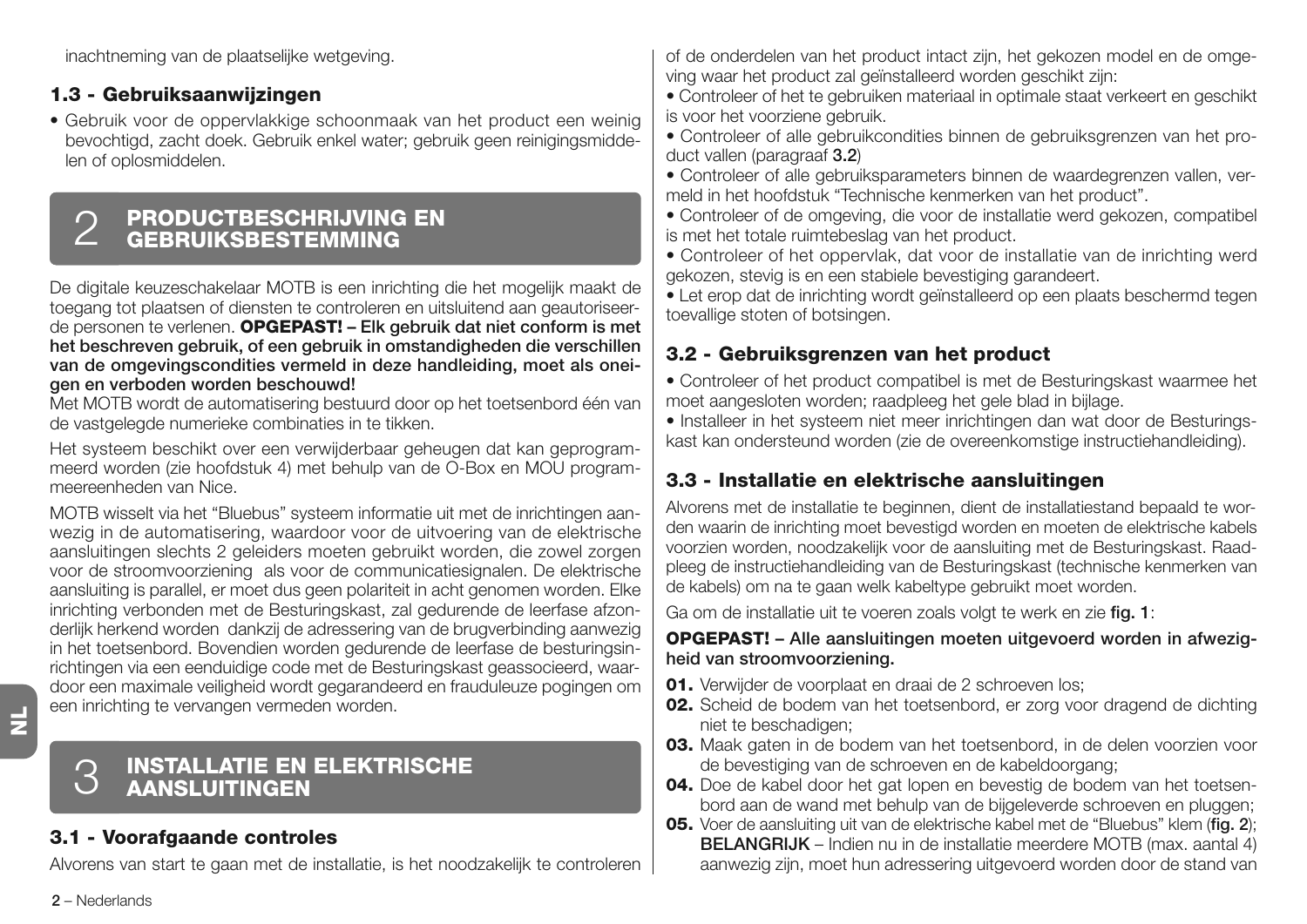de elektrische brugverbinding te wijzigen; zie **Ta bel 1**. **Opgepast!** – De verschillende MOTB moeten onderling een verschillend adres hebben, dat tevens verschilt van de andere besturingsinrichtingen aanwezig op de installatie;



- **06.** Schakel de besturingskast in: de verlichting van het toetsenbord zendt rood knipperlicht uit om het aanwezige geheugentype aan te duiden (zie Tabel 3 - hoofdstuk 5), hierop volgen 5 knipperingen indien het geheugen leeg is;
- **07.** Voer de leerfase uit van het toetsenbord van de besturingskast, zie overeenstemmende instructiehandleiding "Leerfase van de bluebus inrichtingen";
- **08.** Voer de programmering van het toetsenbord uit, zoals beschreven in hoofdstuk 4;
- **09.** Na de programmering en na te hebben gecontroleerd dat alles correct werkt, kan de installatie beëindigd worden.

Wanneer de programmering voltooid is, is het noodzakelijk te controleren of de MOTB correct werkt; zie hoofdstuk 5 - Test.

### **3.4 - Procedure om het interne BM geheugen te verwijderen**

Het interne geheugen is verwijderbaar en kan geprogrammeerd worden met de O-Box of MOU programmeereenheid van Nice (zie overeenstemmende instructiehandleiding).

Om het geheugen te verwijderen, dient u te werk te gaan zoals aangeduid in **fig. 4**.

### 4 **PROGRAMMERING**

De programmering van MOTB kan op twee wijzen uitgevoerd worden:

**EASY**: eenvoudige programmering; basic invoegfuncties en codewissen.

**PROFESSIONAL**: professionele programmering; meer specifieke functies.

De keuze van de programmeringswijze kan enkel gebeuren wanneer het interne geheugen nog leeg is. De keuze kan slechts gewijzigd worden wanneer het geheugen volledig wordt gewist (zie hoofdstuk 5 – Doorgronding).

### **4.1 - Gebruik van MOTB**

Het toetsenbord wordt gebruikt met nummercombinaties van de cijfers 1 tot 9, die de gebruiker op het toetsenbord zal moeten intikken. Wanneer een geldige combinatie wordt ingevoerd, is het mogelijk een commando te activeren door op de toets "<" of ">" te drukken; indien de combinatie verkeerd is, zal het toetsenbord een akoestisch signaal melden. **Belangrijk** – Indien achtereenvolgens 3 verkeerde combinaties worden ingevoerd, zal het systeem gedurende 1 minuut geblokkeerd worden. Indien u dus gedurende het intikken van de combinatie een fout begaat, dient u 10 seconden te wachten eer u de correcte combinatie intikt.

Wanneer u de combinatie invoert, hebt u tussen het intikken van twee cijfers 10 seconden tijd; na het verstrekken van deze tijd dient u de combinatie weer van in het begin in te tikken.

Op het toetsenbord zijn behalve de numerieke toetsen, de toetsen "<" en "> voor bevestiging aanwezig, die geassocieerd zijn met de twee activeerbare commando's 1 en 2:

- De toets "<" is de bevestiging voor de besturing 1 (Fabrieksinstelling Stapvoor-Stap);
- De toets "" is de bevestiging voor de besturing 2 (Fabrieksinstelling Gedeeltelijke opening).

Elke combinatie kan, op grond van de programmeringswijze, zowel gebruikt worden om een afzonderlijke als om beide besturingen te activeren:

- 1 commando: na invoeging van de combinatie kan enkel de eerder geprogrammeerde overeenstemmende bevestigingstoets ingedrukt worden.

*Voorbeeld: de combinatie "1234" is geldig voor de toets "*- *" en niet voor "" ;*

- 2 commando's: nadat de combinatie werd ingetikt, kan willekeurig een van de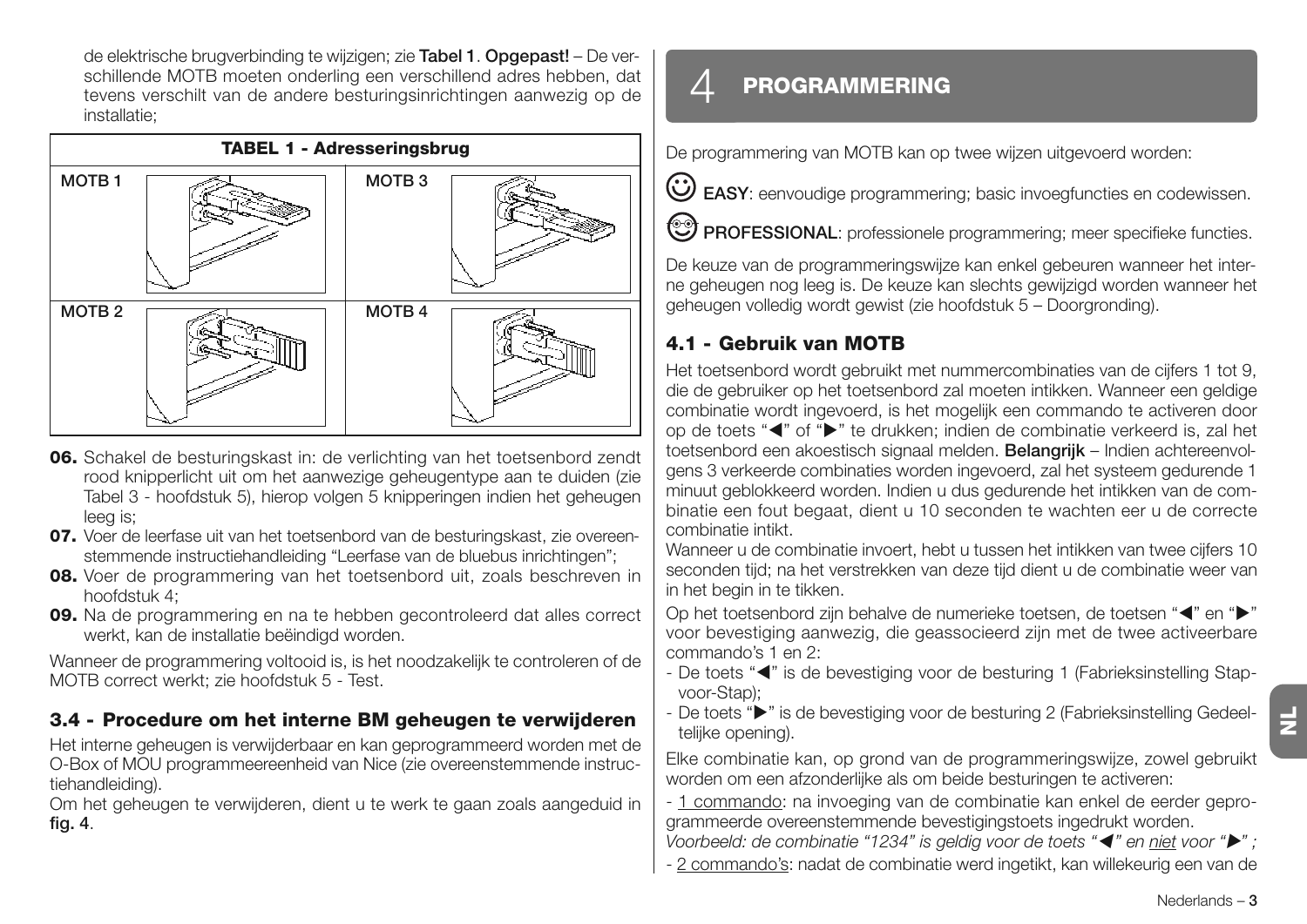beide eerder geprogrammeerde overeenstemmende bevestigingtoetsen ingedrukt worden; op deze wijze kunnen 2 verschillende commando's verstuurd worden. *Voorbeeld: de combinatie "5678" is zowel geldig voor de toets "*- *" als voor de toets "".*

### **4.1.1 -**  $\bigodot$  $\bigodot$  **Procedure om de automatisering te vergrendelen en ontgrendelen**

Deze functie maakt het mogelijk via het toetsenbord het commando "vergrendeling" of "ontgrendeling" van de automatisering te verzenden. *Opmerking – Op het einde van beide procedures zal het toetsenbord, indien de procedures correct werden uitgevoerd, 3 akoestische geluiden uitzenden (biep) en de verlichting van het toetsenbord duidt de staat van de werking aan (zie hoofdstuk 5 Tabel 5).*

### **• Procedure voor vergrendeling van de automatisering**

- 01. Druk op de toets <: het toetsenbord komt in foutstand en zal een foutsignalering voor verkeerde combinatie melden
- **02.** Tik binnen de 10 seconden "**00**"in
- **03.** Tik nu binnen de 10 seconden een geldige combinatie in
- 04. Druk op de toets < om te bevestigen

### **• Procedure voor ontgrendeling van de automatisering**

- 01. Druk op de toets <: het toetsenbord komt in foutstand en zal een foutsignalering voor verkeerde combinatie melden
- **02.** Tik binnen de 10 seconden "**11**" in
- **03.** Tik nu binnen de 10 seconden een geldige combinatie in
- 04. Druk op de toets < om te bevestigen

### **4.2 - Programmeringsprocedure in EASY**

In EASY kunnen 2 combinaties ingevoerd worden, een die geldig is voor het commando "<" en een voor het commando ">". Ofwel een enkele combinatie voor beide commando's. De nummers, te gebruiken voor de combinaties, kunnen uit minimum 1 tot maximum 9 cijfers bestaan. Wanneer de nummers worden ingetikt, zal het toetsenbord akoestische geluiden uitzenden. Vervolgens worden de programmeringsprocedures beschreven voor een enkel commando en voor beide commando's. *Opmerking – Op het einde van elke procedure zal het toetsenbord, indien de procedure correct werd uitgevoerd, 3 akoestische geluiden uitzenden.*

**Waarschuwing** – Wanneer de programmering voltooid is, is het noodzakelijk te controleren of de MOTB correct werkt; zie hoofdstuk 5 - Opleveringstest.

### **4.2.1 - Procedure om een combinatie te programmeren**

### Procedure voor het "<" commando

Met deze procedure is het op elk ogenblik mogelijk voor het andere commando een tweede combinatie in te voeren.

- **01.** Druk op de toets "**P**" (**fig. 3**)
- **02.** Voeg binnen 30 sec. de combinatie in door de nummers op het toetsenbord in te tikken
- **03.** Druk 2 keer op de toets

### **Procedure voor het "" commando**

Met deze procedure is het op elk ogenblik mogelijk voor het andere commando een tweede combinatie in te voeren.

- **01.** Druk op de toets "**P**" (**fig. 3**)
- **02.** Voeg binnen 30 sec. de combinatie in door de nummers op het toetsenbord in te tikken
- **03.** Druk 2 keer op de toets ▶

### Procedure voor de "<" en ">" commando's

- **01.** Druk op de toets "**P**" (**fig. 3**)
- **02.** Voeg binnen 30 sec. de combinatie in door de nummers op het toetsenbord in te tikken
- **03.** Druk 1 keer op de toets < en 1 keer op de toets  $\triangleright$

I comandi associati ai tasti "<" e ">" sono impostati di fabbrica come:

- "<" = Stap-voor-Stap.
- $"$  = Gedeeltelijke opening.

Ook het volgende kan uitgevoerd worden:

- Wijziging van het commandotype geassocieerd met een combinatie (zie hoofdstuk 6.1)
- Vergrendeling en ontgrendeling van de automatisering (zie hoofdstuk 4.1.1)
- Wissen van de gegevens in het BM geheugen (zie hoofdstuk 6.2).

### **4.3 - Programmeringsprocedures in PROFESSIONAL**

In PROFESSIONAL kunnen alle functies rechtstreeks op het toetsenbord beheerd worden; er kunnen meerdere combinaties ingevoerd worden en andere specifieke functies. De nummers, gebruikt voor de combinaties, kunnen bestaan uit minimum 1 en maximum 9 cijfers. Telkens een toets wordt ingedrukt om een

**4** – Nederlands

 $\overline{z}$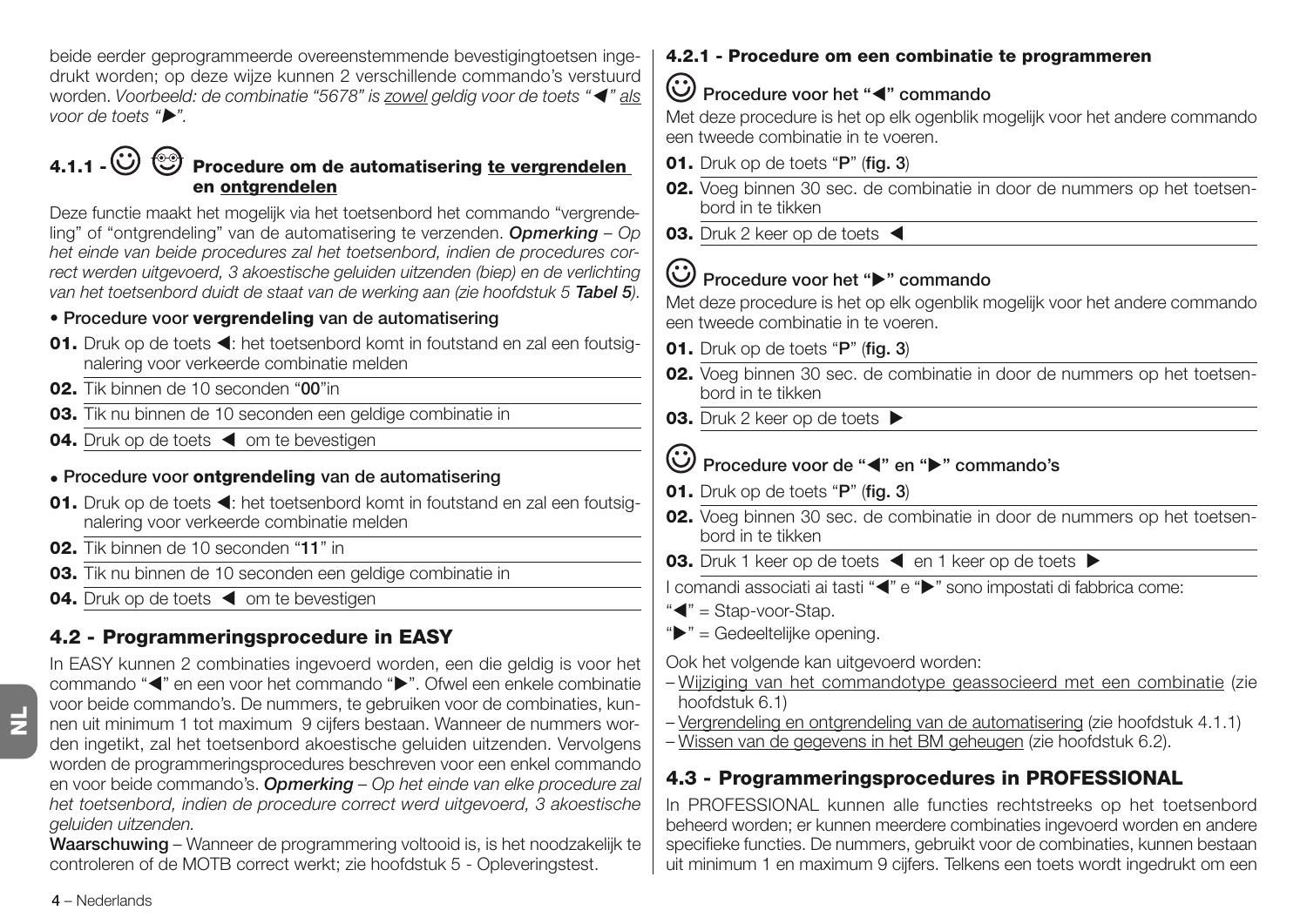cijfer in te tikken, zal het toetsenbord 1 akoestisch geluid uitzenden.

Om naar de programmeerfuncties te gaan, moet een wijzigbaar "paswoord", samengesteld uit 7 cijfers, ingevoegd worden (zie paragraaf 4.3.2). Dit paswoord wordt in de fabriek ingesteld als **0333333**.

**Het is noodzakelijk voor alle programmeringsfases; vergeet het dus nooit, anders moet het geheugen gewist worden.**

Vervolgens worden de programmeringsprocedures beschreven voor een enkel commando of voor beide commando's. *Opmerking – Op het einde van elke procedure zal het toetsenbord, indien de procedure correct werd uitgevoerd, 3 akoestische geluiden uitzenden.*

**Waarschuwing** – Wanneer de programmering voltooid is, is het noodzakelijk te controleren of de MOTB correct werkt; zie hoofdstuk 5 - Opleveringstest.

#### **4.3.1 - Procedure voor het programmeren van een combinatie**

**Procedure voor het commando "**-**" (1)**

- **01.** Tik het paswoord voor de programmering in
- **02.** Druk op de toets  $\triangleright$  om het paswoord te bevestigen
- **03.** Tik **1** in om het soort verrichting te kiezen
- **04.** Druk op de toets  $\triangleright$  in om te bevestigen
- **05.** Tik de gewenste combinatie in
- **06.** Druk op de toets  $\triangleright$  in om te bevestigen
- **07.** Tik opnieuw dezelfde combinatie in
- **08.** Druk op de toets  $\triangleright$  in om te bevestigen

**Procedure voor het commando "" (2)**

- **01.** Tik het paswoord voor de programmering in
- **02.** Druk op de toets  $\triangleright$  om het paswoord te bevestigen
- **03.** Tik **2** in om het soort verrichting te kiezen
- **04.** Druk op de toets  $\triangleright$  in om te bevestigen
- **05.** Tik de gewenste combinatie in
- **06.** Druk op de toets  $\triangleright$  in om te bevestigen
- **07.** Tik opnieuw dezelfde combinatie in
- **08.** Druk op de toets  $\triangleright$  in om te bevestigen

### Procedure voor de commando's "<" en " $\blacktriangleright$ " (1-2)

**01.** Tik het paswoord voor de programmering in

**02.** Druk op de toets  $\triangleright$  om het paswoord te bevestigen

- **03.** Tik **12** in om het soort verrichting te kiezen
- **04.** Druk op de toets **in** om te bevestigen
- **05.** Tik de gewenste combinatie in
- **06.** Druk op de toets **ight** in om te bevestigen
- **07.** Tik opnieuw dezelfde combinatie in
- **08.** Druk op de toets **in** om te bevestigen

#### **4.3.2 - Procedure om het "paswoord voor programmering" te wijzigen**

Indien het fabrieksingestelde "paswoord voor programmering" gewijzigd wordt, zal voor alle hierop volgende programmeerhandelingen enkel het nieuwe paswoord aanvaard worden. *Opmerking – Het paswoord kan gewijzigd worden telkens u dit wenst, op voorwaarde dat u het actuele paswoord kent.*

### **Procedure (3)**

- **01.** Tik het paswoord voor de programmering in actuel
- **02.** Druk op de toets  $\triangleright$  om het paswoord te bevestigen
- **03.** Tik **3** in om het soort verrichting te kiezen
- **04.** Druk op de toets  $\triangleright$  in om te bevestigen
- **05.** Tik het **nieuwe** paswoord van 7 cijfers in
- **06.** Druk op de toets  $\triangleright$  in om te bevestigen
- **07.** Tik opnieuw hetzelfde paswoord in (het nieuwe)
- **08.** Druk op de toets  $\triangleright$  in om te bevestigen

### **4.3.3 - Procedure om een combinatie te wissen**

### **Procedure voor het commando "**-**" (4)**

Deze functie maakt het mogelijk een combinatie geldig voor de commando 1 te wissen; indien de combinatie geldig is voor beide commando's, blijft enkel de combinatie voor de commando 2 geldig.

- **01.** Tik het paswoord voor de programmering in
- **02.** Druk op de toets  $\triangleright$  om het paswoord te bevestigen
- **03.** Tik **4** in om het soort verrichting te kiezen
- **04.** Druk op de toets  $\triangleright$  in om te bevestigen
- **05.** Tik de gewenste combinatie in
- **06.** Druk op de toets  $\triangleright$  in om te bevestigen
- **07.** Marquer à nouveau la même combinaison à annuler
- **08.** Druk op de toets  $\triangleright$  in om te bevestigen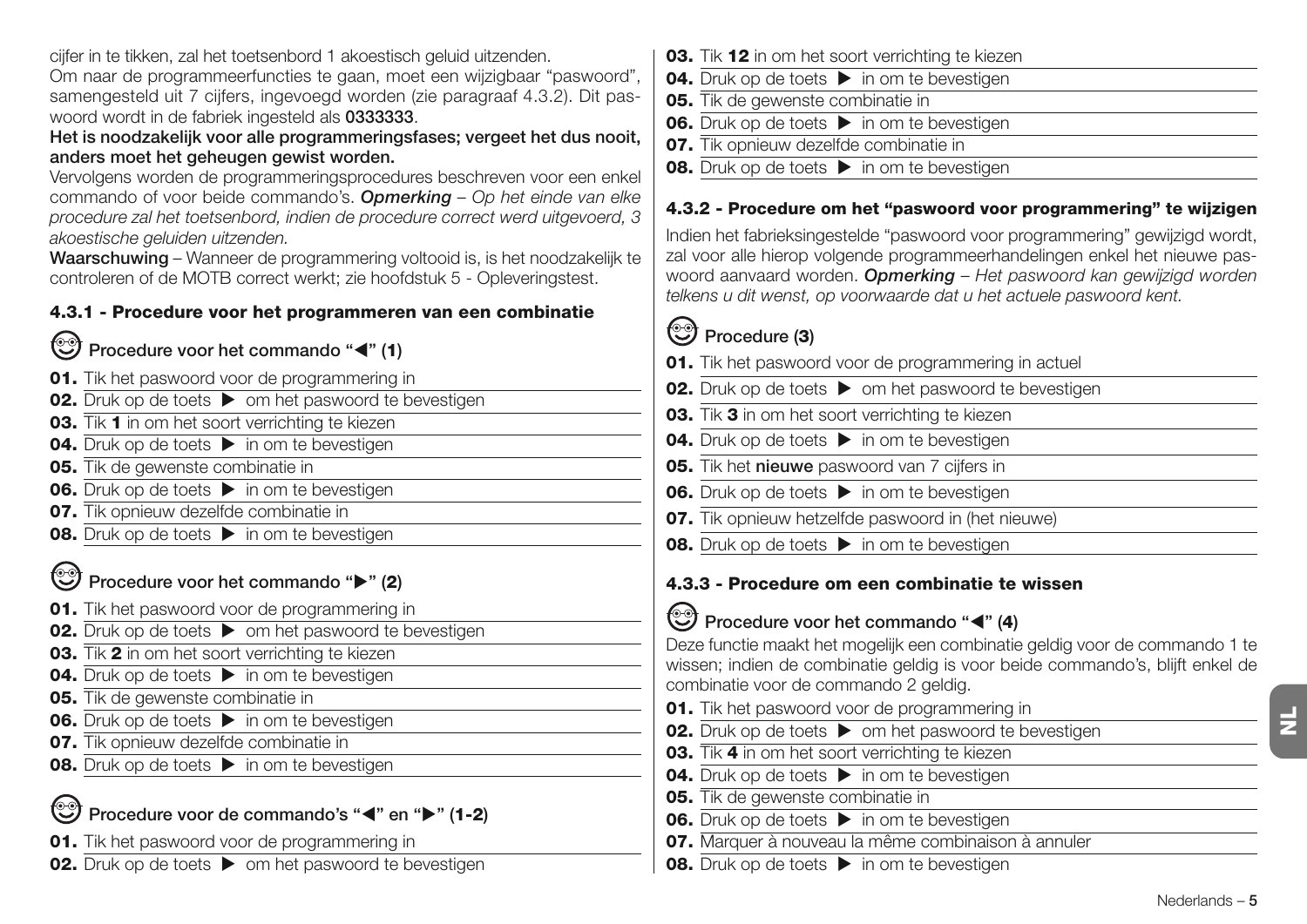## **Procedure voor het commando "" (5)**

Met deze functie kan een combinatie geldig voor de commando 2 gewist worden; indien de combinatie geldig is voor beide commando's, blijft enkel de combinatie voor de commando 1 geldig.

- **01.** Tik het paswoord voor de programmering in
- **02.** Druk op de toets  $\triangleright$  om het paswoord te bevestigen
- **03.** Tik **5** in om het soort verrichting te kiezen
- **04.** Druk op de toets  $\triangleright$  in om te bevestigen
- **05.** Tik de gewenste combinatie in
- **06.** Druk op de toets  $\triangleright$  in om te bevestigen
- **07.** Tik opnieuw dezelfde te wissen combinatie in
- **08.** Druk op de toets  $\triangleright$  in om te bevestigen

### **Procedure voor de commando's "<" en "** $\blacktriangleright$ **" (4-5)**

- **01.** Tik het paswoord voor de programmering in
- **02.** Druk op de toets  $\triangleright$  om het paswoord te bevestigen
- **03.** Tik **45** in om het soort verrichting te kiezen
- **04.** Druk op de toets  $\triangleright$  in om te bevestigen
- **05.** Tik de gewenste combinatie in
- **06.** Druk op de toets  $\triangleright$  om te bevestigen
- **07.** Tik opnieuw dezelfde te wissen combinatie in
- **08.** Druk op de toets  $\triangleright$  om te bevestigen

### **4.3.4 - Procedure om het aantal geldige combinaties na te gaan**

Deze functie maakt het mogelijk het aantal geldige combinaties te tellen voor het commando "<" of voor het commando ">" of voor beide commando's ("◀" en "▶").

- **Procedure voor het commando "**-**" (6)**
- **01.** Tik het paswoord voor programmering in
- **02.** Druk op de toets  $\triangleright$  om het paswoord te bevestigen
- **03.** Tik **6** in om het type verrichting te kiezen
- **04.** Druk op de toets  $\triangleright$  om te bevestigen

*Opmerkingen: – Om na te gaan hoeveel combinaties in werkelijkheid het commando "*- *", kunnen activeren, dienen tevens de combinaties geldig* voor beide commando's ("<" en ">") bijgeteld te worden*: zie "Procedure voor de commando's ◀ en ▶ (6-7)". – Op het einde van de procedure, zal het toetsenbord akoestische geluidsequenties uitzenden (zie Tabel 2).*

### **Procedure voor het commando "" (7)**

**01.** Tik het paswoord voor programmering in

- **02.** Druk op de toets  $\triangleright$  om het paswoord te bevestigen
- **03.** Tik **7** in om het type verrichting te kiezen
- **04.** Druk op de toets  $\triangleright$  om te bevestigen

*Opmerkingen: – Om na te gaan hoeveel combinaties in werkelijkheid het commando "" " kunnen activeren, dienen tevens de combinaties geldig* voor beide commando's ("<" en ">") erbij geteld te worden: zie "Procedure voor de *commando's* ◀ en ▶ (6-7)". – Op het einde van de procedure, zal het toetsen*bord akoestische geluidsequenties uitzenden (zie Tabel 2).*

### **Procedure voor de commando's "<" en "** $\blacktriangleright$ **" (6-7)**

- **01.** Tik het paswoord voor programmering in
- **02.** Druk op de toets  $\triangleright$  om het paswoord te bevestigen
- **03.** Tik **67** in om het type verrichting te kiezen
- **04.** Druk op de toets  $\triangleright$  om te bevestigen

*Op het einde van de procedure, zal het toetsenbord akoestische geluidsequenties uitzenden (zie Tabel 2).*

De **Tabel 2** beschrijft het type geluidsequentie en het overeenstemmende aantal combinaties. De sequenties die het toetsenbord op het einde van de procedure uitzendt, zijn gerangschikt zoals in de tabel (honderdtallen, tientallen, eenheden).

### **TABEL 2**

**3 geluiden** = 1 honderdtal (een sequentie van 3 geluiden stemt overeen met 100 combinaties)

**2 geluiden** = 1 tiental (drie sequenties van 2 geluiden stemmen overeen met 30 combinaties)

**1 geluid** = 1 eenheid(twee sequenties van 1 geluid stemmen overeen met 2 combinaties)

Het cijfer **nul** wordt voorgesteld door 10 geluidsequenties

### **4.3.5 - Procedure om de combinaties die met een bepaald nummer eindigen te deactiveren en activeren**

Deze functie maakt het mogelijk alle combinaties die met een bepaald nummer eindigen te activeren of opnieuw te deactiveren; deze procedure kan meerdere keren herhaald worden. De combinaties worden niet van het geheugen gewist maar enkel gedeactiveerd.

**6** – Nederlands

 $\overline{z}$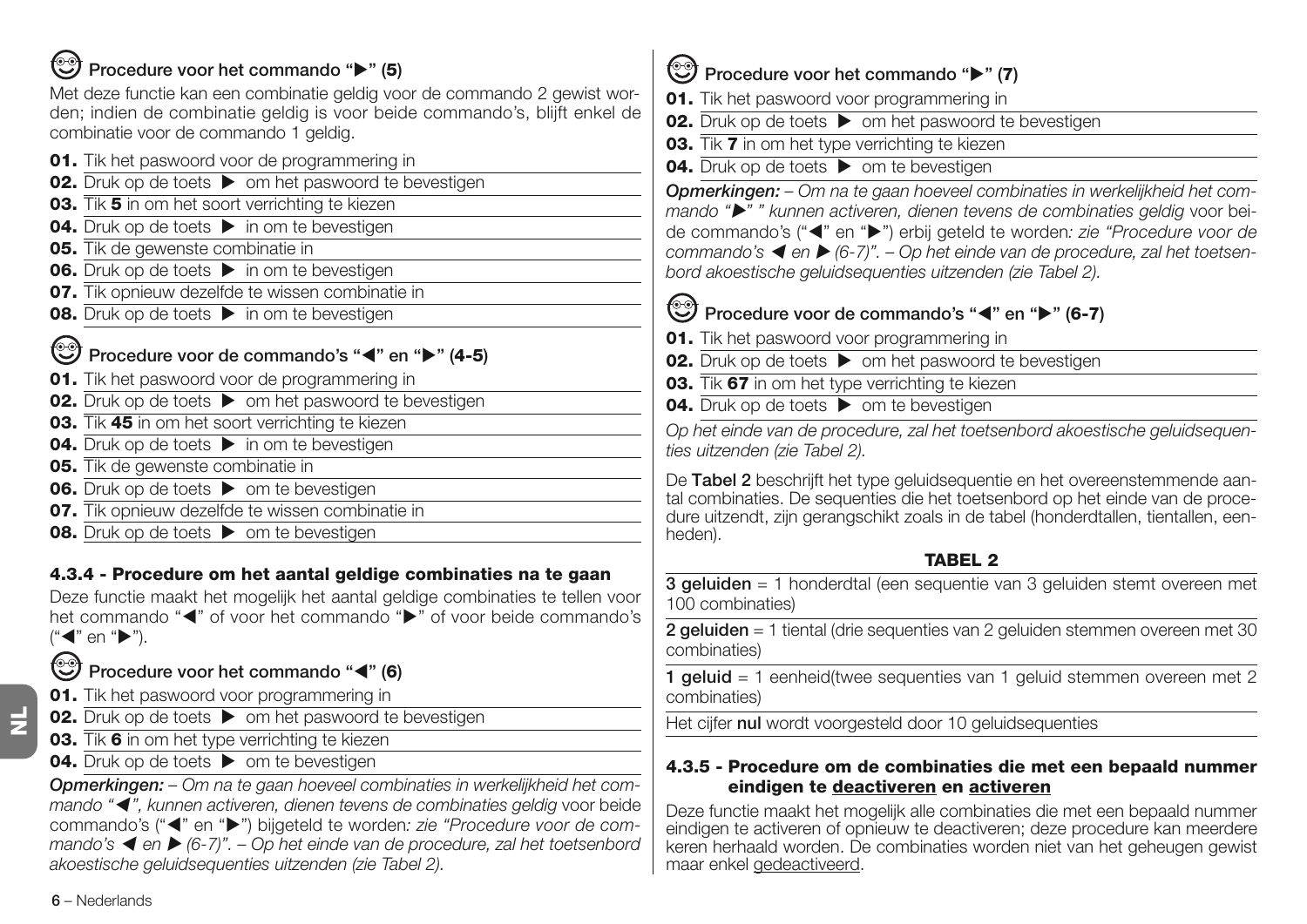| Procedure voor het deactiveren: (8)                                                                                                                                                                                                                                                                                                                                                                                                                                 |
|---------------------------------------------------------------------------------------------------------------------------------------------------------------------------------------------------------------------------------------------------------------------------------------------------------------------------------------------------------------------------------------------------------------------------------------------------------------------|
| 01. Tik het paswoord voor programmering in actuel                                                                                                                                                                                                                                                                                                                                                                                                                   |
| <b>02.</b> Druk op de toets ▶ om het paswoord te bevestigen                                                                                                                                                                                                                                                                                                                                                                                                         |
| 03. Tik 8 in om het type verrichting te kiezen                                                                                                                                                                                                                                                                                                                                                                                                                      |
| 04. Druk op de toets > om te bevestigen                                                                                                                                                                                                                                                                                                                                                                                                                             |
| 05. Tik het laatste nummer van de te deactiveren combinaties in                                                                                                                                                                                                                                                                                                                                                                                                     |
| <b>06.</b> Druk op de toets $\triangleright$ om te bevestigen                                                                                                                                                                                                                                                                                                                                                                                                       |
| 07. Tik opnieuw hetzelfde laatste nummer in                                                                                                                                                                                                                                                                                                                                                                                                                         |
| 08. Druk op de toets > om te bevestigen                                                                                                                                                                                                                                                                                                                                                                                                                             |
| <b>Opmerking</b> – Op het einde van de procedure zal het toetsenbord, indien de<br>procedure correct werd uitgevoerd, 3 akoestische geluiden uitzenden.                                                                                                                                                                                                                                                                                                             |
| Procedure voor het activeren: (9)                                                                                                                                                                                                                                                                                                                                                                                                                                   |
| 01. Tik het paswoord voor programmering in actuel                                                                                                                                                                                                                                                                                                                                                                                                                   |
| <b>02.</b> Druk op de toets ▶ om het paswoord te bevestigen                                                                                                                                                                                                                                                                                                                                                                                                         |
| 03. Tik 9 in om het type verrichting te kiezen                                                                                                                                                                                                                                                                                                                                                                                                                      |
| 04. Druk op de toets > om te bevestigen                                                                                                                                                                                                                                                                                                                                                                                                                             |
| 05. Tik het laatste nummer van de opnieuw te activeren combinaties in                                                                                                                                                                                                                                                                                                                                                                                               |
| <b>06.</b> Druk op de toets $\triangleright$ om te bevestigen                                                                                                                                                                                                                                                                                                                                                                                                       |
| 07. Tik opnieuw hetzelfde laatste nummer in                                                                                                                                                                                                                                                                                                                                                                                                                         |
| <b>08.</b> Druk op de toets $\triangleright$ om te bevestigen                                                                                                                                                                                                                                                                                                                                                                                                       |
| <b>Opmerking</b> – Op het einde van de procedure zal het toetsenbord, indien de<br>procedure correct werd uitgevoerd, 3 akoestische geluiden uitzenden.                                                                                                                                                                                                                                                                                                             |
| 4.3.6 - Programmering van het aantal toepassingen van een                                                                                                                                                                                                                                                                                                                                                                                                           |
| combinatie                                                                                                                                                                                                                                                                                                                                                                                                                                                          |
| Met elke combinatie is een teller geassocieerd, die afneemt telkens de combi-<br>natie wordt gebruikt; wanneer de combinatie op nul komt te staan, wordt ze<br>gedeactiveerd. Het aantal ingestelde toepassingen ingesteld in de fabriek is<br>onbeperkt. Met deze procedure is het mogelijk het aantal toepassingen van<br>een of meerdere combinaties te programmeren; de maximum associeerbare<br>waarde is 999, hogere waarden betekenen onbeperkte manoeuvres. |
| ၜၟၜ<br>Procedure: (10)                                                                                                                                                                                                                                                                                                                                                                                                                                              |

**01.** Tik het paswoord voor programmering in actuel

**02.** Druk op de toets  $\triangleright$  om het paswoord te bevestigen

**03.** Tik **10** in om het type verrichting te kiezen **04.** Druk op de toets  $\triangleright$  om te bevestigen **05.** Tik de te programmeren combinatie in **06.** Druk op de toets  $\triangleright$  om te bevestigen **07.** Tik opnieuw dezelfde combinatie in **08.** Druk op de toets  $\triangleright$  om te bevestigen **09.** Tik het aantal te toe te wijzen gebruiken in **10.** Druk op de toets  $\triangleright$  om te bevestigen *Opmerking – Op het einde van de procedure zal het toetsenbord, indien de procedure correct werd uitgevoerd, 3 akoestische geluiden uitzenden.* **4.3.7 - Procedure om het volledige geheugen te wissen, indien geprogrammeerd in PROFESSIONAL en het paswoord gekend is** Deze functie maakt het mogelijk alle gegevens van het BM geheugen van het toetsenbord te wissen. **Procedure : (0) 01.** Tik het paswoord voor programmering in **02.** Druk op de toets  $\triangleright$  om het paswoord te bevestigen **03.** Tik **0** in om het type verrichting te kiezen **04.** Druk op de toets  $\triangleright$  om te bevestigen  $\overline{\phantom{0}}$ **05.** Tik **0** in voor de eerste bevestiging **06.** Druk op de toets  $\triangleright$  om te bevestigen **07.** Tik **0** in voor de tweede bevestiging **08.** Druk op de toets  $\triangleright$  om te bevestigen *Op het einde van de procedure zal het toetsenbord ter bevestiging, indien de procedure correct werd uitgevoerd, 3 akoestische geluiden (biep) en 5 knipperingen uitzenden.* Nu is het noodzakelijk dat de Besturingskast de leerfase van het toetsenbord uitvoert; vervolgens zal het mogelijk zijn het toetsenbord in "PROFESSIONAL" te programmeren. In "PROFESSIONAL" kan tevens het volgende uitgevoerd worden: – Wijziging van het type commando geassocieerd met een combinatie (zie hoofdstuk 6.1) – Vergrendeling en ontgrendeling van de automatisering (zie hoofdstuk 4.1.1) – Wissen van de gegevens in het BM geheugen (zie hoofdstuk 6.2).

**NL**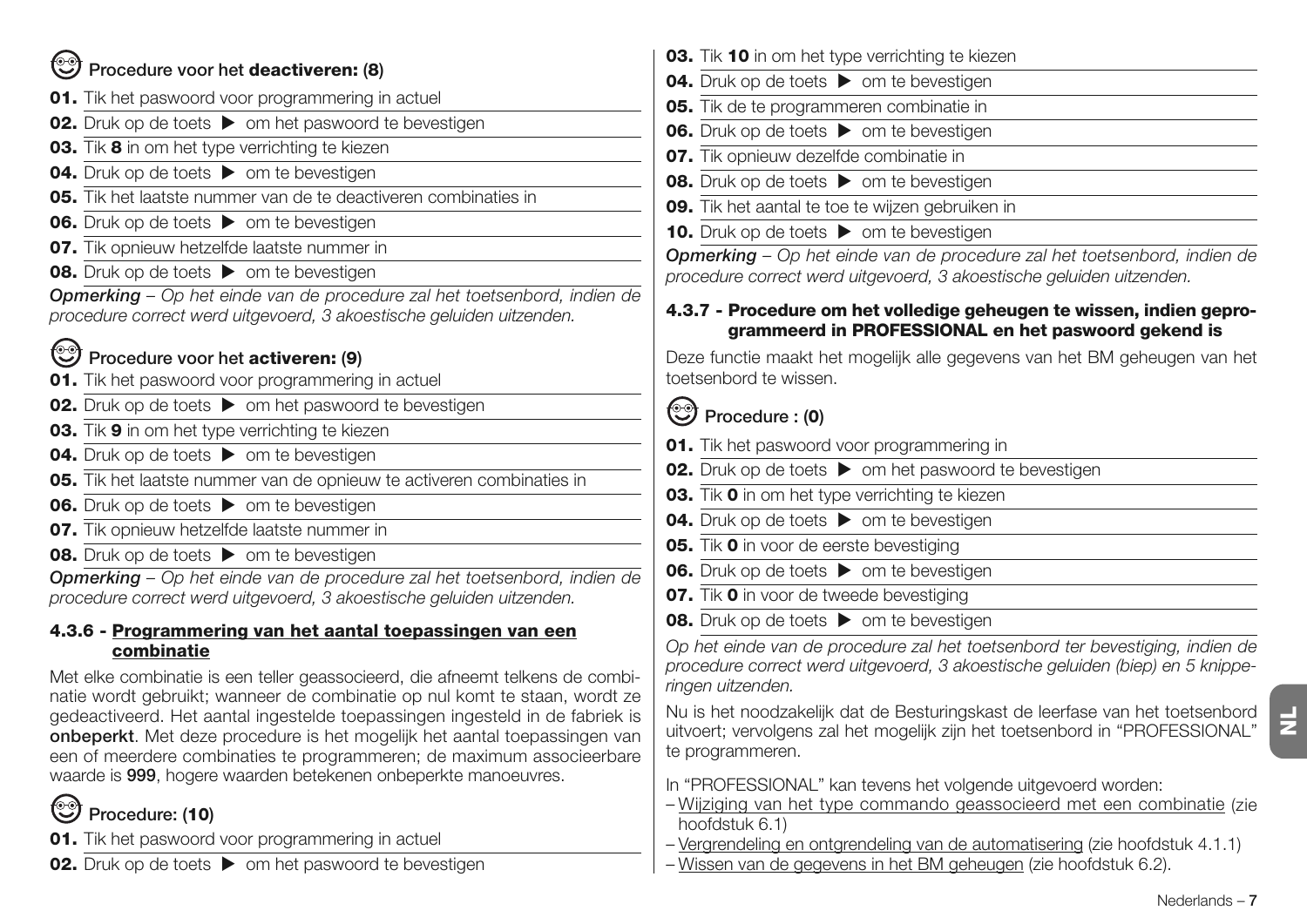## 5 **TEST**

Na MOTB opslag en leerfase, is het noodzakelijk zijn correcte werking te controleren:

- **a)** controleer of de voorschriften uit hoofdstuk 1 in acht werden genomen Algemene waarschuwingen en voorzorgsmaatregelen;
- **b)** tik op het toetsenbord een geldige combinatie in en druk op de toets "<" of
- ">": u dient gelijktijdig waar te nemen of de automatisering het gestuurde bevel uitvoert en of de verlichting van het toetsenbord overeenstemt met het gestuurde bevel (zie Tabel 5). Is dit niet het geval, raadpleeg dan het hoofdstuk 7 - "Wat doe ik indien...oplossing van problemen".
- **c)** controleer of ook de andere combinaties correct opgeslagen werden.

### 6 **DOORGRONDING**

• Wanneer de Beheercentrale wordt ingeschakeld, zullen de rode leds van het toetsenbord knipperen om het aanwezige geheugentype aan te duiden, plus 5 knipperingen indien het geheugen leeg is. Raadpleeg hiervoor **Tabel 3** :

| Aantal knipperingen | Beschrijving                                           |  |
|---------------------|--------------------------------------------------------|--|
|                     | <b>BM60</b>                                            |  |
| 2                   | BM250                                                  |  |
| 3                   | BM1000                                                 |  |
| $\overline{4}$      | Duid aan dat het geheugen niet geldige codes voorstelt |  |
| 5                   | Fout gedurende de lezing van het geheugen              |  |
| 5 (traag)           | Leeg geheugen                                          |  |

**TABEL 3**

• Gedurende de programmeringsfase zal het toetsenbord akoestische geluiden uitzenden om de normale werking of fouten te melden. Raadpleeg hiervoor **Tabel 4**:

| <b>TABEL 4</b>                              |                                   |  |
|---------------------------------------------|-----------------------------------|--|
| Akoestisch geluid                           | Beschrijving                      |  |
| 1 geluid                                    | Meldt het intikken van een toets  |  |
| 2 kort opeenvolgende<br>geluiden + 1 geluid | Meldt een niet geldige combinatie |  |

| 3 geluiden                    | Meldt de correcte uitvoering van de programmerings<br>procedure          |
|-------------------------------|--------------------------------------------------------------------------|
| 1 geluid met regelmatig ritme | Meldt dat het toetsenbord geblokkeerd is                                 |
| Een reeks geluiden            | Meldt dat een fout werd uitgevoerd en de<br>programmering niet gelukt is |

• Gedurende de normale werking of gedurende de verschillende programmeringsfases, zal het toetsenbord lichtsignalen uitzenden; raadpleeg **Tabel 5**:

| IADEL 3                              |                                               |  |  |
|--------------------------------------|-----------------------------------------------|--|--|
| Verlichting van de inrichting        | <b>Beschrijving</b>                           |  |  |
| ROOD vast aan                        | Hek toe en automatisering ontgrendeld         |  |  |
| ROOD vast aan                        | Hek in Sluitfase                              |  |  |
| ROOD vast aan<br>ontgrendeld         | Hek noch gesloten noch open en automatisering |  |  |
| <b>GROEN</b> vast aan                | Hek in Openingsfase                           |  |  |
| <b>GROEN</b> vast aan<br>vergrendeld | Hek noch gesloten noch open en automatisering |  |  |
| <b>GROEN</b> vast aan                | Hek open en automatisering vergrendeld        |  |  |
| <b>GROEN</b> vast aan                | Hek gesloten en automatisering vergrendeld    |  |  |
| ROOD (3 knipperingen en pauze)       | Toetsenbord niet met bluebus gesynchroniseerd |  |  |
| ROOD (2 knipperingen en pauze)       | Toetsenbord zonder "brugverbinding"           |  |  |

### **TABEL 5**

### **6.1 - Procedure om het commandotype geassocieerd met een combinatie te wijzigen**

Deze functie maakt het mogelijk het commando geassocieerd met de toetsen "4" en ">" te wijzigen. U kunt kiezen welk commando, tussen de beschikbare commando's van **Tabel 6**, u met de gekozen toets wilt associëren. Enkele commando's kunnen verschillend zijn t.o.v. de Besturingskast waarmee het toetsenbord is verbonden (zie overeenstemmende instructiehandleiding). *Druk gedurende de uitvoering van de procedure op de toets "P" (fig. 3) om een nieuw commando te kiezen (gedurende de procedure zal elke druk op de toets toelaten het volgende commando aanwezig in de Tabel 6 te kiezen). Tussen het intikken van de toetsen moet de maximum tijd van 10 seconden in acht genomen worden, anders wordt het vorige commando opnieuw bevestigd en moet de procedure herhaald worden.*

#### **TABEL 6**

| Aantal knipperingen   Commando |                                         |
|--------------------------------|-----------------------------------------|
| 1 knippering + pauze           | Stap-voor-Stap ("<" fabrieksinstelling) |

**NL**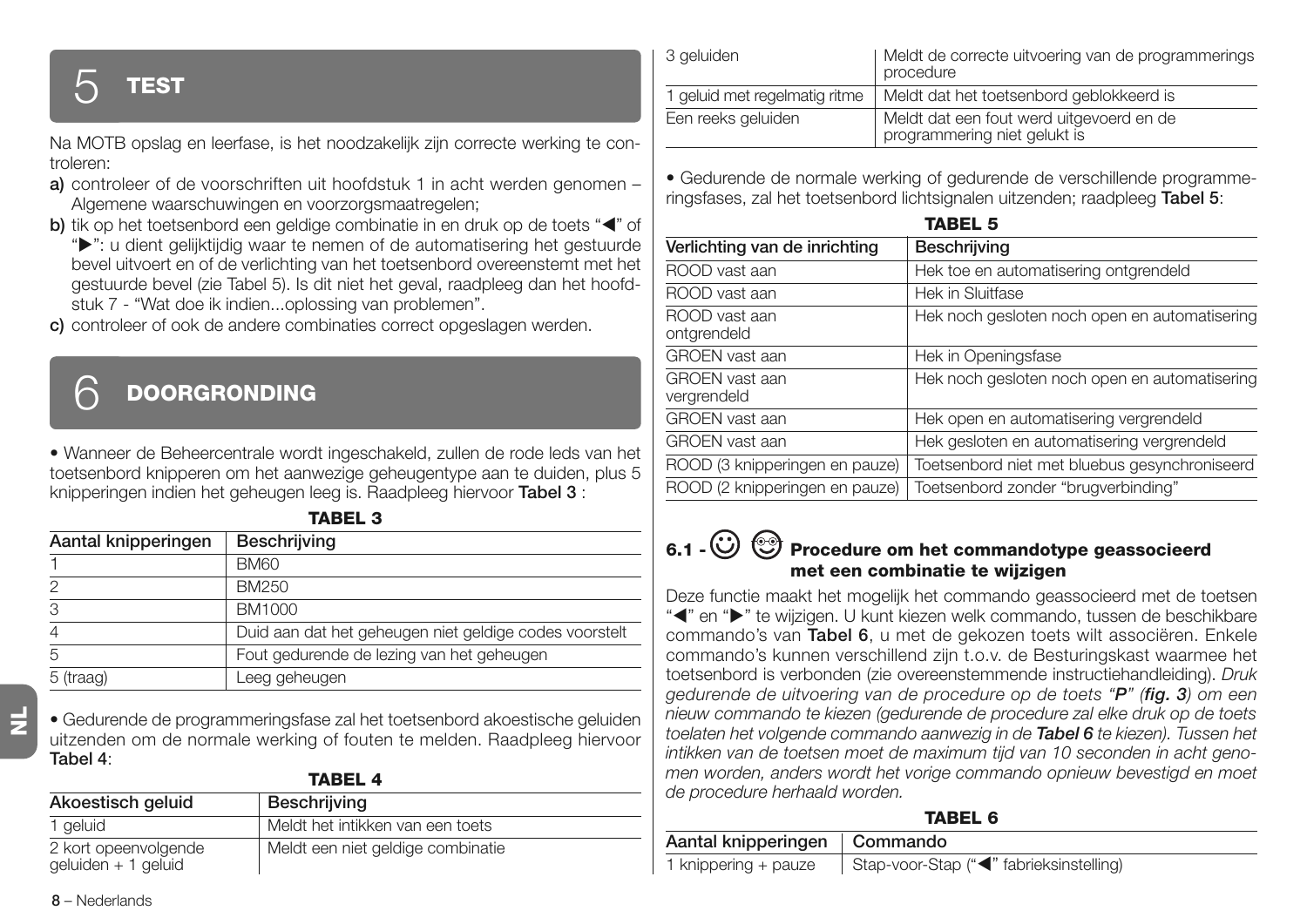| 2 knipperingen + pauze | Opening                                    |
|------------------------|--------------------------------------------|
| 3 knipperingen + pauze | Sluitina                                   |
| 4 knipperingen + pauze | Open gedeeltelijk (">" fabrieksinstelling) |
| 5 knipperingen + pauze | Stop                                       |
| 6 knipperingen + pauze | Bijverlichting                             |

#### **• Procedure voor het commando "**-**"**

- **01.** Tik een geldige combinatie in voor het actuele commando.
- **02.** Druk op de toets "<". De led "L1" (fig. 3) knippert, gevolgd door een pauze in functie van het ingestelde commando (zie Tabel 5)
- **03.** Druk op de toets "**P**" (**fig. 3**) om het gewenste commando te kiezen
- 04. Druk op de toets < om te bevestigen

#### **• Procedure voor het commando ""**

- **01.** Tik een combinatie in geldig voor het actuele commando.
- **02.** Druk op de toets " $\blacktriangleright$ ". De led "L1" (fig. 3) knippert, gevolgd door een pauze in functie van het ingestelde commando (zie Tabel 6)
- **03.** Druk op de toets "**P**" (**fig. 3**) om het gewenste commando te kiezen
- **04.** Druk op de toets  $\triangleright$  om te bevestigen

#### **6.2 - Procedure om de gegevens van het BM geheugen te wissen**

Deze functie maakt het mogelijk alle gegevens van het BM geheugen van het toetsenbord te wissen. **Opgepast!** – Telkens het geheugen wordt gewist, moet de Besturingskast de leerfase van het toetsenbord uitvoeren (zie overeenstemmende instructiehandleiding).

**Procedure om het volledige geheugen te wissen, indien geprogrammeerd in EASY of in PROFESSIONAL en het paswoord NIET gekend is**

- **01.** Druk op de toets "**P**" (**fig. 3**); de led "**L1**" blijft 3 seconden aan en knippert vervolgens 3 keer
- **02.** Laat gedurende de 3de knippering de toets weer los

*Op het einde van de procedure zal de led "L1" een reeks impulsen uitzenden en na enkele seconden zal het toetsenbord ter bevestiging, indien de procedure correct werd uitgevoerd, 3 akoestische geluiden (biep) en 5 knipperingen uitzenden.*

Nu is het noodzakelijk dat de Besturingskast de leerfase van het toetsenbord

uitvoert; vervolgens zal het mogelijk zijn het toetsenbord zowel in "EASY" als in "PROFESSIONAL" te programmeren.

### 7 **WAT DOE IK INDIEN... (oplossing van problemen)**

- **Indien de verlichting van het toetsenbord knippert (2 knipperingen en pauze):** controleer of de brugverbinding correct werd ingevoegd.
- **Indien met de Besturingskast meerdere toetsenborden werden aangesloten en een commando wordt geactiveerd, begint de verlichting te knipperen (3 knipperingen en pauze), maar het commando zelf wordt niet geactiveerd:** controleer of u geen gelijke adressen hebt ingevoerd.
- **Indien het toetsenbord geen akoestisch geluid uitzendt wanneer op de toetsen wordt gedrukt:** gedrukt: controleer of het BM geheugen correct is ingevoegd.
- **Indien de led L1 knippert wanneer een commando wordt geactiveerd ter aanduiding dat het commando geactiveerd werd, maar de Besturingskast activeert geen enkel manoeuvre:** controleer of de Besturingskast de leerfase van de inrichting correct heeft uitgevoerd.
- Indien de inrichting niet wordt ingeschakeld: controleer met een geschikt instrument of er spanning (vdc) aanwezig is op de Bluebus.
- **Indien de inrichting wordt ingeschakeld maar niet werkt:** controleer of de Besturingskast, waarmee het toetsenbord is verbonden, de bluebus aansluiting voor de besturingsinrichtingen ondersteunt.
- **Indien een combinatie meer dan 3 keren verkeerd wordt ingetikt, zal het toetsenbord geblokkeerd worden en akoestische signalen met regelmatige intervallen uitzenden:** na 1 minuut zal het toetsenbord automatisch gedeblokkeerd worden.
- **Indien de automatisering de activering van een commando niet beantwoordt en de verlichting van het toetsenbord blijvend groen is:** het is mogelijk dat toevallig een commando tot vergrendeling van de automatisering werd verzonden. In dit geval is het noodzakelijk de automatisering te ontgrendelen.

### 8 **ONDERHOUD VAN HET PRODUCT**

Het product heeft geen bijzonder onderhoud nodig; wij adviseren een oppervlakkige schoonmaak van het product (zie hoofdstuk 1 - Gebruiksaanwijzingen).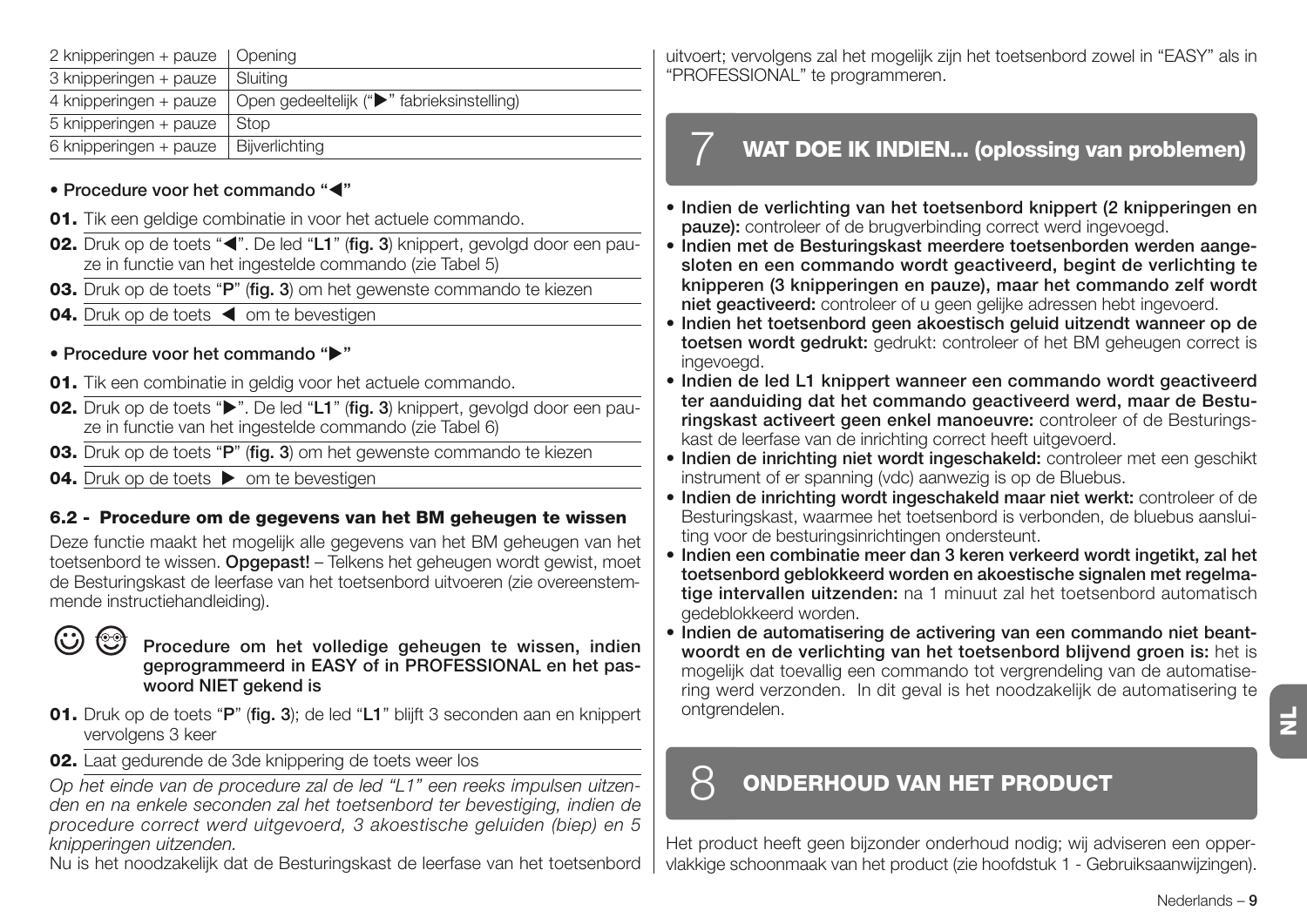### **AFVALVERWERKING VAN HET PRODUCT**

#### **Dit product is integrerend deel van de automatisering die het aanstuurt en moet dus samen daarmee worden naar de afvalverwerking gestuurd.**

Wanneer de levensduur van dit product ten einde is, dienen, zoals dit ook bij de installatiewerkzaamheden het geval is, de ontmantelingswerkzaamheden door gekwalificeerde technici te worden uitgevoerd.

Dit product bestaat uit verschillende soorten materialen: sommige daarvan kunnen opnieuw gebruikt worden, terwijl andere als afval verwerkt dienen te worden. Win inlichtingen in over de methoden van hergebruik of afvalverwerking in en houd u aan de plaatselijk voor dit soort producten van kracht zijnde voorschriften.

Let op! – sommige onderdelen van het product kunnen vervuilende of gevaarlijke stoffen bevatten: indien die in het milieu zouden verdwijnen, zouden ze schadelijke gevolgen voor het milieu en de menselijke gezondheid kunnen opleveren.

Zoals dat door het symbool hiernaast is aangegeven, is het verboden dit product met het gewone huisafval weg te gooien. Scheid uw afval voor verwerking op een manier zoals die in de plaatselijke regelgeving is voorzien of lever het product bij uw leverancier in, wanneer u een nieuw gelijksoortig product koopt. **Let op!** – de plaatselijke regelgeving kan in zware straffen voorzien in geval van illegale dumping van dit product.



### **TECHNISCHE KENMERKEN VAN HET PRODUCT**

**NL**

#### **AANWIJZINGEN: •** Alle vermelde technische kenmerken hebben betrekking op een omgevingstemperatuur van 20°C (± 5°C). • De firma Nice S.p.a. behoudt zich het recht voor, indien zij dit nodig acht, om op het even welk ogenblik wijzigingen aan het product aan te brengen, waarbij de werking en de gebruiksbestemming hoe dan ook dezelfde blijven.

- **Typologie:** besturingsinrichting
- **Toegepaste technologie:** "Bluebus" systeem
- Verlichting: rood/groen
- Lengte van de verbindingskabel: raadpleeg de instructiehandleiding van

de Besturingskast

- **Stroomvoorziening:** de inrichting moet uitsluitend met het "Bluebus" systeem van Nice aangesloten worden, waardoor de inrichting van stroom wordt voorzien en met de besturingskast communiceert
- **Opgenomen stroom:** bluebus 1,5 eenheden
- **Geheugenvermogen:** 1 BM1000 (bevat een maximum van 255 combinaties)
- **Isolatie:** klasse III
- **Beschermingsgraad van de kast:** IP 54
- **TBedrijfstemperatuur:** van -20 °C tot +55 °C
- **Gebruik in zure, zoute of explosiegevaarlijke atmosfeer:** Neen
- **Montage:** Verticale muurbevestiging
- **Afmetingen (mm):** 80 x 70 x 30 h
- **Gewicht:** 240 g

### **CONFORMITEITSVERKLARING**

*Opmerking - De inhoud van deze verklaring stemt overeen met wat, voor de druk van deze handleiding, verklaard werd in de laatste beschikbare revisie van het officieel document neergelegd in de zetel van de firma Nice Spa. De tekst werd om redactionele redenen aangepast.*

**Nummer:** 301/MOTB **Revisie:** 0

De ondergetekende Lauro Buoro, in de hoedanigheid van Afgevaardigd Bestuurder, verklaart onder zijn eigen verantwoordelijkheid dat het product:

| Naam fabrikant: |  |
|-----------------|--|
| Adres:          |  |
| Type:           |  |
| Model:          |  |
| Accessori:      |  |

**NICE** s.p.a. **Adres:** Via Pezza Alta 13, Z.I. Rustignè, 31046 Oderzo (TV) Italia **Type:** Digitale bus-schakelaar **Model:** MOTB

Conform is met de vereisten van de volgende communautaire richtlijnen:

• 2004/108/EEG(ex 89/336/EEG richtlijn), RICHTLIJN 2004/108/EG VAN HET EUROPESE PARLEMENT EN DE RAAD van 15 december 2004 in verband met de harmonisatie van de wetgeving van de Lidstaten m.b.t. de elektromagnetische compatibiliteit, die de richtlijn 89/336/EEG opheft. Volgens de volgende geharmoniseerde normen: EN 61000-6-2:2005; EN 61000-6-3:2007

Oderzo, 16 oktober 2008 **Lauro Buoro**

*(Afgevaardigd Bestuurder)*

**10** – Nederlands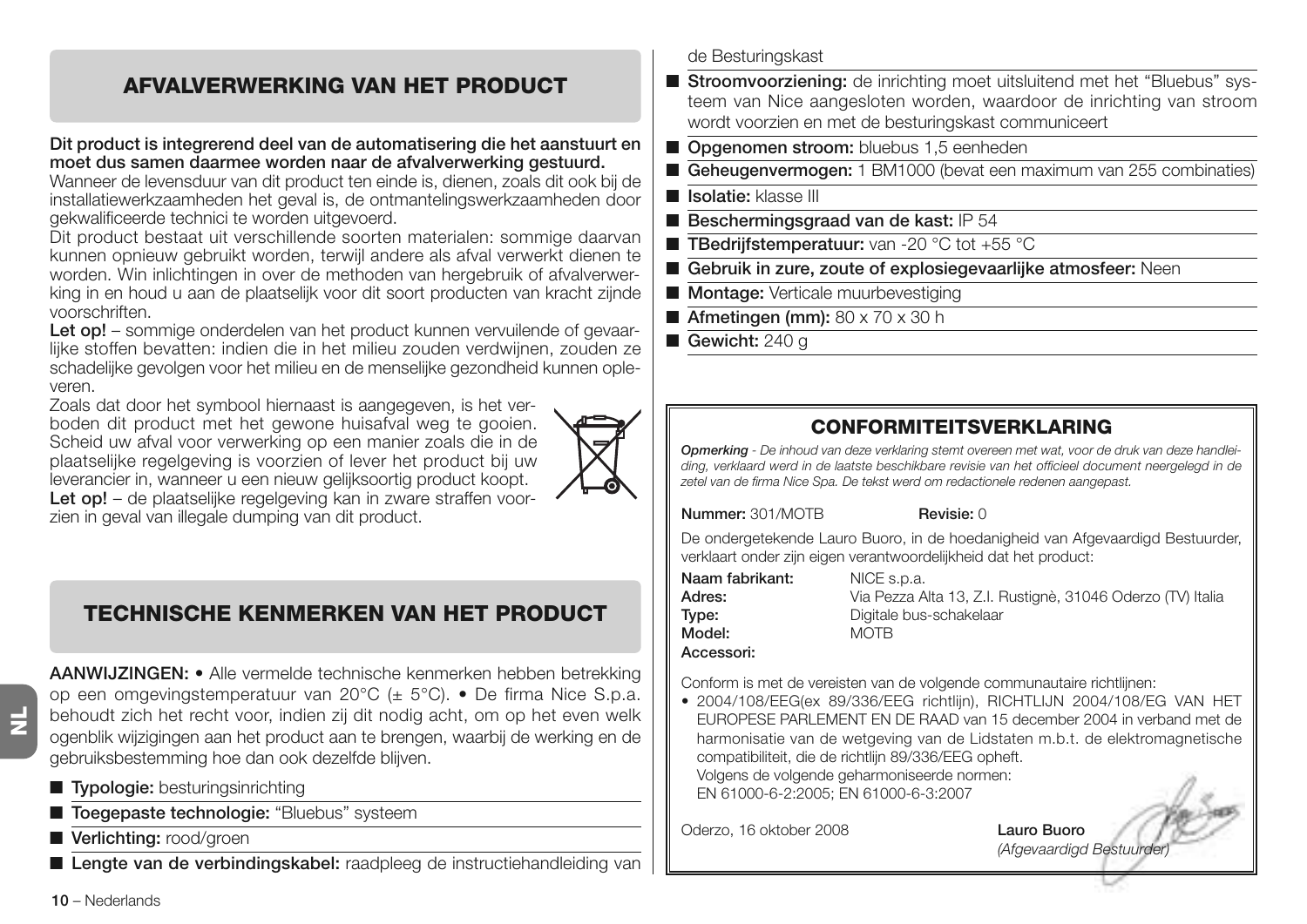# **EN - Images**

**IT - Immagini**

**FR - Images**

**ES - Imágenes**

**DE- Bilder**

**PL - Zdjęcia**

**NL - Afbeeldingen**

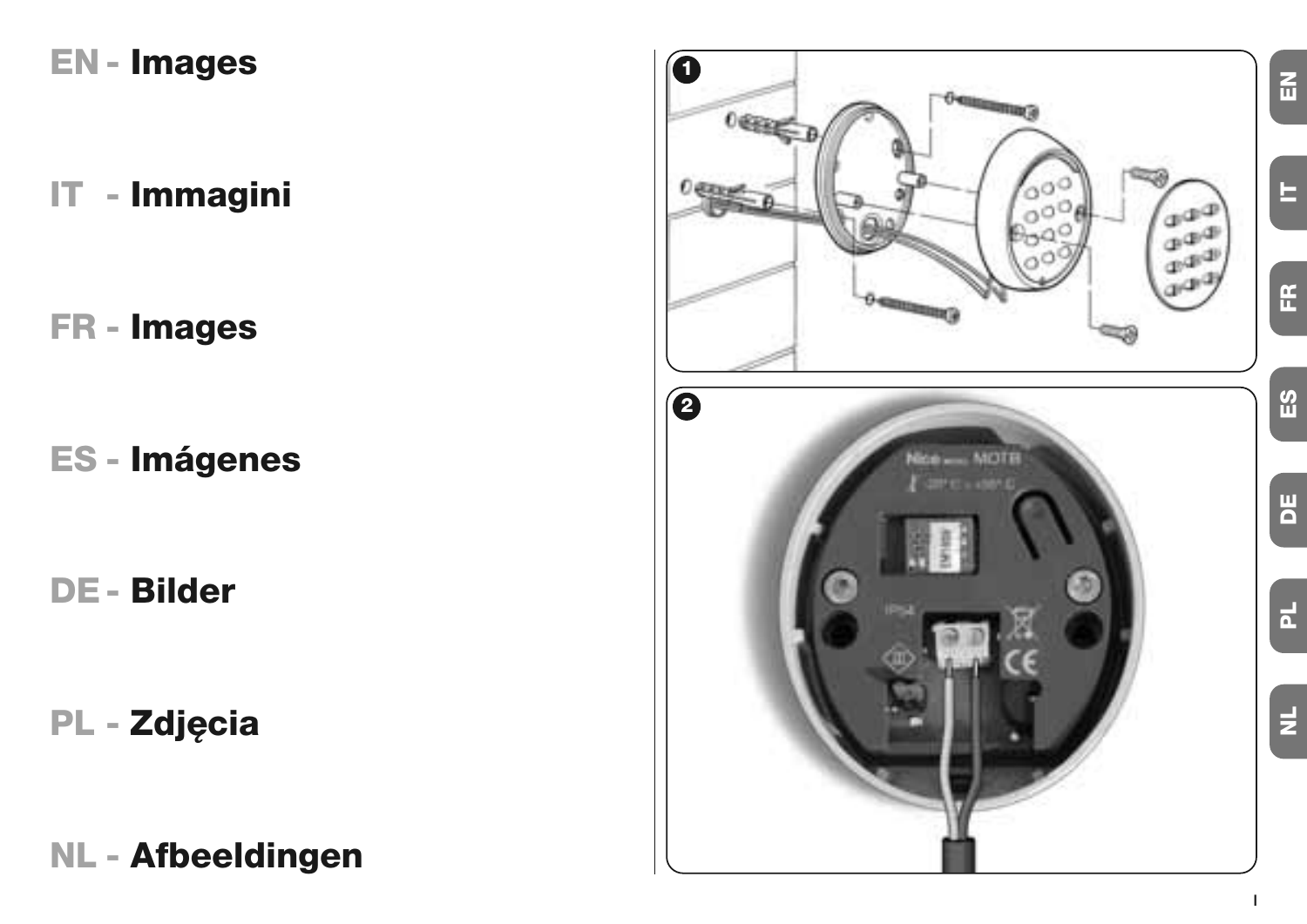